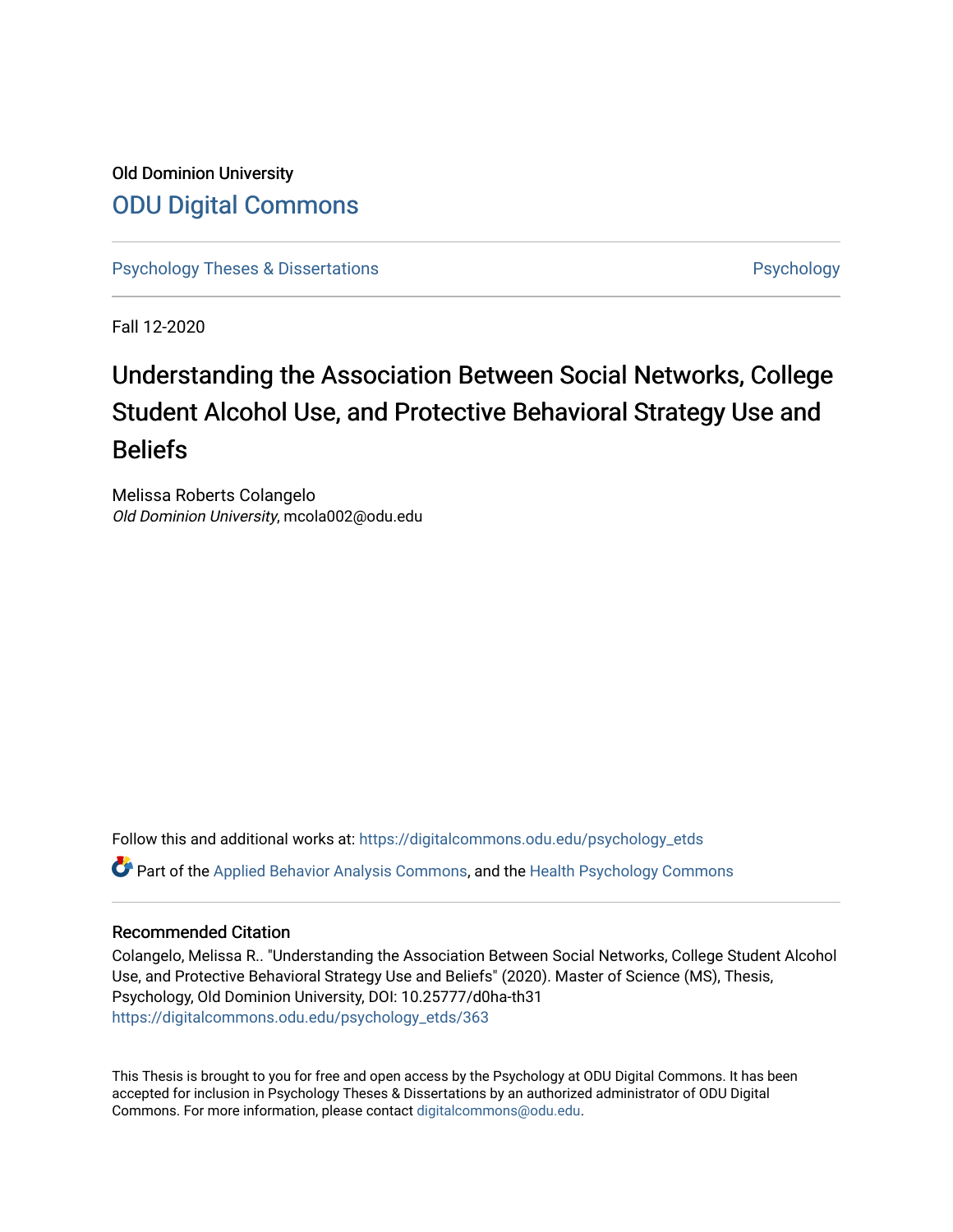# UNDERSTANDING THE ASSOCIATION BETWEEN SOCIAL NETWORKS, COLLEGE STUDENT ALCOHOL USE, AND PROTECTIVE BEHAVIORAL STRATEGY USE AND

# **BELIEFS**

by

Melissa Roberts Colangelo B.S. May 2017, Old Dominion University

A Thesis Submitted to the Faculty of Old Dominion University in Partial Fulfillment of the Requirements for the Degree of

# MASTER OF SCIENCE

## PSYCHOLOGY

# OLD DOMINION UNIVERSITY December 2020

Approved by:

Abby L. Braitman (Director)

James Henson (Member)

Miguel Padilla (Member)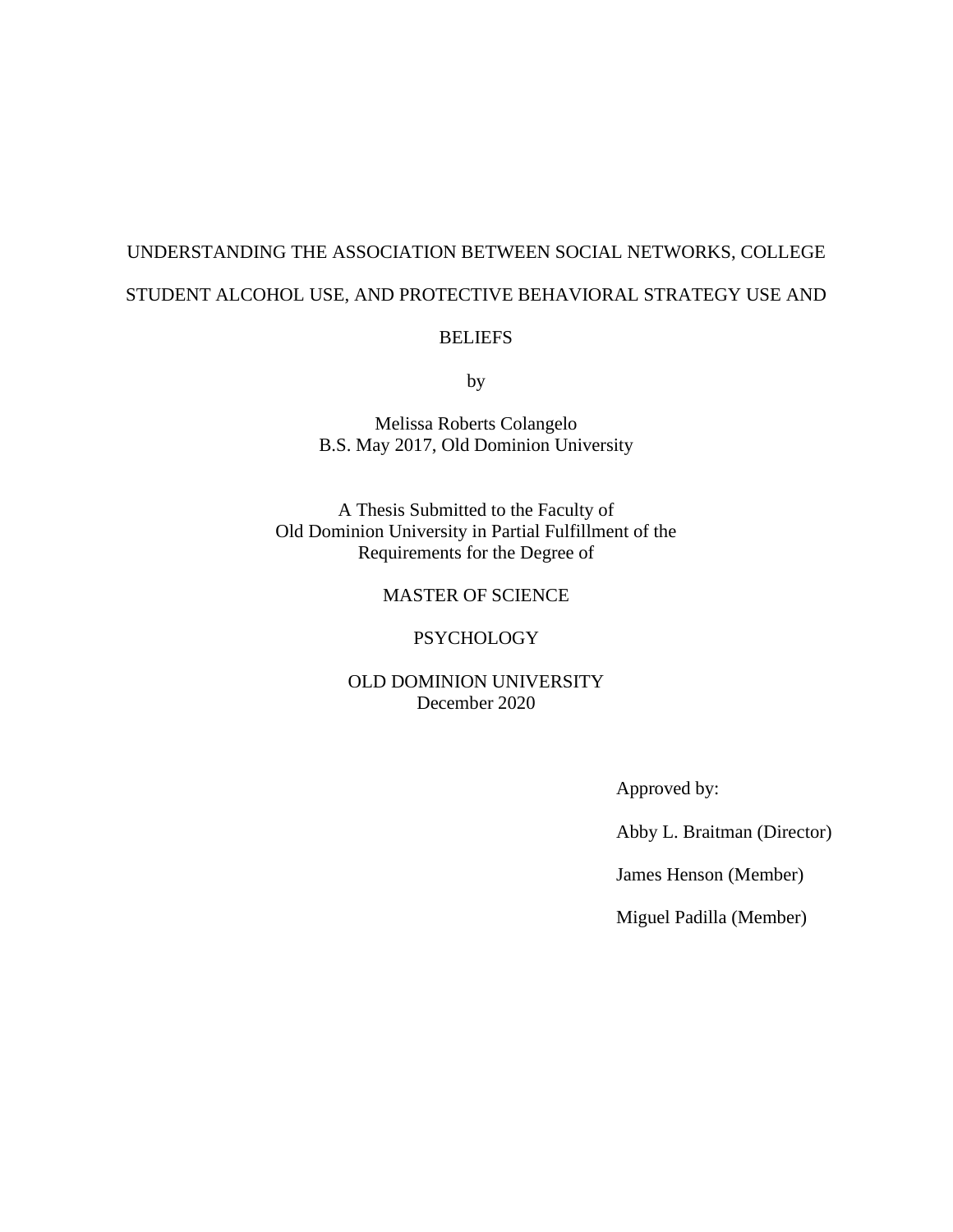## ABSTRACT

# UNDERSTANDING THE ASSOCIATION BETWEEN SOCIAL NETWORKS, COLLEGE STUDENT ALCOHOL USE, AND PROTECTIVE BEHAVIORAL STRATEGY USE AND **BELIEFS**

Melissa Roberts Colangelo Old Dominion University, 2020 Director: Dr. Abby L. Braitman

Heavy drinking and alcohol-related problems are a growing concern for American college students (Jun, Agley, Huang, & Gassman, 2015). Social networks, or peer groups, have demonstrated predictive associations with college students' alcohol outcomes (Neighbors, Lee, Lewis, Fossos, & Larimer, 2007). Protective behavioral strategies (PBS), defined as behaviors used to reduce negative alcohol-related consequences, are often assessed as a mechanism of change and predictor of alcohol outcomes (Martens, Taylor, Damann, Page, Mowry, & Cimini, 2004). Still, the association between social networks' and college students' own PBS use has yet to be explored. The current study was designed to address this gap in the literature to better understand the association between social network members' drinking-related behaviors and college students' alcohol use. Participants ( $n = 566$ ) were undergraduates who completed the web-based survey for research credit in participating psychology classes. Students were asked about their alcohol use, PBS use, and beliefs about PBS, as well as the perceived alcohol use and PBS use of five members of their social networks. Results show that a larger proportion of social network members reported as heavy drinkers was a significant predictor of higher alcohol quantity, higher peak alcohol use, and more alcohol-related problems by participants. A larger proportion of social network members reported as light drinkers or abstainers was a significant predictor of more PBS use by participants. Additionally, a larger proportion of high PBS using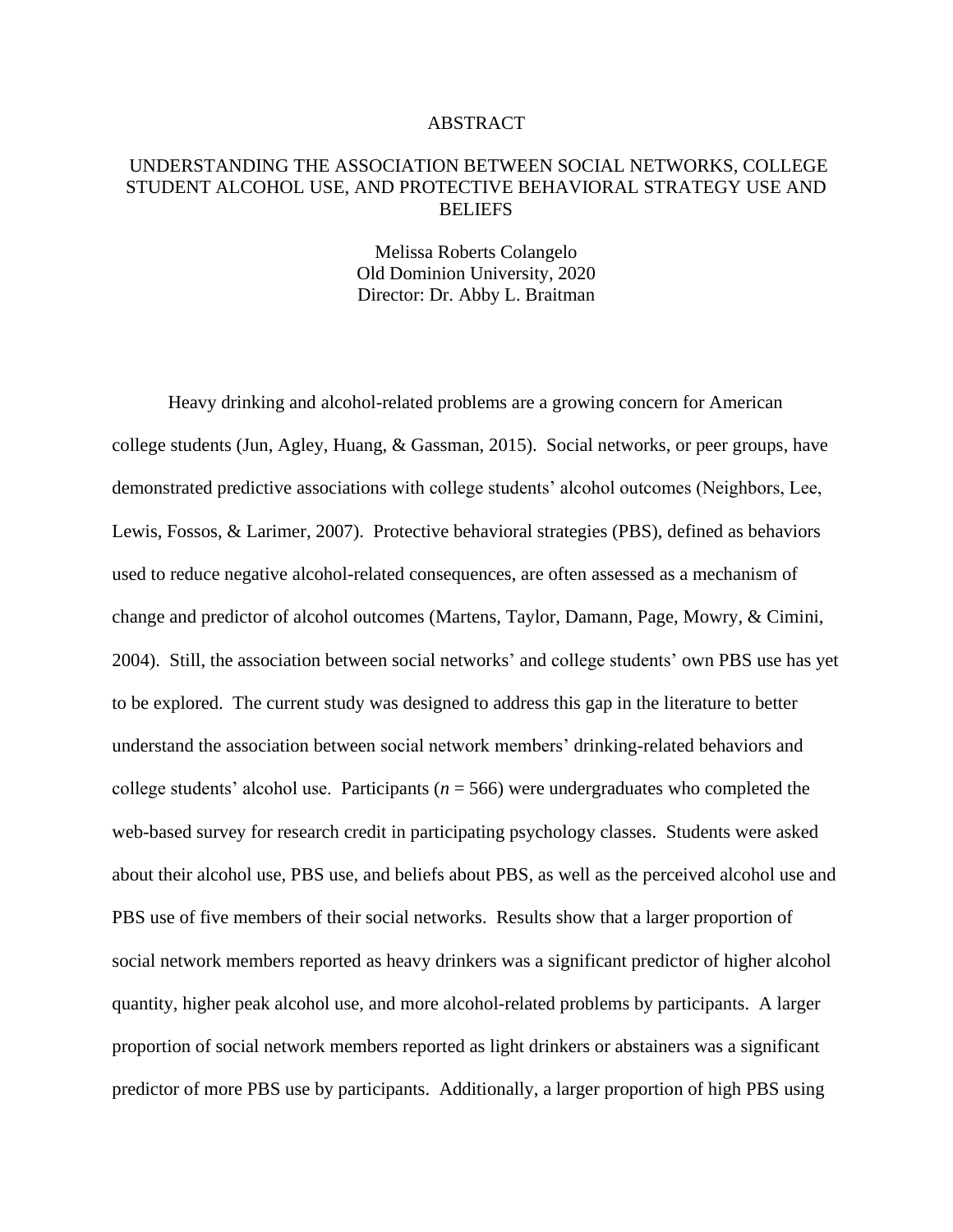social network members was a significant predictor of more PBS use and perceived importance of PBS by participants. Closeness (i.e., amount of time spent with the individual social network members) did not moderate any of these associations.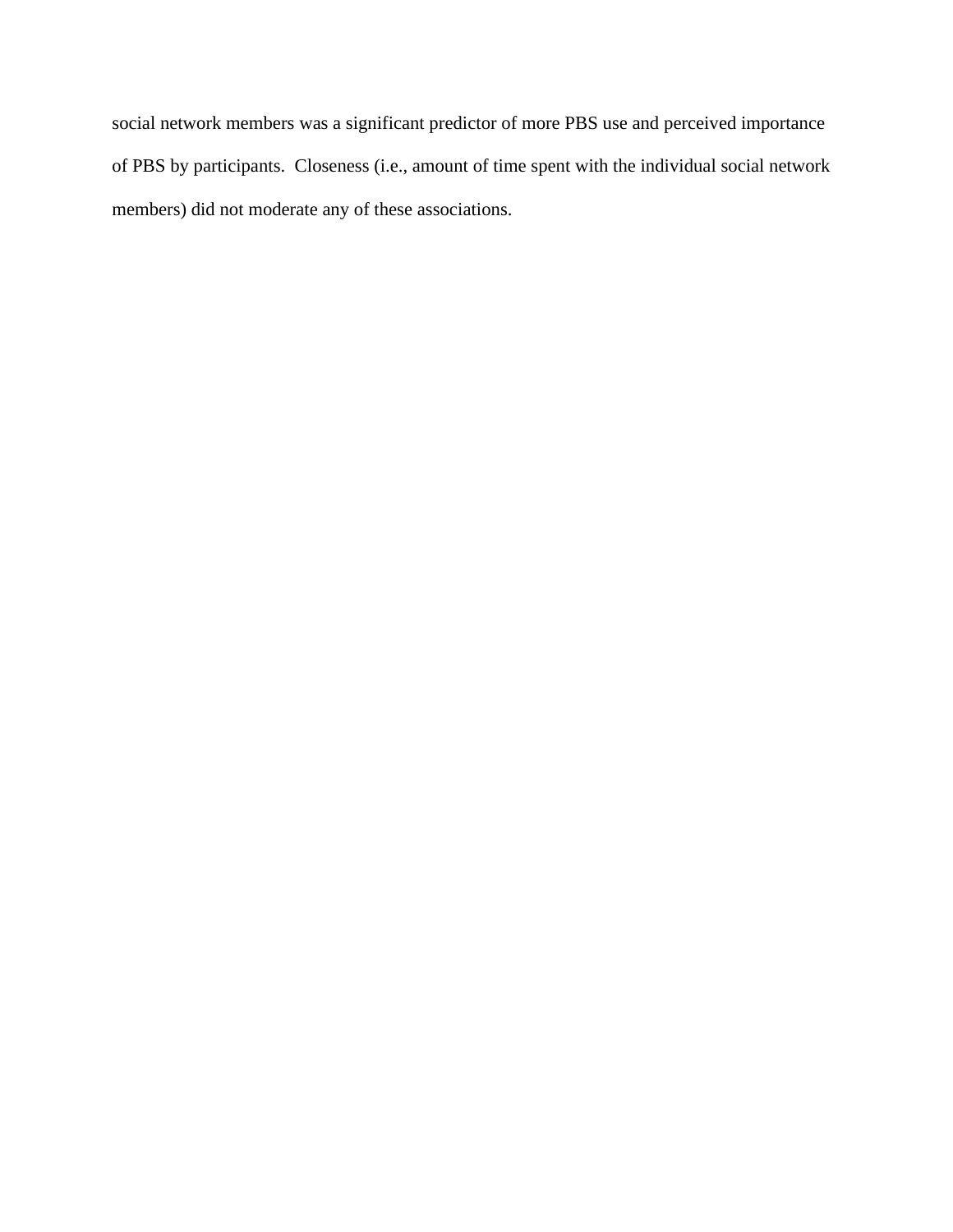Copyright, 2020, by Melissa Roberts Colangelo and Old Dominion University, All Rights

Reserved.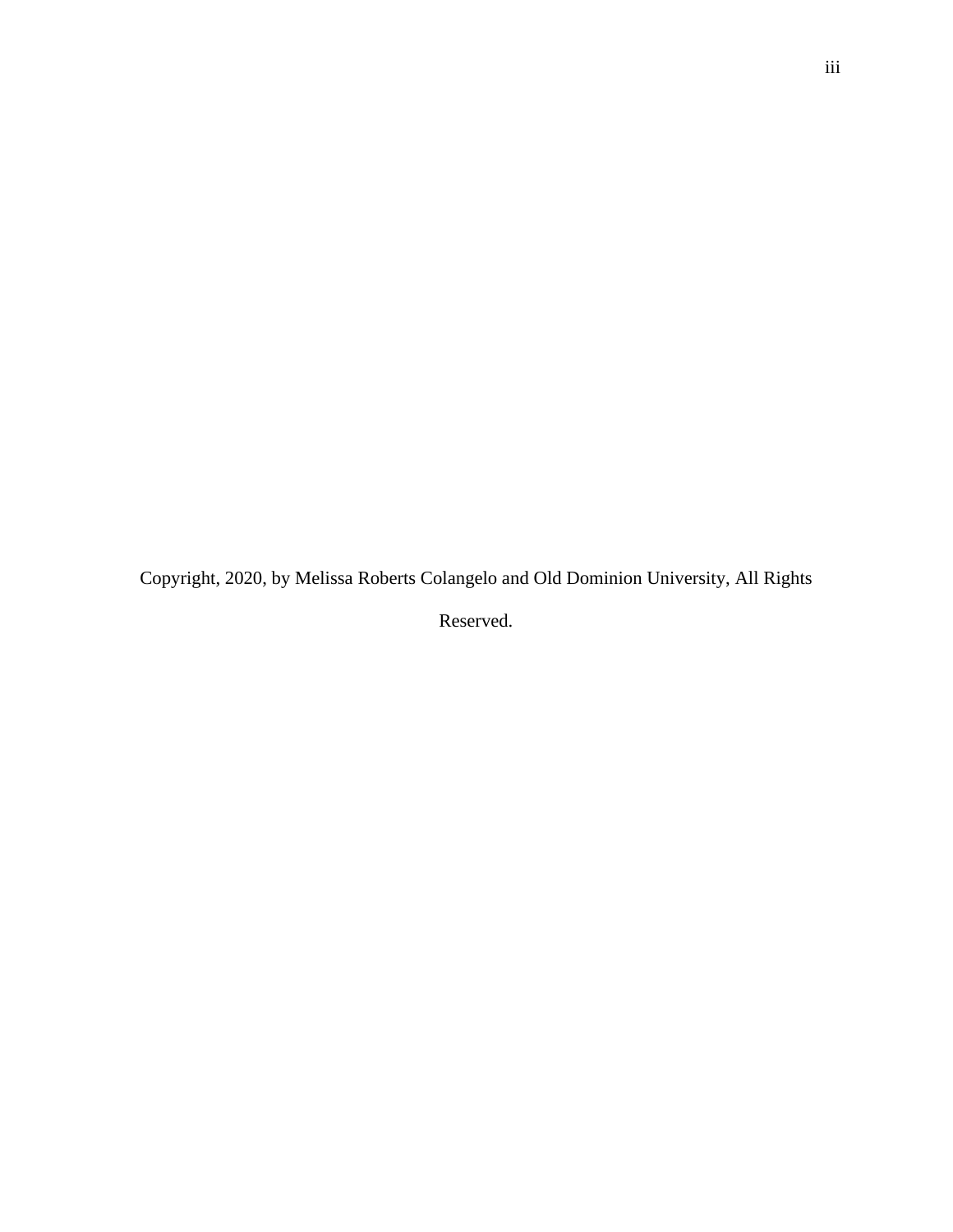This thesis is dedicated to the memory of P. B. Roberts.

Though you are no longer here you continue to inspire me to be a better person. Thank you for the love and happiness you brought to my life.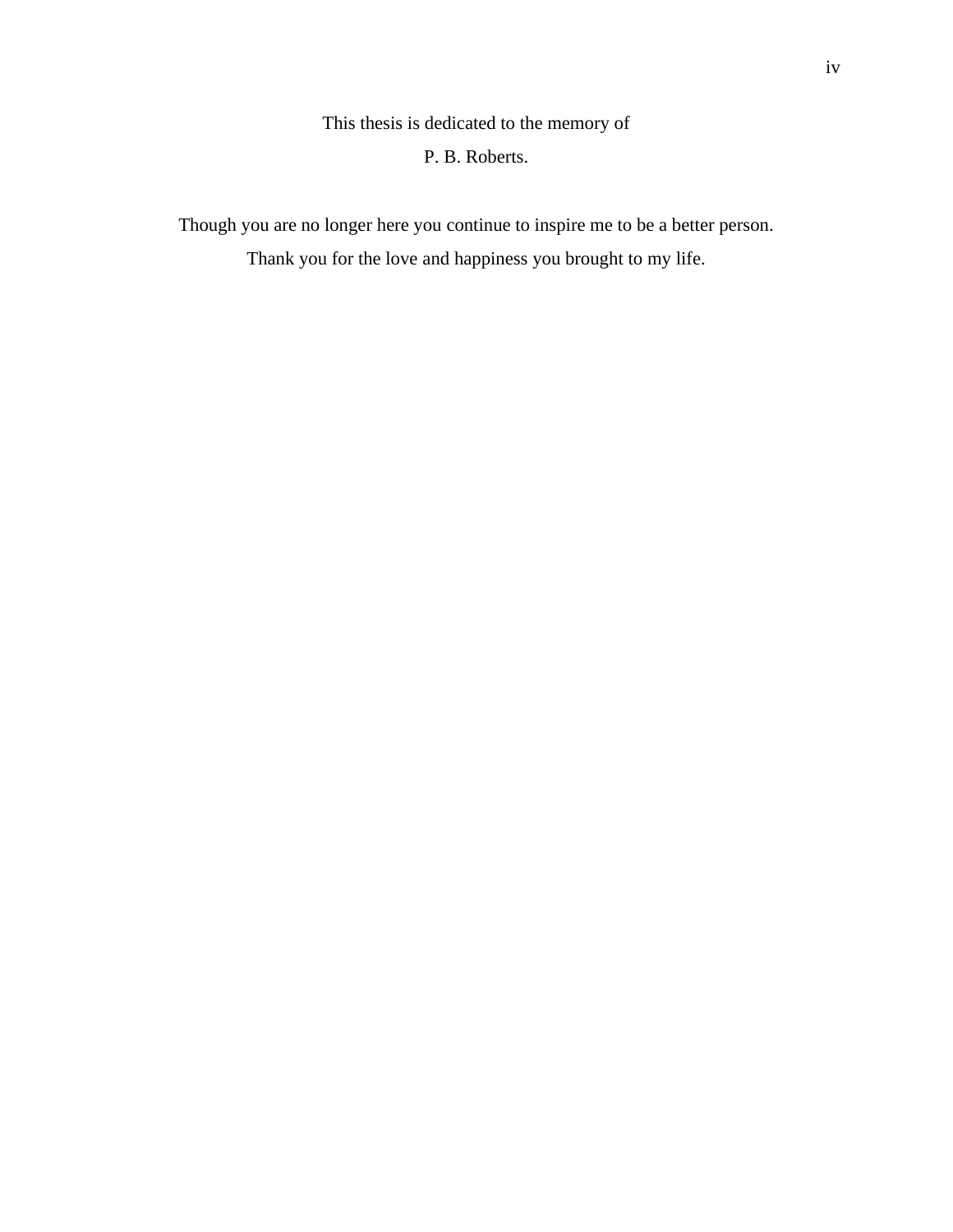### ACKNOWLEDGEMENTS

First, I offer my sincere gratitude to my advisor, Abby Braitman. Without your dedication and enthusiasm this project may have never came to fruition. Thank you for your continued guidance and support. I would also like to thank my committee members: Matt Henson and Miguel Padilla. Thank you both for your time and expertise. Finally, I would like to express my appreciation to Cody Raeder. Thank you for being my sounding board during this long and arduous process.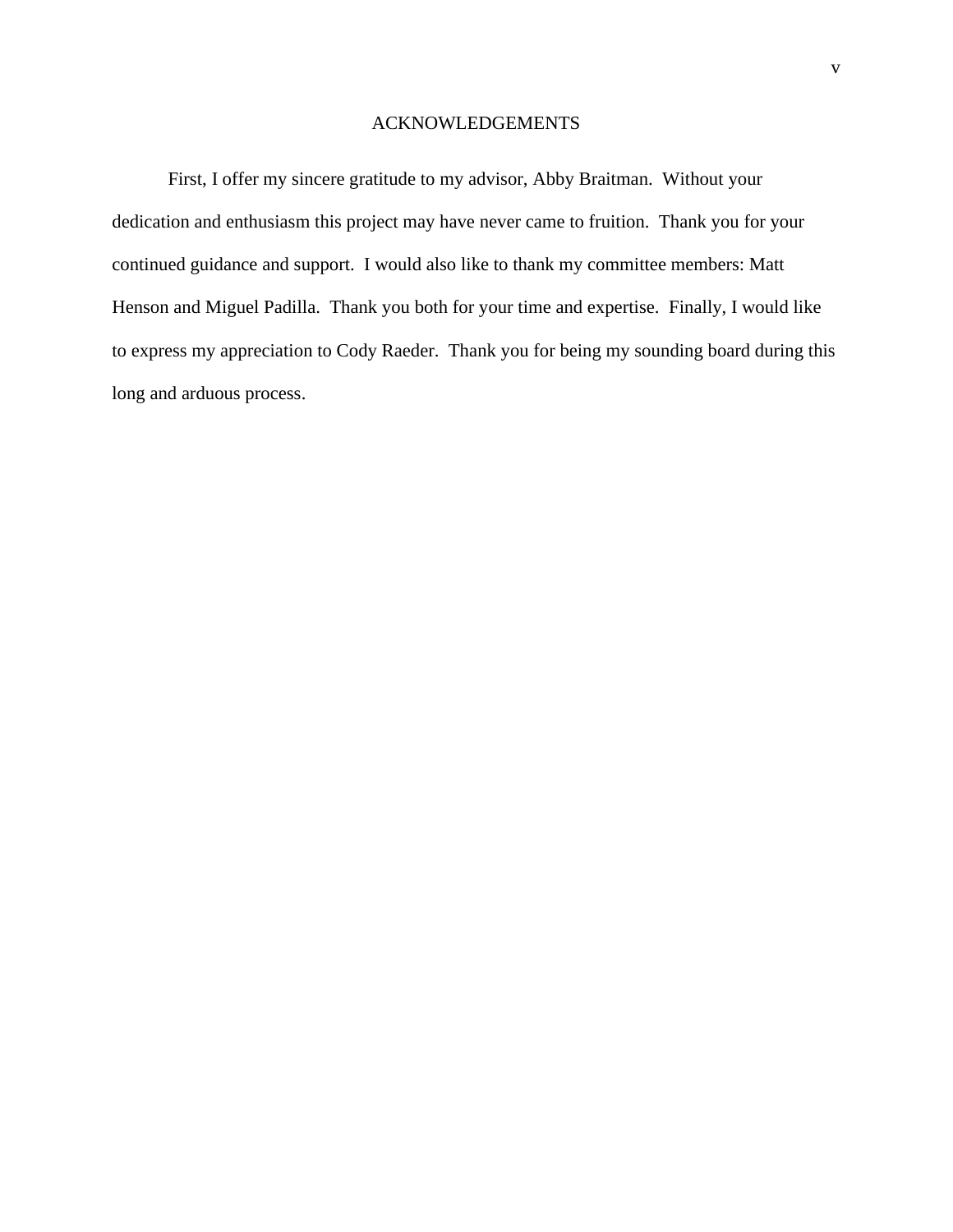# TABLE OF CONTENTS

# Page

# Chapter

| ALCOHOL-RELATED CONSEQUENCES AMONG COLLEGE3 |
|---------------------------------------------|
|                                             |
|                                             |
|                                             |
|                                             |
|                                             |
|                                             |
|                                             |
|                                             |
|                                             |
|                                             |
|                                             |
|                                             |
|                                             |
|                                             |
|                                             |
|                                             |
|                                             |
|                                             |
|                                             |
|                                             |
|                                             |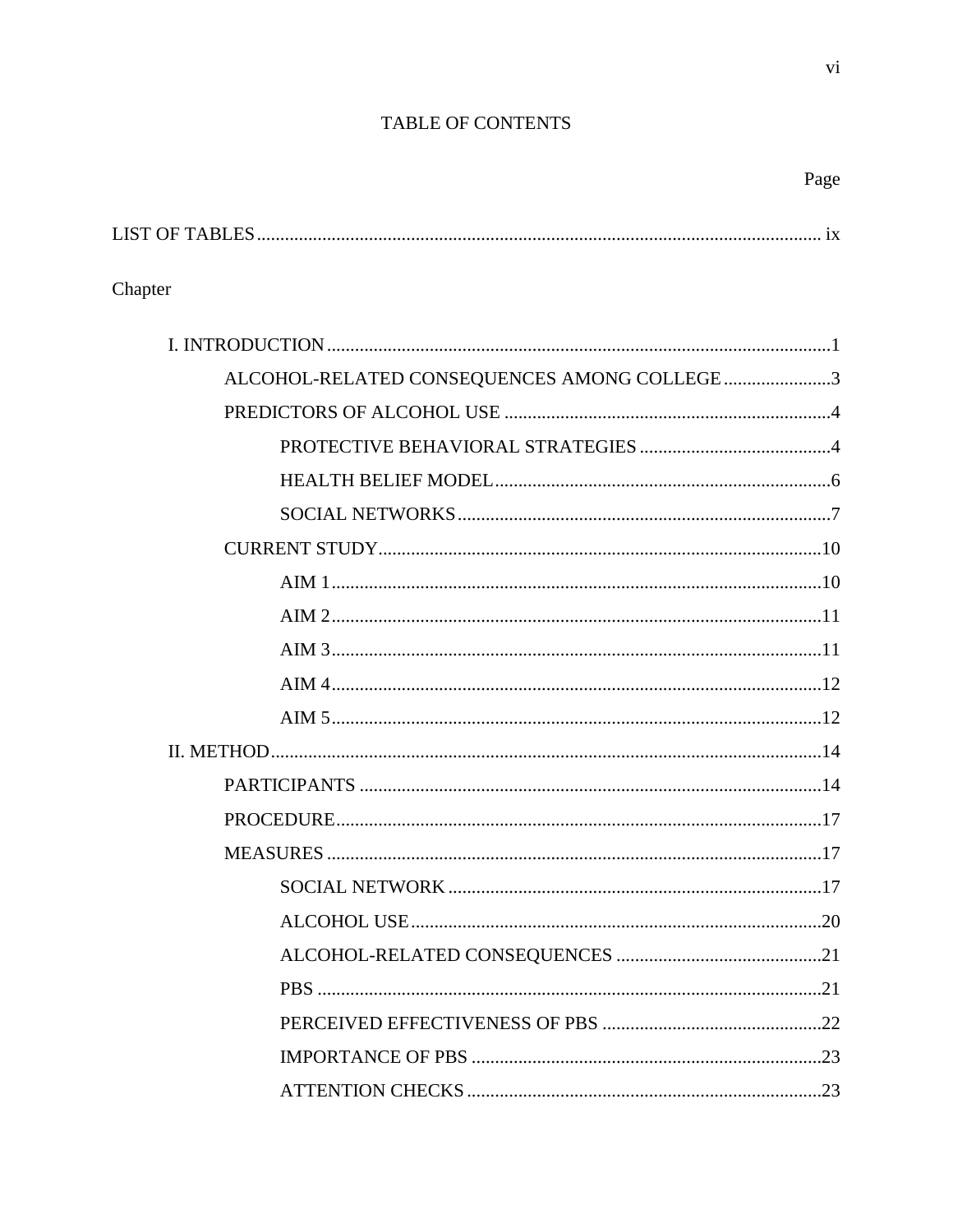| PROPORTION OF SOCIAL NETWORK HEAVY DRINKERS AND               |  |
|---------------------------------------------------------------|--|
| PROPORTION OF SOCIAL NETWORK ABSTAINERS/LIGHT DRINKERS        |  |
| PROPORTION OF SOCIAL NETWORK PBS USERS AND PBS OUTCOMES       |  |
|                                                               |  |
|                                                               |  |
| NETWORK MEMBERS' ALCOHOL USE AND STUDENTS' PROTECTIVE         |  |
| NETWORK MEMBERS' AND STUDENTS' PROTECTIVE BEHAVIORAL          |  |
| CLOSENESS AS A MODERATOR FOR NETWORK MEMBERS' AND             |  |
|                                                               |  |
|                                                               |  |
|                                                               |  |
|                                                               |  |
|                                                               |  |
| A. PSYCHOLOGY RESEARCH PARTICIPATION SYSTEM ADVERTISEMENT  65 |  |
|                                                               |  |
|                                                               |  |
|                                                               |  |
|                                                               |  |
|                                                               |  |
|                                                               |  |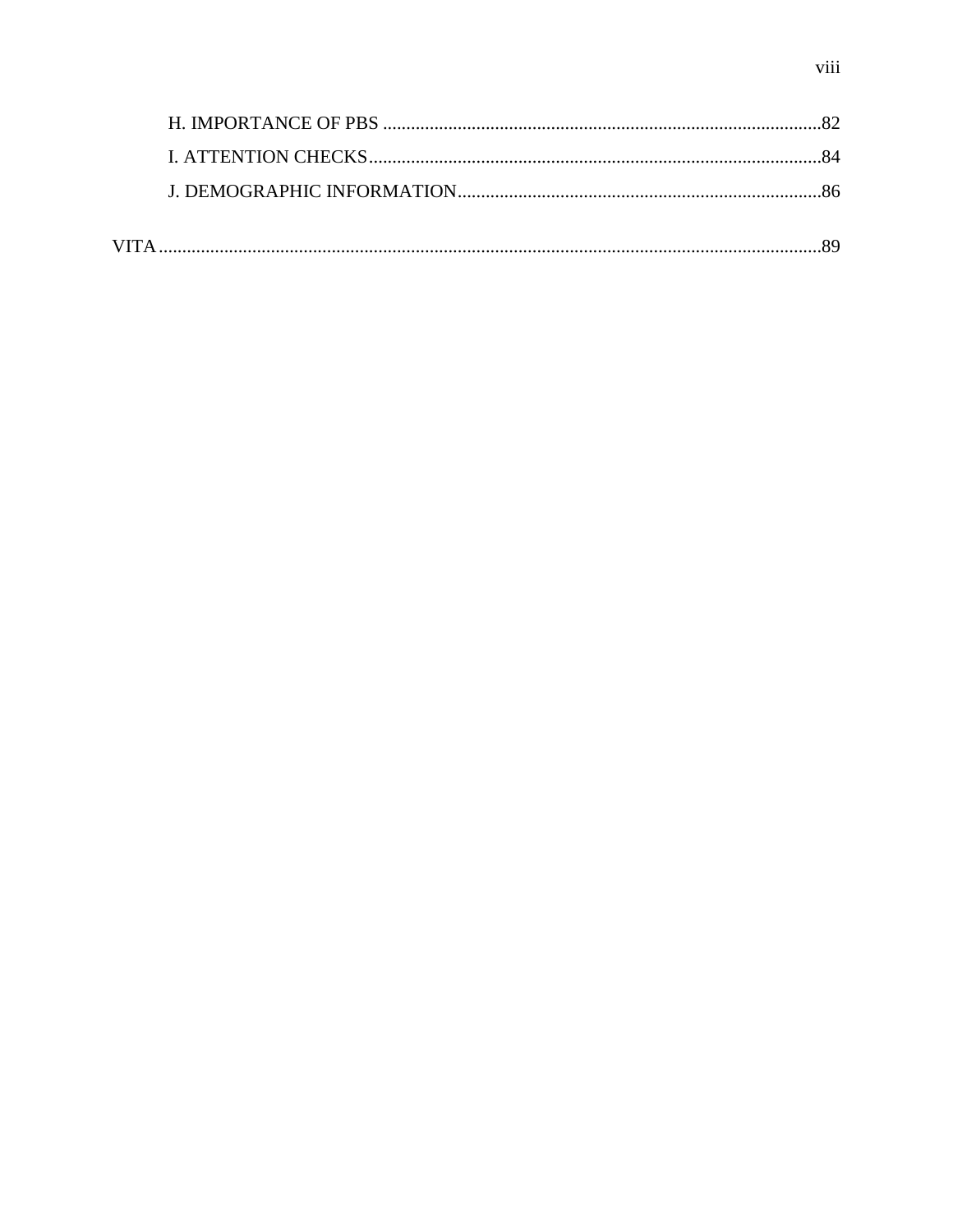# LIST OF TABLES

| Table                                                                                           | Page |
|-------------------------------------------------------------------------------------------------|------|
|                                                                                                 |      |
|                                                                                                 |      |
|                                                                                                 |      |
| 4. Proportion of Heavy Drinkers in the Social Network and Interaction with Closeness Predicting |      |
|                                                                                                 |      |
| 5. Proportion of Abstainers and Light Drinkers in the Social Network and Interaction with       |      |
|                                                                                                 |      |
| 6. Proportion of High Protective Behavioral Strategy Using Social Network Members and           |      |
| Interaction with Closeness Predicting Protective Behavioral Strategy Outcomes 42                |      |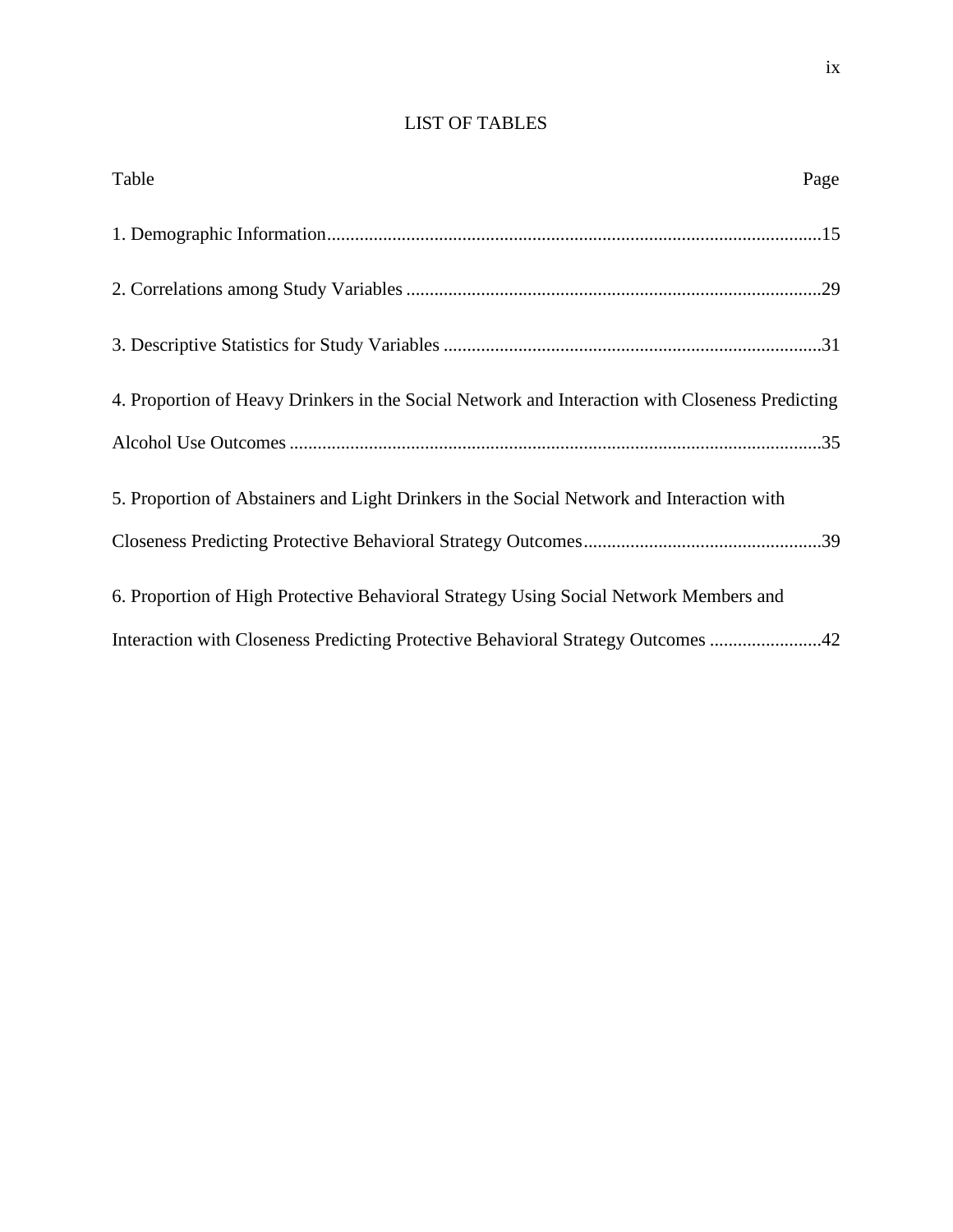#### **CHAPTER I**

# **INTRODUCTION**

Alcohol use is common in the United States. Over 200 million adult Americans (86.4% of the population; 89.9% of males and 83.1% of females) have drank alcohol in their lifetime and 170 million have reported drinking in the past year (Center for Behavioral Health Statistics and Quality, 2016). Alcohol consumption does not necessarily have a negative impact on all drinkers' lives. In a metanalysis, moderate drinkers (i.e., those who consume 2-4 alcoholic beverages per day) experienced better psychological and social well-being as compared to abstainers or heavy drinkers (5+ alcoholic beverages per day; Peele, & Brodsky, 2000). On average, moderate drinkers also had higher incomes and fewer work absences or disability claims than both abstainers and heavy drinkers. Drinking in moderation (NIAAA guidelines suggest no more than 4 drinks per day, and 14 drinks per week for men, and 3 drinks per day, and 7 drinks per week for women; Hoeppner, Paskausky, Jackson, & Barnett, 2013) may have physical benefits too. Moderate alcohol use has been shown to lower diabetes and cardiovascular risks compared to abstainers and heavy drinkers (Greenfield, Samaras, Hayward, Chisholm, & Campbell, 2005). However, many Americans drink in excess (i.e., beyond the threshold for moderate drinking) which negates these benefits of moderate alcohol use and is associated with health and other problems.

Of Americans age 18 and older, 65 million (26.9% of the population) have reported binge drinking (i.e., drinking five or more drinks [for males] or four or more drinks [for females] in a single occasion on one or more days) within the past month. Binge drinking is a manner of drinking that can increase blood alcohol concentration (BAC) to 0.08g/dL and can cause health and safety risks such as motor vehicle accidents, sexual assaults, and injuries (Center for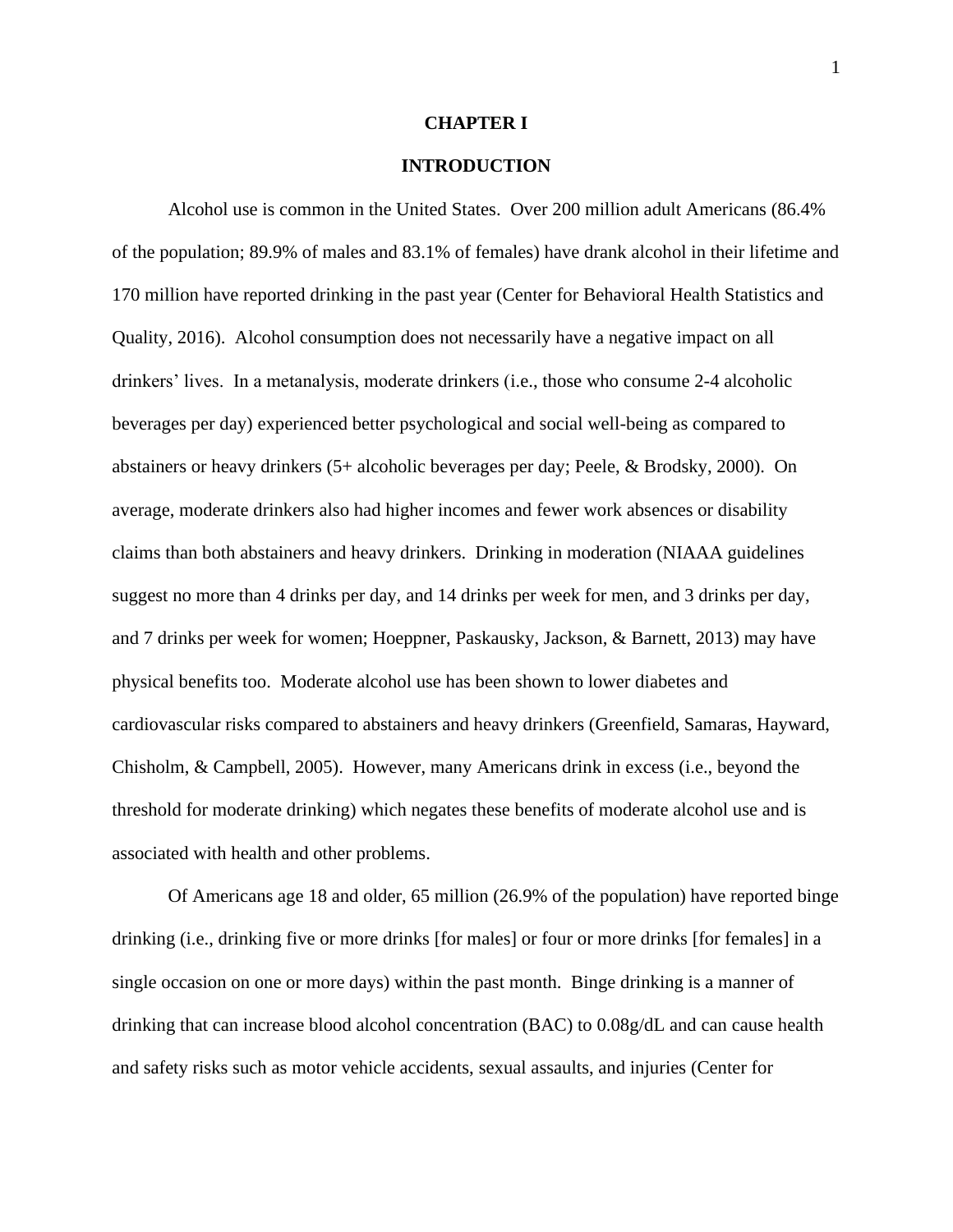Behavioral Health Statistics and Quality, 2015). Furthermore, 17 million Americans have reported heavy drinking (i.e., binge drinking on five or more days) in the past month (Center for Behavioral Health Statistics and Quality, 2015). Long-term heavy drinking (i.e., heavy drinking that persists from young adulthood until at least middle age) can lead to an increased risk for a host of health issues including alcoholic liver disease, cardiomyopathy, heart arrhythmia, stroke, pancreatitis, and certain types of cancer (Askgaard, Grønbæk, Kjær, Tjønneland, & Tolstrup, 2015; Connor, 2017; Klatsky, 2015; Klatsky & Tran, 2016; Lu, Shu, Shen, Chen, & Zhang, 2017).

College students are one of the heaviest drinking segments of the population. Although daily drinking rates for full-time college students tend to be lower than the daily drinking rates of noncollege students or part-time college students of the same age, full-time college students are more likely to confine their drinking days to weekends when they tend to drink in large quantities (Johnston, O'Malley, Bachman, & Schulenberg, 2011). Full-time college students are more likely to consume alcohol and engage in binge drinking and heavy drinking than their same-aged peers (Center for Behavioral Health Statistics and Quality, 2015). According to a national survey consisting of in-person interviews and self-report questionnaires, 60% of American college students (ages  $18 - 22$ ) have consumed alcohol in the past month (Center for Behavioral Health Statistics and Quality, 2015). During their first year of college, 85.4% of nonabstaining college students exceed the NIAAA drinking guidelines (Hoeppner, Paskausky, Jackson, & Barnett, 2013). College student alcohol use is not without its consequences. Each year almost 700,000 students report being assaulted by a student who had been drinking and about 97,000 students report being the victim of alcohol-related sexual assault (Hingson, Heeren, Winter, & Wechsler, 2005). Alcohol-related injuries resulted in the deaths of 1,825 college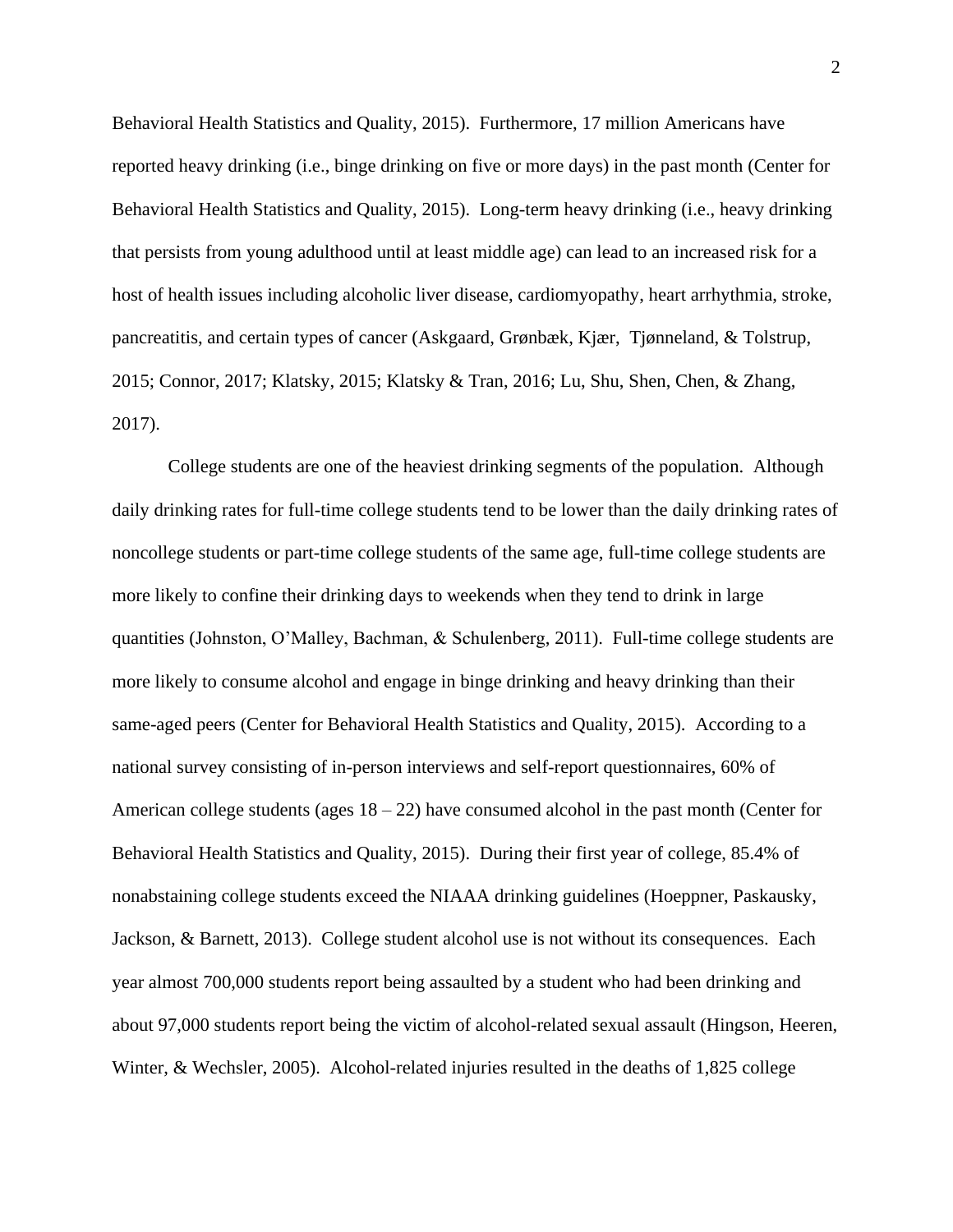students (age  $18 - 24$ ) in 2005 (Hingson, Zha, & Weitzman, 2009). Unfortunately, college student drinking trends do not appear to be diminishing. College students have maintained high rates of binge drinking throughout the past several decades, whereas binge drinking rates have steadily declined for nonstudent peers (Johnston, O'Malley, Bachman, & Schulenberg, 2011).

#### **Alcohol-Related Consequences among College Students**

Students are more likely to experience negative alcohol-related consequences when binge and high intensity drinking (i.e., drinking ten or more drinks [for males] or eight or more drinks [for females] in a single occasion; Patrick, Cronce, Fairlie, Atkins, & Lee, 2016; Wechsler, Dowdall, Maenner, Gledhill-Hoyt, & Lee, 1998). These consequences can include missed classes, risky sexual behavior, physical injury, and in some cases death (Wechsler, Lee, Kuo, Seibring, Nelson, & Lee 2002). Moreover, solitary binge drinking (i.e., binge drinking while alone) can exacerbate anxious and depressive symptoms, and has been associated with behavioral changes in underage college drinkers such as heavy drinking in social settings and decreased study efforts that can negatively affect interpersonal relationships and academic standing, based on self-report surveys of underage college drinkers (Gonzalez, Collins, & Bradizza, 2009; Pedersen, 2013; Williams, Powell, & Wechsler, 2003).

Alcohol use disorder (AUD) is also a concern among college students. Symptoms of AUD include increased alcohol tolerance, alcohol withdrawal, using more alcohol than intended, alcohol use despite negative effects, and alcohol use despite consistent social or interpersonal problems, to name a few (Borges et al., 2015). In a longitudinal study of the offspring of alcoholic parents, the highest prevalence of AUD occurred between the ages of 18 and 29 (Sher & Gotham, 1999). It is estimated that up to 30% of American college students meet the *Diagnostic and Statistical Manual* (5th edition; American Psychiatric Association, 2013) criteria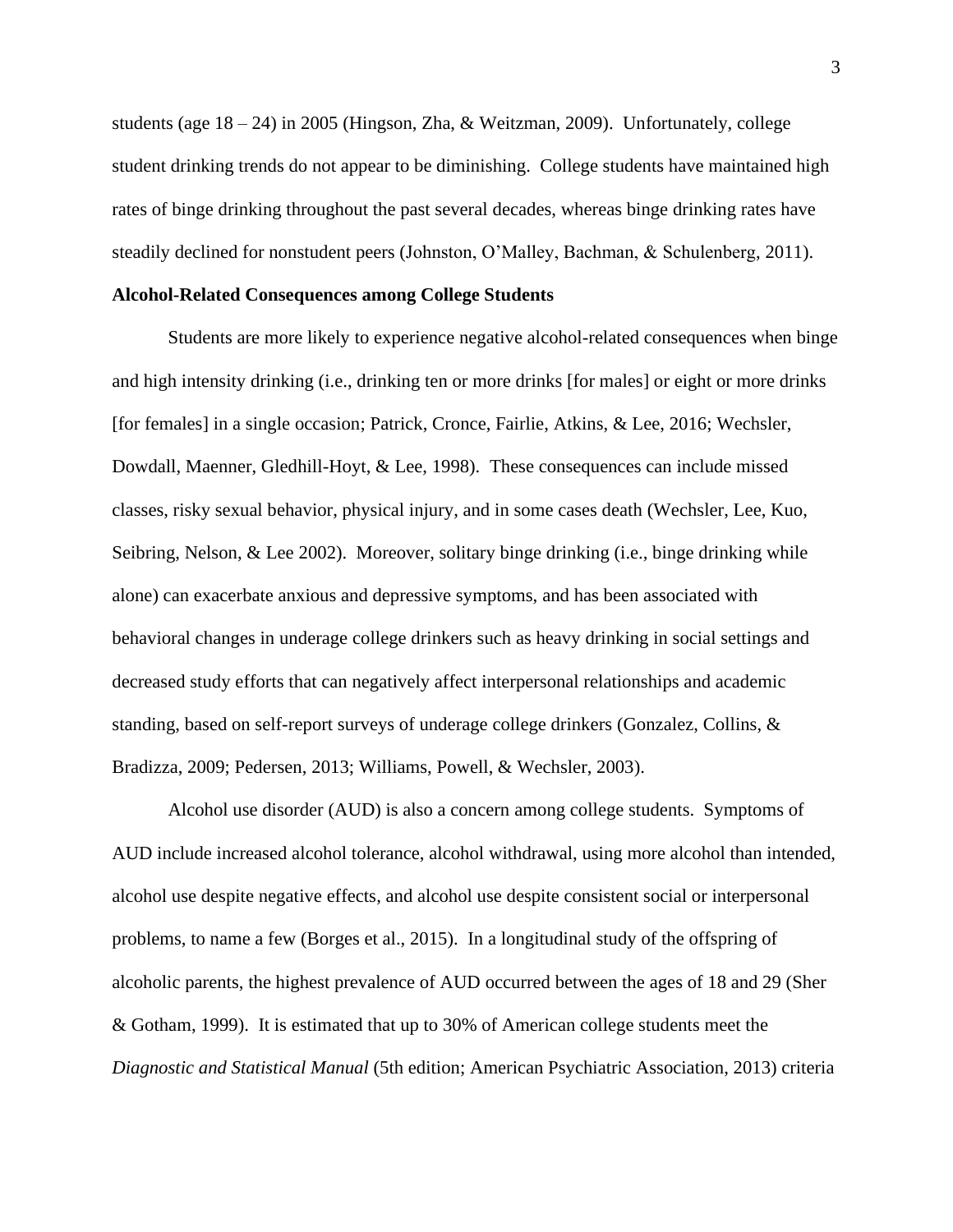for AUD (Hagman & Petry, 2017). Academic performance can be seriously negatively impacted by AUD. This may be due to poorer cognitive performance among heavy drinkers. Poorer episodic memory task scores over time have been seen in college students with heavier drinking patterns as compared to lighter drinking college students in a longitudinal study that took place over 24 months, where memory was assessed using the California Verbal Learning Test (Meda et al., 2018). Still, AUD is just one of the consequences college students may experience as a result of their alcohol use.

Many students who regularly drink alcohol (reporting alcohol use in the past 30 days) experience alcohol-related problems (American College Health Association, 2012). These problems include clumsiness, feeling depressed or guilty, getting into fights or arguments, becoming dependent on alcohol, experiencing withdrawal symptoms, and blackouts (Maddock, LaForge, Rossi, & O'Hare, 2001; White & Labouie, 1989; American College Health Association, 2012). A longitudinal study of incoming freshmen that took place over an academic year showed that college students tend to underestimate their risk for alcohol-related problems (Klein, Geaghan, & MacDonald, 2007). Students who underestimate their risk for experiencing serious problems when consuming alcohol are more likely to engage in risky behaviors (e.g., drinking on an empty stomach, drinking while tired, or playing drinking games) and experience alcohol-related problems (Dillard, McCaul, & Klein, 2006; Dillard, Midboe, & Klein, 2009).

#### **Predictors of Alcohol Use**

**Protective behavioral strategies.** In recent years, researchers have examined protective behavioral strategies (PBS) as a predictor of alcohol outcomes. PBS are behaviors used by an individual to reduce negative alcohol-related consequences while they are consuming alcohol (Martens et al., 2004). These strategies can be used to slow or limit alcohol consumption (e.g.,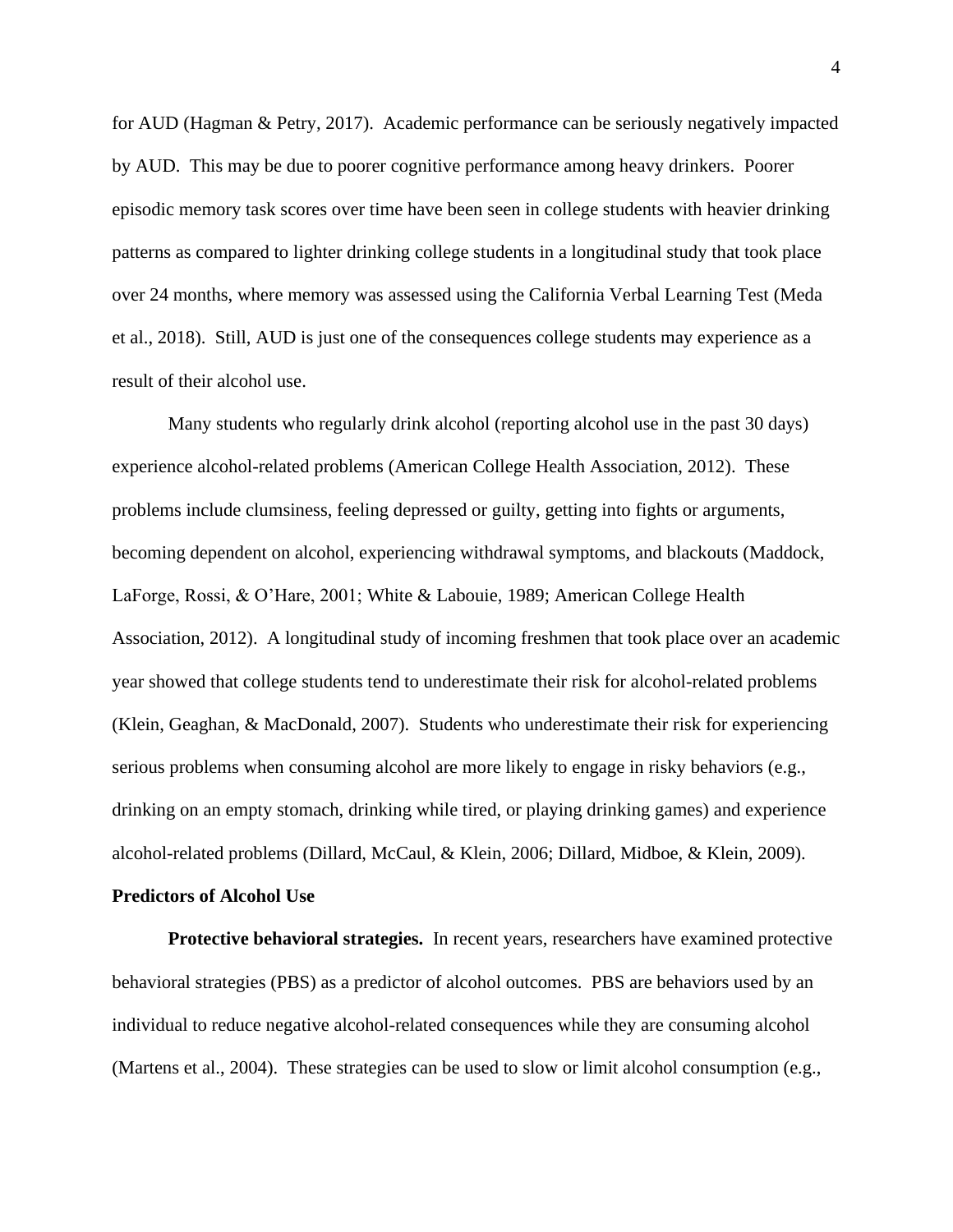alternating alcoholic and nonalcoholic beverages; Martens et al., 2004), avoid negative alcoholrelated consequences (e.g., using a designated driver; Martens et al., 2004), or avoid alcohol consumption completely (e.g., participating in activities that do not include alcohol; Sugarman  $\&$ Carey, 2007). Use of PBS has been shown to mediate the relationship between alcohol use and negative alcohol-related consequences in a self-report study among undergraduate collegiate athlete drinkers (Noble, Madson, Mohn, & Mandracchia, 2013). Students who report more PBS use experience fewer alcohol-related problems (Bernstein et al., 2018; Bravo, Prince, & Pearson, 2017; Linden, Lau-Barraco, & Milletich, 2014), even after controlling for alcohol consumption (Kenney & LaBrie, 2013; Voss, Soltis, Dennhardt, Martens, & Murphy, 2018). Higher PBS use is associated with fewer binge drinking days (i.e., days on which 4 or more drinks were consumed [for women] or 5 or more drinks [for men]) for college students (Magill et al., 2017), whereas less PBS use has shown the opposite effect. A secondary analysis of self-report data from 44 college campuses indicated that when students report higher BACs they also report less use of PBS on that drinking occasion (Barry & Merianos, 2018).

Multiple factors have been able to predict PBS use in previous research. Differences have been found between men and women's PBS use. Women tend to report higher PBS use (Kenney & LaBrie, 2013; Jongeneliset al., 2016; Bravo, Prince, & Pearson, 2017; DeMartini, Prince, & Carey, 2013). Additionally, a self-report study of undergraduates at a private university showed that women report using PBS more frequently than men (DeMartini, Palmer, et al., 2013). Differences in PBS use by race have also been shown. An integrative data analysis of multiple studies of undergraduate drinkers indicated that Asian students report the highest PBS use compared to White and African American students (Clarke, Kim, Ray, White, Jiao, & Mun, 2016). A self-report survey of White, non-Hispanic and African American undergraduate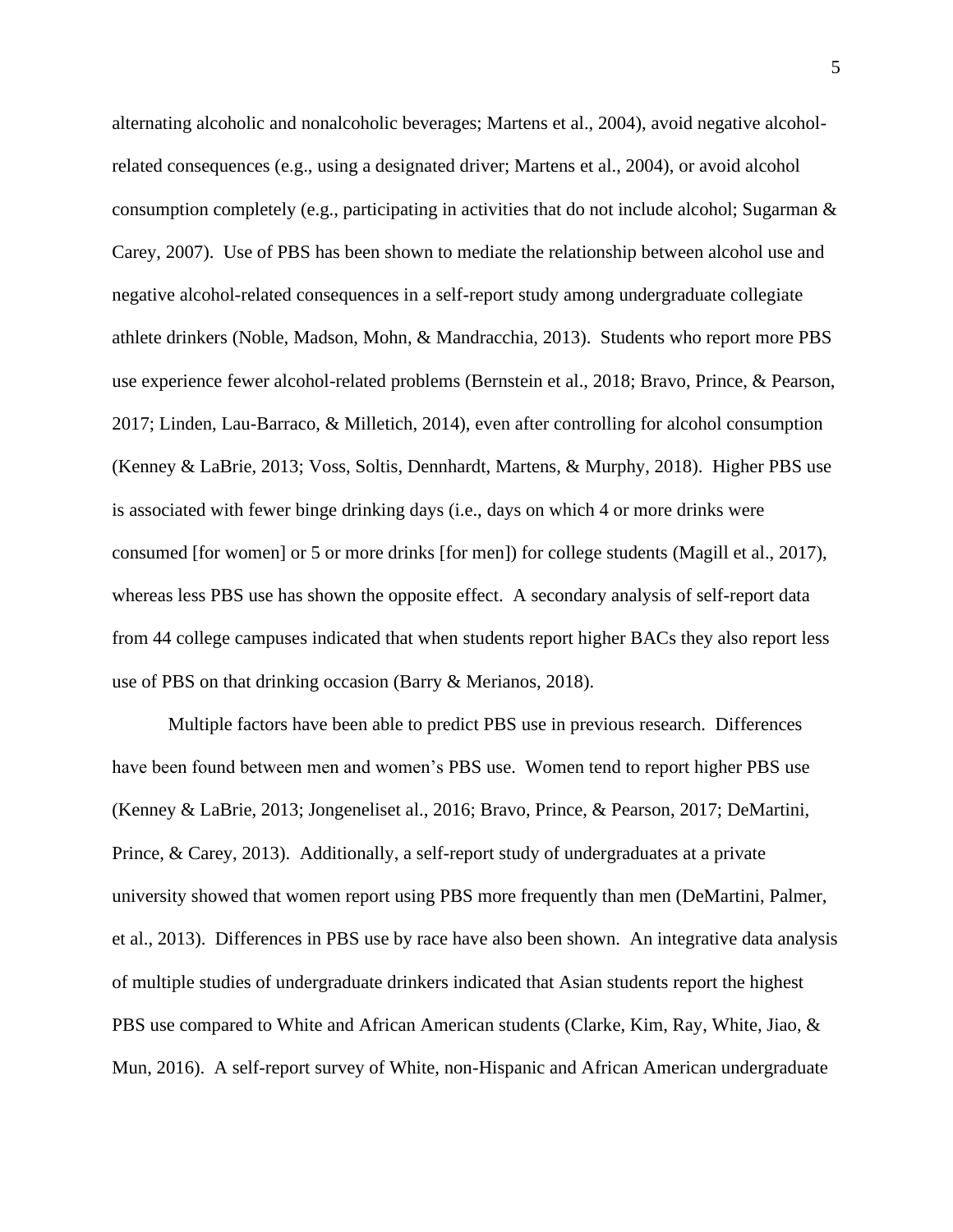drinkers revealed that White, non-Hispanic students experience greater reductions in alcohol consumption and alcohol-related consequence with PBS use compared to African American students (Madson & Zeigler-Hill, 2013). Drinking motives have predicted PBS use as well. College students who reported greater enhancement motives (e.g., drinking for excitement, for fun, or to feel good) and social motives (e.g., drinking to celebrate, to be sociable, or because it makes social gatherings more enjoyable) used PBS less often, however students who reported greater conformity motives (e.g., drinking to fit in with a group, to be liked, or so you won't feel left out) used PBS more frequently (Patrick, Lee, & Larimer, 2011). This demonstrates that reasons for drinking may partially explain levels of PBS use. Furthermore, age of onset of alcohol use has been shown to predict PBS frequency. College students who report first using alcohol at an earlier age also reported less frequent PBS use (Palmer, Corbin, & Cronce, 2010). However, taking these differences into consideration it is still uncertain as to why some students use more PBS than others.

**Health Belief Model.** The Health Belief Model was created to explain why some people fail to adopt healthy behaviors or disease prevention strategies (Prentice-Dunn & Rogers, 1986). The current version of the model uses six constructs to explain peoples' beliefs about healthrelated behaviors: Perceived susceptibility to the disease or illness, perceived severity of the disease or illness, perceived benefit of performing the health behavior, perceived barriers or obstacles to performing the health behavior, stimulus needed to trigger acceptance of the health behavior, and self-efficacy in ability to perform the behavior (Sharma, 2011). A metanalysis of 46 Health Belief Model studies demonstrated that health beliefs can be used as a framework to understand alcohol and cigarette use, dieting, exercise, as well as other health behaviors using the Health Belief Model (Janz & Becker, 1984). This research shows that beliefs can influence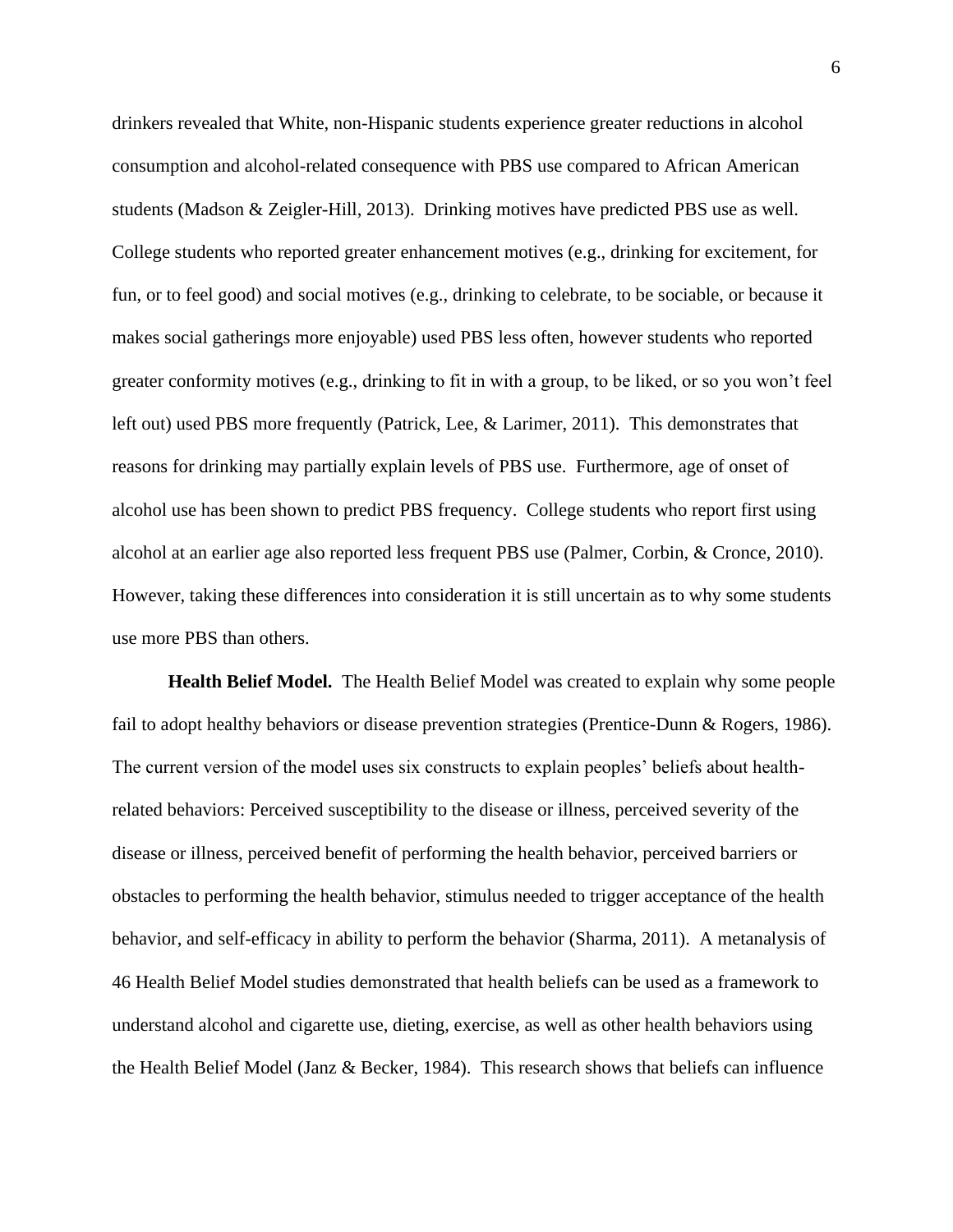the implementation of health behaviors. However, beliefs about the use of PBS specifically have yet to be examined. Many facets of the Health Belief Model may be relevant for predicating PBS use, such as the perceived severity of the disease or illness (i.e., the importance of avoiding it) and the perceived benefit of performing the health behavior (i.e., the perceived effectiveness of the protective behavior). In particular, beliefs about how effective PBS use is for preventing unwanted consequences, and how important it is to use PBS may be relevant for college students making decisions about their own PBS use. Furthermore, the PBS use of the important people in college students' lives may play a role in how important and effective college students believe PBS use to be.

**Social networks.** One possible explanation for why some individuals use more PBS than others may be the association between social network members and college students' PBS use. Social networks are relationships or associations between a few people (Mason, Zaharakis, & Benotsch, 2014). Social network members are different from peers. Peers are people who share an identity in some capacity (e.g., age group, race, occupation). College students may view their classmates, coworkers, and dormmates as peers. Social networks are comprised of relationships that are valuable to the individual (Serrat, 2017). College students' social networks are made up of people who are important to them. Examining these close friend networks can provide insight into an individual's values, beliefs, behaviors, motives, and societal functions.

A survey of first-year college students who reported at least one binge drinking episode (i.e., five or more drinks on one occasion for men and four or more drinks on one occasion for women) in the previous month revealed that perceived peer acceptability of alcohol use was predictive of alcohol consumption, alcohol-related problems, and drinking motives (Neighbors, Lee, Lewis, Fossos, & Larimer, 2007). This association based on peer perceptions may suggest a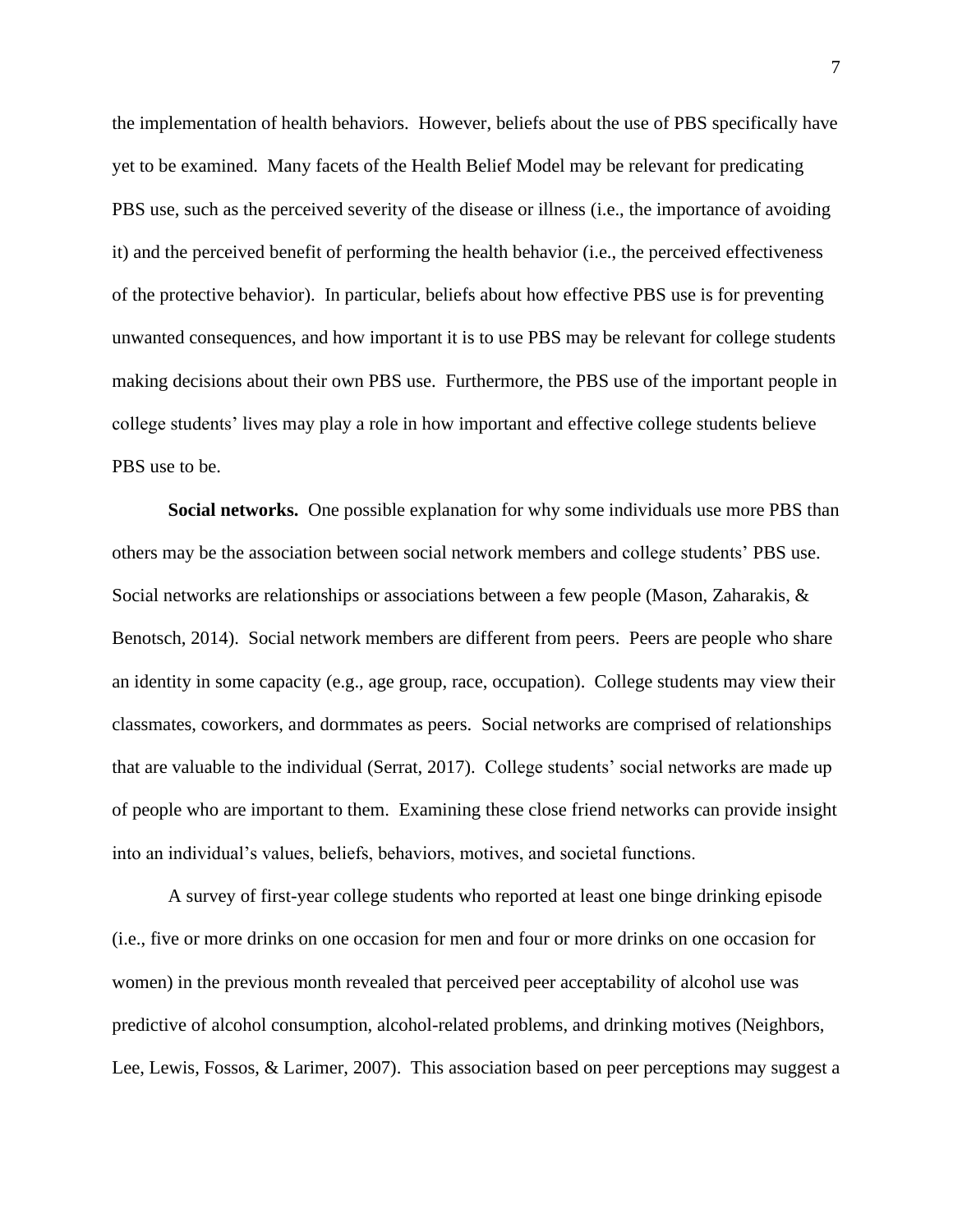potential association between perceived attitudes of social network members and college student behaviors. Perceived quantity and frequency of the alcohol use of other students more broadly have also been associated with participant binge drinking behaviors among a random sample of students from thirteen universities (Jun et al., 2015), supporting that perceptions of peer behaviors can also have associations with student behavior.

Beyond the impact of broader peer groups, the perceived attitudes and behaviors of specific networks of close friends has shown a strong link with student behaviors. Perceived social network alcohol use has been associated with descriptive drinking norms (i.e., the perceived alcohol consumption of members of a culture) in a sample of undergraduates from a private college (Demartini, Prince, et al., 2013). Likewise, in a self-report survey the presence of heavy drinkers in college student social networks has been linked to higher weekly alcohol quantity among students who violated their residence halls' alcohol policies (Demartini, Palmer, et al., 2013). The authors suggest that their findings are the result of social learning theory and exposure to heavy drinkers influencing college student descriptive drinking norms. A study where college students who had violated their university's alcohol policy reported on their network members' alcohol use found that network members who are believed to drink larger amounts of alcohol are perceived to be less accepting of the student decreasing their alcohol use (Reid, Carey, Merrill, & Carey, 2014). In a similar self-report study where undergraduates reported on the alcohol consumption of their social networks, the likelihood of college students being identified as a hazardous drinker (Alcohol Use Disorders Identification Test [AUDIT] score > 8) increased tenfold when they reported having members in their social networks who consume alcohol (Mason Zaharakis, & Benotsch, 2014). Here, the research suggests that the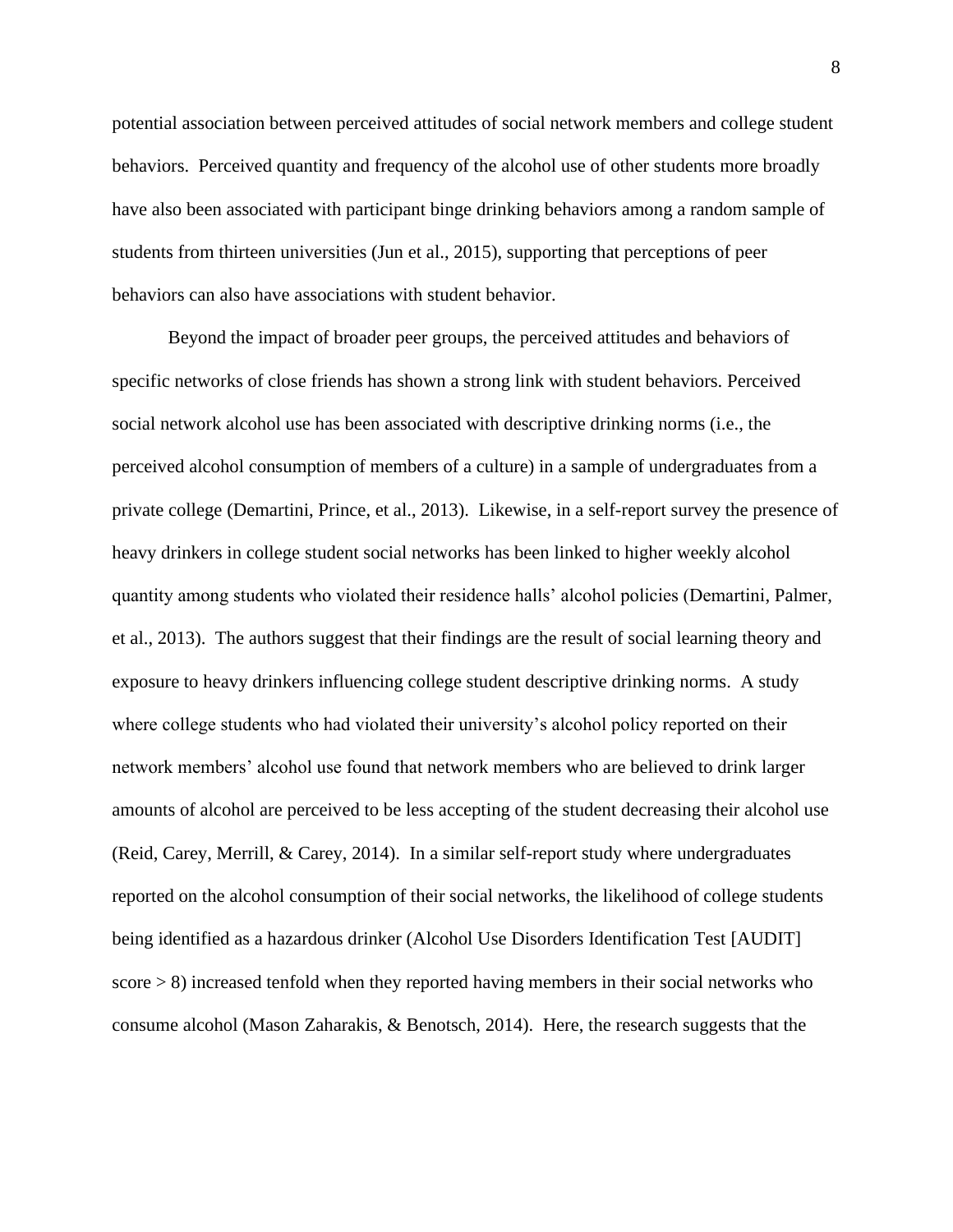perceived drinking status of social network members is associated with college student behaviors.

Although peer behavior influences risky behavior (increased alcohol, cigarette, and marijuana use; Barnett et al., 2014), social networks can have protective health influences as well, such as promoting physical activity (Voorhees et al., 2005). A self-report survey examining the physical activity of adolescent girls and the perceived physical activity of sameaged friends in their social network showed a positive relationship between respondents' physical activity and social network members' physical activity (Voorhees et al., 2005). This association was strongest when the girls engaged in physical activity with their social network members. Protective behaviors can be transmitted through social networks over time. This idea is aligned with social norms prevention strategies. Social norms are the perceived thoughts (e.g., approval of alcohol use) and actions (e.g., typical alcohol use) of others in a group (Neighbors et al., 2007). Social norms theory postulates that the behavior of an individual is influenced by social norms (Hahn-Smith & Springer, 2005). For example, a student may drink more when they are in a situation where they believe heavy drinking to be normal (Hahn-Smith & Springer, 2005). Thus, light drinkers and abstainers in a social network can be beneficial to college students. Having abstainers or light drinkers in college student social networks decreases the likelihood of being identified as a hazardous drinker (AUDIT score > 8; Mason, Zaharakis, & Benotsch, 2014).

Additionally, perceived closeness to the members of the social network strengthens this association. Thus, the closer the college students felt to the abstainers or light drinkers in their social networks, the less hazardous drinking behavior the students exhibited in a self-report study of college undergraduates (Mason, Zaharakis, & Benotsch, 2014). In a study of the alcohol,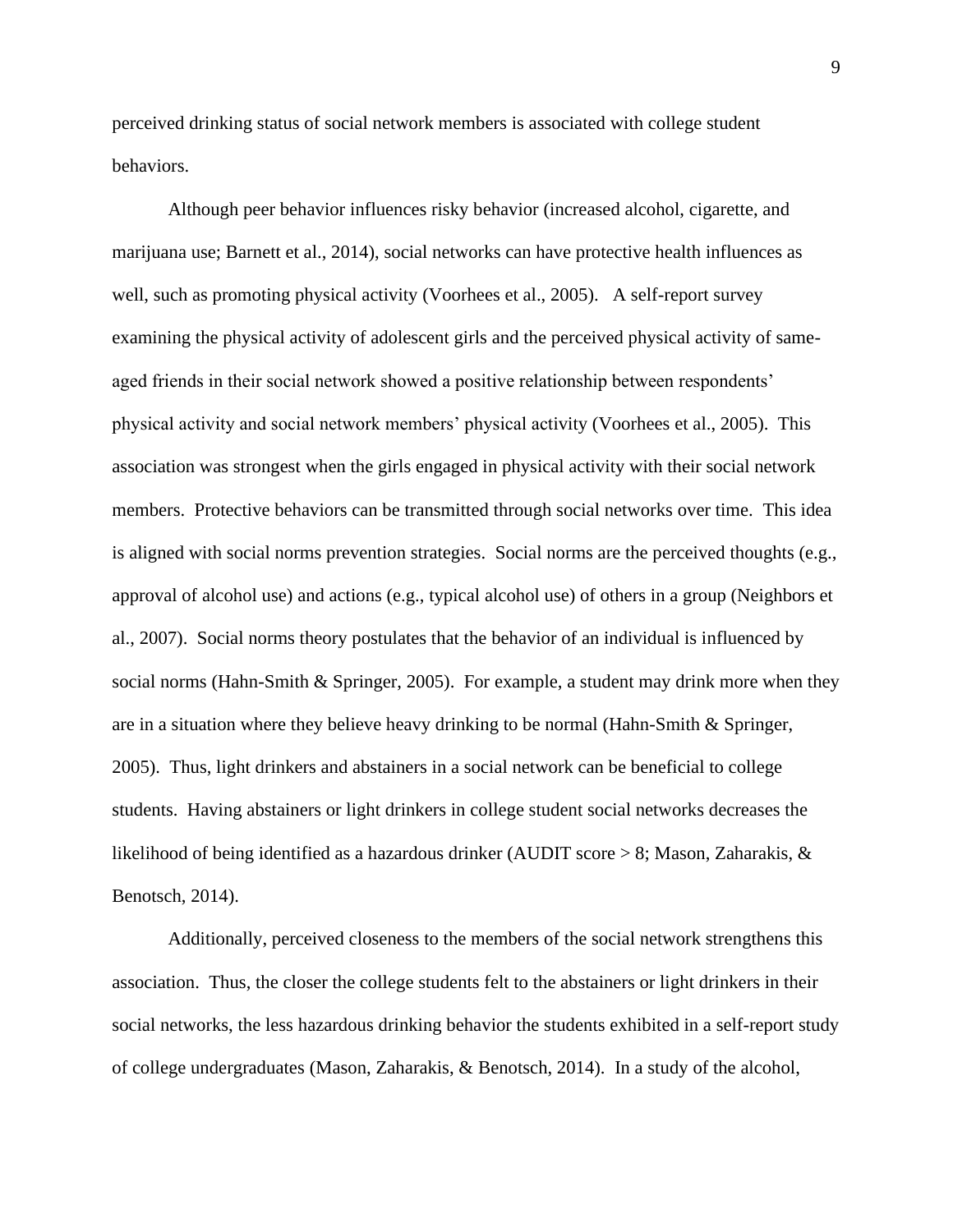cigarette, and other substance use of high school students, the association between the perceived substance use of friends and respondents' substance use was stronger than the perceived substance use of same-aged peers (Morgan & Grube, 1991). Furthermore, the perceived substance use of "best friends" was a stronger predictor of participants' use than "other good friend". These findings illustrate that peer perceptions may matter more when the peers are considered "close", or that closeness is an important factor to consider for the associations between perceptions of social networks and one's own behavior.

#### **Current Study**

The association between social networks and college students' PBS use and their beliefs in the importance and effectiveness of PBS is currently unknown. The current study was designed to address this gap in the literature in hopes to gain a better understanding of the associations between social networks and college student PBS use. The information learned in this study could aid in the creation of a social network-based interventions to reduce the negative alcohol-related consequences experienced by college students, or the augmentation of existing interventions. The current study had several aims and hypotheses.

**Aim 1.** The first aim of this research was to examine the association between perceptions of alcohol use by social network members with college students' own alcohol use. Specifically, I hypothesized:

*Hypothesis 1*. The perceived alcohol use of individuals in college students' social networks would predict college students' own alcohol use such that a larger proportion of heavy drinkers in students' social networks would be associated with more alcohol use by participants.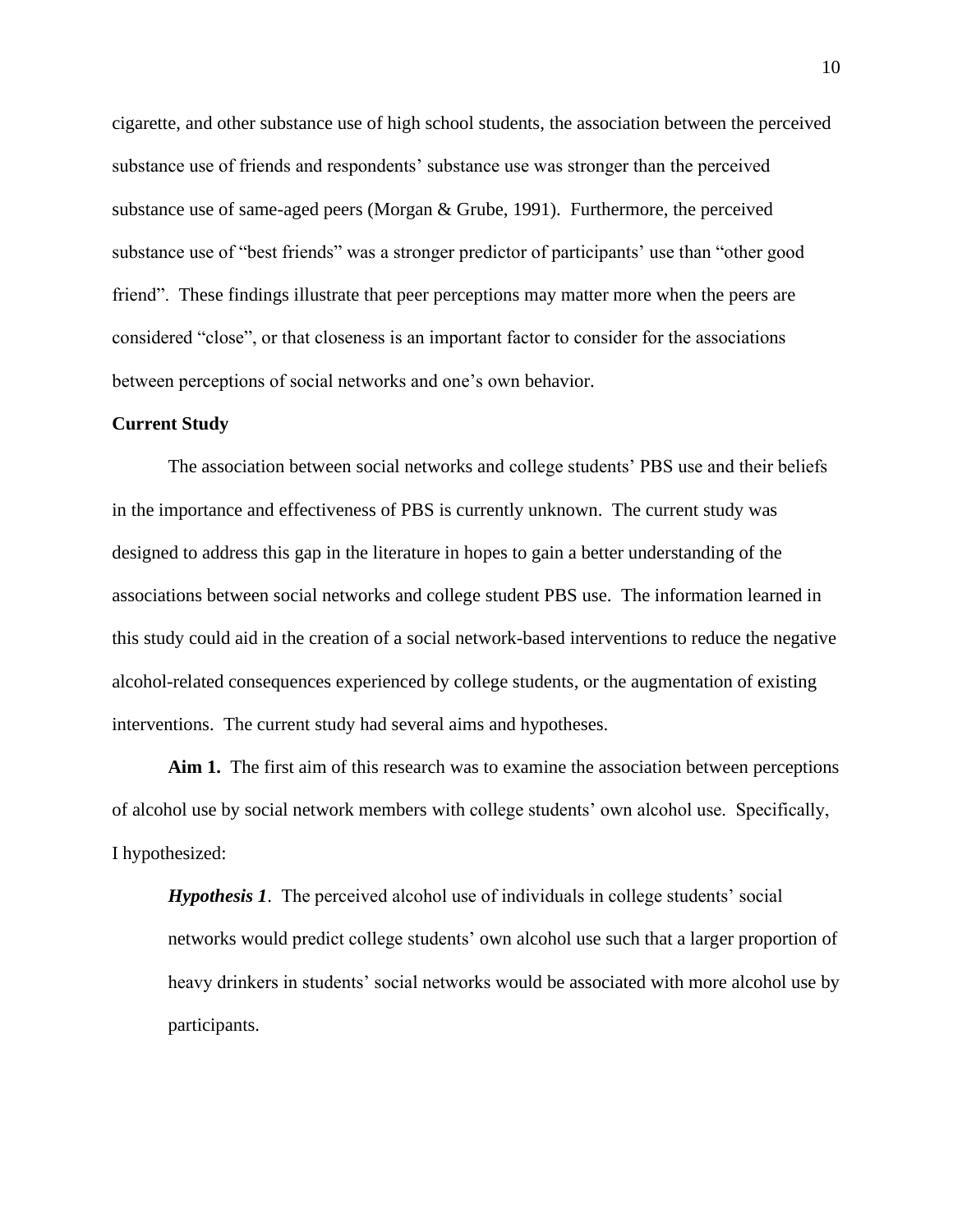*Hypothesis 2***.** A larger proportion of heavy drinkers in students' social networks would be associated with more alcohol-related problems.

**Aim 2.** The second aim was to determine whether closeness (i.e., amount of time spent with the individual social network members) moderates the association between college students' social networks and their alcohol use.

*Hypothesis 3***.** Closeness of students to the individuals in their social networks would moderate the association between students' social networks and their alcohol use such that more time spent with the heavy drinkers in students' social networks would strengthen the positive association with students' alcohol use.

*Hypothesis 4***.** Closeness of students to the individuals in their social networks would moderate the association between students' social networks and the amount negative alcohol-related problems the student experiences such that more time spent with the heavy drinkers in students' social networks would strengthen the positive association with the amount negative alcohol-related problems the student experiences.

**Aim 3.** The third aim of this research was to examine the associations with perceptions of alcohol use by social network members and college student PBS use, beliefs about the importance of PBS use, and beliefs about the effectiveness of PBS use. Consistent with the Health Belief Model, I hypothesized:

*Hypothesis 5***.** Larger proportions of light drinkers and abstainers in social networks would be associated with more PBS use.

*Hypothesis 6.* Larger proportions of light drinkers and abstainers in social networks would be associated with students perceiving PBS as more important.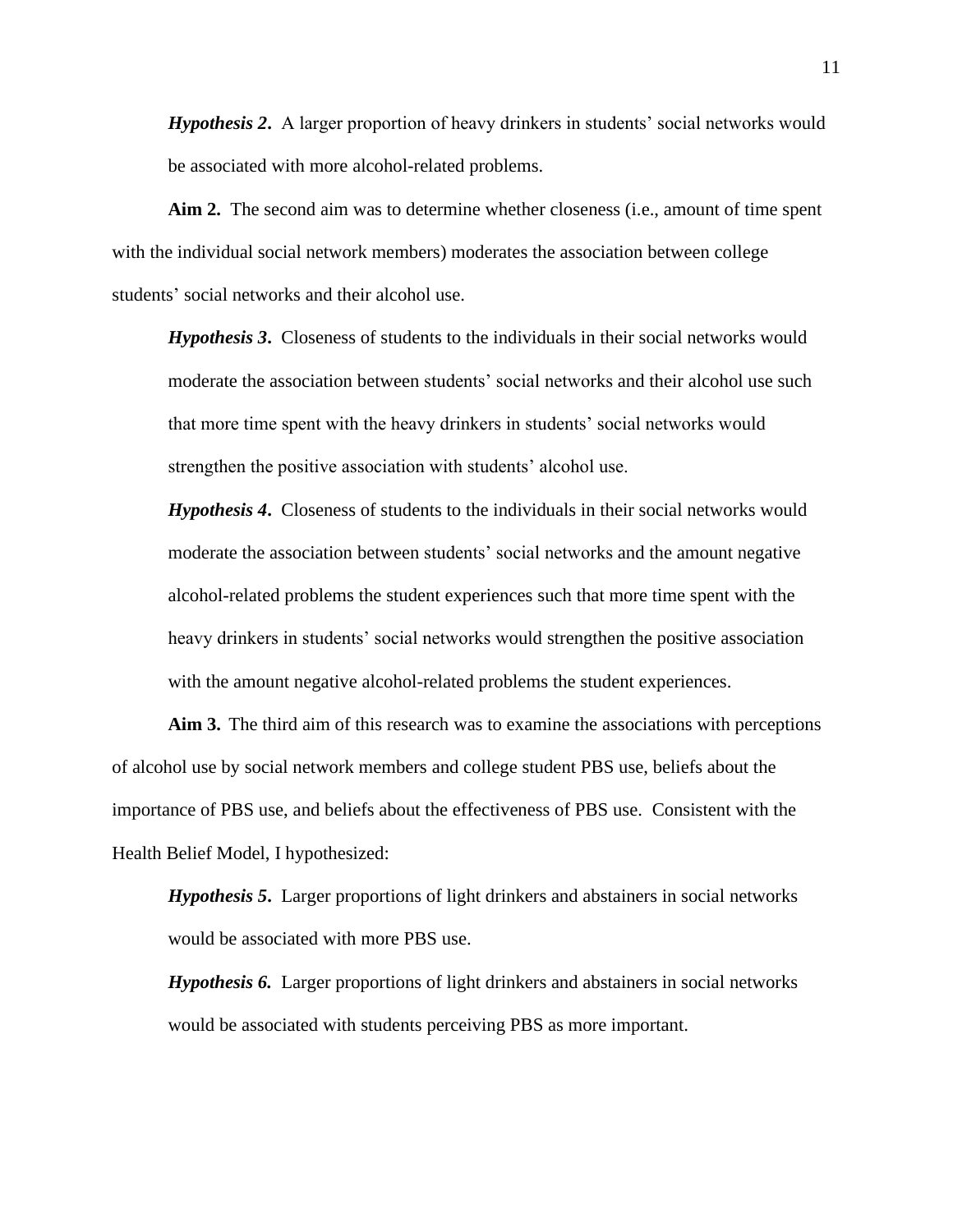*Hypothesis 7.* Larger proportions of light drinkers and abstainers in social networks would be associated with students perceiving PBS as more effective.

**Aim 4.** The fourth aim of this research was to examine the association between perceptions of PBS use by social network members and college students' own PBS use, beliefs about the importance of PBS use, and beliefs about the effectiveness of PBS use.

*Hypothesis 8***.** The perceived PBS use of individuals in college student social networks would predict students' PBS use such that higher perceived PBS use in students' social network would be associated with more PBS use.

*Hypothesis 9***.** The perceived PBS use of individuals in college student social networks would predict students' belief in the importance of PBS such that higher network PBS use would be associated with more belief in the importance of PBS use.

*Hypothesis 10.* The perceived PBS use of individuals in college student social networks would predict students' perceived effectiveness of PBS such that higher network PBS use would be associated with students perceiving PBS as more effective.

**Aim 5.** The fifth aim was to examine closeness (i.e., time spent with social network members) as a potential moderator of the association between college students' social networks and their PBS use, beliefs about the importance of PBS use, and beliefs about the effectiveness of PBS use.

*Hypothesis 11.* Closeness of students to the light drinkers and abstainers in their social networks would moderate student PBS use such that more time spent with the light drinkers and abstainers in their social networks would strengthen the positive association between proportion of light drinkers/abstainers and student PBS use.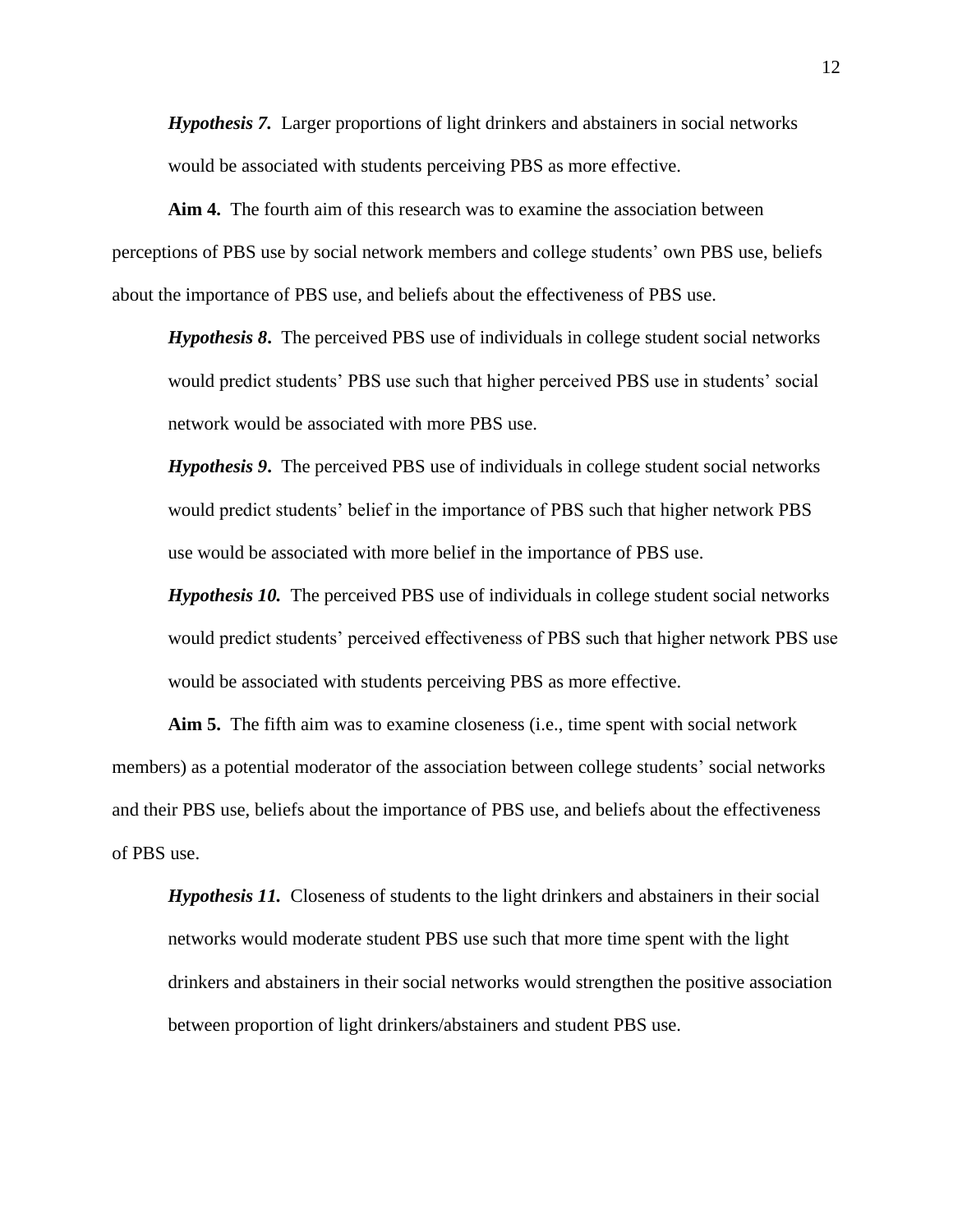*Hypothesis 12***.** Closeness of students to the light drinkers and abstainers in their social networks would moderate students' perceived importance of PBS such that more time spent with the light drinkers and abstainers in their social networks would strengthen the positive association between proportion of light drinkers/abstainers and students' perceived importance of PBS.

*Hypothesis 13.* Closeness of students to the light drinkers and abstainers in their social networks would moderate students' perceived effectiveness of PBS such that more time spent with the light drinkers and abstainers in their social networks would strengthen the positive association between proportion of light drinkers/abstainers and students' perceived effectiveness of PBS.

*Hypothesis 14***.** Closeness of students to high PBS using social network members would moderate students' PBS use such that more time spent with high PBS using social network members would strengthen the positive association between network PBS use and students' PBS use.

*Hypothesis 15.* Closeness of students to high PBS using social network members would moderate students' perceived importance of PBS such that more time spent with high PBS using social network members would strengthen the positive association between network PBS use and students' perceived importance of PBS.

*Hypothesis 16.* Closeness of students to high PBS using social network members would moderate students' perceived effectiveness of PBS such that more time spent with high PBS using social network members would strengthen the positive association between network PBS use and students' perceived effectiveness of PBS.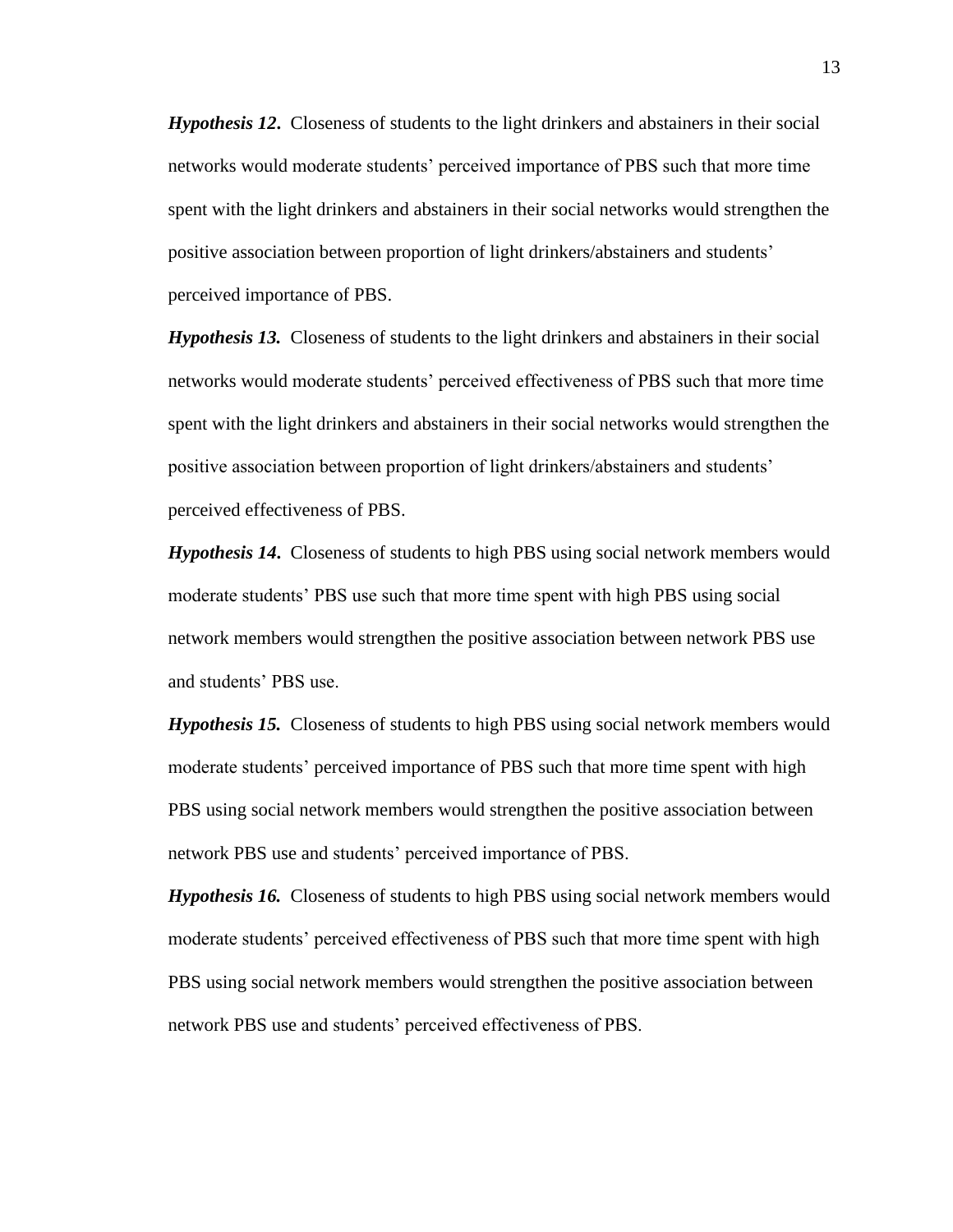## **CHAPTER II**

# **METHOD**

# **Participants**

Participants were undergraduates at a mid-sized, public university in the Southeastern United States. Of the final sample ( $n = 566$ ), the majority of participants were female ( $n = 430$ , 76.0%). Fifty percent of participants identified as Caucasian or White  $(n = 283)$ , 32.9%  $(n = 100)$ 186) as African American or Black, 3.2% (*n* = 18) as Asian or Pacific Islander, 0.5% (*n* = 3) as Native American, and 3.4% (*n* = 19) participants endorsed Other. Furthermore, 9.9% (*n* = 56) of participants endorsed multiple racial identities, and 8.8% (*n* = 50) identified as Hispanic or Latino. Participants were between the ages of 18 and 49 ( $M = 21.15$ ,  $SD = 4.70$ ). See Table 1 for additional demographic information.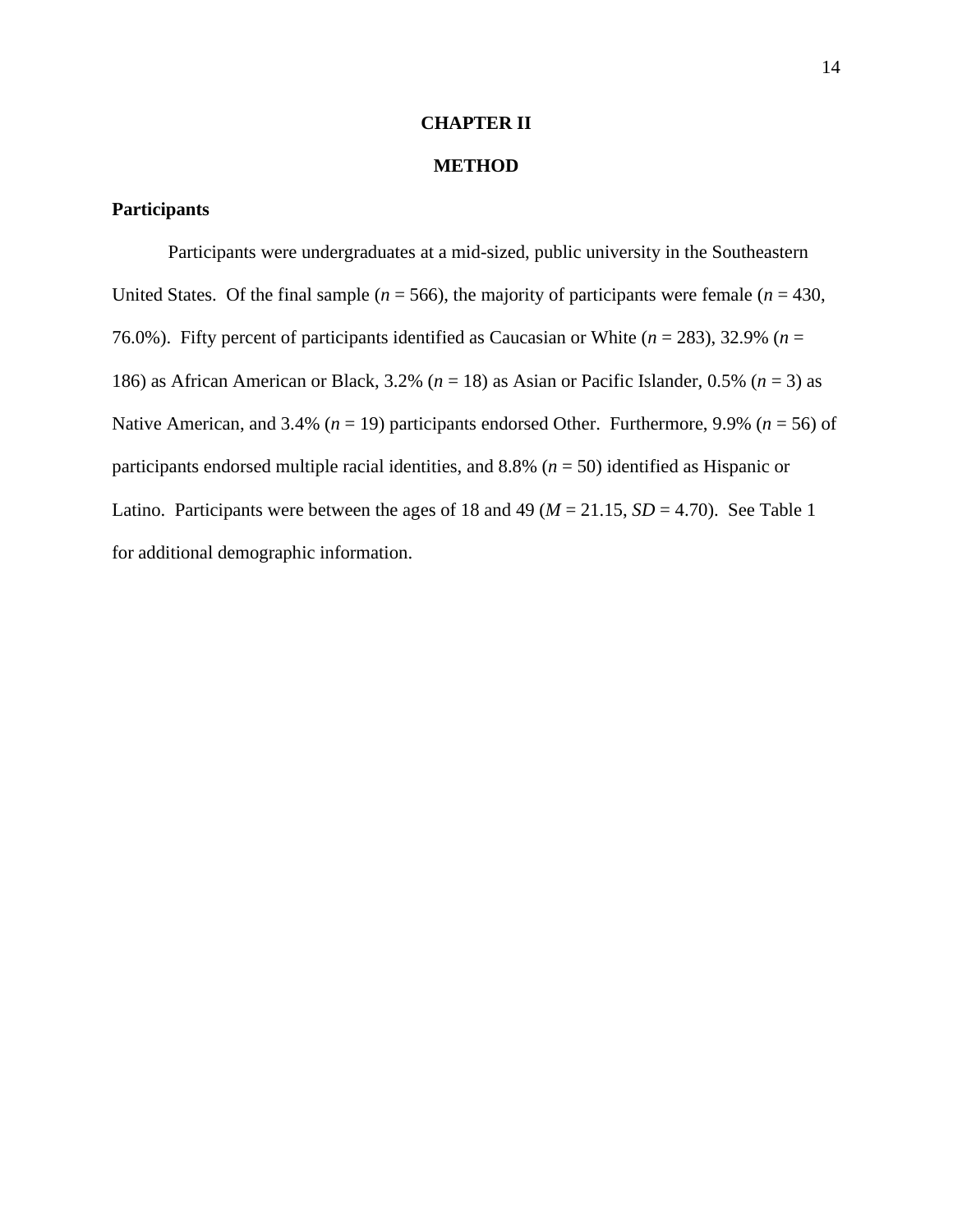#### Table 1

# *Demographic Information*

| Variables                         | $\boldsymbol{n}$ | $\%$ |
|-----------------------------------|------------------|------|
| Gender                            |                  |      |
| Female                            | 430              | 76.0 |
| Male                              | 130              | 23.0 |
| Gender non-binary                 | $\overline{4}$   | 0.7  |
| Other                             | $\boldsymbol{0}$ | 0.0  |
| Missing                           | $\overline{2}$   | 0.4  |
| <b>Sexual Orientation</b>         |                  |      |
| <b>Exclusively Heterosexual</b>   | 420              | 74.2 |
| <b>Bisexual or Non-Monosexual</b> | 112              | 19.8 |
| <b>Exclusively Homosexual</b>     | 33               | 5.8  |
| Other                             | $\boldsymbol{0}$ | 0.0  |
| Missing                           | 1                | 0.2  |
| Race                              |                  |      |
| Caucasian or White                | 283              | 50.0 |
| <b>African American or Black</b>  | 186              | 32.9 |
| Asian or Pacific Islander         | 18               | 3.2  |
| Native American                   | 3                | 0.5  |
| Other                             | 19               | 3.4  |
| Multiracial                       | 56               | 9.9  |
| Missing                           | 1                | 0.2  |
| Ethnicity                         |                  |      |
| Non-Hispanic or Latino            | 515              | 91.0 |
| Hispanic or Latino                | 50               | 8.8  |
| Missing                           | 1                | 0.2  |
| <b>Marital Status</b>             |                  |      |
| Single                            | 467              | 82.5 |
| Married                           | 41               | 7.2  |
| Engaged                           | 18               | 3.2  |
| Divorced                          | 8                | 1.4  |
| Other                             | 32               | 5.7  |
| Missing                           | $\overline{0}$   | 0.0  |
| <b>Student Status</b>             |                  |      |
| Full-Time                         | 512              | 90.5 |
| Part-Time                         | 54               | 9.5  |
| <b>Missing</b>                    | $\boldsymbol{0}$ | 0.0  |
| <b>Class Standing</b>             |                  |      |
| Freshman                          | 213              | 37.6 |
| Sophomore                         | 114              | 20.1 |
| Junior                            | 115              | 20.3 |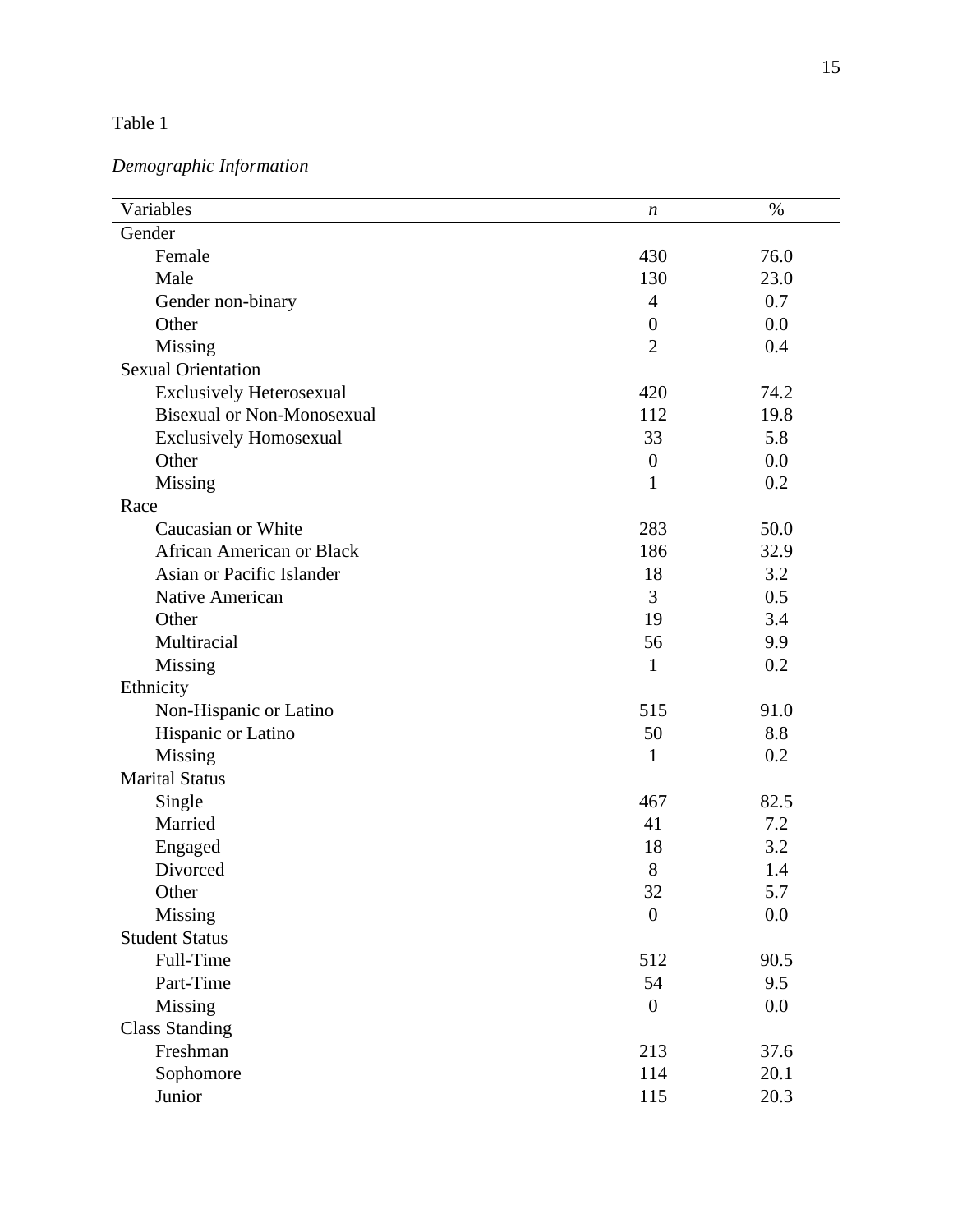| Senior                                    | 112            | 19.8 |
|-------------------------------------------|----------------|------|
| Graduate                                  | 5              | 0.9  |
| Non-Degree Seeking                        | 5              | 0.9  |
| Missing                                   | $\overline{2}$ | 0.4  |
| Military                                  |                |      |
| Not a Member of the U.S. Military         | 534            | 94.3 |
| Current or Former U.S. Military           | 32             | 5.7  |
| Missing                                   | $\theta$       | 0.0  |
| <b>Student Athlete</b>                    |                |      |
| Not a Student Athlete                     | 548            | 96.8 |
| <b>Student Athlete</b>                    | 17             | 3.0  |
| Missing                                   | 1              | 0.2  |
| Greek Life Member                         |                |      |
| Not a Member of a Sorority or Fraternity  | 513            | 90.6 |
| Sorority or Fraternity Member             | 38             | 6.7  |
| <b>Currently Pledging</b>                 | 14             | 2.5  |
| Missing                                   | 1              | 0.2  |
| <b>Disability Status</b>                  |                |      |
| No Disabling Medical Condition            | 524            | 92.6 |
| Living with a Disabling Medical Condition | 42             | 7.4  |
| Missing                                   | $\theta$       | 0.0  |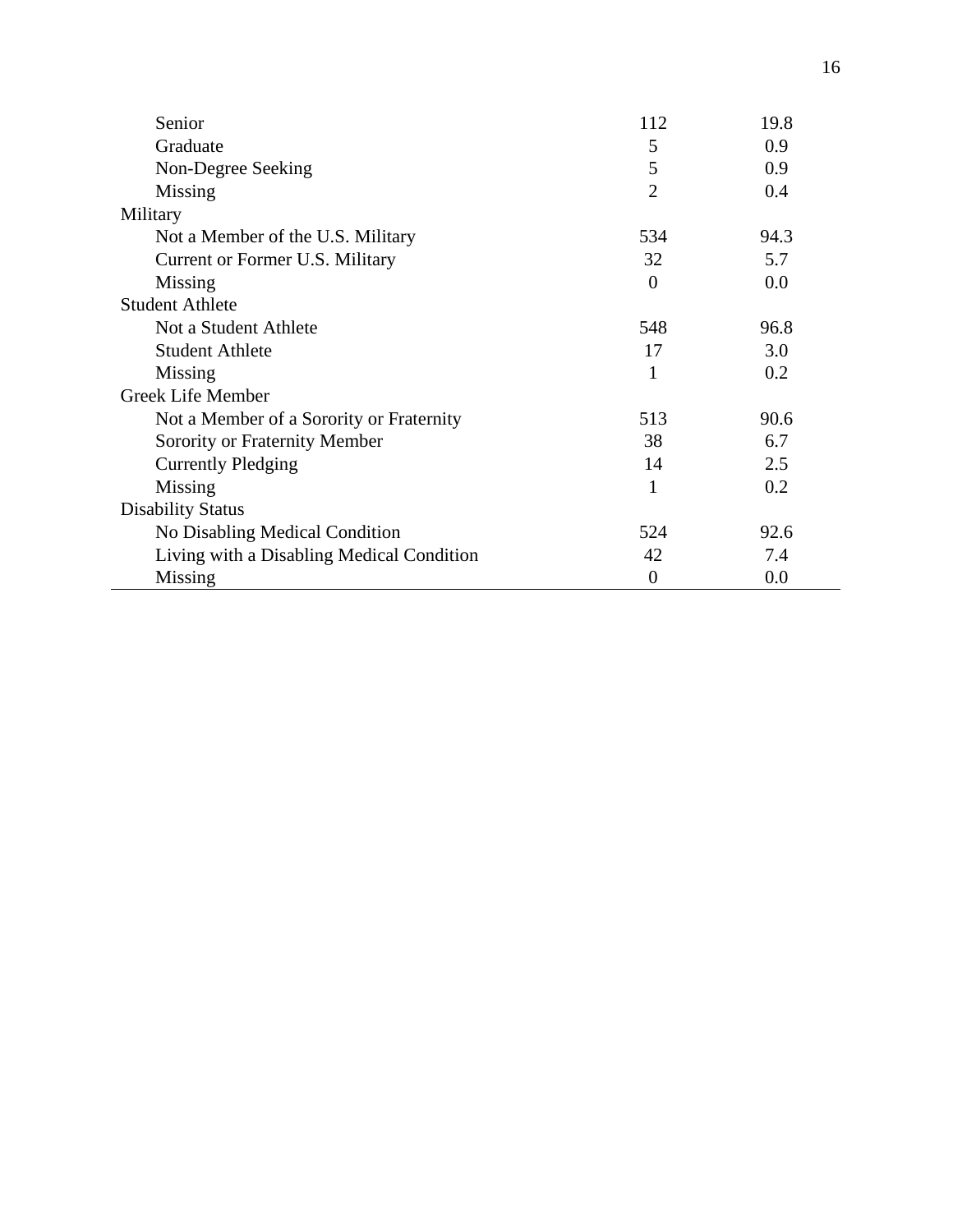#### **Procedure**

Participants were recruited for the study via the psychological research participation system, Sona. An advertisement was included in the Sona system (see Appendix A). Interested students were able to see the eligibility criteria and click the link to participate. Informed consent was obtained before participants began the survey (see Appendix B). Eligible participants completed the web-based survey on a computer or handheld device of the student's choice. Participation in the current study was voluntary, and participants were free to withdraw from the study at any time. The median response time for participants who completed the questionnaire was 19.57 minutes. The students were compensated with half of a research credit that could be used in participating psychology classes. All possible efforts were made to minimize any foreseeable risks to the participants during the study. Information obtained from the participants was anonymous and research credit was distributed automatically by the Sona system upon completion of the survey. Furthermore, the study was certified as exempt by the relevant Institutional Review Board before data were collected, and APA ethical guidelines were followed throughout the duration of the study.

#### **Measures**

**Social network.** The Important People Instrument-5 (IP-5; Hallgren, Barnett, & Petry, 2016) was used to examine the drinking status, and perceived closeness (i.e., time spent together) of five important members of the participant's social networks with whom they have had frequent contact within the past year (see Appendix D). A total of 10 items per network member were assessed; therefore, the IP-5 consisted of 50 items. In the current study, participants were required to report information about exactly five important social network members. This was achieved by forcing responses to these items using the Qualtrics' validation options. The IP-5 is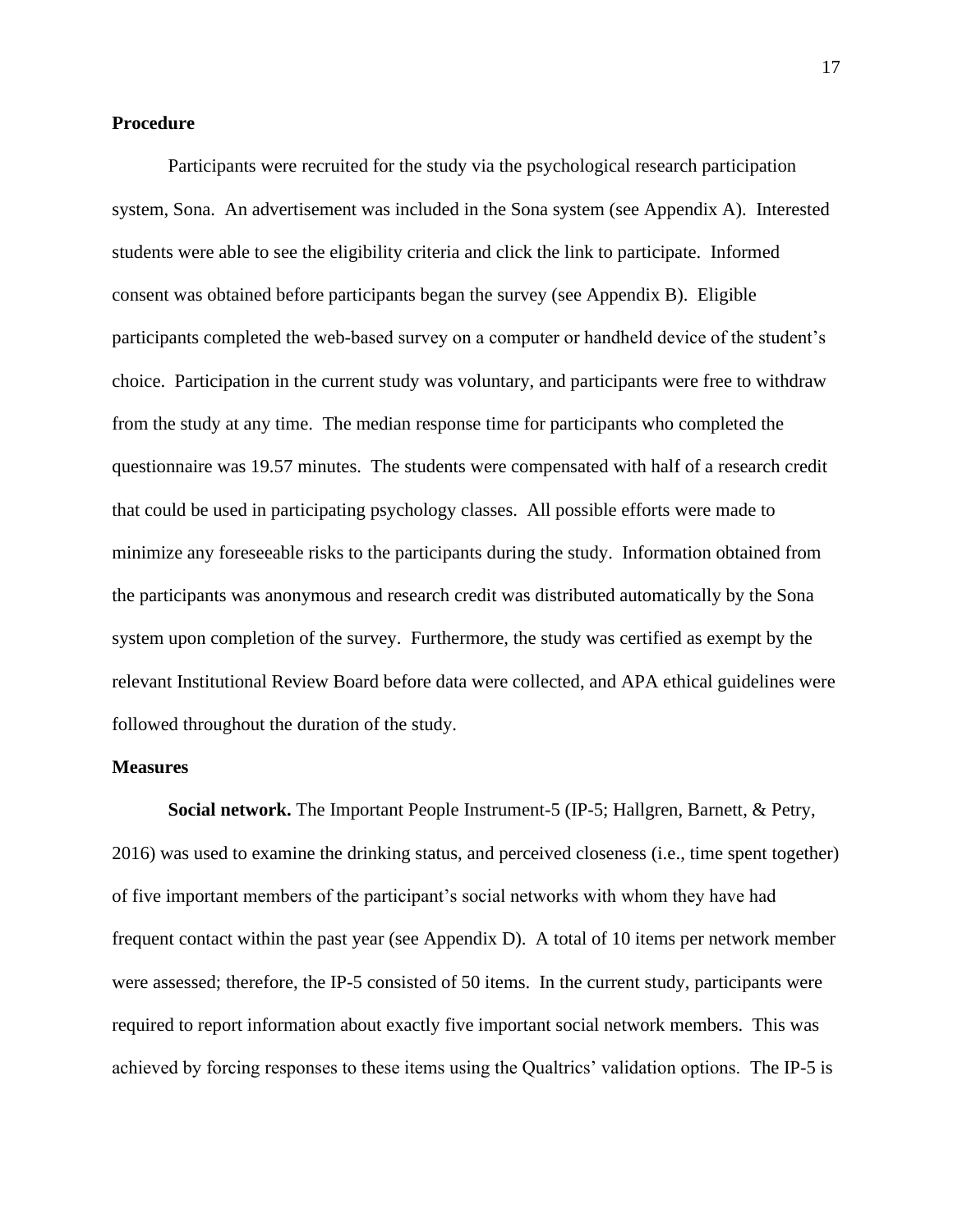a modified version of the Important People Interview (IPI; Clifford & Longabaugh, 1991) in which the IPI was shortened from requesting information on up to ten network members to requesting information on up to five network members. An assessment of the IP-5 found that the IP-5 yielded a similar distribution of scores and predictive ability as the full, 10-person IPI (Hallgren et al., 2016). It was concluded that limiting social networks to five members can increase the usability of the instrument in settings where survey length is a concern (Hallgren et al., 2016). Additionally, some of the items and response options were changed to better represent the drinking habits and social networks of college students (i.e., Relationship options "*child*", and "*AA member*" were removed; items regarding reactions to the participants' alcohol treatment were removed). The IP-5 also collects information on the amount of time the participant spends with each member of the network. The current study used a modified version of the IP-5's ordinal scales to assess "Drinking status of person" with five response options (i.e., 1 = *No drinking at all [abstainer]*, 2 = *Occasional or light drinker [up to 1.2 drinks per day]*, 3 = *Moderate or average drinker [2.2 drinks per day]*, 4 = *Heavy drinker [3.5 drinks per day or more]*, and 5 = *Don't know*). Cut off values for drinking status (Peele & Brodsky, 2000) reflecting alcoholic drinks per drinking occasion were added to help eliminate the subjectivity of the response options for this item. The IPI shows concurrent validity with drinking-related problems as measured by the Brief Young Adult Alcohol Consequences Questionnaire (B-YAACQ; Kahler, Strong, & Read, 2005) and all indices have satisfactory test-retest reliability (Hallgren, Ladd, & Greenfield, 2013). Two questions were added for the current study to assess the network members' PBS use, and how confident the participant was in their knowledge of the network members' PBS use. The first additional question (i.e., "How often does this network member use strategies to lessen or avoid negative consequences of drinking") used response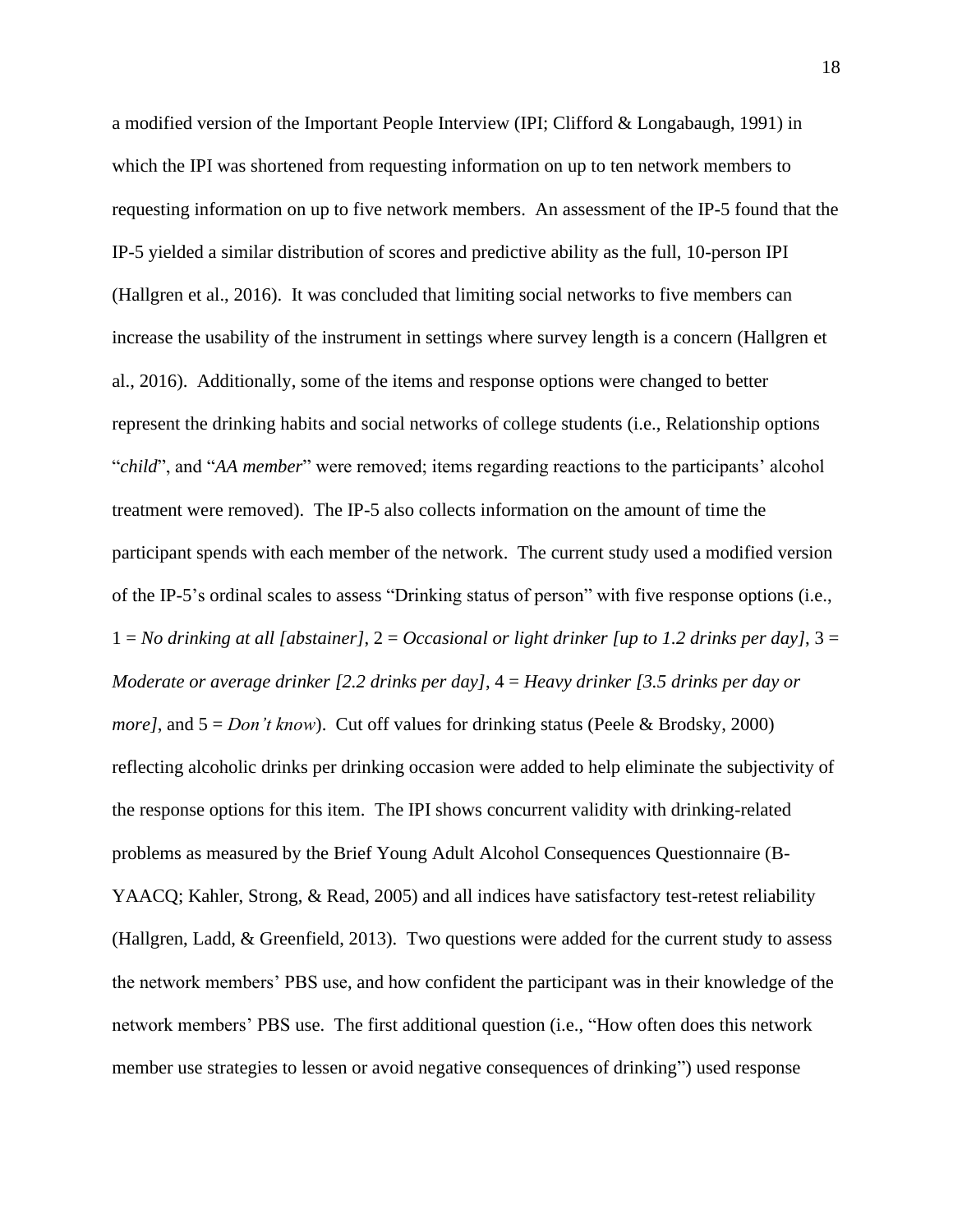options 1 = *Never*, 2 = *Rarely*, 3 = *Occasionally*, 4 = *Sometimes*, 5 = *Usually*, 6 = *Always,* or *This network member does not drink*. Strategies from all 20 items from the Protective Behavioral Strategies Scale-20 (PBSS-20; Treloar, Martens, & McCarthy, 2015) were listed below this question as examples of strategies. The second additional question (i.e., "Are you confident in your knowledge of this network member's use of these strategies") used a dichotomous response option (*no* versus *yes*). Confidence information was used purely descriptively in the current study.

A variable was created for proportion of heavy drinkers in the network by first dummy coding the drinker type variable for each network member listed into heavy drinkers versus all other drinkers (i.e., 1 = *Heavy drinker*, 0 = All other drinker types); "*Don't know*" was treated as missing data so it would not be counted toward the calculated score (neither the numerator nor the denominator). Then the dummy coded heavy drinking variable was summed across network members to get the numerator and divided by the number of network members reported. For example, if two network members were heavy drinkers, and the participant listed drinking status for five network members, the proportion of heavy drinkers was 0.40 (or 40%). Likewise, a variable was created for proportion of light drinkers and abstainers by first dummy coding the drinker type variable for each network member into light drinkers/abstainers versus all other drinkers (i.e., 1 = *No drinking at all [abstainer]* or *Occasional or light drinker*, 0 = All other drinker types); "*Don't know*" was treated as missing data so it would not be counted toward the calculated score (neither the numerator nor the denominator). Then the dummy coded light drinkers/abstainers variable was summed across network members to get the numerator and divided by the number of network members reported. For example, if one network member was an alcohol abstainer, one was a light drinker, and the participant listed drinking status for five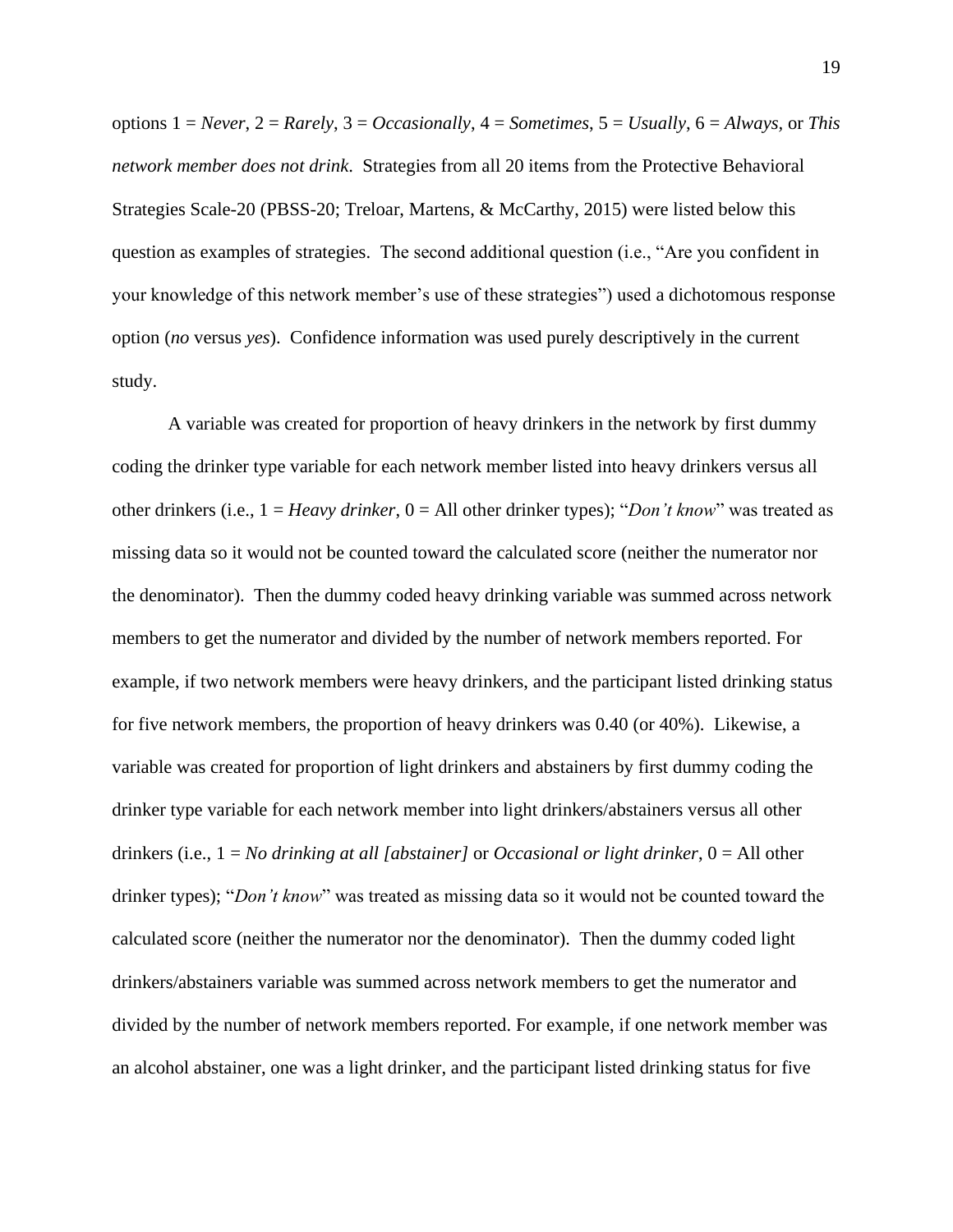network members, the proportion of light drinkers/abstainers was 0.40 (or 40%). Closeness to social network members was assessed as time spent with network members during a typical week. Values reported were averaged across drinker type, with a closeness score for heavy drinkers (i.e., reflecting average hours spent together with heavy drinking network members), and a closeness score for light drinkers/abstainers. Network members' PBS use was created by recoding PBS use into high PBS use and low PBS use based on the sample median of 5 (i.e.,  $5 =$ *Usually*). Thus, high PBS using network members were reported as "*usually*" or "*always*" using PBS to lessen or avoid negative consequences of drinking. Then the proportion of high PBS users was calculated out of the network members the participants rated. The PBS use variable was first dummy coded for each network member listed (1 = *usually* or *always* uses PBS, 0 = less PBS use [*never* through *sometimes*); The response option "*This network member does not drink*" was treated as missing data so it would not be counted toward the calculated score for network PBS use (either the numerator or denominator). Then the dummy coded high PBS use variable was summed across network members to get the numerator and divided by the number of network members reported. A closeness score was also created for network members who use high PBS (i.e., reflecting hours spent together with network members who use high PBS) by averaging time spent together across network members with higher PBS use.

**Alcohol use.** The current survey used a modified version of the Daily Drinking Questionnaire (DDQ; Collins, Parks, & Marlatt, 1985) to measure participants' general alcohol use (Appendix C). Participants entered a numeric value for the number of alcoholic beverages they consumed each day during a typical week for the past month. They also entered the number of hours they spent drinking each day during a typical week. Participants were shown a graphic depicting standard serving sizes of alcoholic beverages and were instructed to define one drink as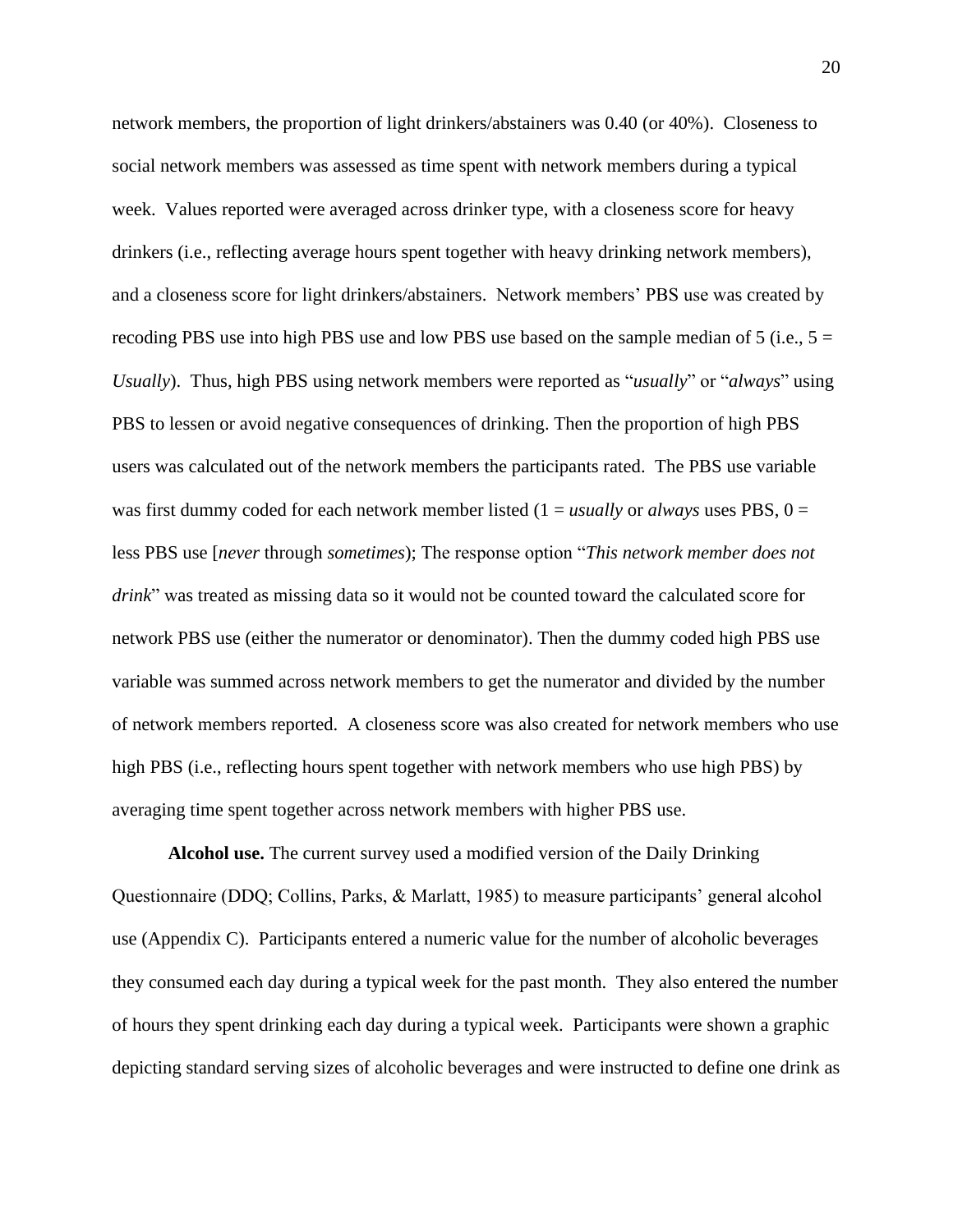a 12-ounce bottle or can of beer, a 5-ounce glass of wine, a 1.5-ounce shot of hard liquor, or a mixed-drink containing a 1.5-ounce shot of hard liquor. The DDQ demonstrates strong convergent validity with the Drinking Practices Questionnaire which measures volume, frequency, and quantity of alcohol use  $(r = .50;$  Collins, Parks, & Marlatt, 1985). The grid variables were used to create summary variables for quantity (calculated by summing the number of alcoholic beverages participants reported consuming during a typical week), and peak alcohol use (i.e., the maximum number of alcoholic beverages participants reported consuming in one day).

**Alcohol-related consequences.** The B-YAACQ (Kahler, Strong, & Read, 2005) was used to assess negative alcohol-related consequences (Appendix E). The B-YAACQ is a modified version of the Young Adult Alcohol Consequences Questionnaire (YAACQ; Read, Kahler, Strong, & Colder, 2004). The B-YAACQ reduced the YAACQ's item pool from 48 to 24 items (e.g., "I have passed out from drinking" and "My drinking has gotten me into sexual situations I later regretted"). Respondents use dichotomous response options (*never* [0] versus *at least once* [1]) to indicate whether they have experienced each of the listed consequences in the past month. This measure has no subscales. A total score was calculated by summing all 24 items with possible scores ranging from zero to 24. Higher scores indicate more alcohol problems. The B-YAACQ demonstrates good internal consistency ( $\alpha = .84$ ), and it is highly correlated with the original YAACQ,  $r = .95$ , and the Rutgers Alcohol Problem Index (White  $\&$ Labouvie, 1989),  $r = .78$ , showing excellent concurrent validity (Kahler, Strong, & Read, 2005).

**PBS.** The PBSS-20 (Treloar, Martens, & McCarthy, 2015) was used to measure PBS use (Appendix F). The PBSS-20 is a modified version of the Protective Behavioral Strategies Scale (PBSS; Martens, Ferrier, Sheehy, Corbett, Anderson, & Simmons, 2005) in which Treloar,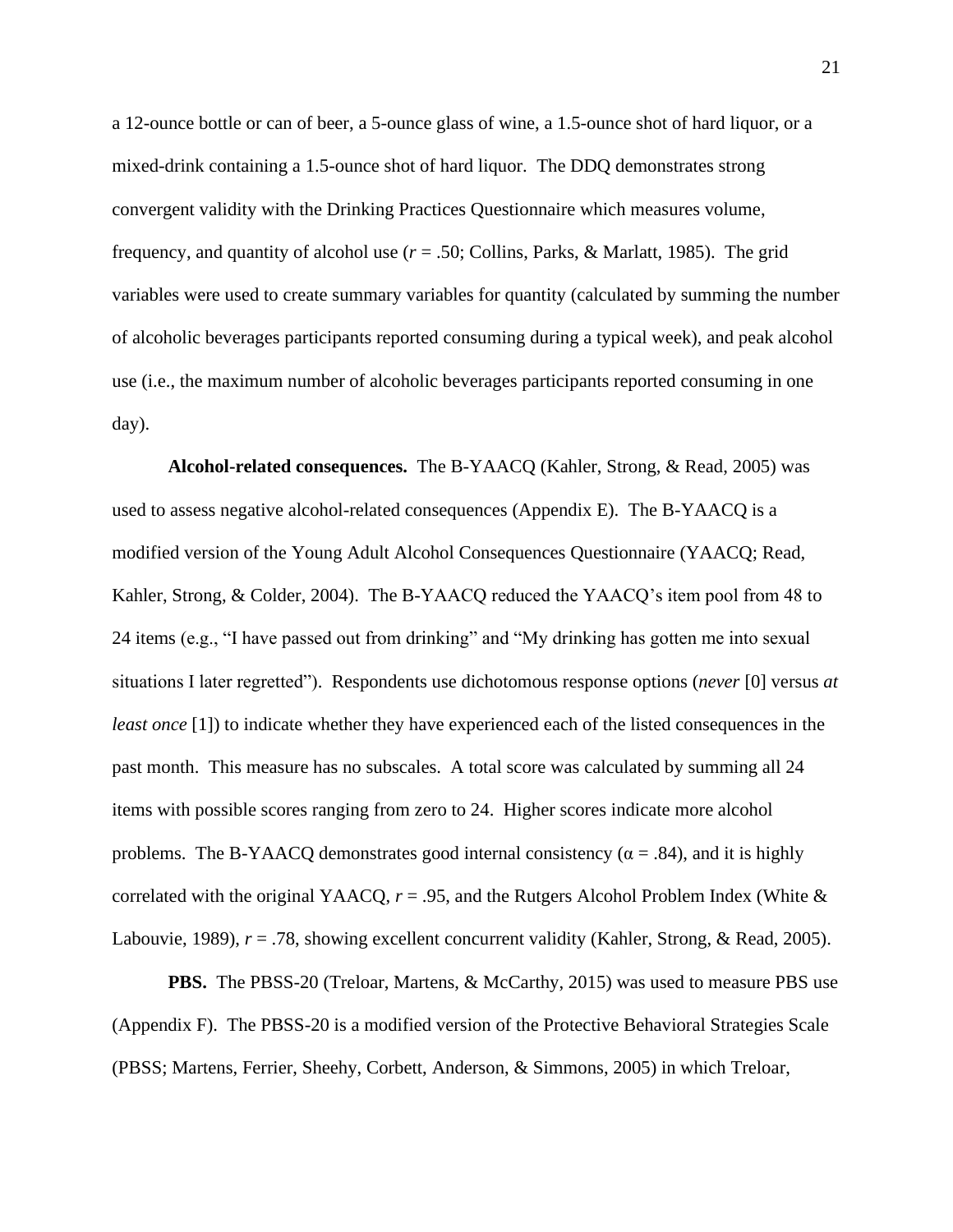Martens, and McCarthy added five items and replaced one item to increase the scale's content validity of the serious harm reduction subscale and internal consistency. Respondents use a 6 point response scale (i.e., 1 = *Never*, 2 = *Rarely*, 3 = *Occasionally*, 4 = *Sometimes*, 5 = *Usually*, and  $6 = Always$ ) to respond to each item. The PBSS-20 consists of three subscales: Stopping/limiting drinking (SLD), manner of drinking (MOD), and serious harm reduction (SHR). Seven items are included in the SLD subscale (e.g., "Determine not to exceed a set number of drinks" and "Have a friend let you know when you've had enough to drink") which measure the use of strategies that slow or limit alcohol consumption. The MOD subscale includes five items (e.g., "Avoid 'pregaming'" and "Drink slowly, rather than gulp or chug") that measure how alcohol is consumed. Finally, the SHR subscale includes eight items (e.g., "Avoid combining alcohol with marijuana" and "Refuse to ride in a car with someone who has been drinking") and examines reducing significant negative alcohol-related consequences. Subscales scores for the PBSS-20 are typically created by summing each subscale. For the purposes of the current study, a total score was calculated by summing all items ( $\alpha = .87$ ). The PBSS-20's total score has a possible range from 20 to 120. Higher scores indicate more PBS use. The PBSS-20 has a test-retest reliability of  $r = .67$  and improved internal consistency for the SHR ( $\alpha = .86$ ) and MOD ( $\alpha$  = .83) subscales (Treloar et al., 2015). The SLD reliability did not change ( $\alpha$  = .87). The PBSS-20 subscales showed concurrent validity with drinking frequency, quantity, and heavy episodic drinking.

**Perceived effectiveness of PBS.** The instructions and response scale for the PBSS-20 were modified to measure how effective participants believe PBS are at reducing their alcohol use and alcohol related consequences (Appendix G). The instructions stated "In the past 30 days, when you used each strategy, how effective was it in helping you to reduce your alcohol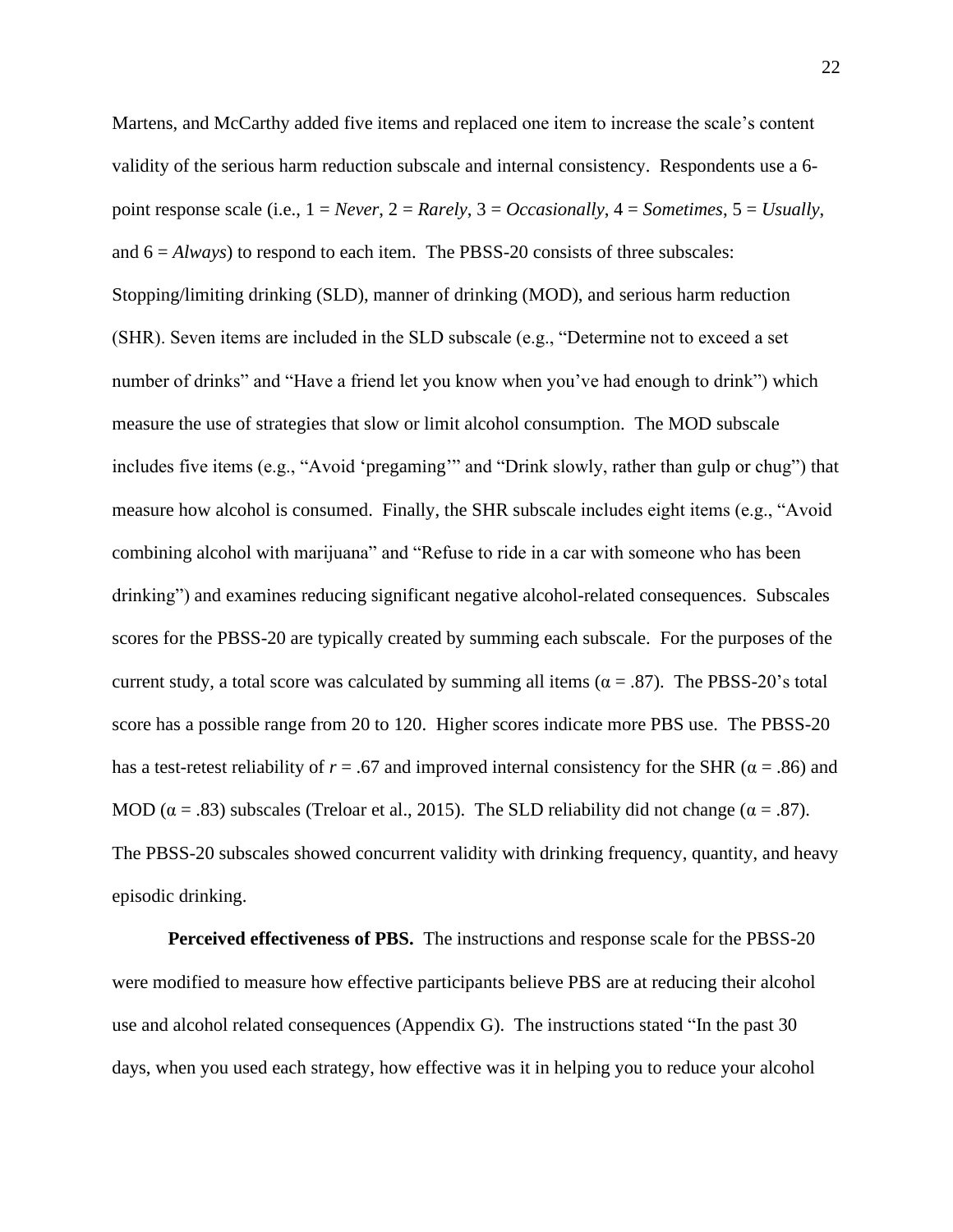use and limit alcohol related consequences when using alcohol or partying", and the response scale of the PBSS-20 was changed to reflect effectiveness (e.g., 1 = *Not very effective* to 5 = *Very effective*, 6 = *Did not use strategy*) for each item. The response option "*Did not use strategy*" was treated as missing for calculations. A total score was created by averaging all 20 items unless participants endorse "*Did not use strategy*". Those items did not count toward the numerator or denominator of the average; thus, possible scores range from one to five. Lower scores indicate less perceived effectiveness of PBS use. Because this modified version of the scale has never before been published, there is currently no information on reliability or validity.

**Importance of PBS.** Belief in the importance of PBS use was measured using 10 items created by the research team (Appendix H). This measure has two subscales: Importance of PBS in general (5 items; e.g. "When drinking alcohol, people should use strategies to reduce harmful consequences") and importance of PBS for the participant (5 items; e.g. "When drinking alcohol, I should take steps to make sure I stay in control of myself"). These items were rated using a 5 point Likert scale (e.g., 1 = *Not at all agree* to 5 = *Completely agree*). A total score was created by averaging all ten items ( $\alpha = .91$ ). Possible scores for this measure range from one to five. Lower scores indicate less belief in the importance of PBS use.

**Attention checks.** Attention checks are items in a survey with obvious correct answers used to ensure scale validity (Kung, Kwok, & Brown, 2017). Four questions were included in the survey to identify participants who were not following the instructions or carefully reading all items (see Appendix I).

#### **Analysis Approach**

A series of three regressions included amount of time spent with heavy drinking individuals in social networks (via the IP-5), proportion of heavy drinkers in social networks, and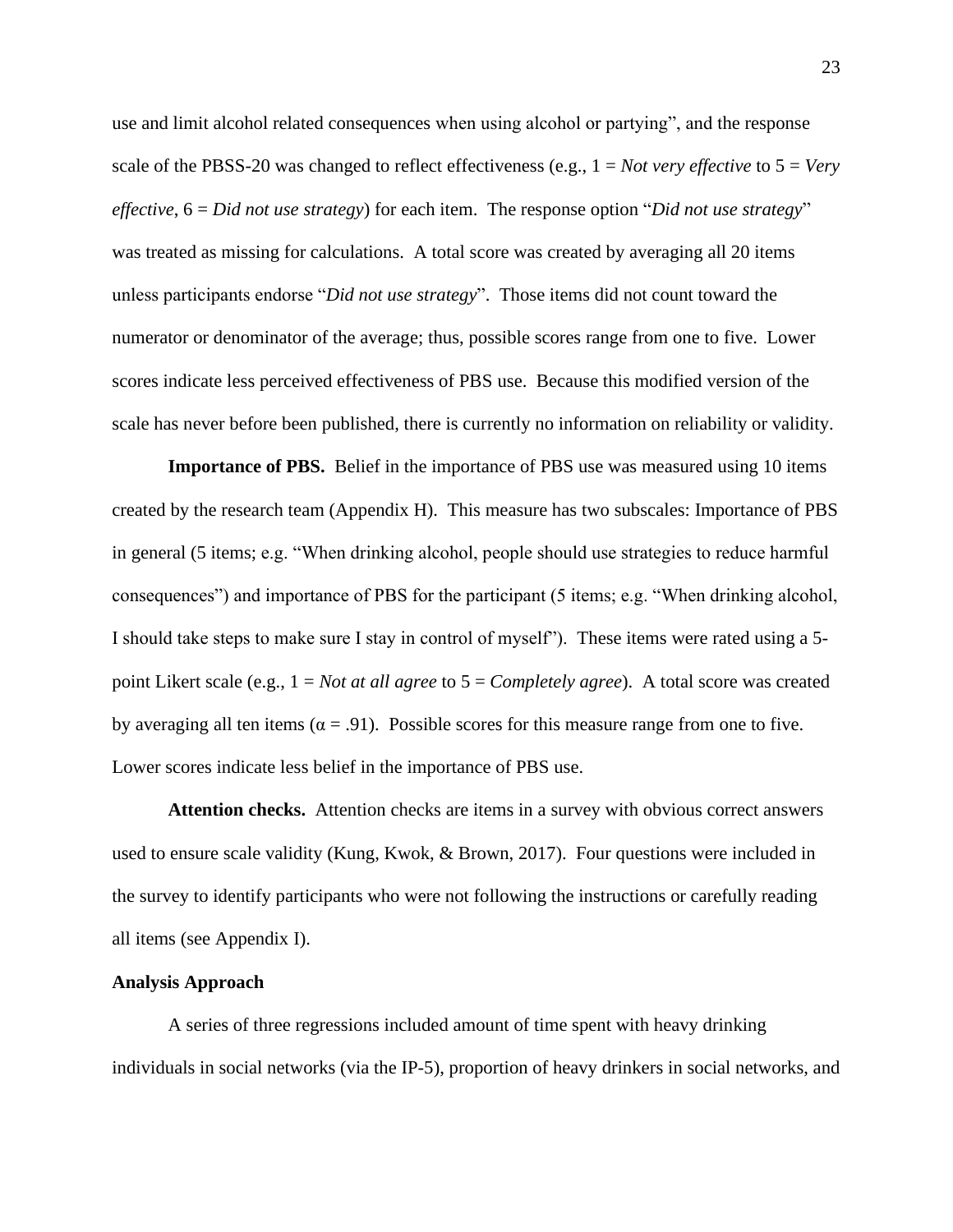the interaction between the two, as well as relevant demographic covariates (see below). The first analysis included alcohol quantity (via the DDQ) as the outcome. The second regression included maximum amount of drinks during the reported week (peak via the DDQ) as the outcome. It was hypothesized that a higher proportion of heavy drinkers in social networks would be associated with greater alcohol quantities and peak drinks (Hypothesis 1, addressing Aim 1), and that time spent with the heavy drinkers in student social networks would moderate these associations (Hypothesis 3, addressing Aim 2) by strengthening them for individuals who spend more time together. The third regression included alcohol-related problems (via the BYAACQ) as the outcome. It was hypothesized that a higher proportion of heavy drinkers in student social networks would be associated with more alcohol-related problems (Hypothesis 2, addressing Aim 1), and that time spent with the heavy drinkers in student social networks would strengthen this association (Hypothesis 4, addressing Aim 2).

A series of three regressions included amount of time spent with light drinkers and abstainers in social networks (via the IP-5), proportion of light drinkers and abstainers in social networks, and the interaction between the two, as well as relevant covariates. The outcomes of interest were PBS use (via the PBSS-20), perceived importance of PBS, and perceived effectiveness of PBS. It was hypothesized that a higher proportion of light drinkers and abstainers in student social networks would be associated with greater PBS use (Hypothesis 5), perceived importance of PBS (Hypothesis 6), and perceived effectiveness of PBS (Hypothesis 7, all addressing Aim 3). It was also hypothesized that time spent with the light drinkers and abstainers in their social networks would moderate these associations (Hypothesis 11-13, addressing Aim 5) by strengthening them for individuals who spend more time together.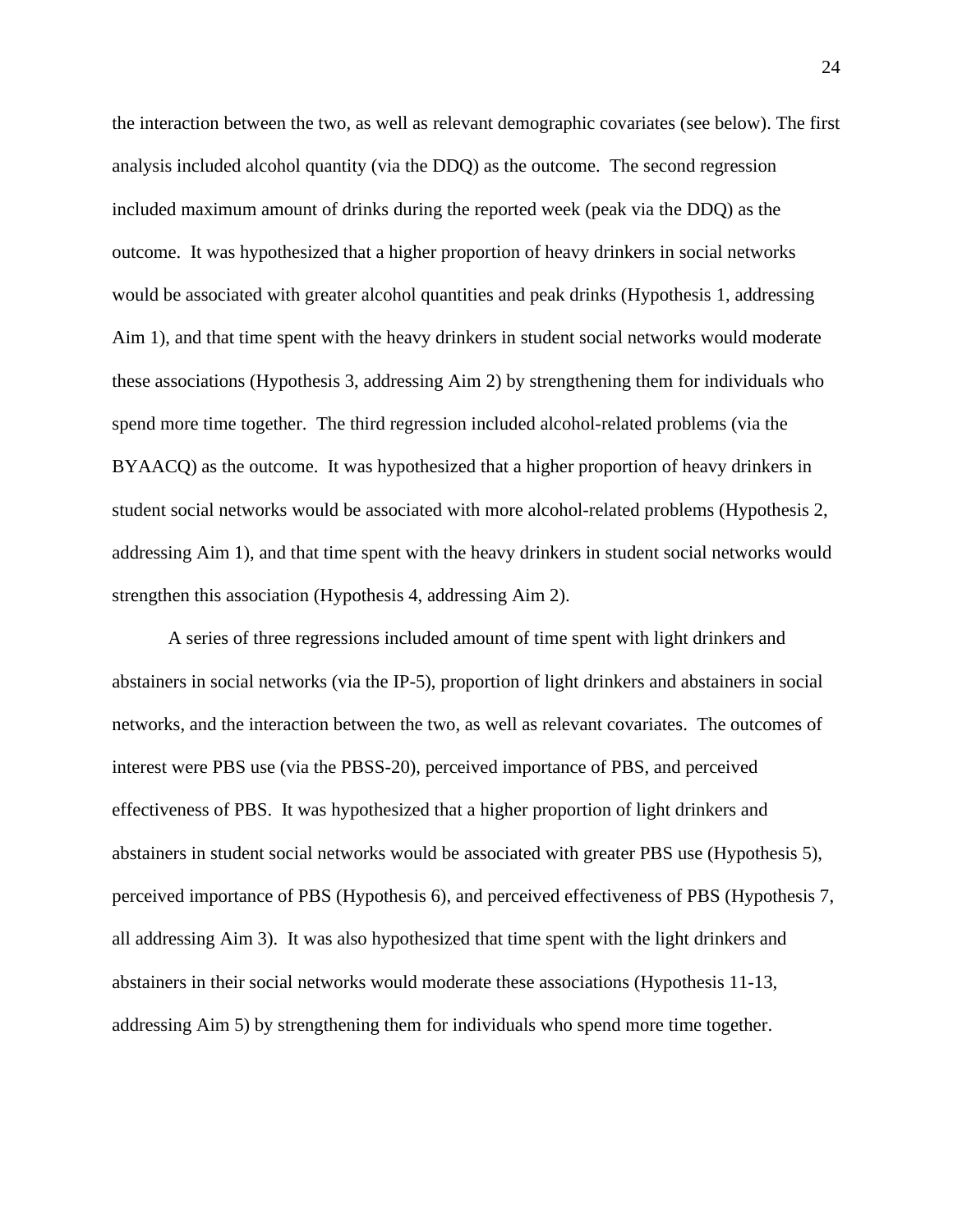A final set of three regressions included amount of time spent with high PBS using social network members (via the IP-5), proportion of high PBS using social network members, and the interaction between the two, as well as relevant covariates. The outcomes of interest were PBS use (via the PBSS-20), perceived importance of PBS, and perceived effectiveness of PBS. It was hypothesized that a higher network PBS use would be associated with greater PBS use (Hypothesis 8), perceived importance of PBS (Hypothesis 9), and perceived effectiveness of PBS (Hypothesis 10, all addressing Aim 4). It was also hypothesized that time spent with high PBS using social network members would strengthen these association (Hypothesis 14-16, addressing Aim 5).

Previous research has demonstrated the robust associations between gender and race with PBS use (Bravo, Prince, & Pearson, 2017; Clarke et al., 2016) and alcohol use (Garcia, Fairlie, Litt, Waldron, & Lewis, 2018; Kalaydjian, 2009). For this reason, gender and race were included as covariates in all analyses. A Bonferroni correction was used to reduce the likelihood of type I error. Significance for all analyses was determined at  $\alpha = .0056$  (i.e., .05 / 9 analyses). Interaction terms were created for all moderating variables and affiliated predictors of interest after centering the associated components; proportion of heavy drinkers in network, proportion of light/abstaining drinkers in network, time spent with network members, and perceived PBS use of network members were mean centered.

**Power**. A power analysis was conducted using G\*Power to determine the number of participants needed for the current study. Analyses for most hypotheses in the current study had four predictors (i.e., a main effect and two covariates). However, this analysis was powered for the more restrictive moderation hypotheses (e.g., Hypothesis 14), which had five predictors (i.e., a main effect, a moderating variable, the interaction of the two, and two covariates). An a priori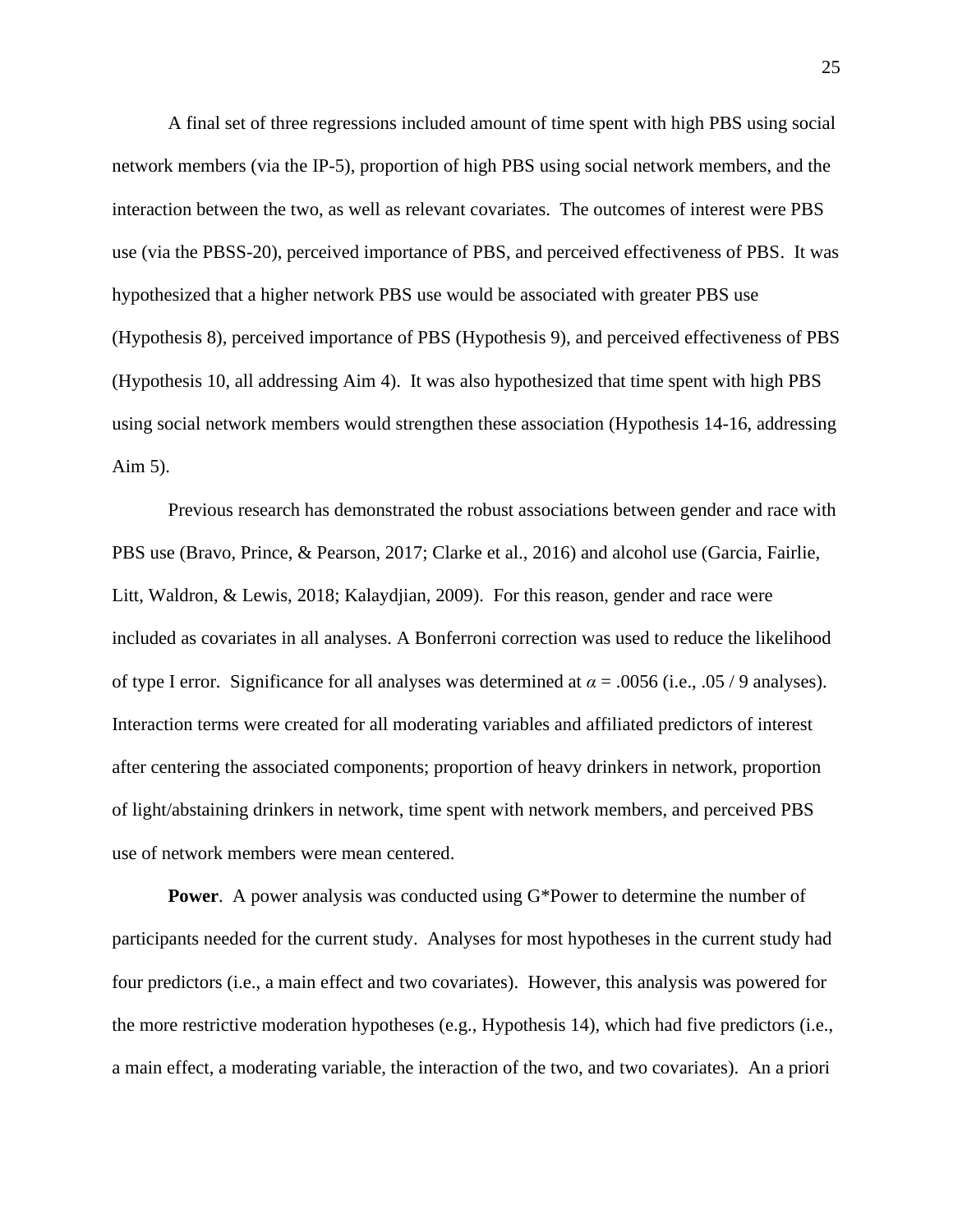power analysis for a linear multiple regression with fixed factors was used. Power was set at .80 and alpha was set at .0056, which was determined by the Bonferroni correction. Based on previous research, it is reasonable to expect a small-to-medium effect size. A study conducted by Reid, Carey, Merrill, and Carey (2015) assessing social network impact on students' drinking behaviors, which used effect size estimates expressed in standard deviations, found strengths of association of  $β = 0.13$  and 0.18. A similar study by Hallgren, Ladd, & Greenfield (2013) found alcohol quantity and alcohol outcomes were significantly and positively associated with network drinking behavior with strengths of association of  $r = .34$  and  $r = .26$ , respectively. For these reasons, this analysis used an effect size of  $f^2 = 0.06$ . The power analysis indicated that 222 participants were needed to detect a small-to-medium effect size for the current study.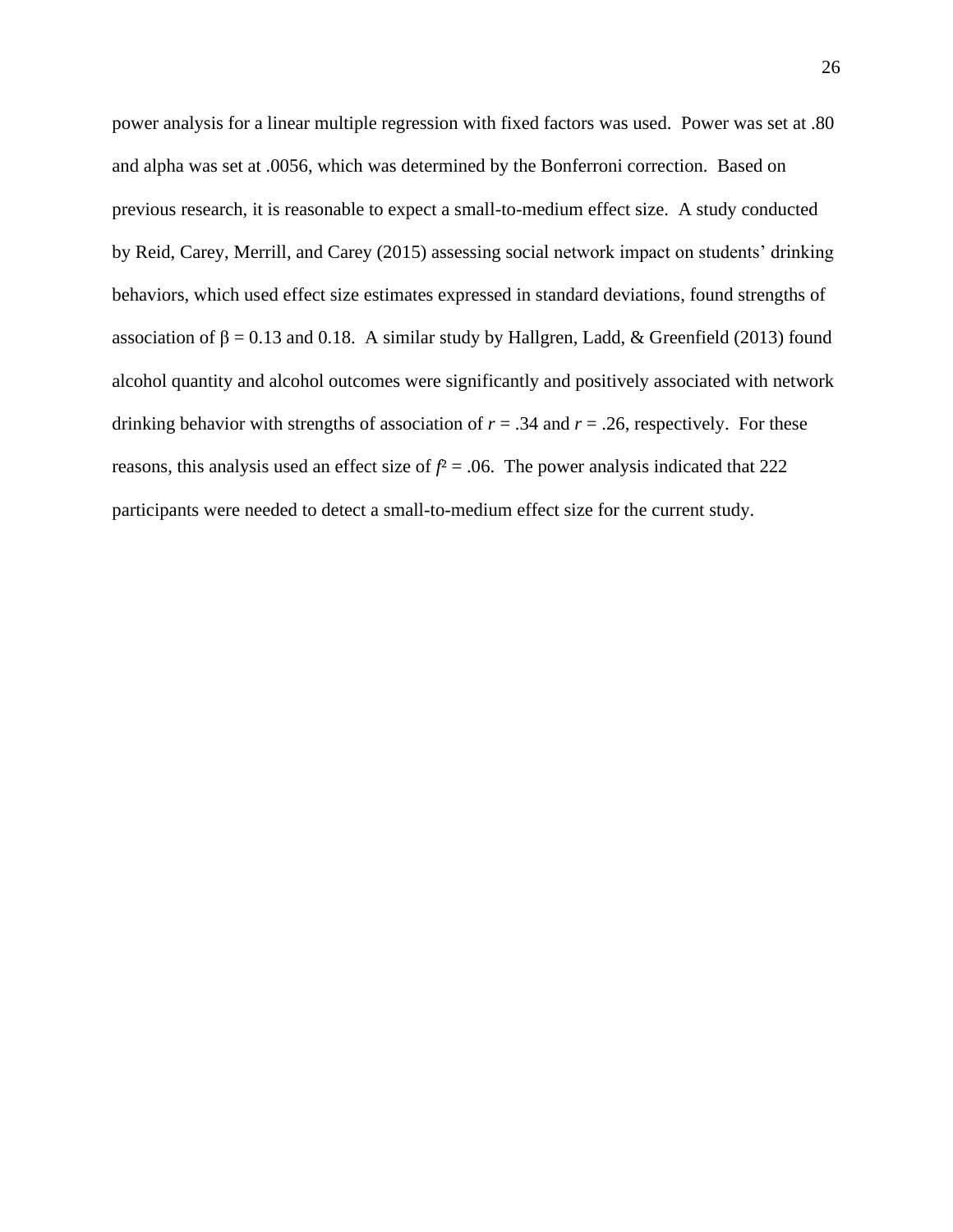### **CHAPTER III**

## **RESULTS**

Data were checked to ensure that all participants meet eligibility criteria. Of the survey respondents  $(n = 873)$ , only students who reported at least one drinking occasion in the past 30 days and were age 18 or older were eligible to participate, yielding an eligible sample of 857 participants. In addition, participants who selected incorrect answers for any of the attention checks ( $n = 228$ ), who did not list five social network members ( $n = 18$ ), or who completed the survey in under five minutes  $(n = 43)$  were excluded from the study. No participants entered impossible values in the DDQ grids (e.g., the participant indicated they consume 500 alcoholic beverages on the typical Friday night). However, two participants were removed for responding with unrealistically large values (i.e., 100,000,000 hours and 100,000 hours) to the question "During the past 30 days, how many waking hours in a typical week did you interact (in person) with this person" from the IP-5. The final sample consisted of 566 participants. All continuous variables were examined for outliers and normality of distribution prior to analysis. Distributions were assessed graphically using histograms and statistically using skewness and kurtosis. See Tables 2 and 3 for correlations for the study variables and descriptive statistics. A square root transformation was used to address the non-normality of typical alcohol quantity (*skewness* = 3.27, *kurtosis* = 16.88 in the original metric). Outliers were detected using boxplots. Problematic outliers were Winsorized to reduce the extremeness of the score while maintaining rank. For typical alcohol quantity (square root transformed), two outliers were Winsorized, seven outliers were Winsorized for typical peak alcohol use, one outlier was Winsorized for B-YAACQ scores, and six outliers were Winsorized for Importance of PBS.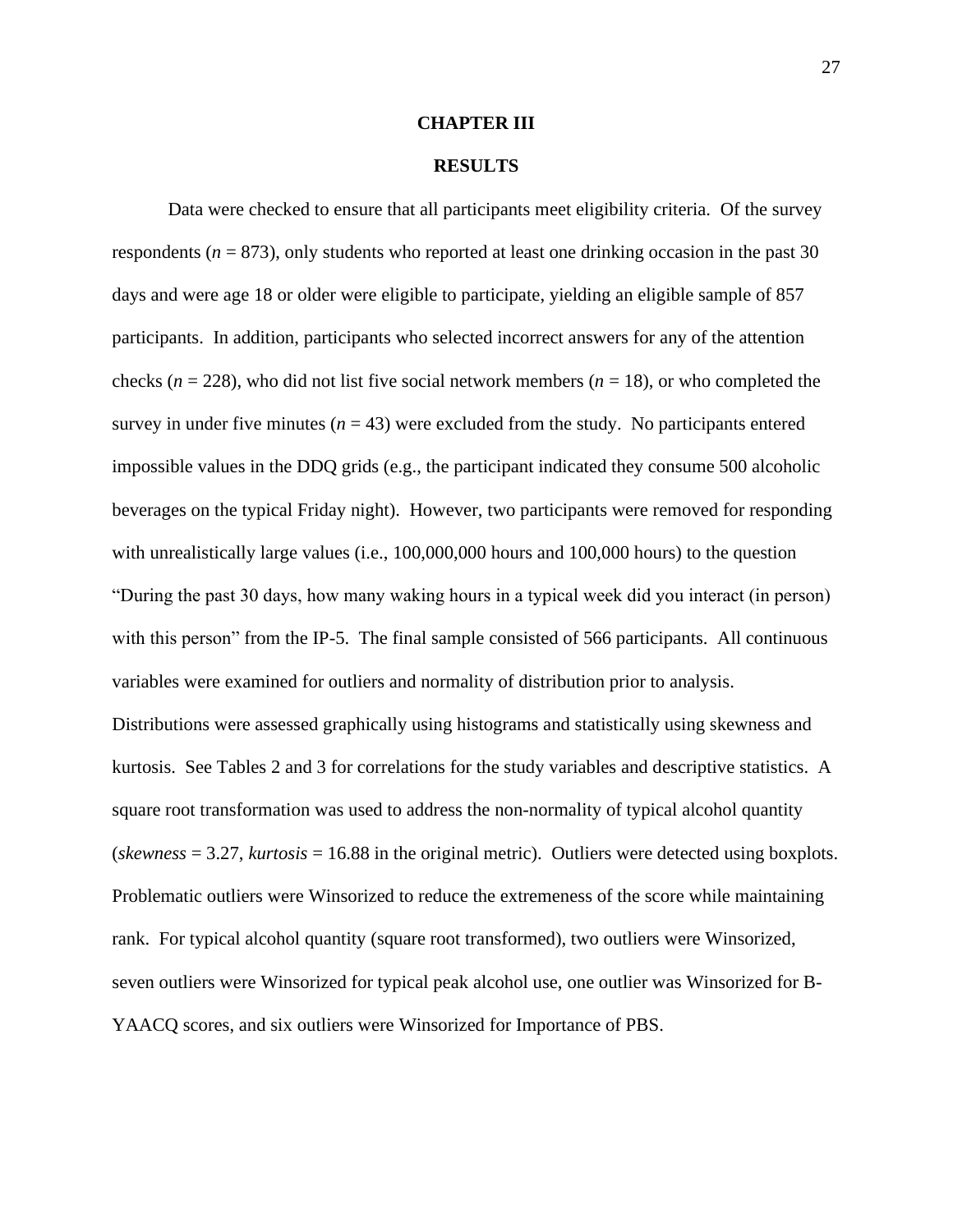The dataset contained no missing data. However, some participants  $(2.1 - 4.8\%; n = 11 -$ 27 across all network members) responded to an item from the IP-5 regarding the number of hours spent with members of their social networks with impossible values (e.g., 500, 650, 720). The item, "During the past 30 days, how many waking hours in a typical week did you interact (in person) with this person" was asked once for each of the participants' five social network members. For the analyses, the impossible value responses were treated as missing data, so they were not counted toward the calculated score for closeness to social network members. See the Limitations section for a discussion of this.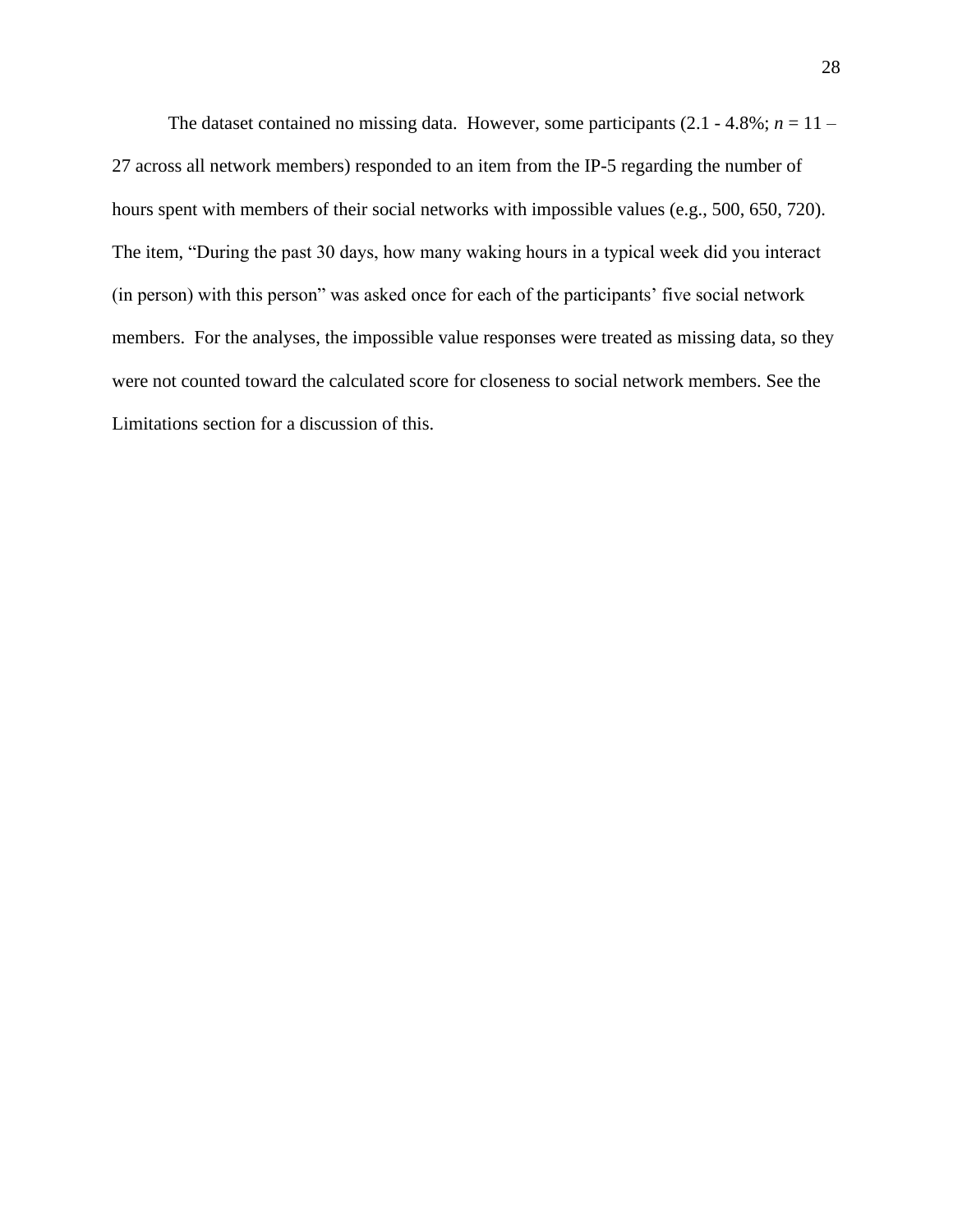| Table 2                            |                          |                        |                 |                       |            |                 |                          |                  |                       |                 |            |              |     |                |
|------------------------------------|--------------------------|------------------------|-----------------|-----------------------|------------|-----------------|--------------------------|------------------|-----------------------|-----------------|------------|--------------|-----|----------------|
| Correlations among Study Variables |                          |                        |                 |                       |            |                 |                          |                  |                       |                 |            |              |     |                |
|                                    | $\overline{\phantom{0}}$ | $\mathcal{L}$          | $\epsilon$      | 4                     | 5          | $\circ$         | $\overline{\phantom{a}}$ | $\infty$         | $\sigma$              | $\overline{10}$ | $\Xi$      | 12           | 13  | $\overline{1}$ |
| 1. Quantity                        | Ť                        |                        |                 |                       |            |                 |                          |                  |                       |                 |            |              |     |                |
| 2. Peak Alcohol Use                | .860                     | $\mathord{\mathsf{I}}$ |                 |                       |            |                 |                          |                  |                       |                 |            |              |     |                |
| 3. Alcohol-Related Problems        | <b>80F</b>               | $\frac{417}{11}$       | $\mathbf{I}$    |                       |            |                 |                          |                  |                       |                 |            |              |     |                |
| 4. PBS Use                         | $-283$                   | $-285$                 | $-286$          | $\mathop{!}\nolimits$ |            |                 |                          |                  |                       |                 |            |              |     |                |
| 5. Importance of PBS               | $-214$                   | $-195$                 | $-165$          | .357                  | ł          |                 |                          |                  |                       |                 |            |              |     |                |
| 6. Effectiveness of PBS            | $-189$                   | $-203$                 | $-199$          | .232                  | .280       | ł               |                          |                  |                       |                 |            |              |     |                |
| 7. Heavy Drinkers                  | .284                     | .259                   | .227            | $-126$                | $-046$     | $-105$          | $\mathbf i$              |                  |                       |                 |            |              |     |                |
| 8. Light Drinkers                  | $-271$                   | $-239$                 | $-172$          | <b>146</b>            | <b>SOL</b> | $\frac{103}{2}$ | $-476$                   | $\mathbf{I}$     |                       |                 |            |              |     |                |
| 9. PBS User                        | $-0.073$                 | $-0.078$               | $-150$          | .234                  | <u>188</u> | .081            | $-240$                   | <u>187</u>       | $\mathop{!}\nolimits$ |                 |            |              |     |                |
| 10. Closeness to Heavy Drinkers    | .184                     | <b>181</b>             | $\frac{104}{1}$ | $-082$                | $-080$     | $-157$          | 526                      | $-266$           | $-112$                | ł               |            |              |     |                |
| 11. Closeness to Light Drinkers    | $-0.056$                 | .000                   | .011            | 036                   | .089       | $\overline{0}$  | $-0.024$                 | .056             | $-0.014$              | 214             | ł          |              |     |                |
| 12. Closeness to PBS Users         | $0.030 -$                | $-0.008$               | .013            | .062                  | .082       | 040             | $-.001$                  | .023             | .071                  | $\frac{241}{2}$ | <b>815</b> | $\mathbf{I}$ |     |                |
| 13. Gender                         | .067                     | 140                    | 029             | $-076$                | .042       | $-0.043$        | $\overline{001}$         | $\overline{001}$ | .023                  | .034            | .033       | 040          | ł   |                |
| 14. Race                           | .064                     | <u>780</u>             | .066            | $-0.030$              | $-066$     | $-0.014$        | .004                     | $-0.032$         | $-0.013$              | .071            | 000        | $-022$       | 013 | ŧ              |
|                                    |                          |                        |                 |                       |            |                 |                          |                  |                       |                 |            |              |     |                |

29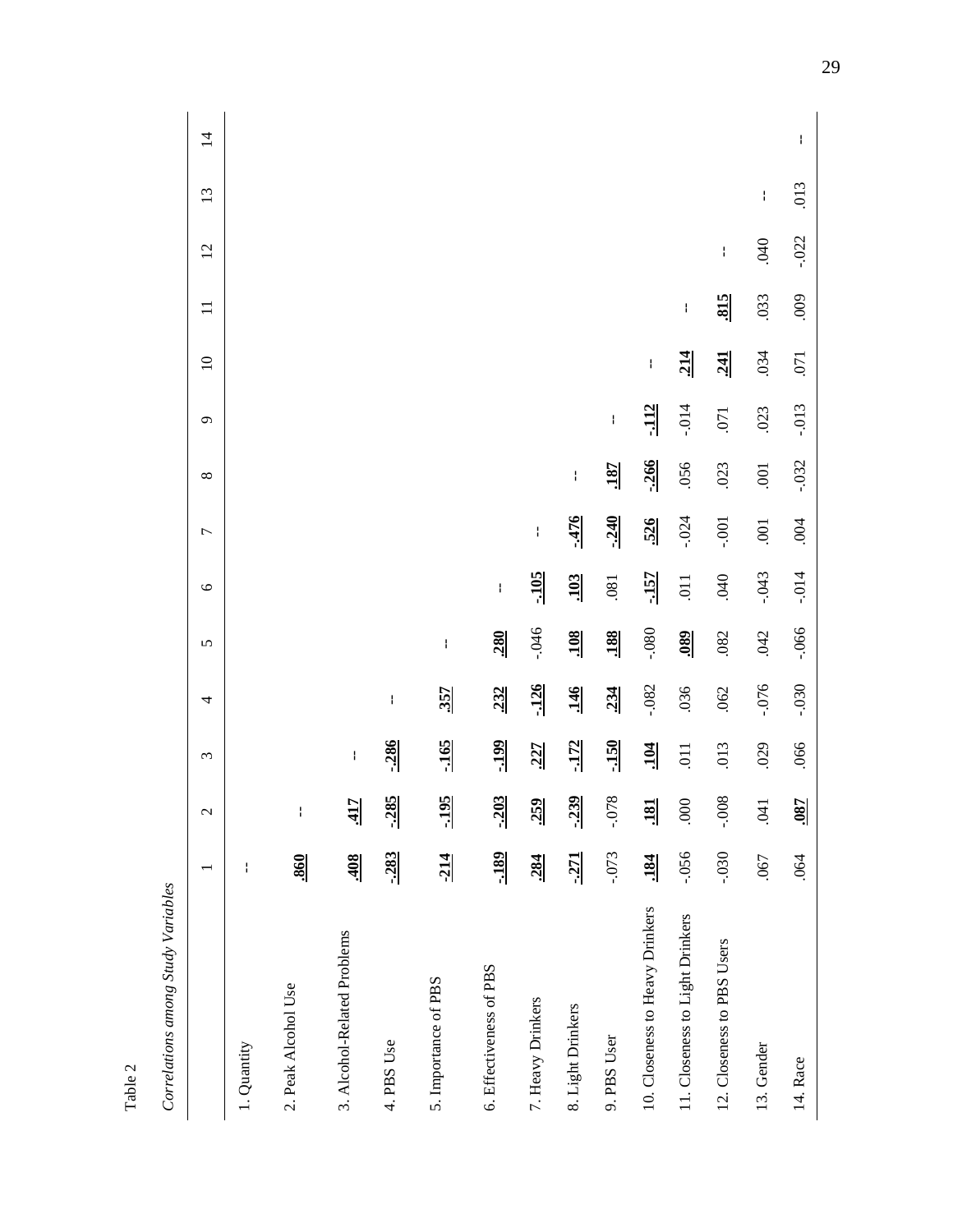*Note.*  $N = 566$ . Alcohol Quantity = the sum of the number of alcoholic beverages participants reported consuming during a typical week (square root transformed), Peak Alcohol Use = the maximum number of alcoholic beverages participants reported consuming in one day, Alcohol-Related Problems = The Brief Young Adult Alcohol Consequences Questionnaire (Kahler, Strong, & Read, 2005), PBS Use = Protective Behavioral Strategies Scale- 20 (Treloar, Martens, & McCarthy, 2015), Importance of PBS = the perceived importance of PBS use, Effectiveness of PBS = the perceived effectiveness of PBS use, Heavy Drinkers = proportion of heavy drinkers in the social network, Light Drinkers = proportion of abstainers and light drinkers in the social network, PBS Users = proportion of high PBS using social network members, Closeness to Heavy Drinkers = time spent (in hours) with the heavy drinkers in the social network, Closeness to Light Drinkers = time spent (in hours) with the abstainers and light drinkers in the social network, Closeness to PBS Users = time spent (in hours) with high PBS using social network members. Gender (0 = female, 1 = male) and race (0 = Caucasian, 1 = all other racial groups) were controlled for in all analyses. Significant correlations at the .05 level are bolded and underlined.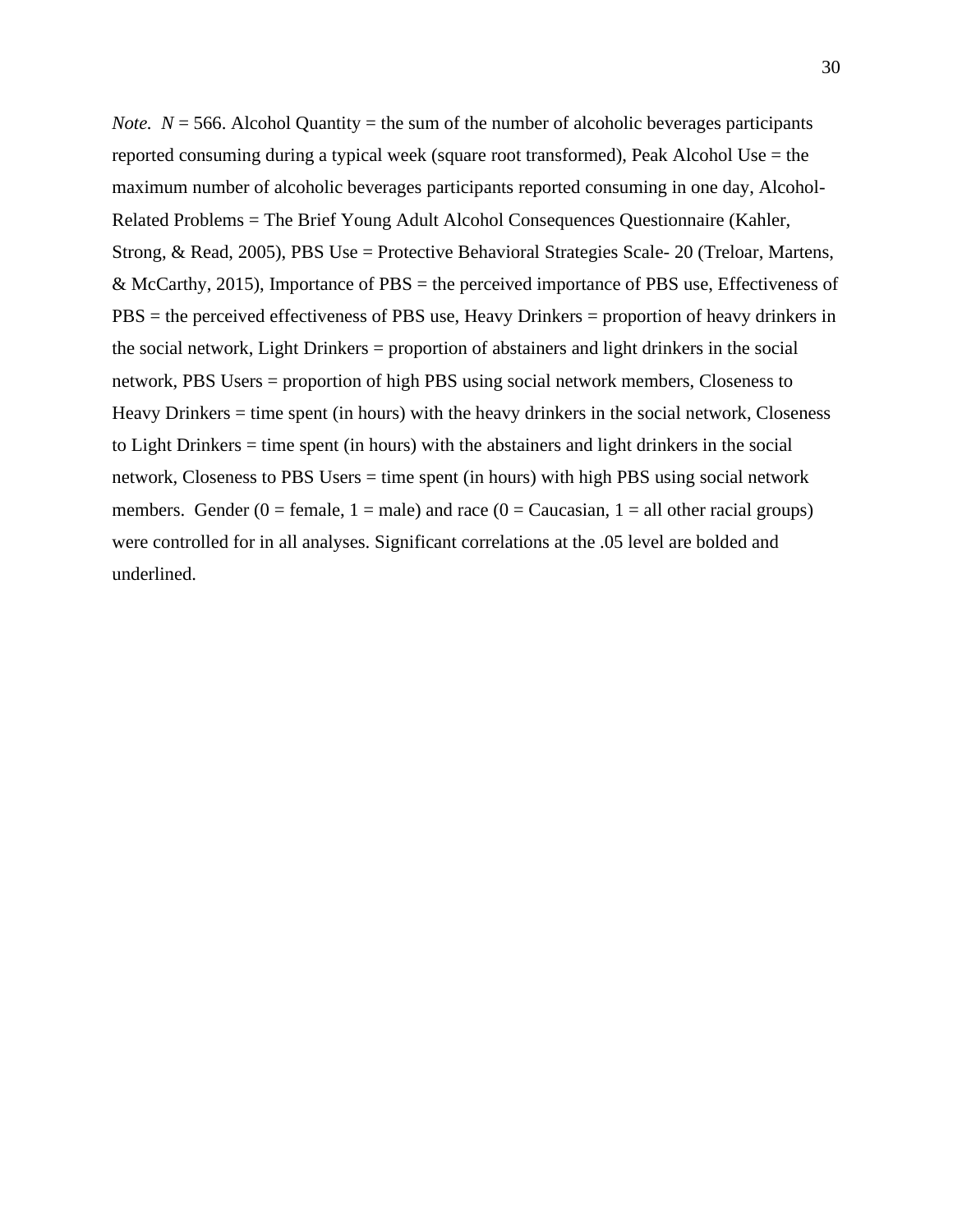## Table 3

## *Descriptive Statistics for Study Variables*

|                                    | $\boldsymbol{M}$ | SD    | <b>Skewness</b> | <b>Kurtosis</b> |
|------------------------------------|------------------|-------|-----------------|-----------------|
| Quantity                           | 2.15             | 1.29  | 0.57            | 0.94            |
| Peak Alcohol Use                   | 3.22             | 2.66  | 1.27            | 1.57            |
| <b>Alcohol-Related Problems</b>    | 4.91             | 4.17  | 1.21            | 1.50            |
| PBS Use                            | 63.97            | 16.72 | $-0.56$         | 0.81            |
| <b>Importance of PBS</b>           | 3.60             | 0.56  | $-1.61$         | 1.83            |
| <b>Effectiveness of PBS</b>        | 3.34             | 0.67  | $-0.49$         | 0.94            |
| <b>Heavy Drinkers</b>              | 0.00             | 0.16  | 1.09            | 5.39            |
| <b>Light Drinkers</b>              | 0.00             | 0.27  | $-0.15$         | $-0.81$         |
| <b>PBS</b> User                    | 0.00             | 0.30  | $-0.64$         | $-0.63$         |
| <b>Closeness to Heavy Drinkers</b> | 0.00             | 25.66 | 1.20            | 5.72            |
| <b>Closeness to Light Drinkers</b> | 0.00             | 25.58 | 1.88            | 4.41            |
| <b>Closeness to PBS Users</b>      | 0.00             | 24.69 | 1.83            | 4.22            |

*Note*. Alcohol Quantity = the sum of the number of alcoholic beverages participants reported consuming during a typical week (square root transformed), Peak Alcohol Use = the maximum number of alcoholic beverages participants reported consuming in one day, Alcohol-Related Problems = The Brief Young Adult Alcohol Consequences Questionnaire (Kahler, Strong, & Read, 2005), PBS Use = Protective Behavioral Strategies Scale- 20 (Treloar, Martens, & McCarthy, 2015), Importance of PBS = the perceived importance of PBS use, Effectiveness of PBS = the perceived effectiveness of PBS use, Heavy Drinkers = mean centered proportion of heavy drinkers in the social network, Light Drinkers = mean centered proportion of abstainers and light drinkers in the social network, PBS Users = mean centered proportion of high PBS using social network members, Closeness to Heavy Drinkers = mean centered time spent (in hours) with the heavy drinkers in the social network, Closeness to Light Drinkers = mean centered time spent (in hours) with the abstainers and light drinkers in the social network, Closeness to PBS Users = mean centered time spent (in hours) with high PBS using social network members.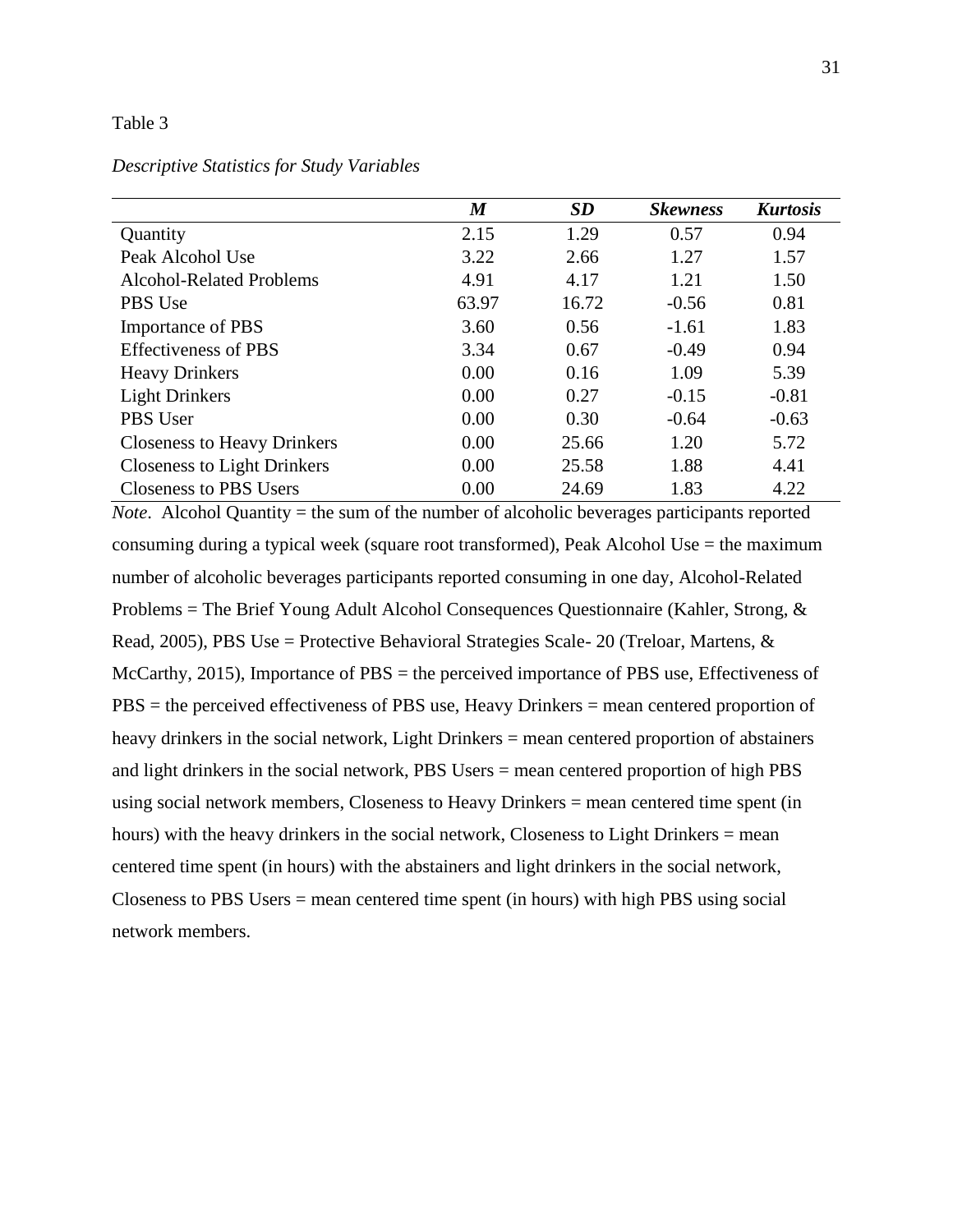# **Proportion of Social Network Heavy Drinkers and Alcohol Outcomes**

Three regressions were used to analyze the proportion of heavy drinkers in the students' social networks and the interaction with closeness predicting alcohol use outcomes (see Table 4). The first regression tested whether the amount of time spent with heavy drinking individuals in social networks, proportion of heavy drinkers in social networks, and the interaction between the two were associated with alcohol quantity, with gender and race included as covariates. It was hypothesized that larger proportions of heavy drinkers in social networks would be associated with higher quantities of alcohol (Hypothesis 1, addressing Aim 1), and that more time spent with the heavy drinkers in students' social networks would strengthen this association (Hypothesis 3, addressing Aim 2). The results of the regression indicated that the proportion of heavy drinkers in social networks, *B* = 1.88, β = 0.23, *p* < .001, 95% CI [1.09, 2.68] was a significant predictor of alcohol quantity, such that a larger proportion of heavy drinkers in social networks was associated with more alcohol use by participants. However, neither the amount of time spent with heavy drinking individuals in social networks,  $B = 0.00$ ,  $\beta = 0.01$ ,  $p = .924$ , 95% CI [-0.01, 0.01], nor the interaction between the proportion of heavy drinkers in social networks and the amount of time spent with the heavy drinkers,  $B = 0.02$ ,  $\beta = 0.08$ ,  $p = .241$ , 95% CI [-0.02, 0.06], were significant predictors of alcohol quantity.

The second regression tested whether the amount of time spent with heavy drinking individuals in social networks, proportion of heavy drinkers in social networks, and the interaction between the two were associated with the maximum amount of drinks reported, with gender and race included as covariates. It was hypothesized that larger proportions of heavy drinkers in social networks would be associated with higher peak drinks (Hypothesis 1, addressing Aim 1), and that more time spent with the heavy drinkers in students' social networks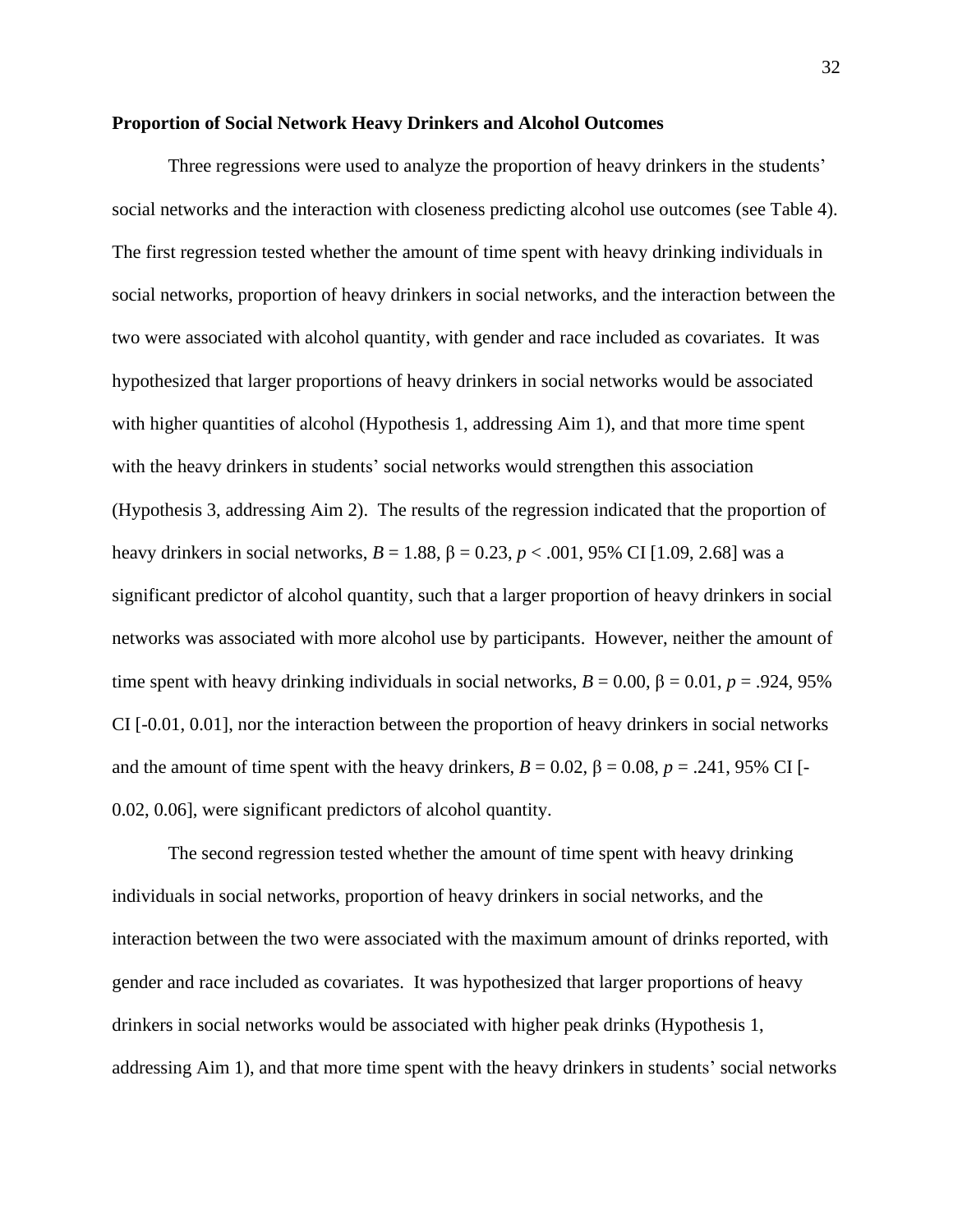would strengthen this association (Hypothesis 3, addressing Aim 2). The results of the regression indicated that the proportion of heavy drinkers in social networks, *B* = 3.86, β = 0.23,  $p < .001, 95\%$  CI [2.21, 5.51], was a significant predictor of peak alcohol use, such that a larger proportion of heavy drinkers in social networks was associated with higher peak alcohol use by participants. Yet, neither the amount of time spent with heavy drinking individuals in social networks, *B* = 0.004, β = 0.03, *p* < .717, 95% CI [-0.02, 0.02], nor the interaction between the proportion of heavy drinkers in social networks and the amount of time spent with the heavy drinkers,  $B = 0.02$ ,  $β = 0.03$ ,  $p = .595$ , 95% CI [-0.06, 0.10], were significant predictors of peak alcohol use.

The third regression tested whether the amount of time spent with heavy drinking individuals in social networks, proportion of heavy drinkers in social networks, and the interaction between the two were associated with alcohol-related problems, with gender and race included as covariates. It was hypothesized that a larger proportion of heavy drinkers in students' social networks would be associated with more alcohol-related problems (Hypothesis 2, addressing Aim 1), and that more time spent with the heavy drinkers in student social networks would strengthen this association (Hypothesis 4, addressing Aim 2). The results of the regression indicated that the proportion of heavy drinkers in social networks, *B* = 4.96, β = 0.19, *p* < .001, 95% CI [2.39, 7.53], was a significant predictor of alcohol-related problems, such that a larger proportion of heavy drinkers in social networks was associated with more alcohol-related problems. Additionally, neither the amount of time spent with heavy drinking individuals in social networks,  $B = -0.01$ ,  $β = -0.02$ ,  $p = .769$ , 95% CI [-0.04, 0.03], nor the interaction between the proportion of heavy drinkers and the amount of time spent with heavy drinking individuals in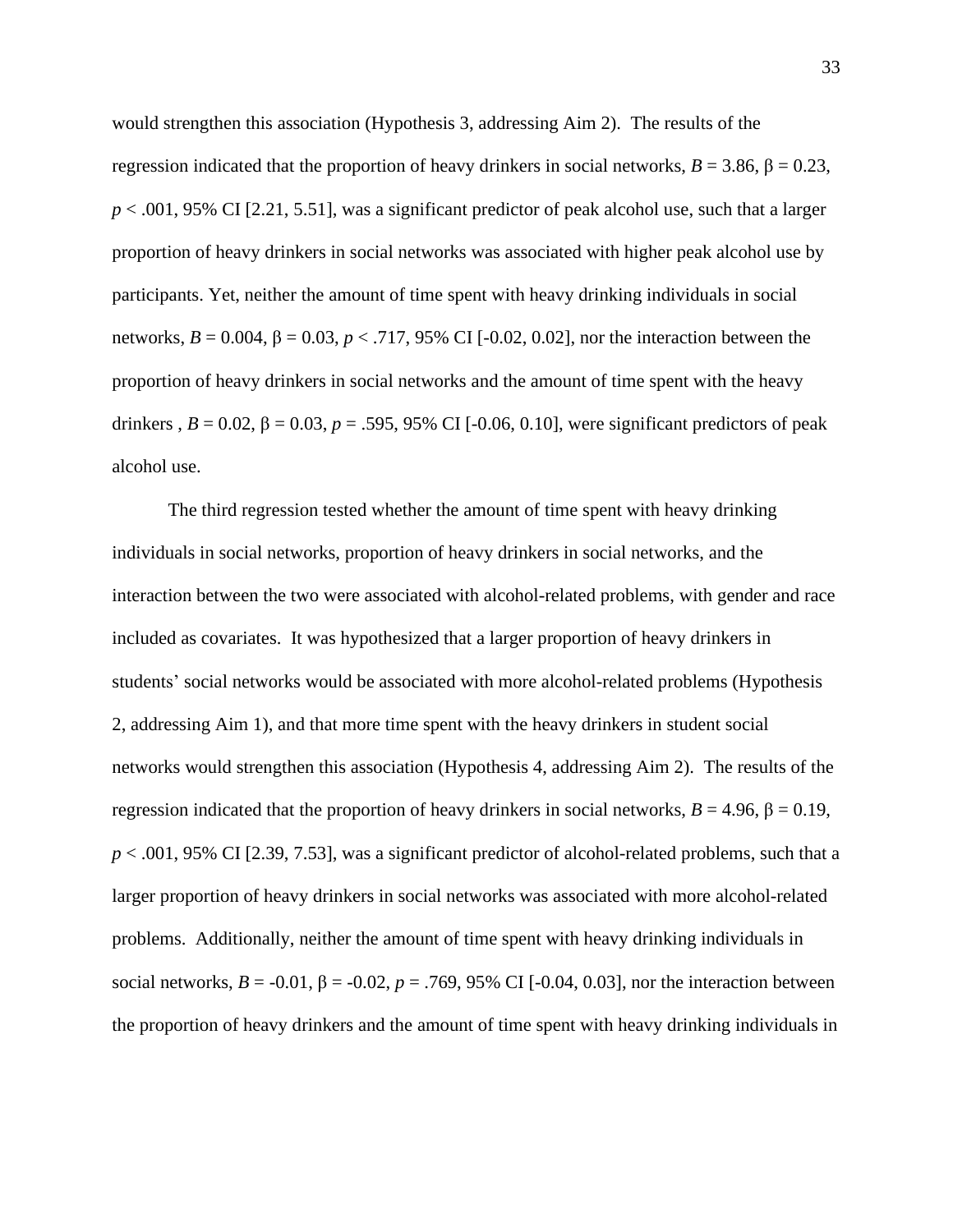social networks,  $B = 0.03$ ,  $β = 0.03$ ,  $p = .646$ , 95% CI [-0.09, 0.15], were significant predictors of alcohol-related problems.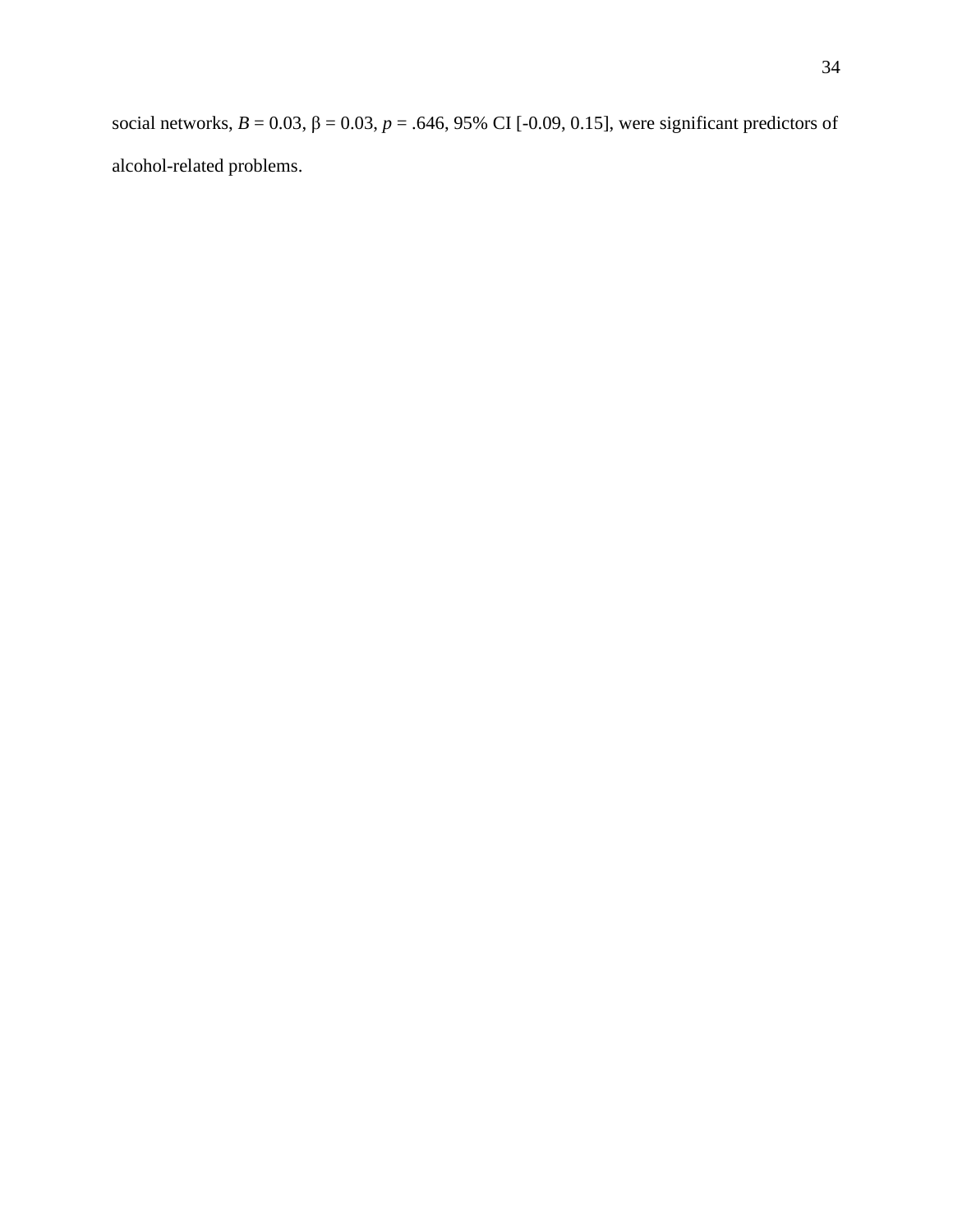### Table 4

# *Proportion of Heavy Drinkers in the Social Network and Interaction with Closeness Predicting*

|                         | $\boldsymbol{B}$ | SE    | $\beta$ | $\boldsymbol{p}$ | $R^2$ | Partial $r^2$ | 95% CI            |
|-------------------------|------------------|-------|---------|------------------|-------|---------------|-------------------|
| Outcome: Alcohol        |                  |       |         | $0.001**$        | .084  |               |                   |
| Quantity                |                  |       |         |                  |       |               |                   |
| <b>Heavy Drinkers</b>   | 1.88             | 0.41  | 0.23    | $0.001**$        |       | .201          | [1.09, 2.68]      |
| Closeness               | 0.00             | 0.01  | 0.01    | .924             |       | .004          | $[-0.01, 0.01]$   |
| <b>Heavy Drinkers</b>   | 0.02             | 0.02  | 0.08    | .241             |       | .052          | $[-0.02, 0.06]$   |
| x Closeness             |                  |       |         |                  |       |               |                   |
| Gender                  | 0.001            | 0.001 | 0.07    | .095             |       | .074          | [0.000, 0.003]    |
| Race                    | 0.001            | 0.001 | 0.04    | .410             |       | .036          | $[-0.001, 0.003]$ |
| Outcome: Peak           |                  |       |         | $0.001**$        | .072  |               |                   |
| Alcohol Use             |                  |       |         |                  |       |               |                   |
| <b>Heavy Drinkers</b>   | 3.86             | 0.84  | 0.23    | $0.001**$        |       | .199          | [2.21, 5.51]      |
| Closeness               | 0.004            | 0.01  | 0.03    | .717             |       | .016          | $[-0.02, 0.02]$   |
| <b>Heavy Drinkers</b>   | 0.02             | 0.04  | 0.03    | .595             |       | .024          | $[-.05, 0.10]$    |
| x Closeness             |                  |       |         |                  |       |               |                   |
| Gender                  | 0.002            | 0.002 | 0.04    | .336             |       | .043          | $[-0.002, 0.005]$ |
| Race                    | 0.002            | 0.003 | 0.04    | .409             |       | .037          | $[-0.003, 0.007]$ |
| Outcome: Alcohol-       |                  |       |         | $.001**$         | .040  |               |                   |
| <b>Related Problems</b> |                  |       |         |                  |       |               |                   |
| <b>Heavy Drinkers</b>   | 4.96             | 1.31  | 0.19    | $0.001**$        |       | .165          | [2.39, 7.53]      |
| Closeness               | $-0.01$          | 0.02  | $-0.02$ | .769             |       | $-.013$       | $[-0.04, 0.03]$   |
| <b>Heavy Drinkers</b>   | 0.03             | 0.06  | 0.03    | .646             |       | .020          | $[-0.09, 0.15]$   |
| x Closeness             |                  |       |         |                  |       |               |                   |
| Gender                  | 0.002            | 0.003 | 0.03    | .454             |       | .033          | $[-0.003, 0.008]$ |
| Race                    | 0.002            | 0.004 | 0.02    | .695             |       | .017          | $[-0.01, 0.01]$   |

*Alcohol Use Outcomes*

*Note*. Heavy Drinkers = proportion of heavy drinkers in the social network, Closeness = time spent (in hours) with the heavy drinkers in the social network, Alcohol Quantity  $=$  the sum of the number of alcoholic beverages participants reported consuming during a typical week (square root transformed,  $n = 516$ ), Peak Alcohol Use = the maximum number of alcoholic beverages participants reported consuming in one day (*n* = 516), Alcohol-Related Problems = The Brief Young Adult Alcohol Consequences Questionnaire (Kahler, Strong, & Read, 2005; *n* = 516). Gender (0 = *female*, 1 = *male*) and race (0 = *Caucasian*, 1 = *all other racial groups*) were controlled for in all analyses.

 $**p* < .05; ***p* < .0056.$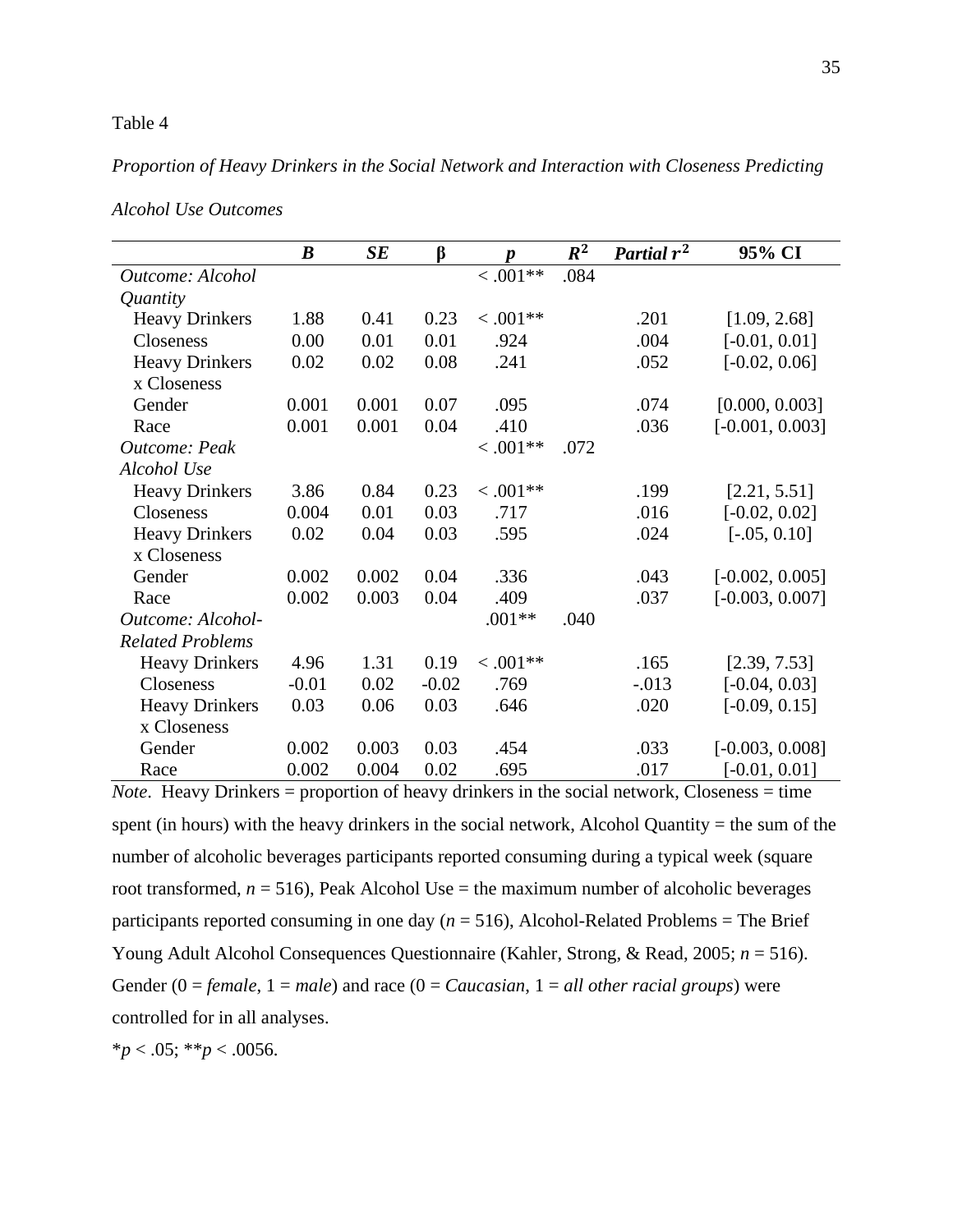#### **Proportion of Social Network Abstainers/Light Drinkers and PBS Outcomes**

Three regressions were used to analyze the proportion of abstainers and light drinkers in college students' social networks and the interaction with closeness predicting protective behavioral strategy outcomes (see Table 5). The first regression tested whether the amount of time spent with light drinkers and abstainers in social networks, the proportion of light drinkers and abstainers in social networks, and the interaction between the two were associated with PBS use, with gender and race included as covariates. It was hypothesized that a larger proportion of light drinkers and abstainers in student social networks would be associated with more PBS use (Hypothesis 5, addressing Aim 3), and that more time spent with the light drinkers and abstainers in students' social networks would strengthen this association (Hypothesis 11, addressing Aim 5). The results of the regression indicated that the proportion of light drinkers and abstainers in social networks,  $B = 7.97$ ,  $\beta = 0.13$ ,  $p = .003$ , 95% CI [2.72, 13.22], was a significant predictor of PBS use, such that a larger proportion of light drinkers and abstainers in social networks was associated with more PBS use by participants. Yet, neither the amount of time spent with light drinkers and abstainers in social networks,  $B = 0.004$ ,  $β = 0.01$ ,  $p = .875$ , 95% CI [-0.05, 0.06], nor the interaction between the light drinkers and abstainers in social networks and the amount of time spent with light drinkers and abstainers,  $B = -0.06$ ,  $\beta = -0.02$ ,  $p = .600$ , 95% CI [-0.26, 0.15], were significant predictors of PBS use.

The second regression tested whether the amount of time spent with light drinkers and abstainers in social networks, the proportion of light drinkers and abstainers in social networks, and the interaction between the two were associated with the perceived importance of PBS, with gender and race included as covariates. It was hypothesized that a larger proportion of light drinkers and abstainers in student social networks would be associated with more perceived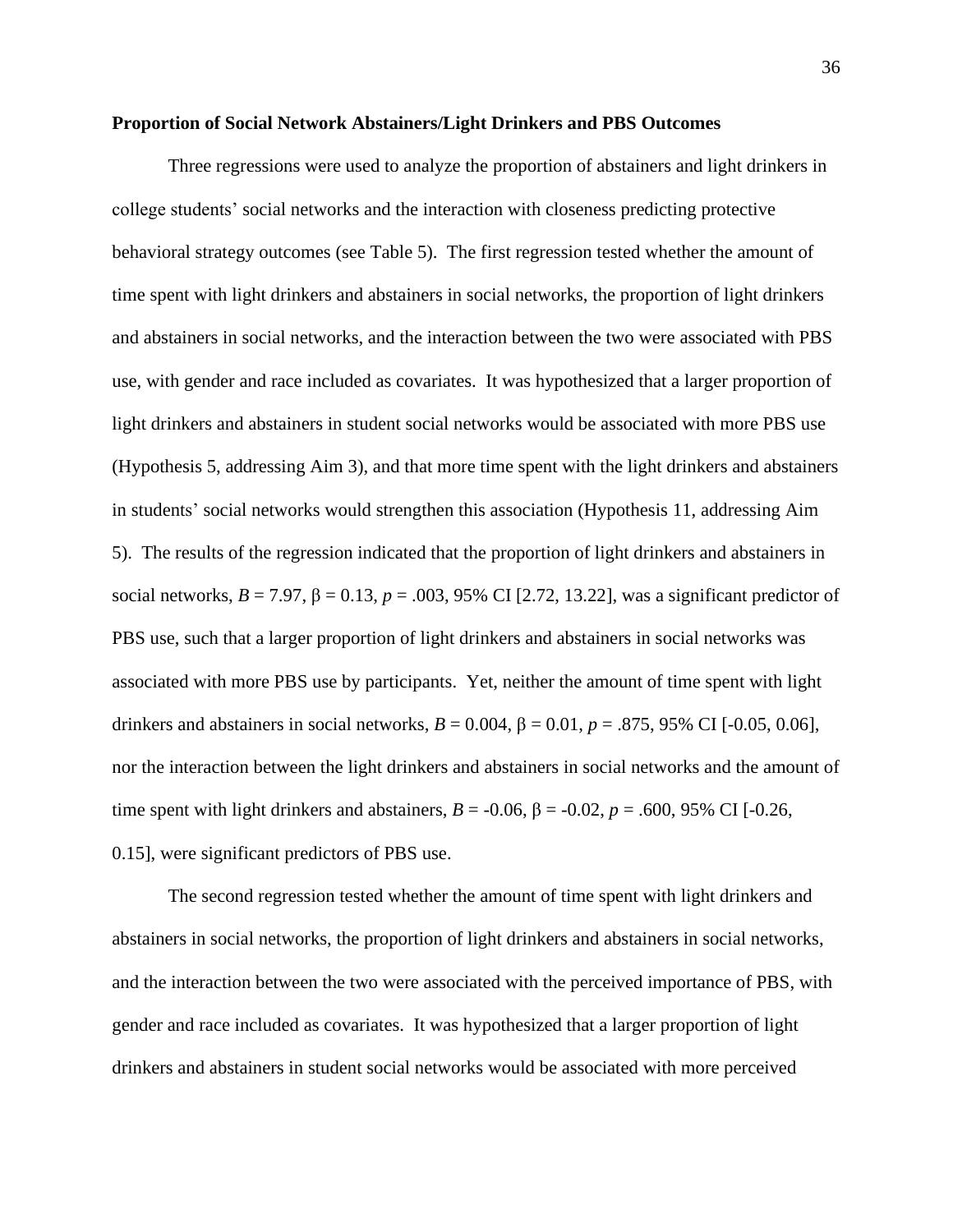importance of PBS (Hypothesis 6, addressing Aim 3), and that more time spent with the light drinkers and abstainers in students' social networks would strengthen this association (Hypothesis 12, addressing Aim 5). The results of the regression indicated that the proportion of light drinkers and abstainers in social networks,  $B = 0.19$ ,  $\beta = 0.09$ ,  $p = .041$ , 95% CI [0.01, 0.37], was a significant predictor of perceived importance of PBS, such that a larger proportion of light drinkers and abstainers in social networks was associated with more perceived importance of PBS. However, this association was not significant at the Bonferroni corrected alpha of .0056. Furthermore, neither the amount of time spent with light drinkers and abstainers in social networks,  $B = 0.002$ ,  $\beta = 0.07$ ,  $p = .116$ , 95% CI [0.000, 0.003], nor the interaction between the light drinkers and abstainers in social networks and the amount of time spent with light drinkers and abstainers,  $B = 0.00$ ,  $\beta = -0.001$ ,  $p = .977$ , 95% CI [-0.007, 0.007], were significant predictors of perceived importance of PBS.

The third regression tested whether the amount of time spent with light drinkers and abstainers in social networks, the proportion of light drinkers and abstainers in social networks, and the interaction between the two were associated with the perceived effectiveness of PBS, with gender and race included as covariates. It was hypothesized that a larger proportion of light drinkers and abstainers in student social networks would be associated with more perceived effectiveness of PBS (Hypothesis 7, addressing Aim 3), and that more time spent with the light drinkers and abstainers in students' social networks would strengthen this association (Hypothesis 13, addressing Aim 5). The results of the regression indicated that the proportion of light drinkers and abstainers in social networks,  $B = 0.28$ ,  $\beta = 0.11$ ,  $p = .012$ , 95% CI [0.06, 0.49], was a significant predictor of perceived effectiveness of PBS, such that a larger proportion of light drinkers and abstainers in social networks was associated with more perceived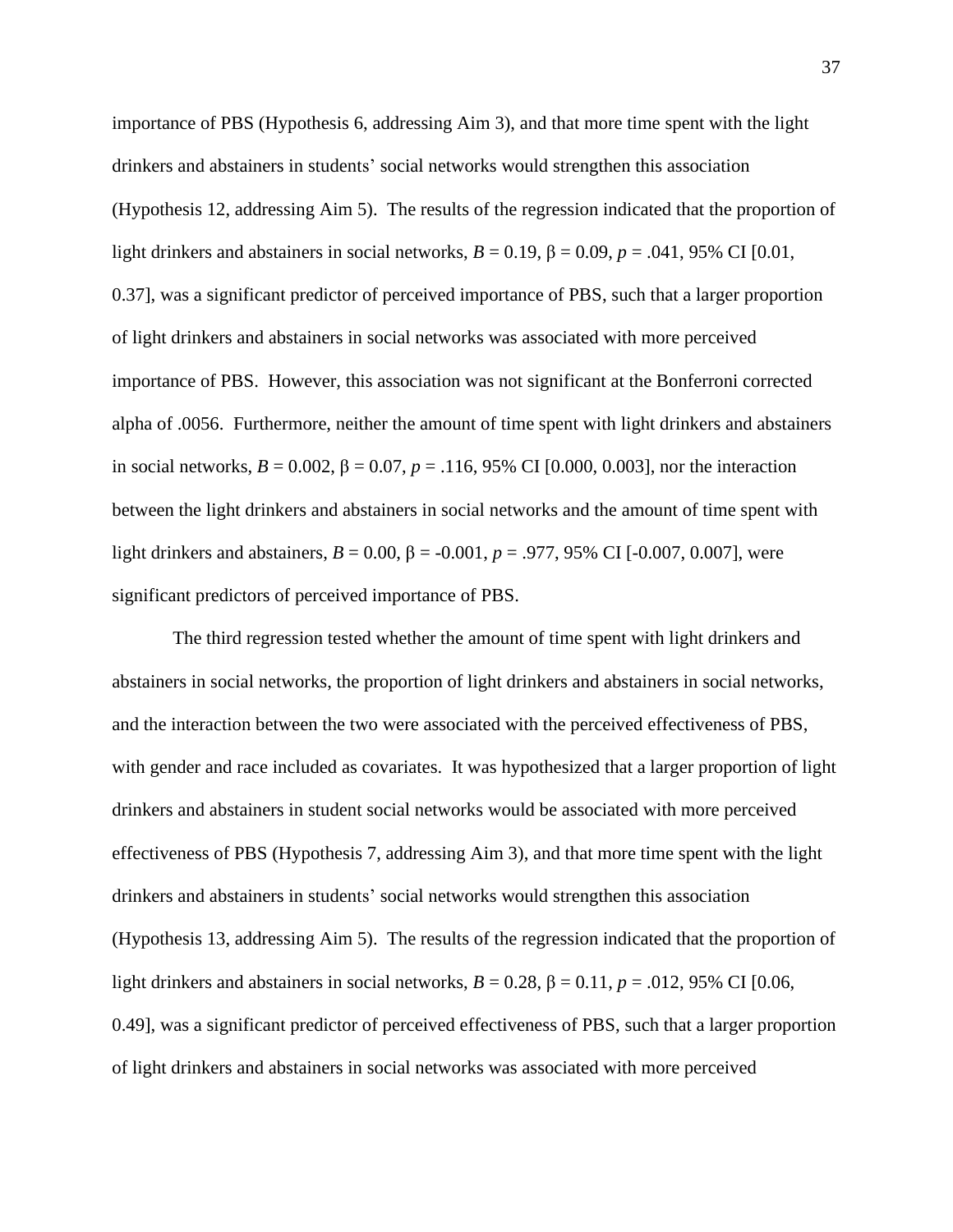effectiveness of PBS. However, this regression was not significant at the Bonferroni corrected alpha of .0056. Additionally, neither the amount of time spent with light drinkers and abstainers in social networks,  $B = 0.00$ ,  $β = 0.01$ ,  $p = .797$ , 95% CI [-0.002, 0.003], nor the interaction between the proportion of light drinkers and abstainers in social networks and the amount of time spent with light drinkers and abstainers in social networks,  $B = 0.004$ ,  $\beta = 0.04$ ,  $p = .368$ , 95% CI [-0.01, 0.01], were found to be significant predictors of perceived effectiveness of PBS.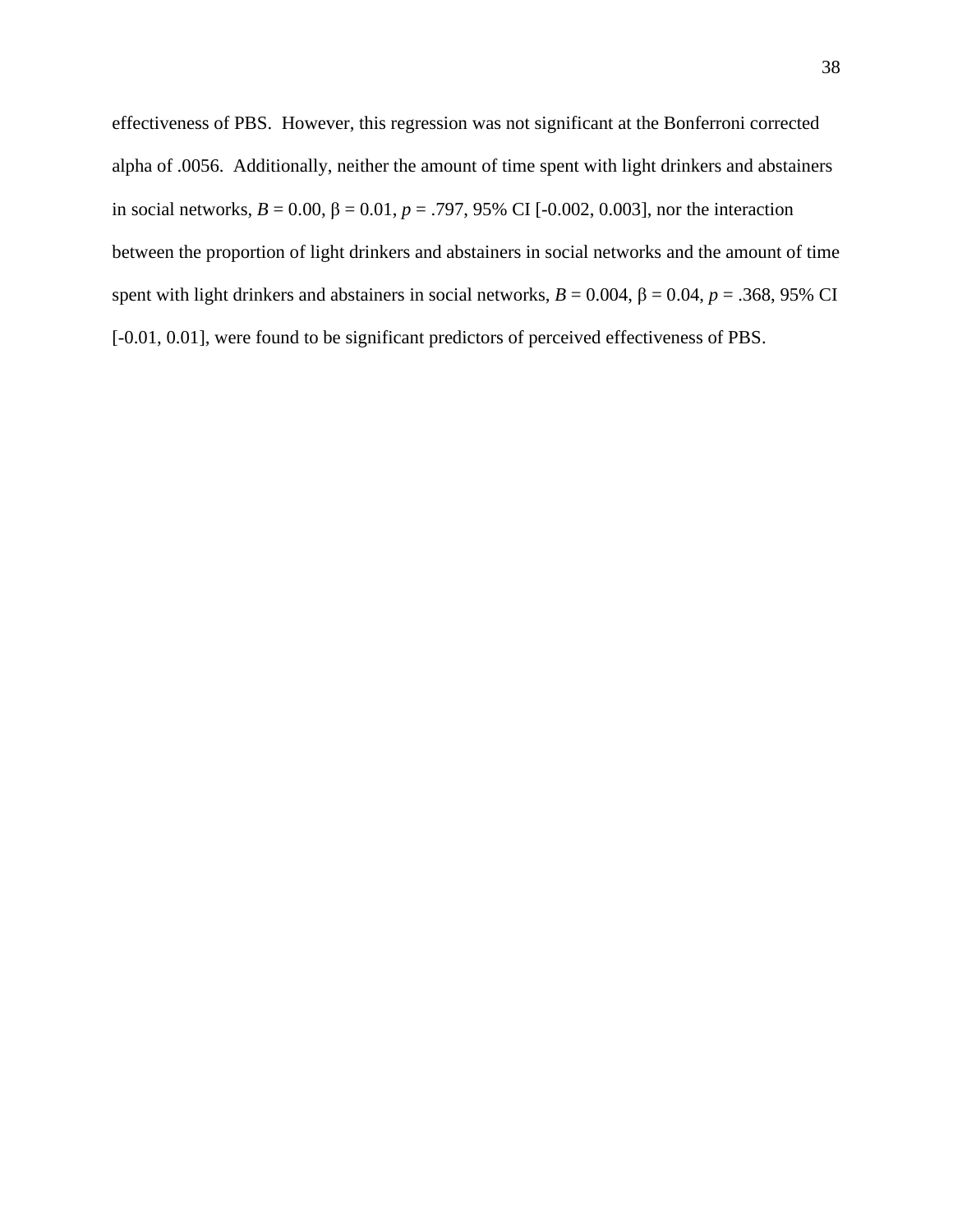# Table 5

# *Proportion of Abstainers and Light Drinkers in the Social Network and Interaction with*

|                       | $\boldsymbol{B}$ | SE    | β        | $\boldsymbol{p}$ | $R^2$ | Partial r <sup>2</sup> | 95% CI            |
|-----------------------|------------------|-------|----------|------------------|-------|------------------------|-------------------|
| <b>Outcome: PBS</b>   |                  |       |          | $.022*$          | .025  |                        |                   |
| Use                   |                  |       |          |                  |       |                        |                   |
| <b>Light Drinkers</b> | 7.97             | 2.67  | 0.13     | $.003**$         |       | .131                   | [2.72, 13.22]     |
| Closeness             | 0.004            | 0.03  | 0.01     | .875             |       | .007                   | $[-0.05, 0.06]$   |
| <b>Light Drinkers</b> | $-0.06$          | 0.11  | $-0.02$  | .600             |       | $-.023$                | $[-0.26, 0.15]$   |
| x Closeness           |                  |       |          |                  |       |                        |                   |
| Gender                | $-0.02$          | 0.01  | $-0.08$  | .064             |       | $-.082$                | $[-0.044, 0.001]$ |
| Race                  | 0.01             | 0.02  | 0.02     | .706             |       | .017                   | $[-0.02, 0.04]$   |
| Outcome:              |                  |       |          | .143             | .016  |                        |                   |
| Importance of         |                  |       |          |                  |       |                        |                   |
| <b>PBS</b>            |                  |       |          |                  |       |                        |                   |
| <b>Light Drinkers</b> | 0.19             | 0.09  | 0.09     | $.041*$          |       | .090                   | [0.01, 0.37]      |
| Closeness             | 0.002            | 0.001 | 0.07     | .116             |       | .069                   | [0.000, 0.003]    |
| <b>Light Drinkers</b> | 0.00             | 0.004 | $-0.001$ | .997             |       | $-.001$                | $[-0.01, 0.01]$   |
| x Closeness           |                  |       |          |                  |       |                        |                   |
| Gender                | 0.00             | 0.00  | 0.04     | .348             |       | .042                   | [0.000, 0.001]    |
| Race                  | 0.00             | 0.001 | $-0.01$  | .778             |       | $-0.012$               | $[-0.001, 0.001]$ |
| Outcome:              |                  |       |          | .162             | .015  |                        |                   |
| Effectiveness of      |                  |       |          |                  |       |                        |                   |
| <b>PBS</b>            |                  |       |          |                  |       |                        |                   |
| <b>Light Drinkers</b> | 0.28             | 0.11  | 0.11     | $.012*$          |       | .111                   | [0.06, 0.49]      |
| Closeness             | 0.00             | 0.001 | 0.01     | .797             |       | .011                   | $[-0.002, 0.003]$ |
| <b>Light Drinkers</b> | 0.004            | 0.004 | 0.04     | .368             |       | .040                   | $[-0.01, 0.01]$   |
| x Closeness           |                  |       |          |                  |       |                        |                   |
| Gender                | 0.00             | 0.00  | 0.004    | .298             |       | $-.046$                | $[-0.001, 0.000]$ |
| Race                  | 0.00             | 0.001 | $-0.05$  | .930             |       | .004                   | $[-0.001, 0.001]$ |

*Closeness Predicting Protective Behavioral Strategy Outcomes*

*Note*. Light Drinkers = proportion of abstainers and light drinkers in the social network, Closeness = time spent (in hours) with the abstainers and light drinkers in the social network, PBS Use = Protective Behavioral Strategies Scale-20 (Treloar, Martens, & McCarthy, 2015; *n* = 516), Importance of PBS = the perceived importance of PBS use (*n* = 516), Effectiveness of PBS = the perceived effectiveness of PBS use ( $n = 516$ ). Gender ( $0 = female$ ,  $1 = male$ ) and race ( $0 =$ *Caucasian*, 1 = *all other racial groups*) were controlled for in all analyses.

 $**p* < .05; ***p* < .0056.$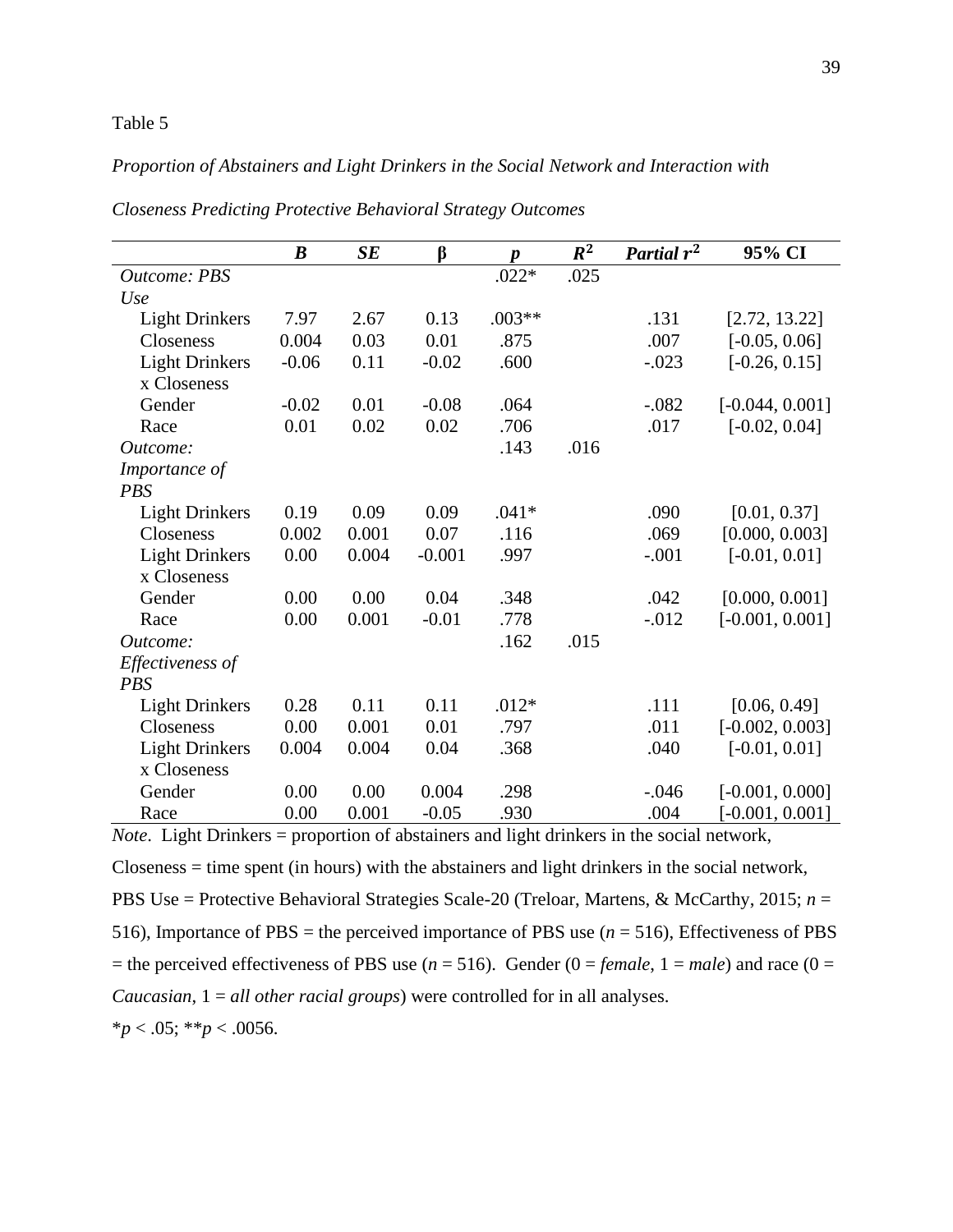## **Proportion of Social Network PBS Users and PBS Outcomes**

Three regressions were used to analyze the proportion of high PBS using social network members and interaction with closeness predicting protective behavioral strategy outcomes (see Table 6). The first regression tested whether the amount of time spent with high PBS using social network members, proportion of high PBS using social network members, and the interaction between the two were associated with PBS use, with gender and race included as covariates. It was hypothesized that higher network PBS use would be associated with more PBS use (Hypothesis 8, addressing Aim 4), and that more time spent with high PBS using social network members would strengthen this association (Hypothesis 14, addressing Aim 5). The results of the regression indicated that the proportion of high PBS using social network members, *B* = 11.45, β = 0.21, *p* < .001, 95% CI [6.71, 16.20], was a significant predictor of PBS use, such that a larger proportion of high PBS using social network members was associated with more PBS use by participants. Furthermore, neither the amount of time spent with high PBS using social network members,  $B = 0.02$ ,  $β = 0.03$ ,  $p = .522$ , 95% CI [-0.04, 0.08], nor the interaction between the time spent with high PBS using social network members and the proportion of high PBS using social network members,  $B = -0.16$ ,  $β = -0.07$ ,  $p = .095$ , 95% CI [-0.35, 0.03], were found to be significant predictors of PBS use.

The second regression tested whether the amount of time spent with high PBS using social network members, proportion of high PBS using social network members, and the interaction between the two were associated with perceived importance of PBS, with gender and race included as covariates. It was hypothesized that higher network PBS use would be associated with more perceived importance of PBS (Hypothesis 9, addressing Aim 4), and that more time spent with high PBS using social network members would strengthen this association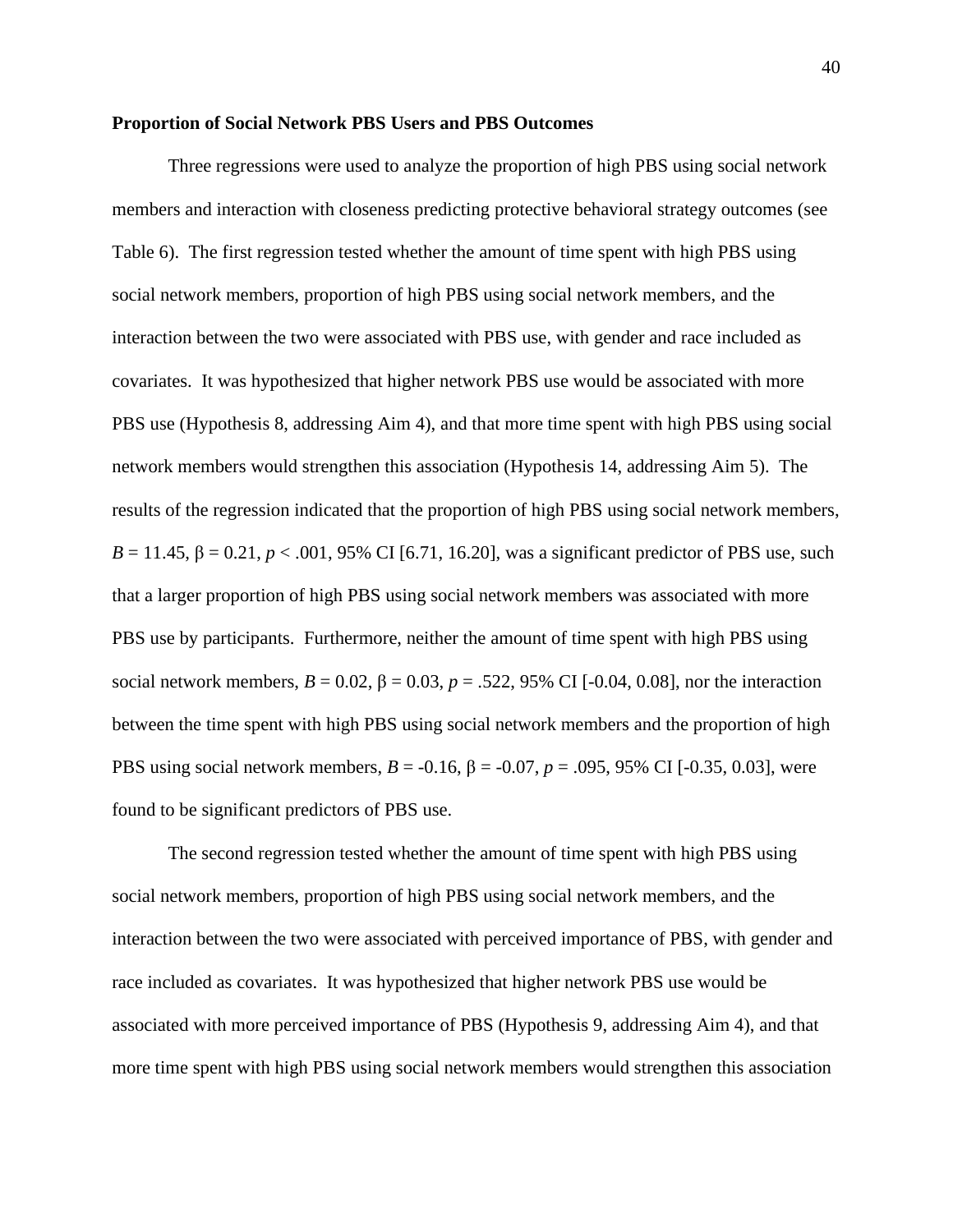(Hypothesis 15, addressing Aim 5). The results of the regression indicated that the proportion of high PBS using social network members,  $B = 0.33$ ,  $β = 0.17$ ,  $p < .001$ , 95% CI [0.16, 0.49], was a significant predictor of perceived importance of PBS, such that a larger proportion of high PBS using social network members was associated with more perceived importance of PBS. Furthermore, neither the amount of time spent with high PBS using social network members,  $B =$ 0.001, β = 0.06, *p* = .207, 95% CI [-0.001, 0.003], nor the interaction between the time spent with high PBS using social network members and the proportion of high PBS using social network members, *B* = -0.003, β = -0.04, *p* = .370, 95% CI [-0.010, 0.004], were found to be significant predictors of perceived importance of PBS.

The third regression tested whether the amount of time spent with high PBS using social network members, proportion of high PBS using social network members, and the interaction between the two were associated with perceived effectiveness of PBS, with gender and race included as covariates. It was hypothesized that higher network PBS use would be associated with more perceived effectiveness of PBS (Hypothesis 10, addressing Aim 4), and that more time spent with high PBS using social network members would strengthen this association (Hypothesis 16, addressing Aim 5). The results of the regression indicated that neither the amount of time spent with high PBS using social network members,  $B = 0.001$ ,  $\beta = 0.03$ ,  $p =$ .444, 95% CI [-0.001, 0.003], nor the proportion of high PBS using social network members, *B* = 0.17, β = 0.08, *p* = .081, 95% CI [-0.02, 0.37], nor the interaction between the two, *B* = 0.00, β = 0.002,  $p = 0.966$ , 95% CI [-0.01, 0.01], were found to be significant predictors of perceived effectiveness of PBS.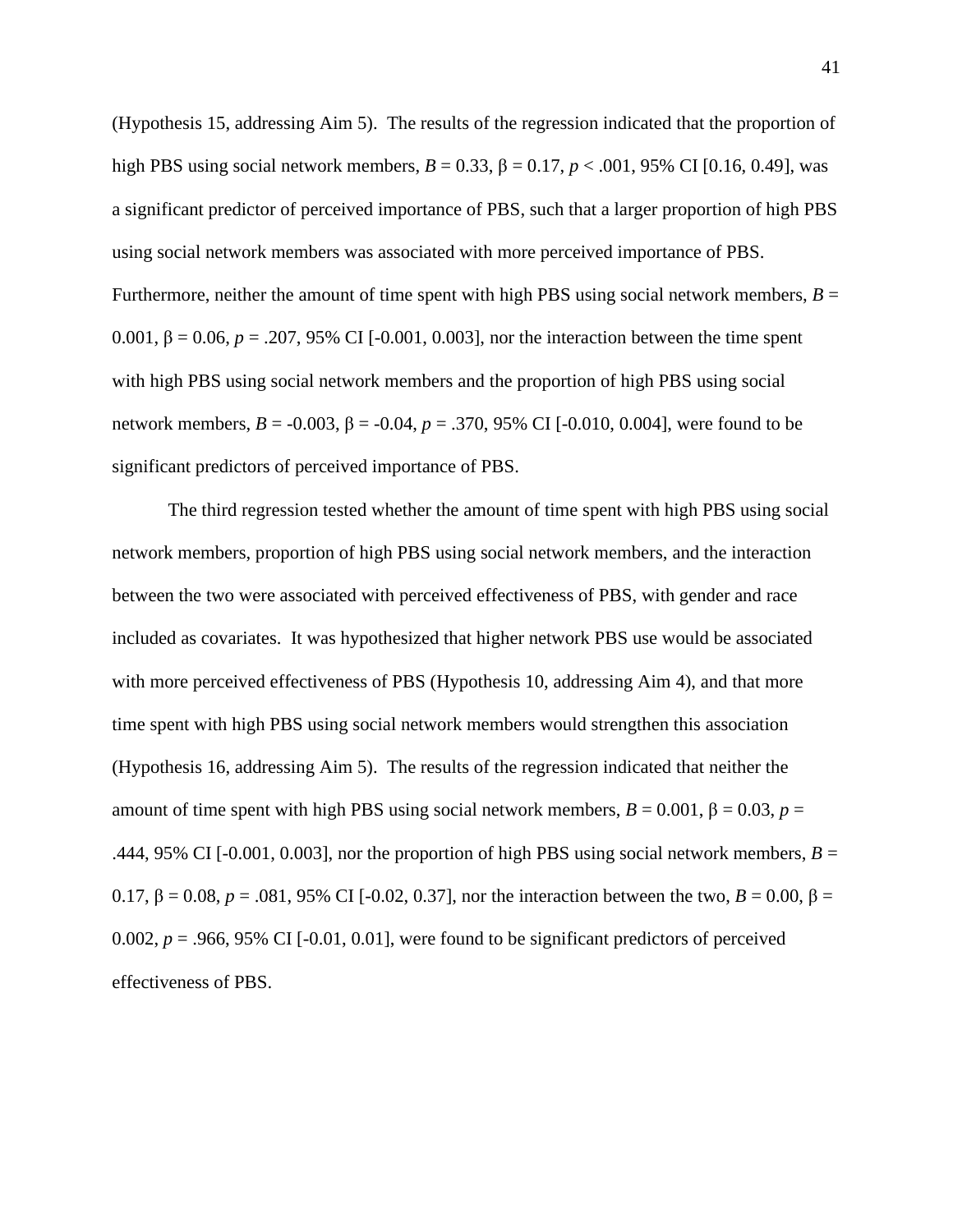## Table 6

# *Proportion of High Protective Behavioral Strategy Using Social Network Members and*

|                          | $\boldsymbol{B}$ | SE    | $\beta$ | $\boldsymbol{p}$ | $R^2$ | Partial $r^2$ | 95% CI            |
|--------------------------|------------------|-------|---------|------------------|-------|---------------|-------------------|
| <b>Outcome: PBS Use</b>  |                  |       |         | $0.001**$        | .063  |               |                   |
| PBS Users in             | 11.45            | 2.42  | 0.21    | $0.001**$        |       | .204          | [6.71, 16.20]     |
| <b>Network</b>           |                  |       |         |                  |       |               |                   |
| Closeness                | 0.02             | 0.03  | 0.03    | .522             |       | .028          | $[-0.04, 0.08]$   |
| PBS Users x              | $-0.16$          | 0.10  | $-0.07$ | .095             |       | $-.073$       | $[-0.35, 0.03]$   |
| Closeness                |                  |       |         |                  |       |               |                   |
| Gender                   | $-0.02$          | 0.01  | $-0.09$ | $.048*$          |       | $-.087$       | $[-0.05, 0.00]$   |
| Race                     | 0.01             | 0.02  | 0.02    | .693             |       | .017          | $[-0.03, 0.04]$   |
| Outcome:                 |                  |       |         | $.001**$         | .042  |               |                   |
| <b>Importance of PBS</b> |                  |       |         |                  |       |               |                   |
| PBS Users in             | 0.33             | 0.08  | 0.17    | $< .001**$       |       | .171          | [0.16, 0.49]      |
| Network                  |                  |       |         |                  |       |               |                   |
| Closeness                | 0.001            | 0.001 | 0.06    | .207             |       | .056          | $[-0.001, 0.003]$ |
| PBS Users x              | $-0.003$         | 0.003 | $-0.04$ | .370             |       | $-.040$       | $[-0.010, 0.004]$ |
| Closeness                |                  |       |         |                  |       |               |                   |
| Gender                   | 0.00             | 0.00  | 0.04    | .387             |       | .038          | [0.000, 0.001]    |
| Race                     | 0.00             | 0.001 | $-0.01$ | .811             |       | $-.011$       | $[-0.001, 0.001]$ |
| Outcome:                 |                  |       |         | .422             | .010  |               |                   |
| Effectiveness of         |                  |       |         |                  |       |               |                   |
| <b>PBS</b>               |                  |       |         |                  |       |               |                   |
| PBS Users in             | 0.17             | 0.10  | 0.08    | .081             |       | .077          | $[-0.02, 0.37]$   |
| <b>Network</b>           |                  |       |         |                  |       |               |                   |
| Closeness                | 0.001            | 0.001 | 0.03    | .444             |       | .034          | $[-0.001, 0.003]$ |
| PBS Users x              | 0.00             | 0.004 | 0.002   | .966             |       | .002          | $[-0.01, 0.01]$   |
| Closeness                |                  |       |         |                  |       |               |                   |
| Gender                   | $-0.001$         | 0.00  | $-0.05$ | .274             |       | $-.048$       | $[-0.001, 0.000]$ |
| Race                     | 0.00             | 0.001 | 0.003   | .950             |       | .003          | $[-0.001, 0.001]$ |

*Interaction with Closeness Predicting Protective Behavioral Strategy Outcomes*

*Note*. PBS Users in Network = proportion of high PBS using social network members, Closeness = time spent (in hours) with the heavy drinkers in the social network, PBS Use = Protective Behavioral Strategies Scale-20 (Treloar, Martens, & McCarthy, 2015; *n* = 520), Importance of  $PBS =$  the perceived importance of  $PBS$  use ( $n = 520$ ), Effectiveness of  $PBS =$  the perceived effectiveness of PBS use  $(n = 520)$ . Gender  $(0 = female, 1 = male)$  and race  $(0 =$ *Caucasian*, 1 = *all other racial groups*) were controlled for in all analyses. \**p* < .05; \*\**p* < .0056.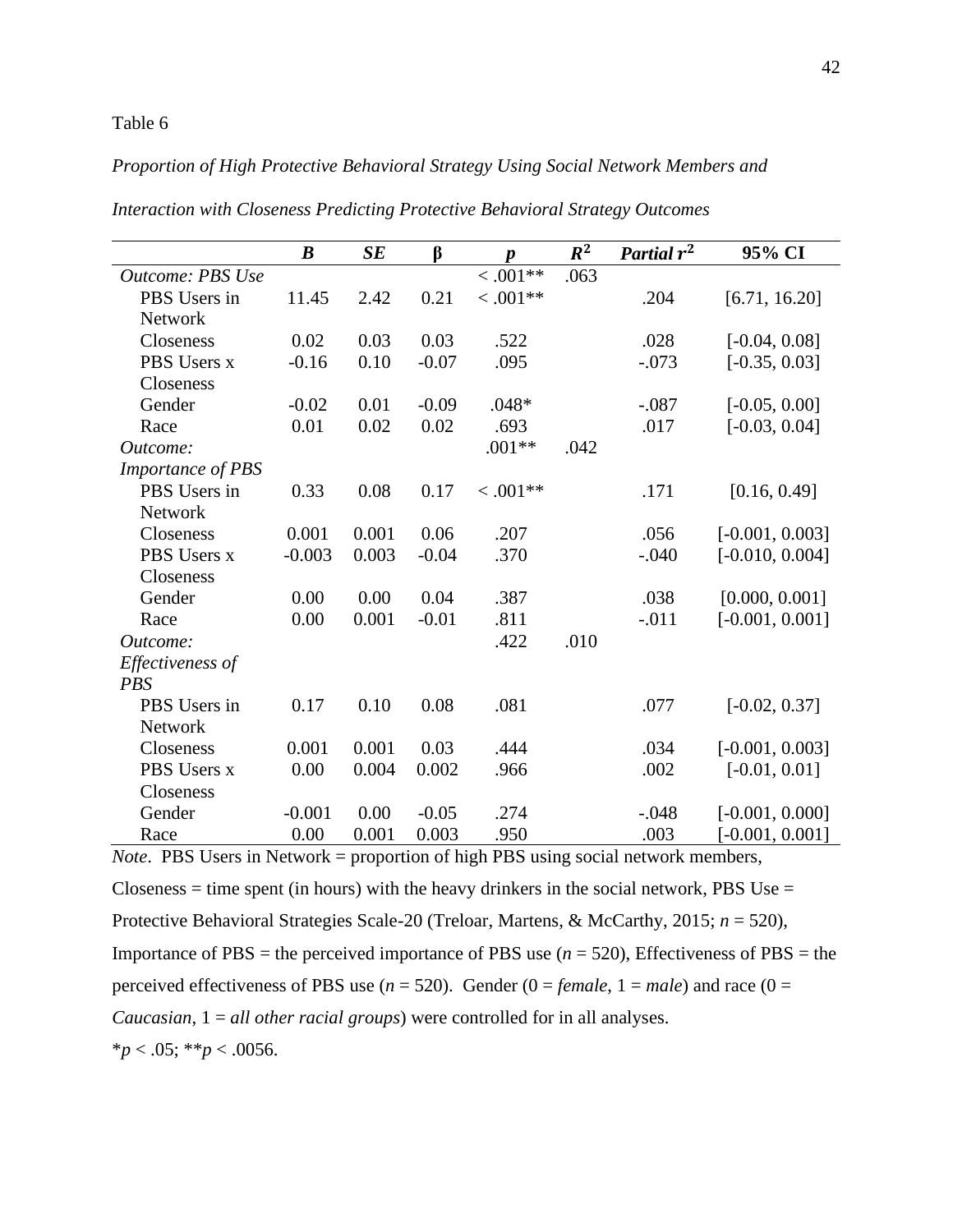### **CHAPTER IV**

## **DISCUSSION**

The current study had three aims addressing main effects between qualities of student social network and their own outcomes (i.e., Aim 1: proportion of heavy drinking social network members and students' drinking; Aim 3: proportion of abstaining or light drinking social network members and students' PBS use and beliefs about PBS; and Aim 4: proportion of high PBS using social network members and students' PBS use and beliefs about PBS). These aims were partially supported by the analyses. Support was found for proportion of heavy drinkers and student drinking (i.e., alcohol quantity, peak alcohol use, and alcohol-related problems), proportion of light drinkers and abstainers and PBS use (but beliefs about PBS did not reach Bonferroni-corrected significance levels), and proportion of high PBS using social network member and PBS use and perceived importance of PBS (but not perceived effectiveness of PBS). Two additional aims (Aims 2, 5) examined whether closeness moderated these associations. These two aims were not supported.

### **Network Members' and Students' Alcohol Use**

Aim 1 of this research was to examine the association between perceptions of alcohol use by social network members with college students' own alcohol use. Alcohol use by participants was operationalized in terms of total quantity of alcohol reported by participants during a typical week, peak amount of alcohol reported during a single day, and number of alcohol-related problems experienced. The hypotheses that larger proportions of heavy drinkers in students' social networks would be associated with higher quantities of alcohol, higher peak drinks, and more alcohol-related problems were supported by the analysis. These results are consistent with previous research that suggests exposure to heavy drinkers influences college student drinking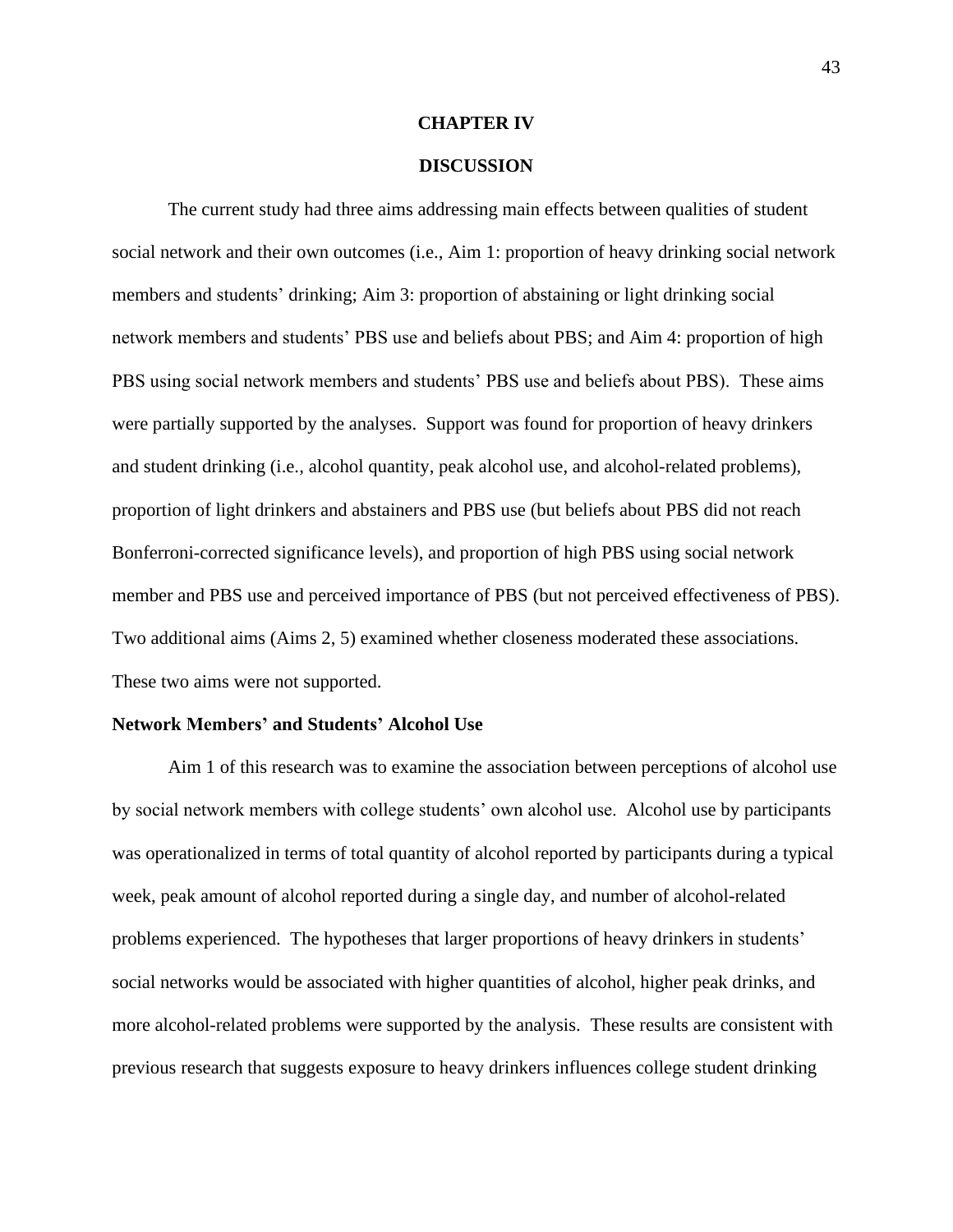due to descriptive drinking norms as a result of social learning theory. The presence of heavy drinkers in college students' social networks has been linked to higher weekly alcohol quantity (Demartini, Palmer, et al., 2013). Likewise, network members who are thought to drink larger amounts of alcohol are believed to be less accepting of students decreasing their own alcohol use (Reid, Carey, Merrill, & Carey, 2015).

## **Network Members' Alcohol Use and Students' Protective Behavioral Strategy Use**

Aim 3 of this research was to examine the associations between perceptions of alcohol use by social network members and college student PBS use, beliefs about the importance of PBS use, and beliefs about the effectiveness of PBS use. The hypothesis that larger proportions of light drinkers and abstainers in students' social networks would be associated with more PBS use was supported by the analysis. The hypotheses that larger proportions of light drinkers and abstainers in students' social networks would be associated with more perceived importance of PBS and more perceived effectiveness of PBS were also supported by the analysis but not at the Bonferroni corrected alpha level. These results are consistent with previous research on the benefits of light drinkers and abstainers in college students' social networks. Students who perceive lower levels of alcohol use by their peers are less likely to engage in binge drinking than students who perceive higher levels of alcohol use by their peers (Jun et al., 2015). Additionally, college students with abstainers or light drinkers in their social networks have a decreased likelihood of being identified as a hazardous drinker (Mason, Zaharakis, & Benotsch, 2014). The current study expands beyond these findings such that perceptions of lower alcohol use by peers is not just linked to less hazardous drinking, but is also linked to greater PBS use, and perceptions about the importance and effectiveness of PBS.

# **Network Members' and Students' Protective Behavioral Strategy Use**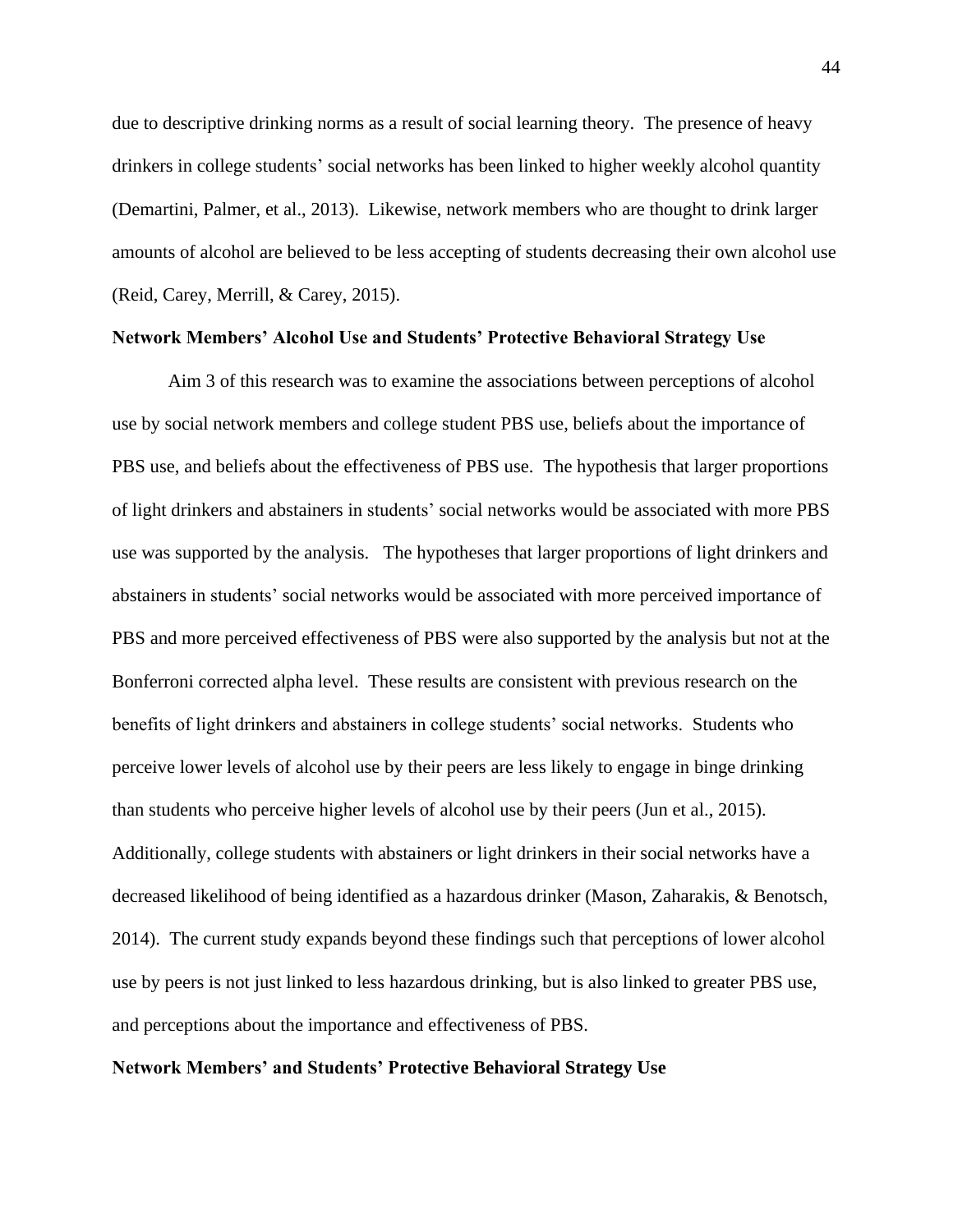Aim 4 of this research was to examine the association between perceptions of PBS use by social network members and college students' own PBS use, beliefs about the importance of PBS use, and beliefs about the effectiveness of PBS use. The hypotheses that larger proportions of high PBS using social network members would be associated with more PBS use and more perceived importance of PBS were supported by the analysis. Inclusion of beliefs about the importance and effectiveness of PBS is a critical addition to the literature, as the Health Belief Model states that the perceived benefit of performing a health behavior explains why people are inclined to adopt healthy behaviors (Prentice-Dunn & Rogers, 1986). Further, previous research has indicated that the perceived attitudes about health behaviors of college students' social network members are associated with college students' own behaviors (Neighbors et al., 2007), suggesting if college students believe their friends have positive attitudes toward PBS use, they will themselves have positive attitudes toward PBS use. Thus, this idea is consistent with the finding that the PBS use of college students' social network members plays a role in both college students' use of PBS and how important they believe PBS use to be.

The hypothesis that a larger proportion of high PBS using social network members would be associated with more perceived effectiveness of PBS was not supported. The results from this analysis suggest that beliefs about effectiveness may be based on personal experiences rather than socially influenced. For instance, a student may firmly believe that using a designated driver can reduce harmful consequences while drinking even if members of their social network may not share this level of belief in that particular PBS. If the student's belief in the utility of using a designated driver is strong enough, their belief in the effectiveness of this PBS will probably not change just because some of their social network members do not use designated drivers.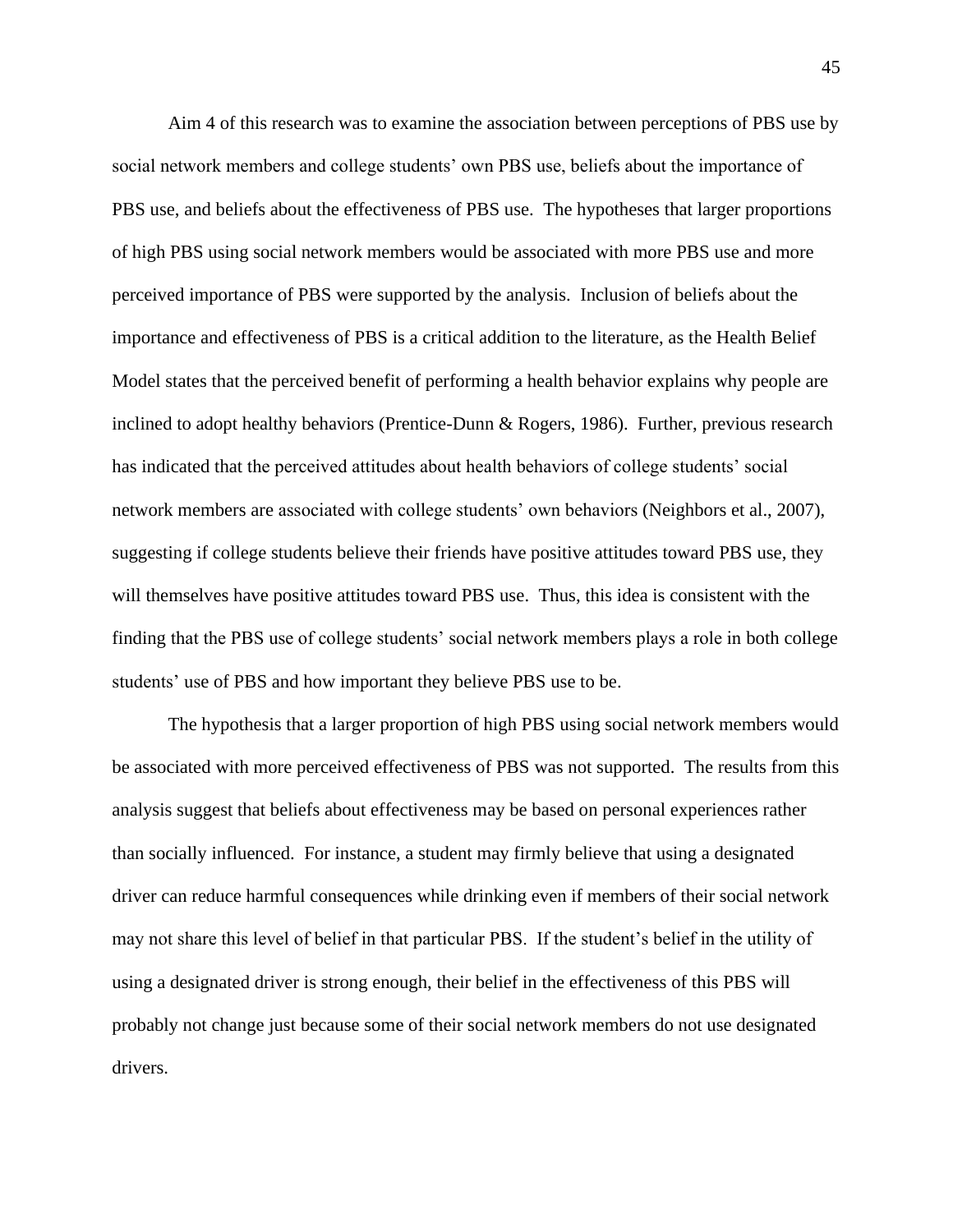### **Closeness as a Moderator for Network Members' and Students' Behaviors and Beliefs**

Aim 2 was to determine whether closeness moderates the association between college students' social networks alcohol use and their own alcohol use. Closeness was quantified by the number of waking hours students spent with the relevant individuals in their social networks. The hypotheses that time spent with the heavy drinkers in the social networks would moderate the associations between proportions of heavy drinkers and students' alcohol quantity, peak alcohol use, and alcohol-related problems were not supported.

Aim 5 was to examine closeness as a potential moderator of the association between college students' social networks and their PBS use, beliefs about the importance of PBS use, and beliefs about the effectiveness of PBS use. The hypotheses that more time spent would the light drinkers and abstainers in students' social networks would moderate the associations between proportions of light drinkers and abstainers and PBS use, perceived importance of PBS, and perceived effectiveness of PBS were not supported by the analysis. In addition, the hypotheses that more time spent with high PBS using social network members would strengthen the associations between proportions of high PBS using social network members and students' PBS use, perceived importance of PBS, and perceived effectiveness of PBS were not supported by the analysis.

The results of the moderation analyses show that closeness operationalized as time spent with social network members did not moderate any associations between college students' social networks' perceived alcohol/PBS use and their own alcohol/PBS use or beliefs about PBS use. It may be that time spent with the members of the social network might not be the best way to measure closeness. A better operational definition of closeness may be perceived emotional closeness, or how connected the students feel to the members of their social networks. Previous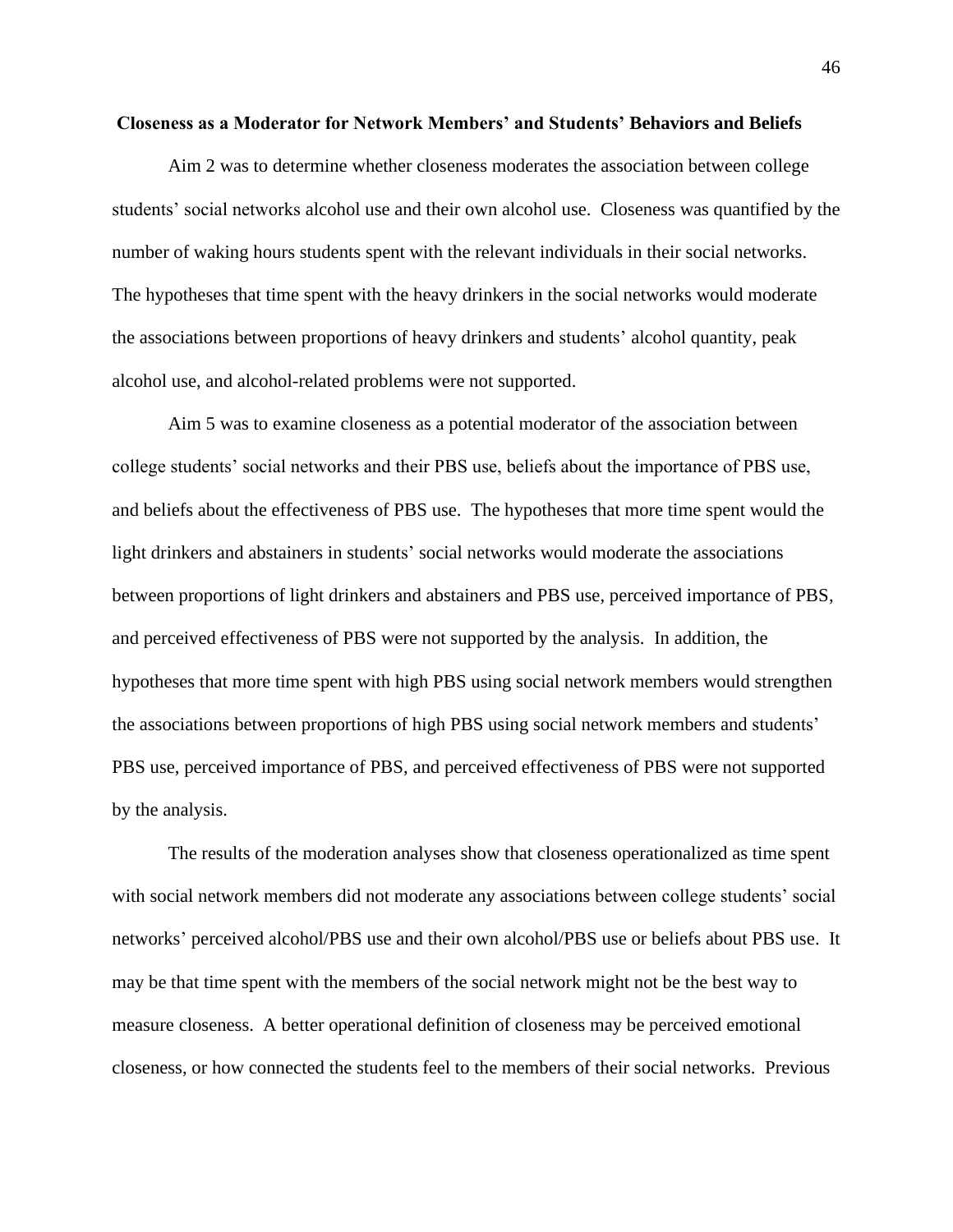research has indicated that perceived emotional closeness has been shown to strengthen the associations between perceptions of social networks substance use and students' substance use (Mason, Zaharakis, & Benotsch, 2014). Emotional closeness is also used to assess the closeness of couples as an important predictor of relationship quality, interdependence, and beliefs about their relationships (Kearns & Leonard, 2004; Murray, Bellavia, Rose, & Griffin, 2003). It is often examined in on-going relationships because it is believed to be one reason people seek out interpersonal relationships (Reis & Rusbult, 2004). Moreover, specific roles of social network members may be a better indicator of closeness than time spent with the social network members. The perceived substance use of "best friends" has been shown to be a stronger predictor of students' substance use than the perceived substance use of same-aged peers and "other good friends" (Morgan & Grube, 1991).

## **Limitations and Future Directions**

An unexpected limitation was revealed during the analysis of the data. The impossible value responses to the question "During the past 30 days, how many waking hours in a typical week did you interact (in person) with this person" are a substantial limitation and must be considered when examining the implications of this study. This question from the IP-5 appeared five times in the social network section of the survey (i.e., once for each of the participants' social network members). Participants were expected to respond with values between zero and 168 since there are 168 hours in a week. However, some participants across the five questions  $(2.1 - 4.8\%; n = 11 - 27)$  responded with impossible values (e.g., 500, 650, 720).

One probable explanation for these responses could be that some participants mistakenly entered the number of hours in a 30-day period they interacted with the members of their social network. This seems likely since the highest value responses were 720 and there are exactly 720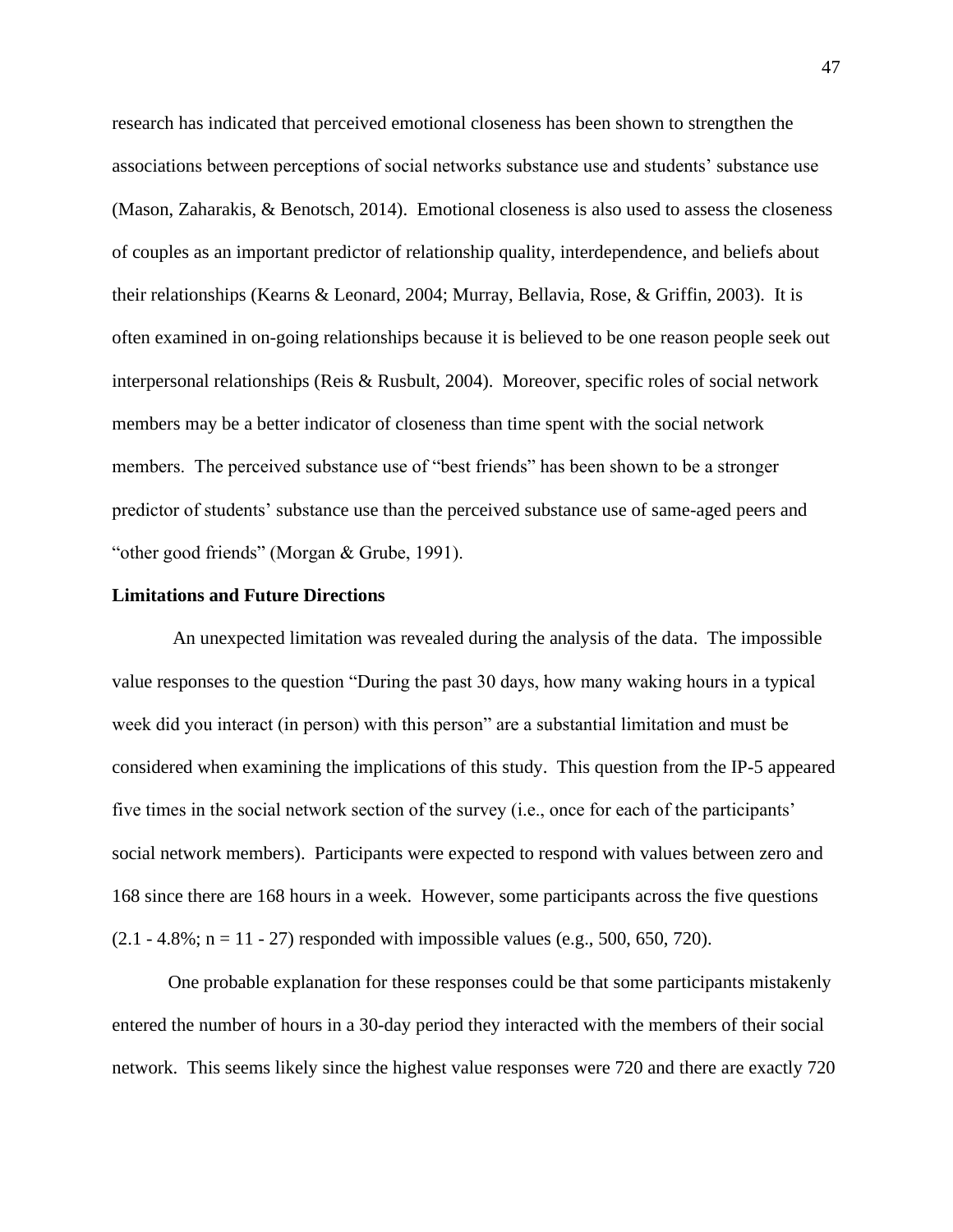hours in 30 days. The confusion may have come from the fact that the question referenced both "the past 30 days" and "a typical week". Ultimately, responses higher than 168 were treated as missing data and were not counted toward the calculated score for closeness to social network members. However, for values of 168 or less it is impossible to know whether participants were reporting time spent with network members for the week or for the month. Since this question seems to have been interpreted by participants in differing ways the validity of these responses cannot be guaranteed. Thus, the score calculated from this item may not have captured participants' time spent with the members of their social networks in an interpretable way.

In the future, placing an upper limit on the value of the response in Qualtrics would ensure that participants could not enter values greater than 168. However, the question must also be rephrased to further emphasize that it is referring to the number of hours in a typical week. Including examples of possible values and reminding participants that there are 168 hours in a week would further help guarantee that participants understand what the question is asking. Additionally, it would still be important to remind participants to respond with information about a typical week in the past 30 days since the rest of the survey is referencing their past 30-day activity. This is necessary because the participants are college students and the members of their social networks may be friends or family members that they do not regularly interact with during the school year. Consequently, it is important to remind them to report the number of hours in a typical week for the past 30 days, since their interaction with this network member several months ago may not be as impactful on their past-month alcohol use.

This study had other limitations as well. First, participants in this study were not randomly sampled. The participants came from a convenience sample of college students who completed the survey for research credit. This could create an issue with students not taking the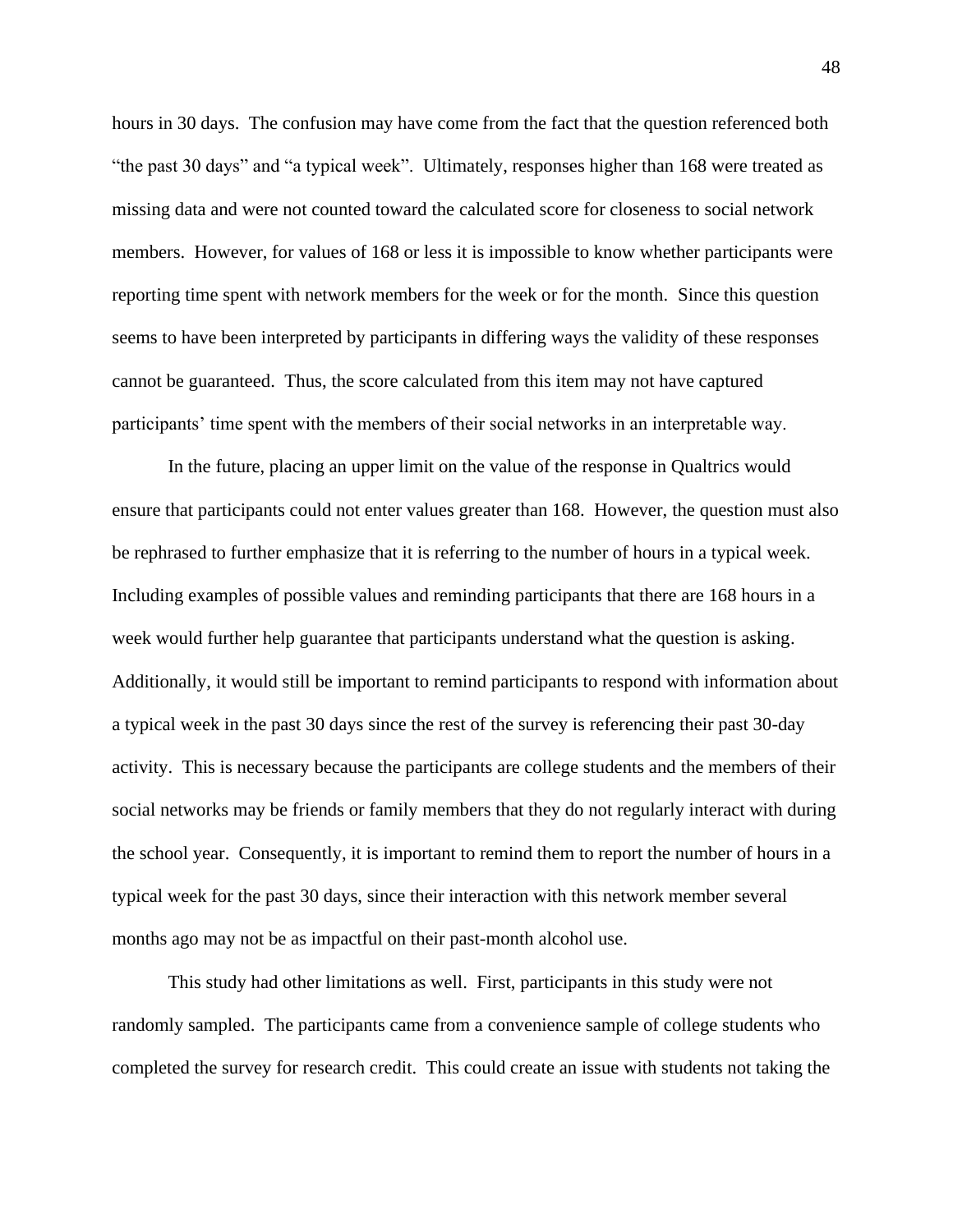survey seriously or rushing through it. In order to address this concern, the current study did include attention check questions. Participants who did not answer the attention checks correctly were removed, as were students who completed the survey very quickly. Second, the survey was conducted using self-report measures. Recall bias can be an issue when self-report measures are used to assess alcohol use. It may be difficult for participants to accurately recall how many drinks they had the in the past 30 days. Third, this study used a cross-sectional design which cannot provide information about trends over time or show cause and effect. Fourth, participants reported on their perception of their network members' alcohol use and use of PBS which may not reflect the network members' actual behavior. College students tend to overestimate the alcohol use and behaviors of their peers (Carey, Borsari, Carey, & Maisto, 2006). Moreover, participants could have conflated their own alcohol and PBS use with their network members' alcohol and PBS use. College students often misperceive the alcohol use of their close friends to be similar to their own drinking behaviors (McAlaney & John McMahon, 2007). For instance, heavy drinking college students frequently overestimate the heavy drinking of their peers (Cox et al., 2019). Participants in the current study may have similarly misperceived the behaviors of their network members. If this were the case, the highly correlated variables could introduce multicollinearity which would make it difficult to detect other effects such as gender and race. However, it is possible that the participants are only influenced by their perceptions of their network members' alcohol and PBS use anyway. Also, participants were asked if they were confident in their knowledge of the PBS use of each of their network members. Of the 2,830 responses (5 network members across 566 participants), 2,652 (93.7%) indicated that the participants were confident in their knowledge of PBS use of the individual members of their social networks.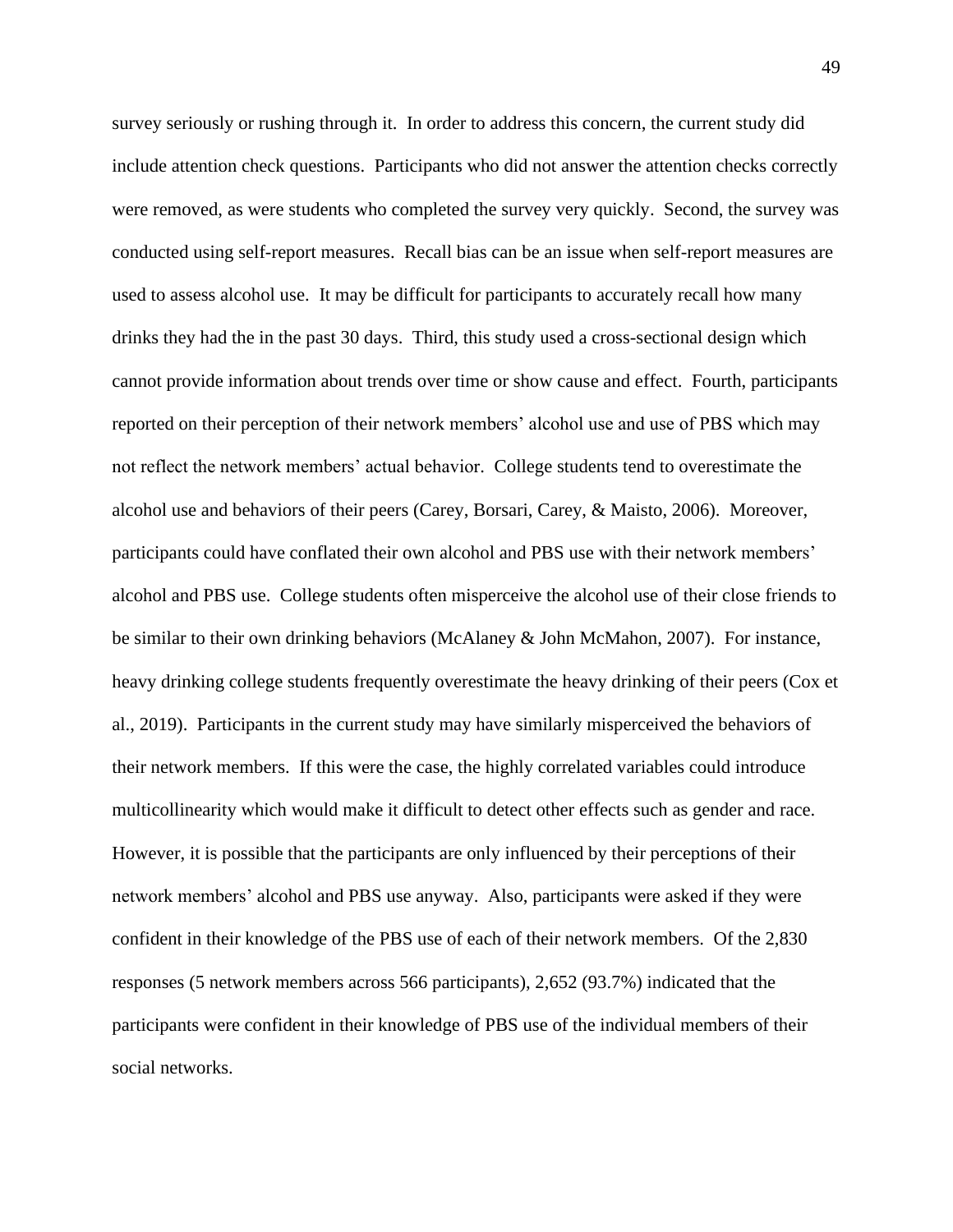Finally, the two scales used to collect information about PBS beliefs (i.e., Perceived Effectiveness of PBS and Perceived Importance of PBS) have never before been published and their psychometric properties are unknown. Perceived Importance of PBS has good internal consistency in the current data; however, extensive psychometric examination is needed to confirm the reliability, validity, dimensionality, and interpretability of these scales, such as if participants understand the distinction between perceived importance, perceived effectiveness, and actual use of PBS.

Further research is needed to address these limitations. To address the issues with the cross-sectional design, future research should use a longitudinal design to examine if changes in the outcomes of interest (i.e., individual drinking levels) follow after changes in social networks over time. Ecological momentary assessment should also be considered. Collecting data in real time using something such as a phone app could curtail concerns about participants not being able to accurately recall the exact amount of alcohol they have consumed. Moreover, collecting repeated measures data would also allow for participants to report who they are drinking with on a given day and how close they are to this network member at a daily level. The data could be examined using more appropriate multilevel modeling techniques, allowing the exploration of daily associations between social network characteristics and same-day alcohol use. In order to have the most accurate information about the social network members' alcohol use and use of PBS, a complete network design would be needed. Changing the design of the study would allow for all members within the network to report their own alcohol and PBS use. This would also eliminate any potential issues of multicollinearity created by participants reporting on their own alcohol and PBS use and the alcohol and PBS use of their network members.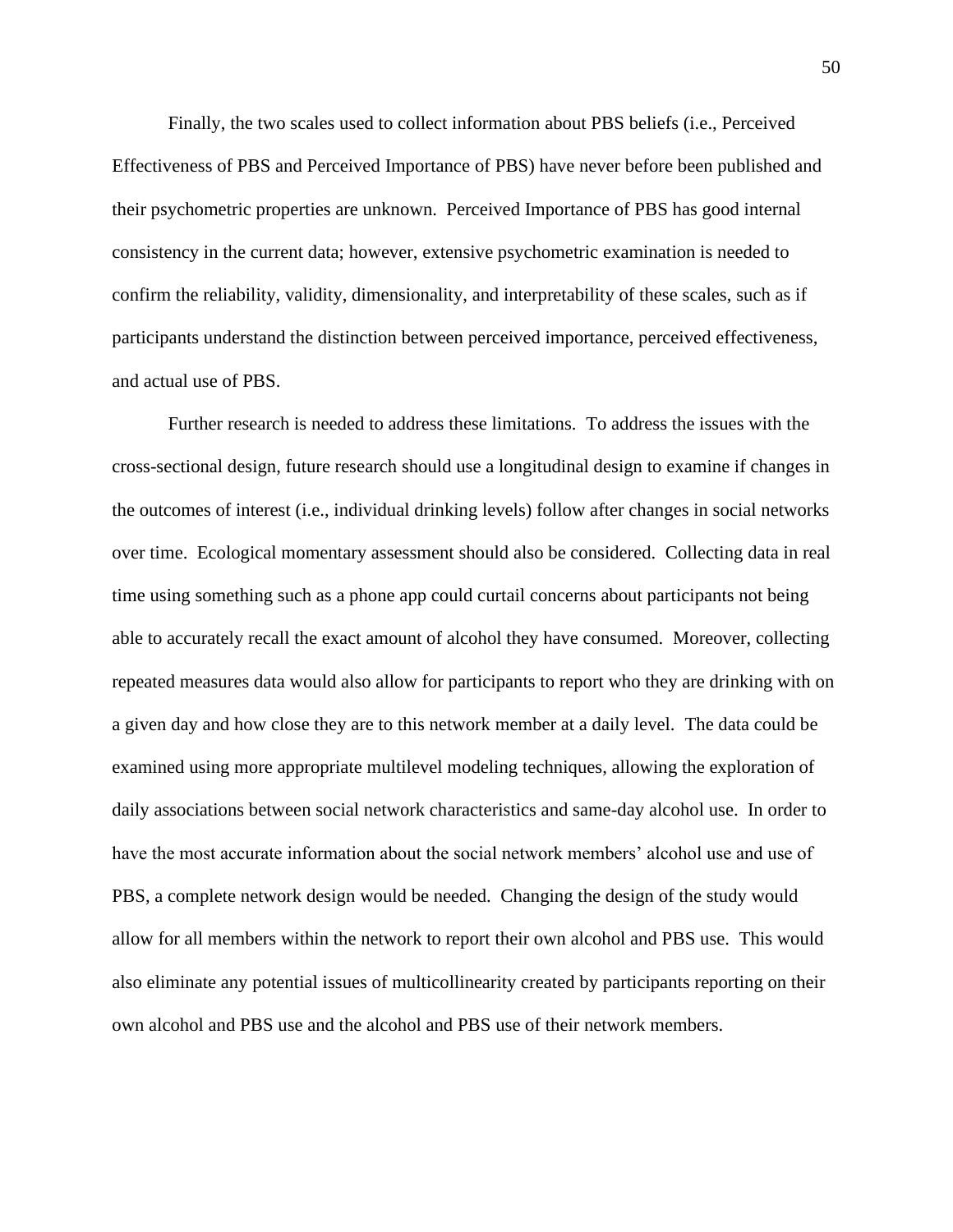Finally, due to the lack of evidence for closeness as a moderator of the association between social networks and college students' PBS use and their beliefs in the importance and effectiveness of PBS, time spent with social network members may not be an important variable to consider when examining these outcomes. A more relevant variable to study when exploring this association may be relationship to the network members. Relationships to the network member such as "best friend" and "good friend" are stronger predictor of participants' substance use than other network members with "best friend" being the strongest predictor (Morgan & Grube, 1991). However, it is possible that closeness moderates the association between social network members and college students' alcohol use, but time spent may not be the best metric for measuring closeness. Other operational definitions for closeness to social network members should be explored.

### **Implications**

The results of this study support previous research that suggests college students' social networks can influence their alcohol use through descriptive drinking norms as a result of social learning theory (Demartini, Palmer, et al., 2013). The current study also provides insight into the association between social network members' PBS use and college students' own PBS use which has not been widely examined. The implications of these results suggest that norms-based interventions focusing on PBS use may be an effective tool to increase student PBS use and in turn reduce the negative alcohol-related consequences experienced while drinking alcohol (Martens et al., 2004).

However, the results for closeness of students to the members of their social network moderating their own alcohol use, PBS use, and beliefs about PBS may have the most imperative implications of this study. Research has shown that social network-based interventions can be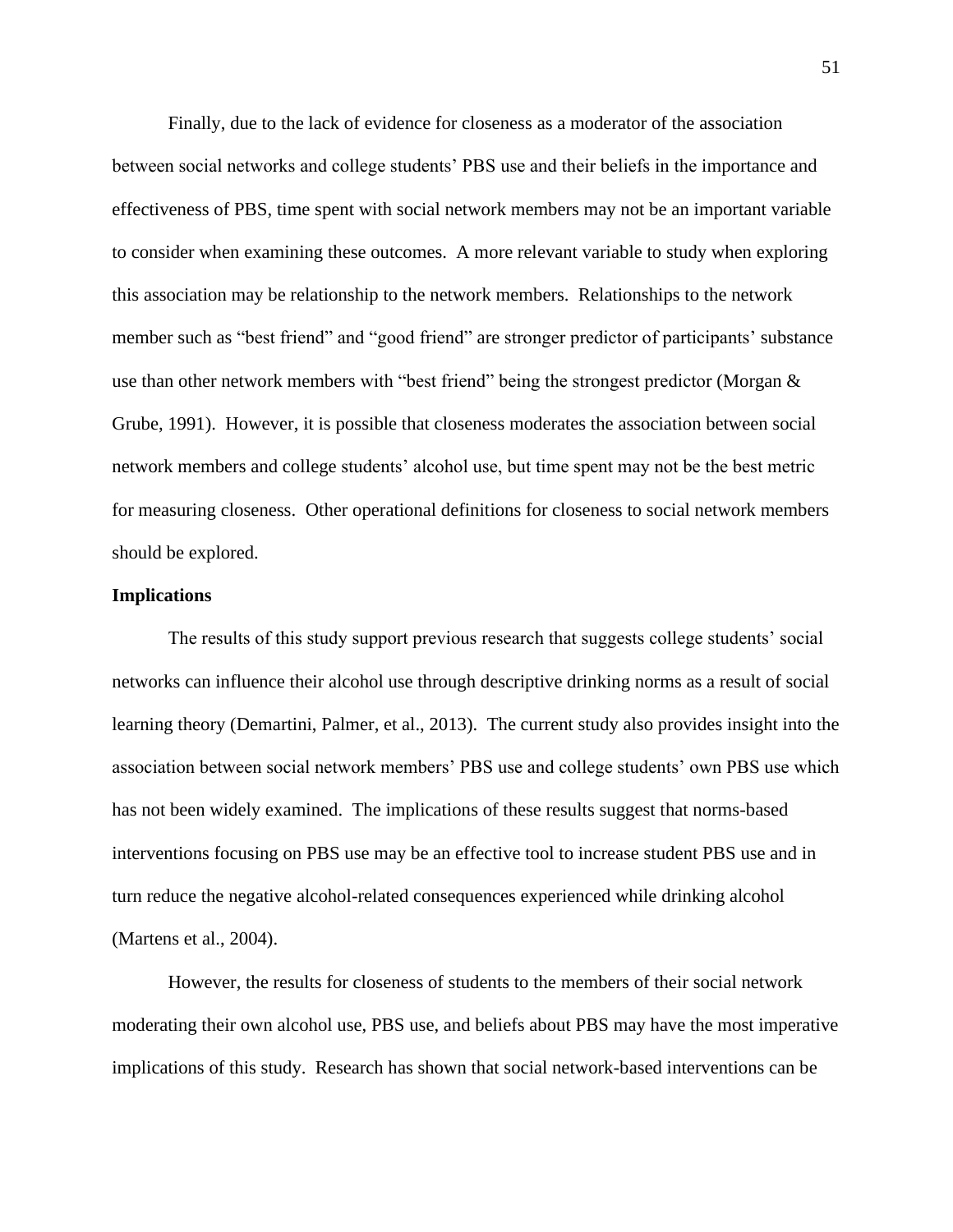beneficial for addressing the substance use of college students; however, many of these programs focus on closeness within the social network (Mason, Zaharakis, & Benotsch, 2014). Yet, none of the closeness moderations in the current study were found to significantly moderate students' alcohol use, PBS use, or beliefs about PBS. These findings imply that the operational definition being used to measure closeness to social network members (i.e., time spent together) may be flawed. This information can be used to improve upon social network-based interventions used to reduce the negative alcohol-related consequences experienced by college students. Social network-based interventions may not need to make the closeness of peer-mentors to students a focus of the program. Instead, these programs could examine the types of relationships in the social networks.

## **Conclusion**

The current study examined the association between social networks and college students' alcohol use, PBS use, and their beliefs in the importance and effectiveness of PBS. Closeness, defined as the amount of time spent with individual members of the social networks, was also assessed as a potential moderator of these associations. Results indicated that students reported higher alcohol quantities, higher peak drinks, and more alcohol-related problems if they had larger proportions of heavy drinkers in their social networks. Students with larger proportions of light drinkers and abstainers in their social networks reported more PBS use, but this did not significantly predict perceived importance of PBS or perceived effectiveness of PBS after adjusting alpha to correct for the number of analyses conducted. Furthermore, students with larger proportions of high PBS using social network members reported more PBS use and perceived PBS as being more important than students with social network members who do not use as much PBS. Yet, higher network PBS use was not found to be a significant predictor of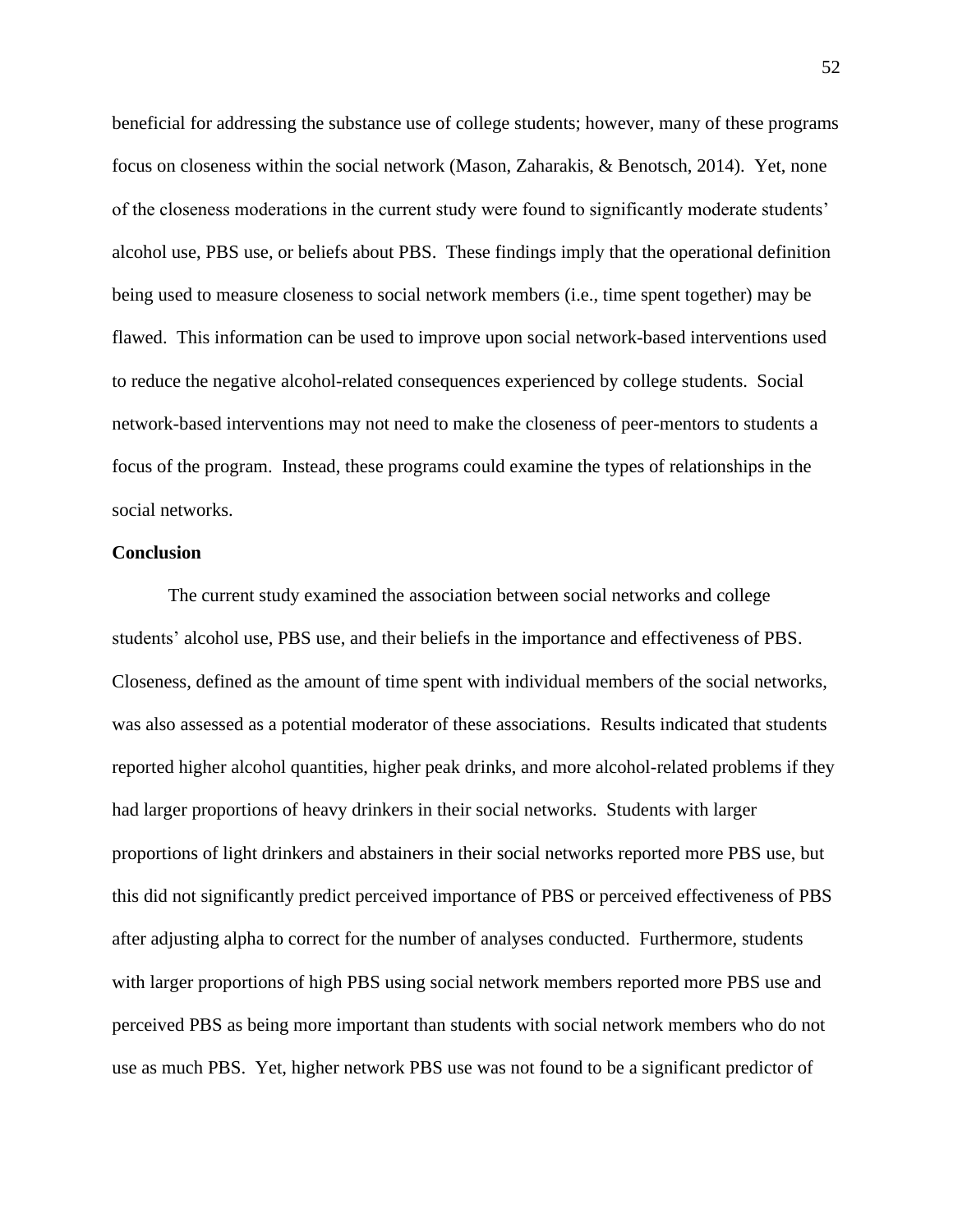perceived effectiveness of PBS. Furthermore, time spent with network members was not found to moderate any of these associations. With these results in mind, social network-based interventions might consider switching their focus from the closeness of peer-mentors to students, and instead set their attention on the types of relationships within the social networks. Universities should consider using norms-based interventions focused on PBS to increase students' PBS use as well. A focus of future research should be to identify the best method of measuring closeness to network members.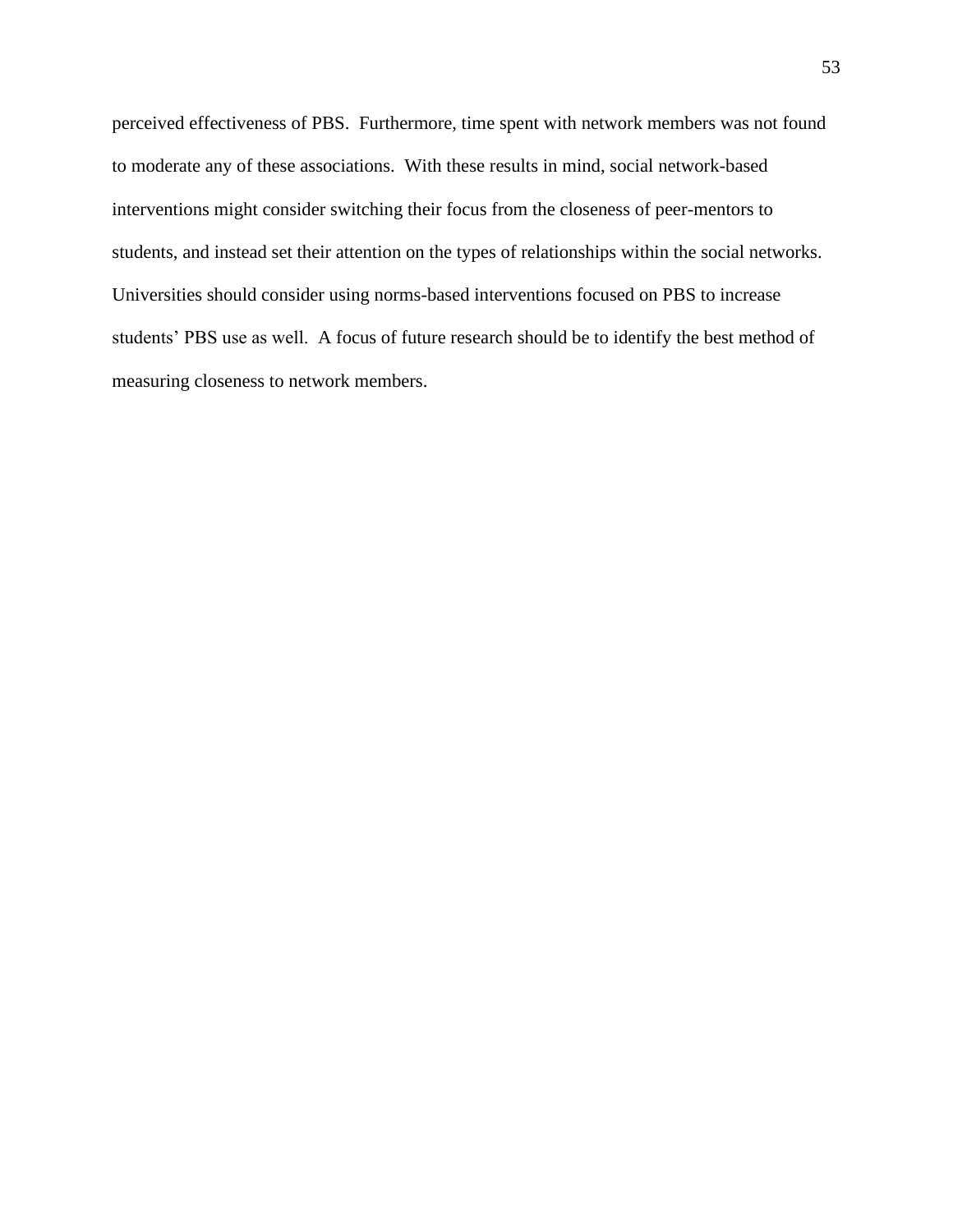### **REFERENCES**

- American College Health Association. (2012). *American College Health Association-National College Health Assessment II: Undergraduate reference group executive summary, Spring, 2012*. Hanover, MD: American College Health Association.
- American Psychiatric Association. (2013). *Diagnostic and statistical manual of mental disorders* (5th ed.). Washington, DC: American Psychiatric Association.
- Askgaard, G., Grønbæk, M., Kjær, M. S., Tjønneland, A., & Tolstrup, J. S. (2015). Alcohol drinking pattern and risk of alcoholic liver cirrhosis: a prospective cohort study. *Journal of Hepatology*, *62*(5), 1061-1067. doi: 10.1016/j.jhep.2014.12.005
- Barnett, N., Ott, M., Rogers, M., Loxley, M., Linkletter, C., Clark, M. (2014). Peer associations for substance use and exercise in a college student social network. *Health Psychology, 33*(10), 1134-1142. doi: 10.1037/a0034687
- Barry, A., & Merianos, A. (2018). The impact of protective behavioral strategy use frequency on blood alcohol concentrations among student drinkers nationwide. *American Journal of Health Promotion, 32*(1), 205-209. doi: 10.1177/0890117116686901
- Bernstein, M., Stein, L., Neighbors, C., Suffoletto, B., Carey, K., Ferszt, G., ... & Wood, M. (2018). A text message intervention to reduce 21st birthday alcohol consumption: Evaluation of a two-group randomized controlled trial. *Psychology of Addictive Behaviors, 32*(2), 149. doi: 10.1037/adb0000342
- Borges, G., Zemore, S., Orozco, R., Cherpitel, C., Ye, Y., Bond, J., ... Wallisch, L. (2015). Co‐ occurrence of alcohol, drug use, DSM‐5 alcohol use disorder, and symptoms of drug use disorder on both sides of the U.S.–Mexico border. *Alcoholism: Clinical and Experimental Research, 39*(4), 679-687. doi: 10.1111/acer.12672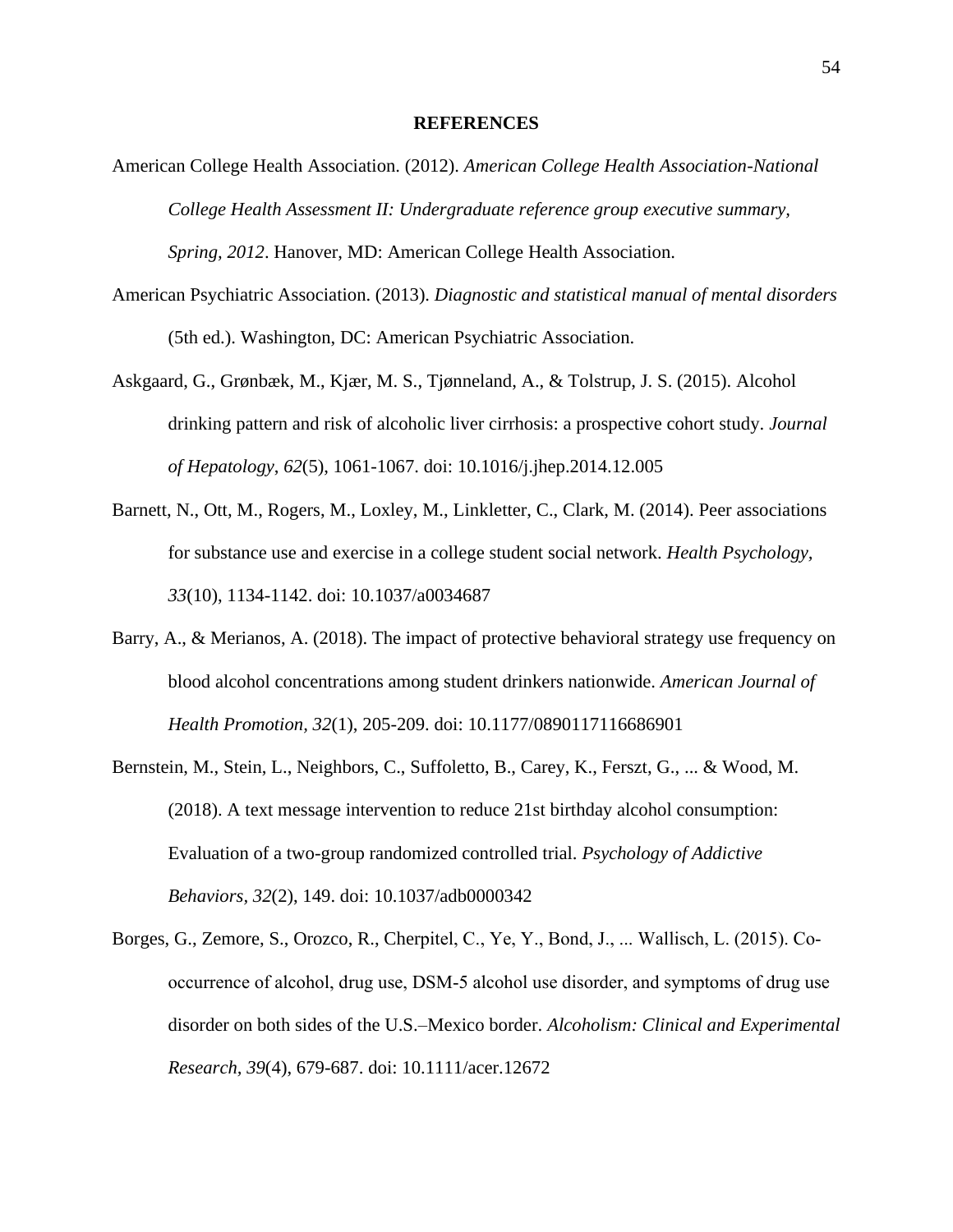- Bravo, A., Prince, M., & Pearson, M. (2017). College-related alcohol beliefs and problematic alcohol consumption: Alcohol protective behavioral strategies as a mediator. *Substance Use & Misuse, 52*(8), 1059-1068. doi: 10.1080/10826084.2016.1271985
- Carey, K. B., Borsari, B., Carey, M. P., & Maisto, S. A. (2006). Patterns and importance of selfother differences in college drinking norms. *Psychology of Addictive Behaviors: Journal of the Society of Psychologists in Addictive Behaviors, 20*(4), 385-393. doi: 10.1037/0893-164X.20.4.385
- Center for Behavioral Health Statistics and Quality. (2015). 2014 *National Survey on Drug Use and Health: Detailed Tables.* Substance Abuse and Mental Health Services Administration, Rockville, MD.
- Center for Behavioral Health Statistics and Quality. (2016). 2015 *National Survey on Drug Use and Health: Detailed Tables.* Substance Abuse and Mental Health Services Administration, Rockville, MD
- Clarke, N., Kim, S. Y., Ray, A. E., White, H. R., Jiao, Y., & Mun, E. Y. (2016). The association between protective behavioral strategies and alcohol-related problems: An examination of race and gender differences among college drinkers. *Journal of Ethnicity in Substance Abuse*, *15*(1), 25-45. doi: 10.1080/15332640.2014.1002877
- Clifford, P. R., & Longabaugh, R. (1991). Project MATCH manual of the administration of the Important People and Activities Instrument. Providence, RI: Brown University.
- Collins, R., Parks, G., & Marlatt, G. (1985). Social determinants of alcohol consumption: The effects of social interaction and model status on the self-administration of alcohol. *Journal of Consulting and Clinical Psychology, 53*(2), 189-200. doi: 10.1037/0022- 006X.53.2.189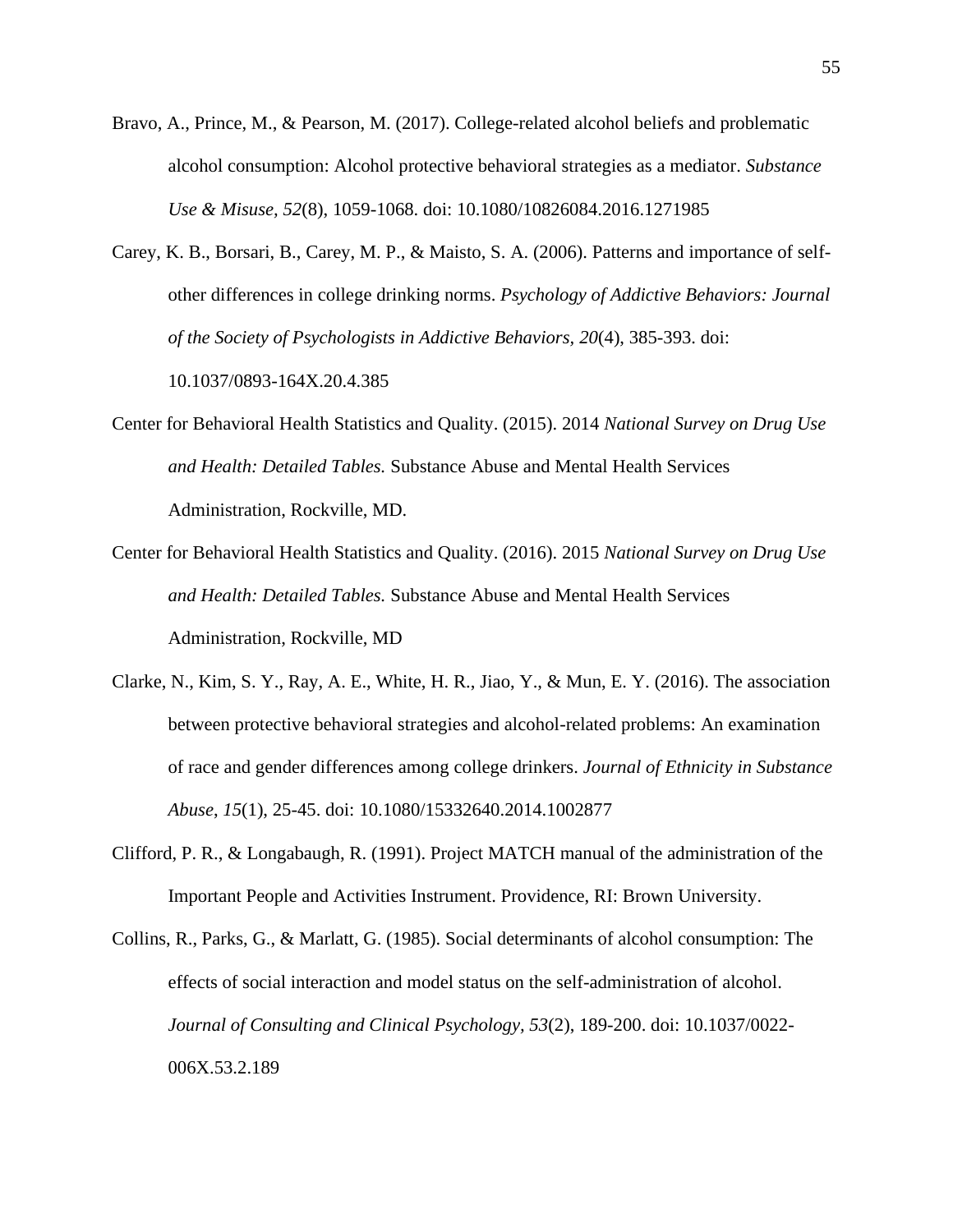- Connor, J. (2017). Alcohol consumption as a cause of cancer. *Addiction*, *112*(2), 222-228. doi: 10.1111/add.13477
- Cox, M. J., DiBello, A. M., Meisel, M. K., Ott, M. Q., Kenney, S. R., Clark, M. A., & Barnett, N. P. (2019). Do misperceptions of peer drinking influence personal drinking behavior? Results from a complete social network of first-year college students. *Psychology of Addictive Behaviors, 33*(3), 297-303. doi: 10.1037/adb0000455
- DeMartini, K., Palmer, R., Leeman, R., Corbin, W., Toll, B., Fucito, L., & O'Malley, S. (2013). Drinking less and drinking smarter: Direct and indirect protective strategies in young adults. *Psychology of Addictive Behaviors, 27*(3), 615. doi: 10.1037/a0030475
- DeMartini, K., Prince, M., & Carey, K. (2013). Identification of trajectories of social network composition change and the relationship to alcohol consumption and norms. *Drug and Alcohol Dependence, 132*(1-2), 309-315. doi: 10.1016/j.drugalcdep.2013.02.020
- Dillard, A. J., McCaul, K. D., & Klein, W. M. (2006). Unrealistic optimism in smokers: Implications for smoking myth endorsement and self-protective motivation. *Journal of Health Communication, 11*, 93–102. doi: 10.1080/10810730600637343
- Dillard, A. J., Midboe, A. M., & Klein, W. M. (2009). The dark side of optimism: Unrealistic optimism about problems with alcohol predicts subsequent negative event experiences. *Personality and Social Psychology Bulletin, 35*, 1540–1550. doi: 10.1177/0146167209343124
- Garcia, T. A., Fairlie, A. M., Litt, D. M., Waldron, K. A., & Lewis, M. A. (2018). Perceived vulnerability moderates the relations between the use of protective behavioral strategies and alcohol use and consequences among high-risk young adults. *Addictive Behaviors*, *81*, 150-156. doi: 10.1016/j.addbeh.2018.02.001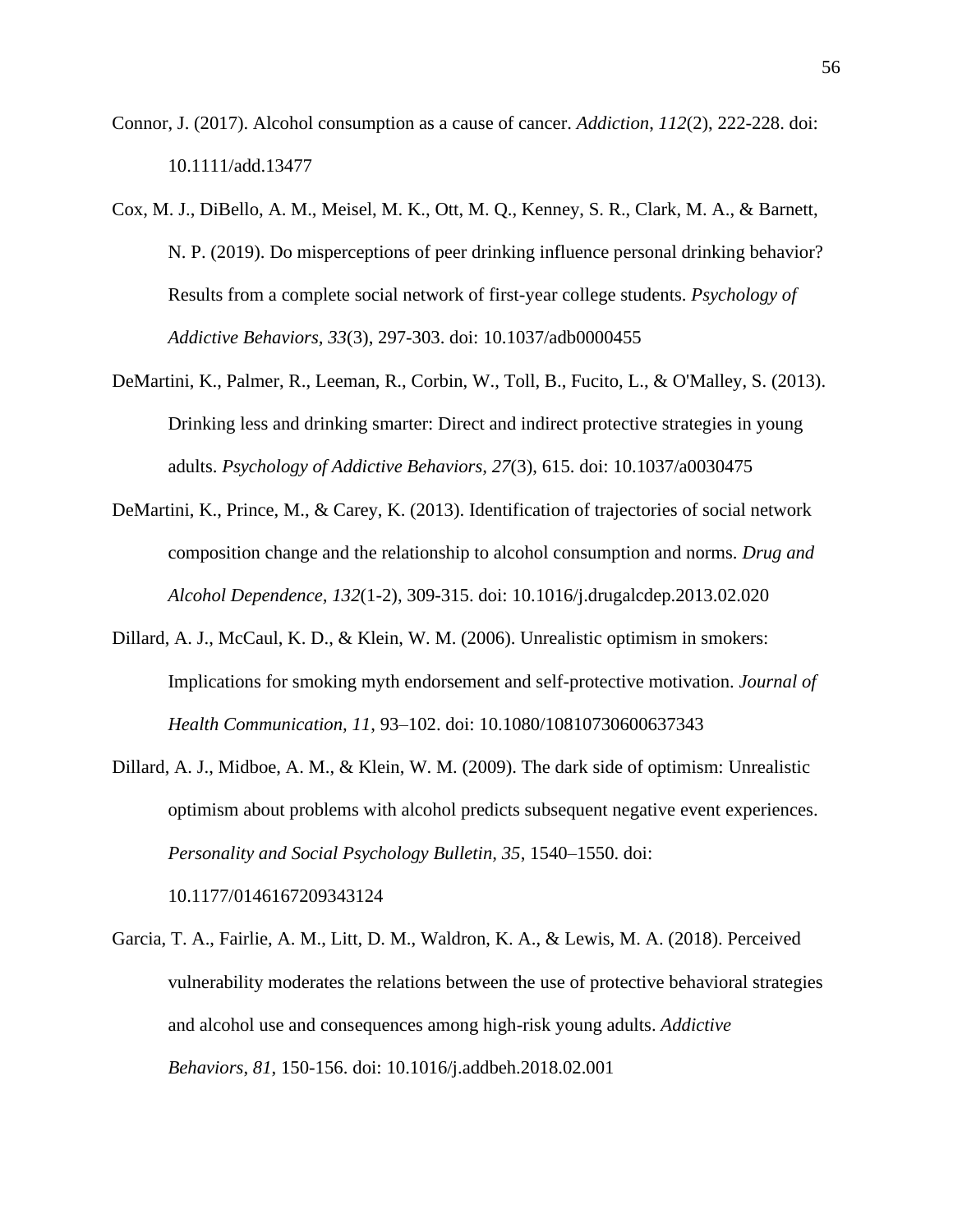- Gonzalez, V. M., Collins, R. L., & Bradizza, C. M. (2009). Solitary and social heavy drinking, suicidal ideation, and drinking motives in underage college drinkers. *Addictive Behaviors*, *34*(12), 993-999. doi: 10.1016/j.addbeh.2009.06.001
- Greenfield, J. R., Samaras, K., Hayward, C. S., Chisholm, D. J., & Campbell, L. V. (2005). Beneficial postprandial effect of a small amount of alcohol on diabetes and cardiovascular risk factors: modification by insulin resistance. *The Journal of Clinical Endocrinology & Metabolism*, *90*(2), 661-672.
- Hagman, B., & Petry, N. (2017). Development and psychometric analysis of the brief DSM–5 Alcohol Use Disorder Diagnostic Assessment: Towards effective diagnosis in college students. *Psychology of Addictive Behaviors, 31*(7), 797-806. doi: 10.1037/adb0000320

Hahn-Smith, S., & Springer, F. (2005). Social norms theory. *Prevention Tactics, 8*(9), 1-6.

- Hallgren, K., Barnett, N., & Petry, N. (2016). Briefer assessment of social network drinking: A test of the Important People Instrument–5 (IP-5). *Psychology of Addictive Behaviors, 30*(8), 955-964. doi: 10.1037/adb0000218
- Hallgren, K. A., Ladd, B. O., & Greenfield, B. L. (2013). Psychometric properties of the Important People Instrument with college student drinkers. *Psychology of Addictive Behaviors*, *27*(3), 819-825. doi: 10.1037/a0032346
- Hingson, R., Heeren, T., Winter, M., & Wechsler, H. (2005). Magnitude of alcohol-related mortality and morbidity among US college students ages 18–24: Changes from 1998 to 2001. *Annual Review of Public Health*, *26*. doi:

10.1146/annurev.publhealth.26.021304.144652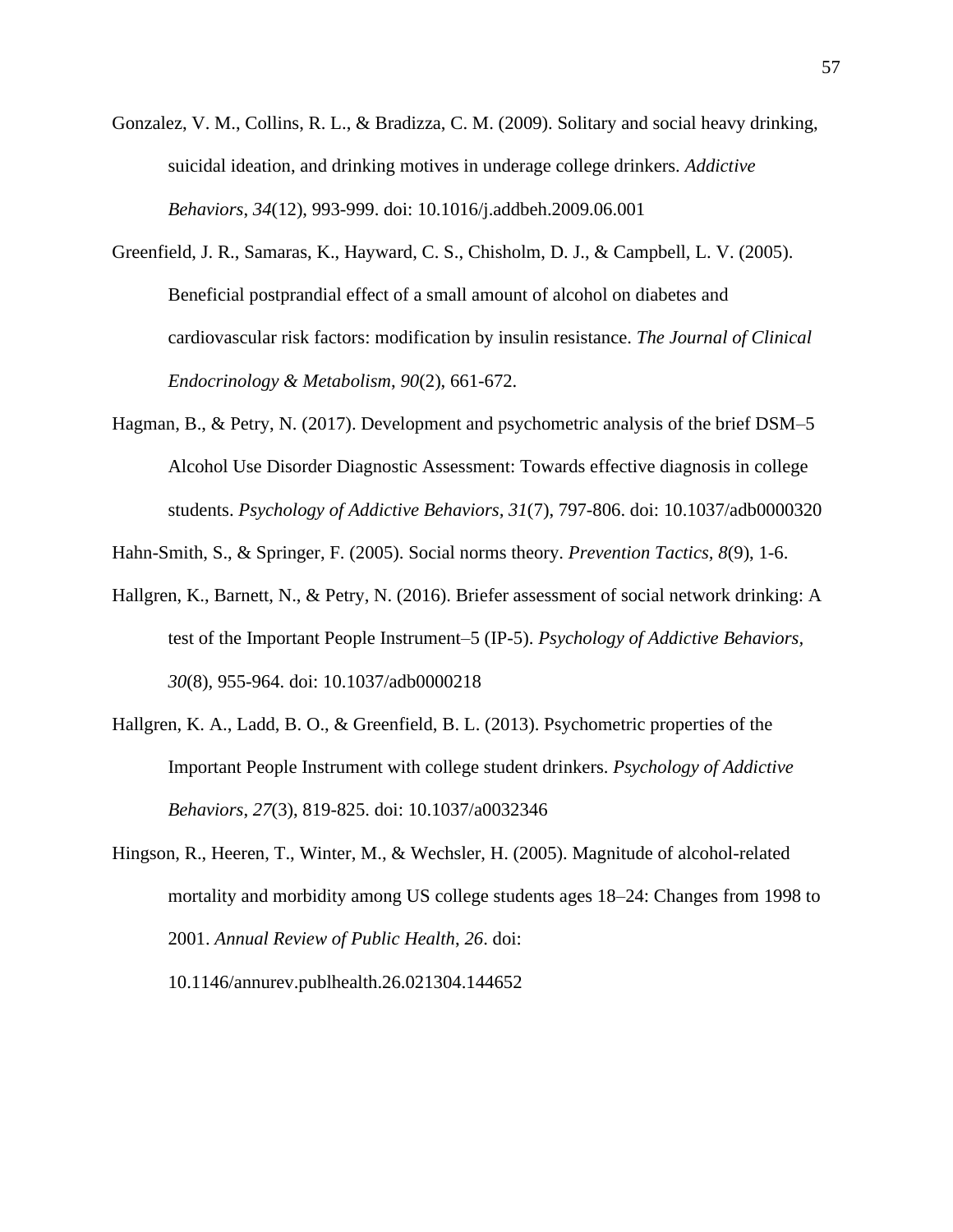- Hingson, R. W., Zha, W., & Weitzman, E. R. (2009). Magnitude of and trends in alcohol-related mortality and morbidity among US college students ages 18-24, 1998-2005. *Journal of Studies on Alcohol and Drugs, Supplement*, *16*, 12-20. doi: 10.15288/jsads.2009.s16.12
- Hoeppner, B. B., Paskausky, A. L., Jackson, K. M., & Barnett, N. P. (2013). Sex differences in college student adherence to NIAAA drinking guidelines. *Alcoholism: Clinical and Experimental Research*, *37*(10), 1779-1786. doi: 10.1111/acer.12159
- Janz, N., & Becker, M. (1984). The health belief model: A decade later. *Health Education Quarterly, 11*(1), 1-47. doi: 10.1177/109019818401100101
- Johnston, L. D., O'Malley, P. M., Bachman, J. G., & Schulenberg, J. E. (2011). Monitoring the future national survey results on drug use, 1975-2010. Volume I: Secondary school students. *Institute for Social Research*.
- Jongenelis, M. I., Pettigrew, S., Pratt, I. S., Chikritzhs, T., Slevin, T., & Liang, W. (2016). Predictors and outcomes of drinkers' use of protective behavioral strategies. *Psychology of Addictive Behaviors*, *30*(6), 639. doi: 10.1037/adb0000194
- Jun, M., Agley, J., Huang, C., & Gassman, R. (2015). College binge drinking and social norms: Advancing understanding through statistical applications. *Journal of Child & Adolescent Substance Abuse, 25*(2), 113-123. doi: 10.1080/1067828X.2014.926849
- Kahler, C. W., Strong, D. R., & Read, J. P. (2005). Toward efficient and comprehensive measurement of the alcohol problems continuum in college students: The brief young adult alcohol consequences questionnaire. *Alcoholism: Clinical & Experimental Research, 29*, 1180-1189. doi: 10.1097/01.ALC.0000171940.95813.A5
- Kalaydjian, A., Swendsen, J., Chiu, W. T., Dierker, L., Degenhardt, L., Glantz, M., ... & Kessler, R. (2009). Sociodemographic predictors of transitions across stages of alcohol use,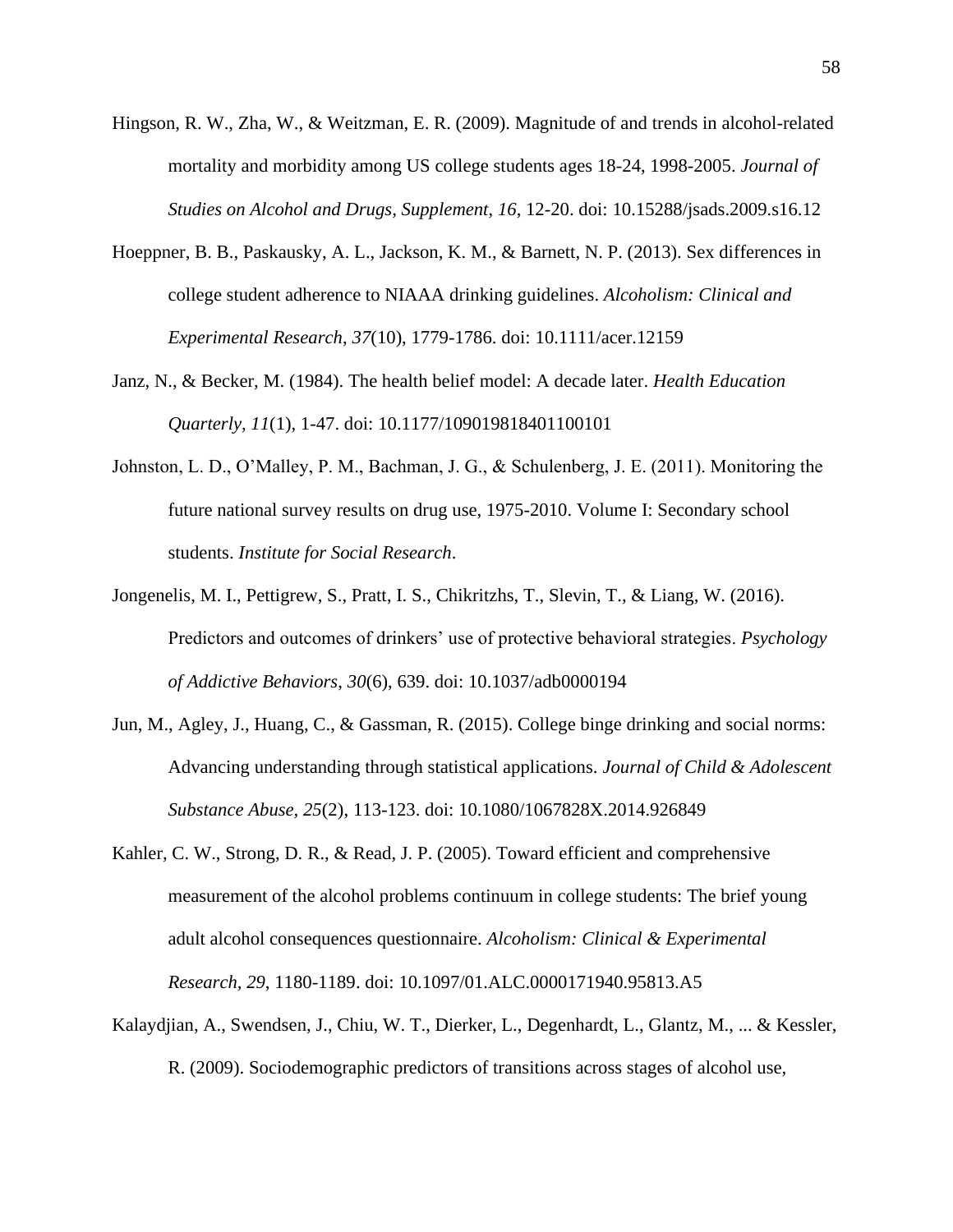disorders, and remission in the National Comorbidity Survey Replication. *Comprehensive Psychiatry*, *50*(4), 299-306. doi:10.1016/j.comppsych.2008.09.012

- Kearns, J. N., & Leonard, K. E. (2004). Social networks, structural interdependence, and marital quality over the transition to marriage: A prospective analysis. *Journal of Family Psychology, 18*(2), 383-395. doi: 10.1037/0893-3200.18.2.383
- Kenney, S. R., & LaBrie, J. W. (2013). Use of protective behavioral strategies and reduced alcohol risk: Examining the moderating effects of mental health, gender, and race. *Psychology of Addictive Behaviors*, *27*(4), 997. doi: 10.1037/a0033262
- Klatsky, A. L. (2015). Alcohol drinking and heart failure: Where do we stand? *European Journal of Heart Failure*, *17*(4), 348-350. doi: 10.1002/ejhf.249
- Klatsky, A. L., & Tran, H. N. (2016). Alcohol and stroke: the splitters win again. *BMC Medicine*, *14*(1), 193. doi: 10.1186/s12916-016-0750-z
- Klein, W., Geaghan, T., & MacDonald, T. (2007). Unplanned sexual activity as a consequence of alcohol use: A prospective study of risk perceptions and alcohol use among college freshmen. *Journal of American College Health*, *56*(3), 317-323.
- Kung, F. Y., Kwok, N., & Brown, D. J. (2017). Are attention check questions a threat to scale validity? *Applied Psychology*, *67*(2), 264-283. doi: 10.1111/apps.12108
- Linden, Lau-Barraco, & Milletich. (2014). Protective behavioral strategies, alcohol expectancies, and drinking motives in a model of college student drinking. *Psychology of Addictive Behaviors, 28*(4), 952-959. doi: 10.1037/a0037041
- Lu, P. Y., Shu, L., Shen, S. S., Chen, X. J., & Zhang, X. Y. (2017). Dietary patterns and pancreatic cancer risk: A meta-analysis. *Nutrients*, *9*(1), 38. doi: 10.3390/nu9010038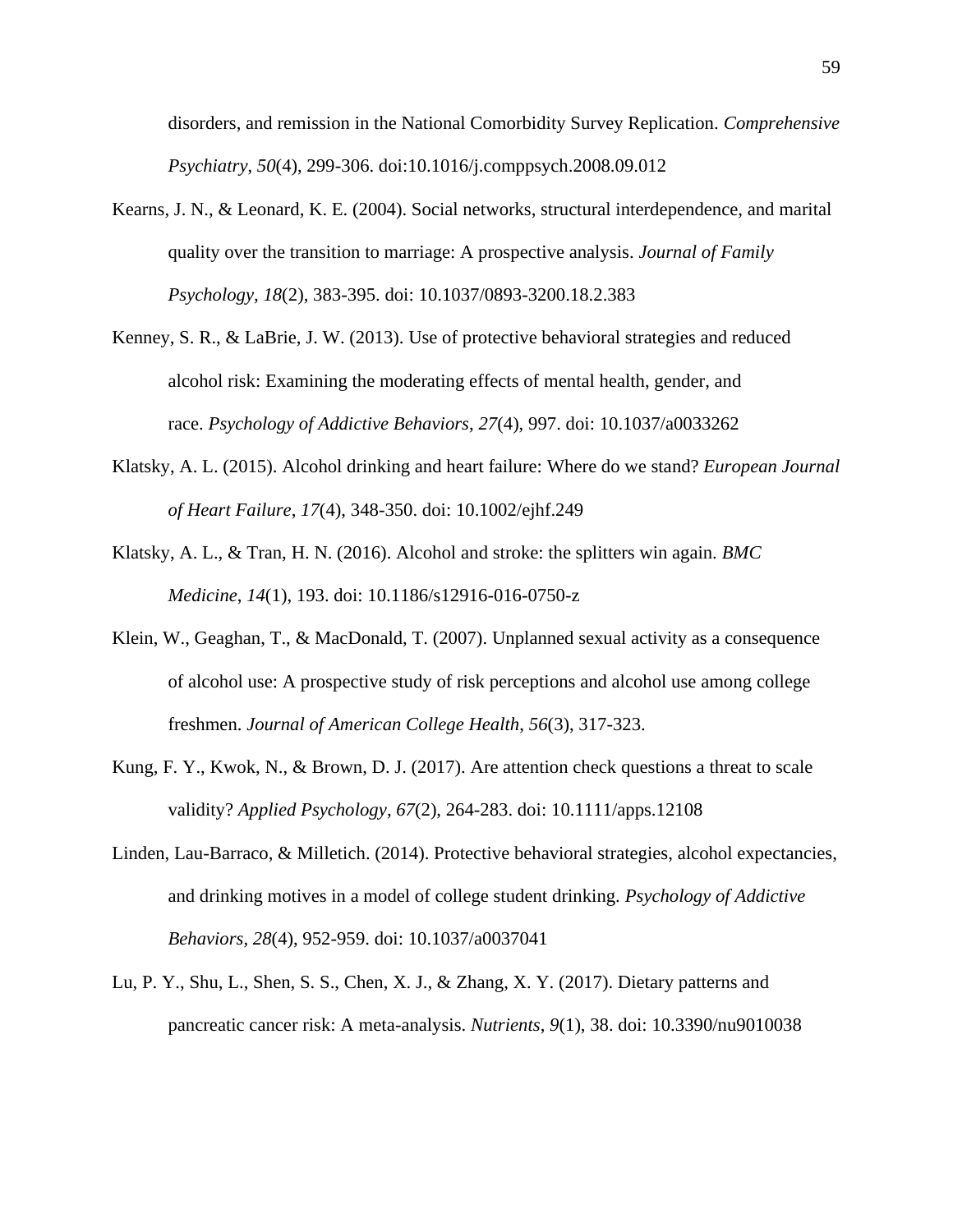- Maddock, J., LaForge, R., Rossi, J., O'Hare, T. (2001). The college alcohol problems scale. *Psychology of Addictive Behaviors, 26*, 385–398. doi: 10.1016/S0306-4603(00)00116-7
- Madson, M. B., & Zeigler-Hill, V. (2013). Protective behavioral strategies, alcohol consumption, and negative alcohol-related consequences: Do race and gender moderate these associations? *Journal of Ethnicity in Substance Abuse, 12*(3), 242-258. doi: 10.1080/15332640.2013.798848
- Magill, M., Colby, S., Orchowski, L., Murphy, J., Hoadley, A., Brazil, L., & Barnett, N. (2017). How does brief motivational intervention change heavy drinking and harm among underage young adult drinkers? *Journal of Consulting and Clinical Psychology, 85*(5), 447-458. doi: 10.1037/ccp0000200
- Martens, M., Ferrier, A., Sheehy, M., Corbett, K., Anderson, D., & Simmons, A. (2005). Development of the Protective Behavioral Strategies Survey. *Journal of Studies on Alcohol, 66*, 698-705. doi: 10.15288/jsa.2005.66.698
- Martens, M., Taylor, K., Damann, K., Page, J., Mowry, E., & Cimini, M. (2004). Protective behavioral strategies when drinking alcohol and their relationship to negative alcoholrelated consequences in college students. *Psychology of Addictive Behaviors, 18*, 390– 393. doi: 10.1037/0893-164X.18.4.390
- Mason, M., Zaharakis, N., & Benotsch, E. (2014). Social networks, substance use, and mental health in college students. *Journal of American College Health, 62*(7), 470-477. doi: 10.1080/07448481.2014.923428
- McAlaney, J., & McMahon, J. (2007). Normative beliefs, misperceptions, and heavy episodic drinking in a British student sample. *Journal of Studies on Alcohol and Drugs, 68*(3), 385-392. doi: 10.15288/jsad.2007.68.385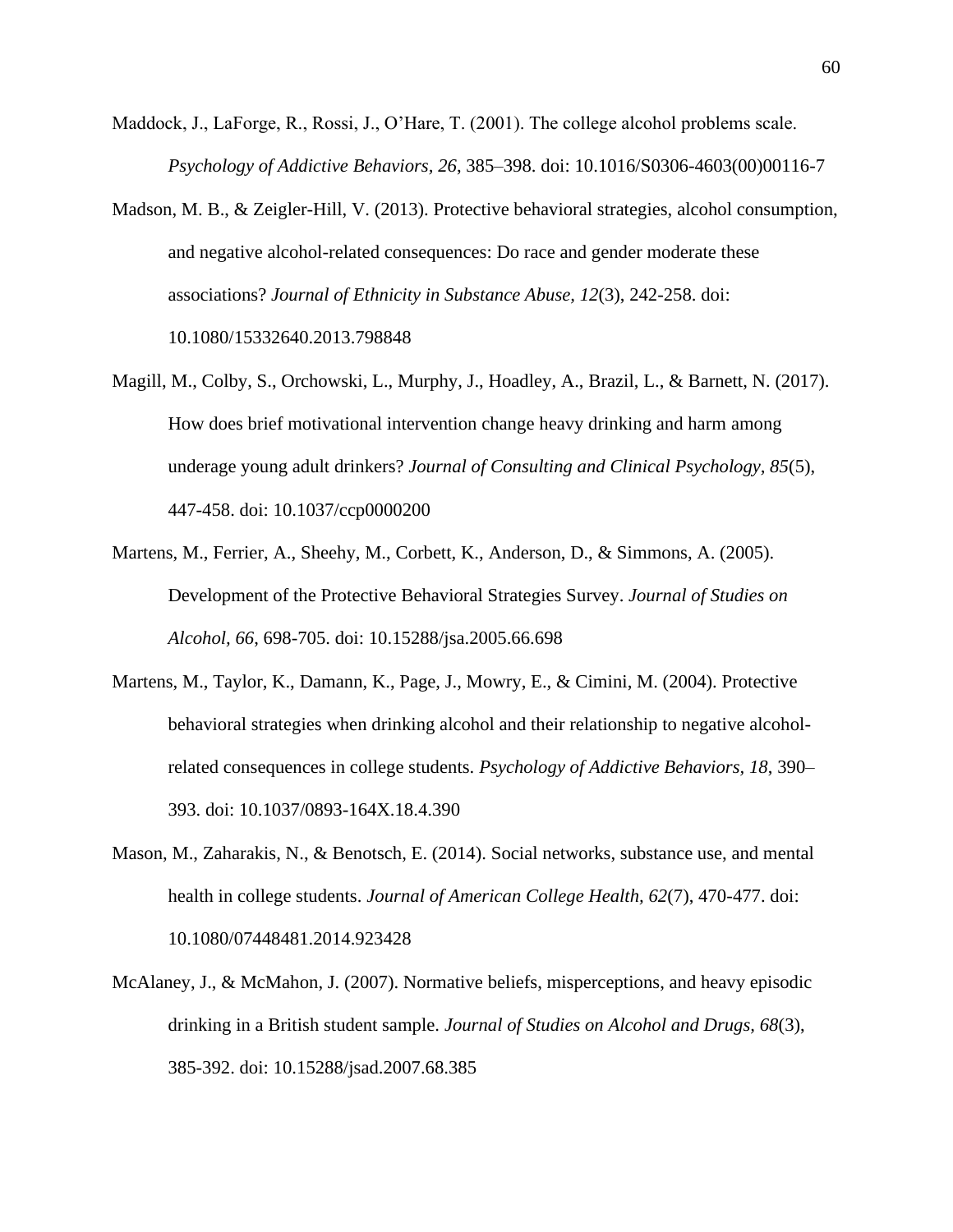- Meda, S., Hawkins, K., Dager, A., Tennen, H., Khadka, S., Austad, C., ... & Pearlson, G. (2018). Longitudinal effects of alcohol consumption on the hippocampus and parahippocampus in college students. *Biological Psychiatry: Cognitive Neuroscience and Neuroimaging, 3*(7). 610-617. doi: 10.1016/j.bpsc.2018.02.006
- Merrill, J., Carey, K., Reid, A., & Carey, M. (2014). Drinking reductions following alcoholrelated sanctions are associated with social norms among college students. *Psychology of Addictive Behaviors, 28*(2), 553-558. doi: 10.1037/a0034743
- Morgan, M., & Grube, J. (1991). Closeness and peer group influence. *British Journal of Social Psychology, 30*(2), 159-169. doi: 10.1111/j.2044-8309.1991.tb00933.x
- Murray, S. L., Bellavia, G. M., Rose, P., & Griffin, D. W. (2003). Once hurt, twice hurtful: How perceived regard regulates daily marital interactions. *Journal of Personality and Social Psychology, 84*(1), 126-147. doi: 10.1037/0022-3514.84.1.126
- Neighbors, C., Lee, C., Lewis, M., Fossos, N., & Larimer, M. (2007). Are social norms the best predictor of outcomes among heavy-drinking college students? *Journal of Studies on Alcohol and Drugs, 68*(4), 556-565. doi: 10.15288/jsad.2007.68.556
- Noble, J., Madson, M., Mohn, R., & Mandracchia, J. (2013). Protective behavioral strategies and their relationship with negative alcohol consequences among college athletes. *Journal of Clinical Sport Psychology, 7*(3), 215-227. doi: 10.1123/jcsp.7.3.215
- Palmer, R. S., Corbin, W. R., & Cronce, J. M. (2010). Protective strategies: A mediator of risk associated with age of drinking onset. *Addictive Behaviors*, *35*(5), 486-491. doi: 10.1016/j.addbeh.2009.12.028
- Patrick, M. E., Cronce, J. M., Fairlie, A. M., Atkins, D. C., & Lee, C. M. (2016). Day-to-day variations in high-intensity drinking, expectancies, and positive and negative alcohol-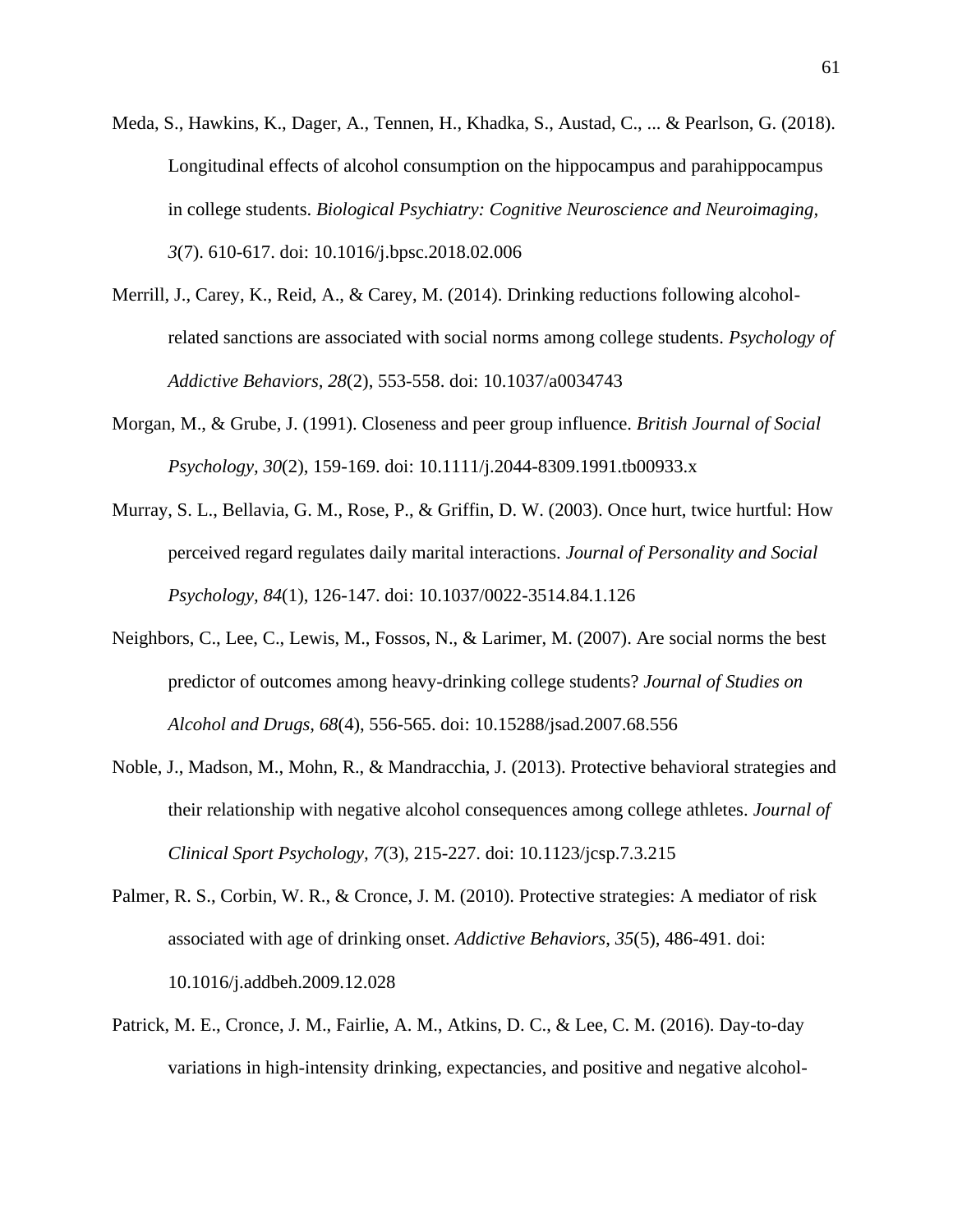related consequences. *Addictive Behaviors*, *58*, 110-116. doi:

10.1016/j.addbeh.2016.02.025

- Patrick, M. E., Lee, C. M., & Larimer, M. E. (2011). Drinking motives, protective behavioral strategies, and experienced consequences: Identifying students at risk. *Addictive Behaviors*, *36*(3), 270-273. doi: 10.1016/j.addbeh.2010.11.007
- Pedersen, D. E. (2013). Gender differences in college binge drinking: Examining the role of depression and school stress. *The Social Science Journal*, *50*(4), 521-529. doi: 10.1016/j.soscij.2013.03.003
- Peele, S., & Brodsky, A. (2000). Exploring psychological benefits associated with moderate alcohol use: A necessary corrective to assessments of drinking outcomes? *Drug and Alcohol Dependence*, *60*(3), 221-247.
- Prentice-Dunn, S., & Rogers, R. (1986). Protection Motivation Theory and preventive health: Beyond the Health Belief Model. *Health Education Research, 1*(3), 153-161. doi: 10.1093/her/1.3.153
- Read, J., Kahler, C., Strong, D., & Colder, C. (2004). Development and preliminary validation of the young adult alcohol consequences questionnaire. *Alcoholism-Clinical and Experimental Research, 28*(5), 106A. doi: 10.15288/jsa.2006.67.169
- Reid, A., Carey, K., Merrill, J., & Carey, M. (2015). Social network influences on initiation and maintenance of reduced drinking among college students. *Journal of Consulting and Clinical Psychology, 83*(1), 36-44. doi: 10.1037/a0037634
- Reis, H. T., & Rusbult, C. E. (Eds.). (2004). *Close relationships: Key readings.* Psychology Press.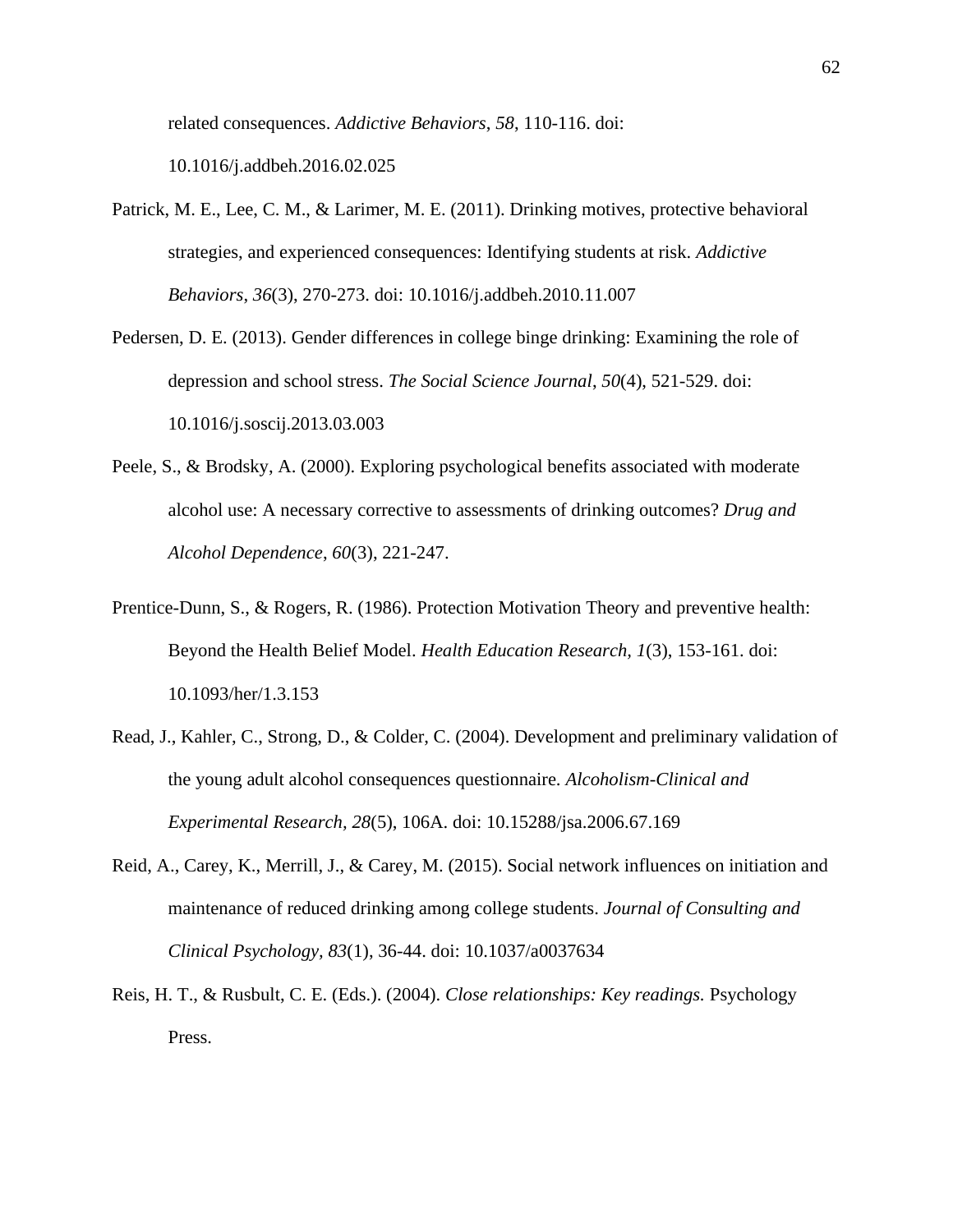- Serrat, O. (2017). Social network analysis. In *Knowledge Solutions* (pp. 39-43). Springer, Singapore.
- Sharma, M. (2011). Health belief model: Need for more utilization in alcohol and drug education. *Journal of Alcohol & Drug Education, 55*(1), 3.
- Sher, K. J., & Gotham, H. J. (1999). Pathological alcohol involvement: A developmental disorder of young adulthood. *Development and Psychopathology*, *11*(4), 933-956.
- Sugarman, D., & Carey, K. (2007). The relationship between drinking control strategies and college student alcohol use. *Psychology of Addictive Behaviors, 21*(3), 338-345. doi:10.1037/0893-164X.21.3.338
- Treloar, H., Martens, M., & McCarthy, D. (2015). The Protective Behavioral Strategies Scale– 20: Improved content validity of the serious harm reduction subscale. *Psychological Assessment, 27*(1), 340-346. doi:10.1037/pas0000071
- Voorhees, C. C., Murray, D., Welk, G., Birnbaum, A., Ribisl, K. M., Johnson, C. C., ... & Jobe, J. B. (2005). The role of peer social network factors and physical activity in adolescent girls. *American Journal of Health Behavior*, *29*(2), 183-190. doi:10.5993/AJHB.29.2.9
- Voss, A., Soltis, K., Dennhardt, A., Martens, M., & Murphy, J. (2018). Protective behavioral strategies mediate the relationship between behavioral economic risk factors and alcoholrelated problems. *Experimental and Clinical Psychopharmacology, 26*(1), 58. doi: 10.1037/pha0000169
- Wechsler, H., Dowdall, G., Maenner, G., Gledhill-Hoyt, J., & Lee, H. (1998). Changes in binge drinking and related problems among American college students between 1993 and 1997 results of the Harvard school of public health college alcohol study. *Journal of American College Health, 47*(2), 57-68, doi: 10.1080/07448489809595621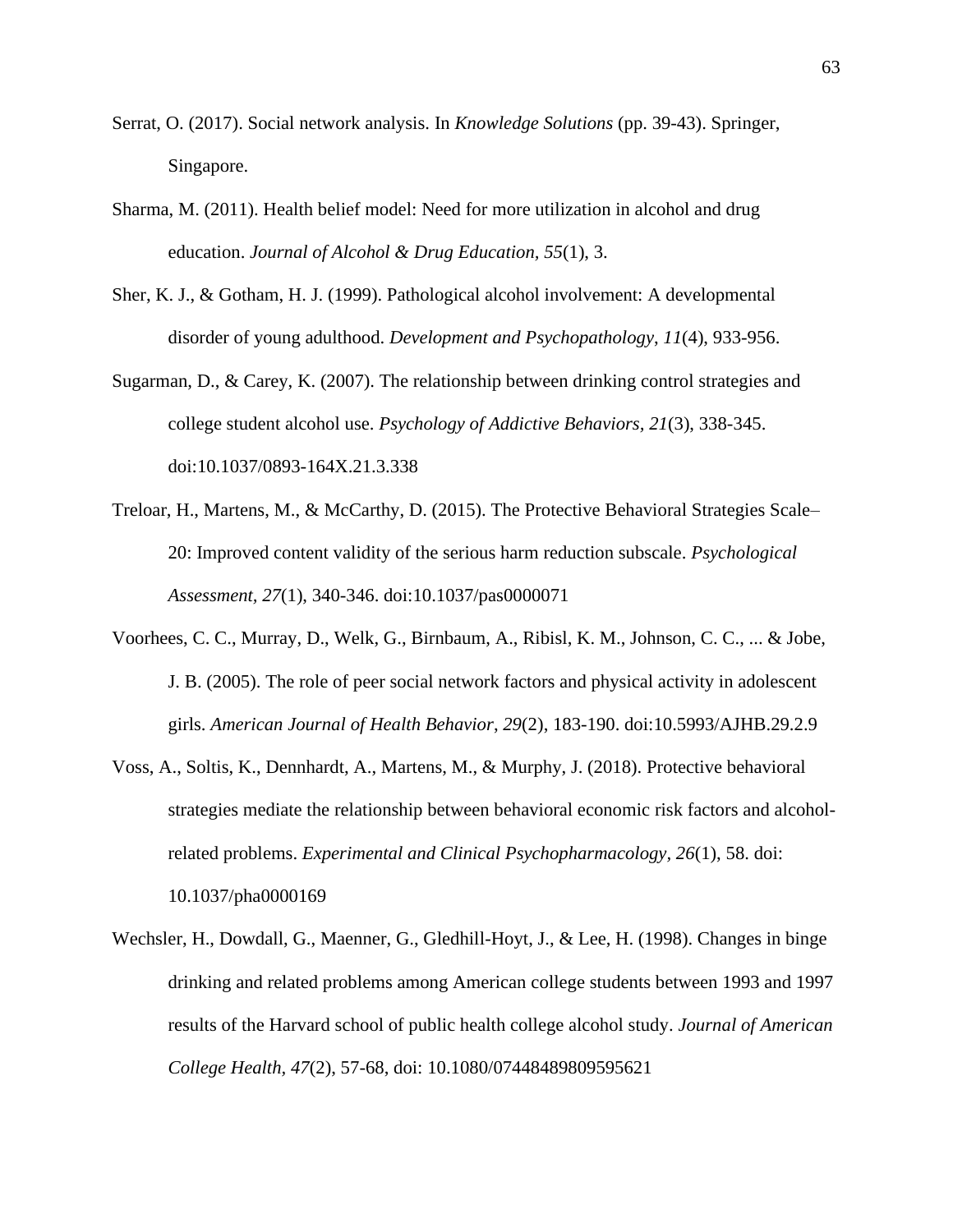- Wechsler, H., Lee, J. E., Kuo, M., Seibring, M., Nelson, T. F., & Lee, H. (2002). Trends in college binge drinking during a period of increased prevention efforts: Erratum.
- White, H. R., & Labouie, E. W. (1989). Towards the assessment of adolescent problem drinking. *Journal of Studies on Alcohol, 50*, 30-37. doi: 10.15288/jsa.1989.50.30
- Williams, J., Powell, L. M., & Wechsler, H. (2003). Does alcohol consumption reduce human capital accumulation? Evidence from the College Alcohol Study. *Applied Economics*, *35*(10), 1227-1239. doi: 10.1080/0003684032000090735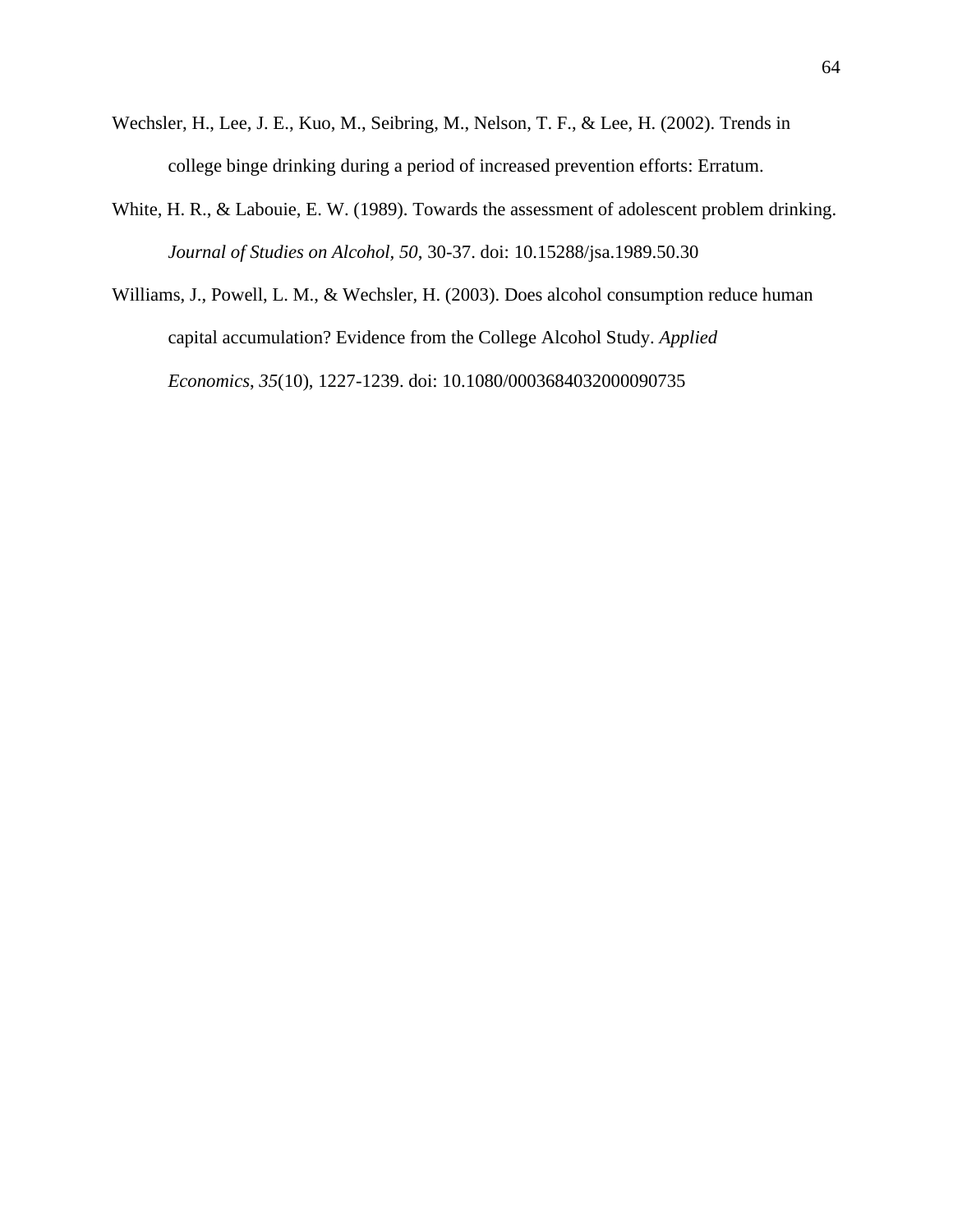# **APPENDIX A**

# **Psychology Research Participation System Advertisement**

| <b>Study Name</b>  | <b>OFF-</b> Social Networks and Alcohol Use                                 |
|--------------------|-----------------------------------------------------------------------------|
| <b>Study Type</b>  | <b>Online External Study</b>                                                |
|                    | This study is an online study located on another website. Participants are  |
|                    | not given access to the study URL until after they sign up for the study.   |
| <b>Duration</b>    | 25 minutes                                                                  |
| <b>Credits</b>     | $0.5$ credits                                                               |
| <b>Abstract</b>    | This study consists of an online assessment focusing on alcohol use and     |
|                    | social networks.                                                            |
| <b>Description</b> | The current study investigates perceptions of social network members and    |
|                    | college students' health behaviors. You must be at least 18 years old to be |
|                    | eligible for this study. In addition, you must have consumed at least 1     |
|                    | alcoholic drink within the past 30 days.                                    |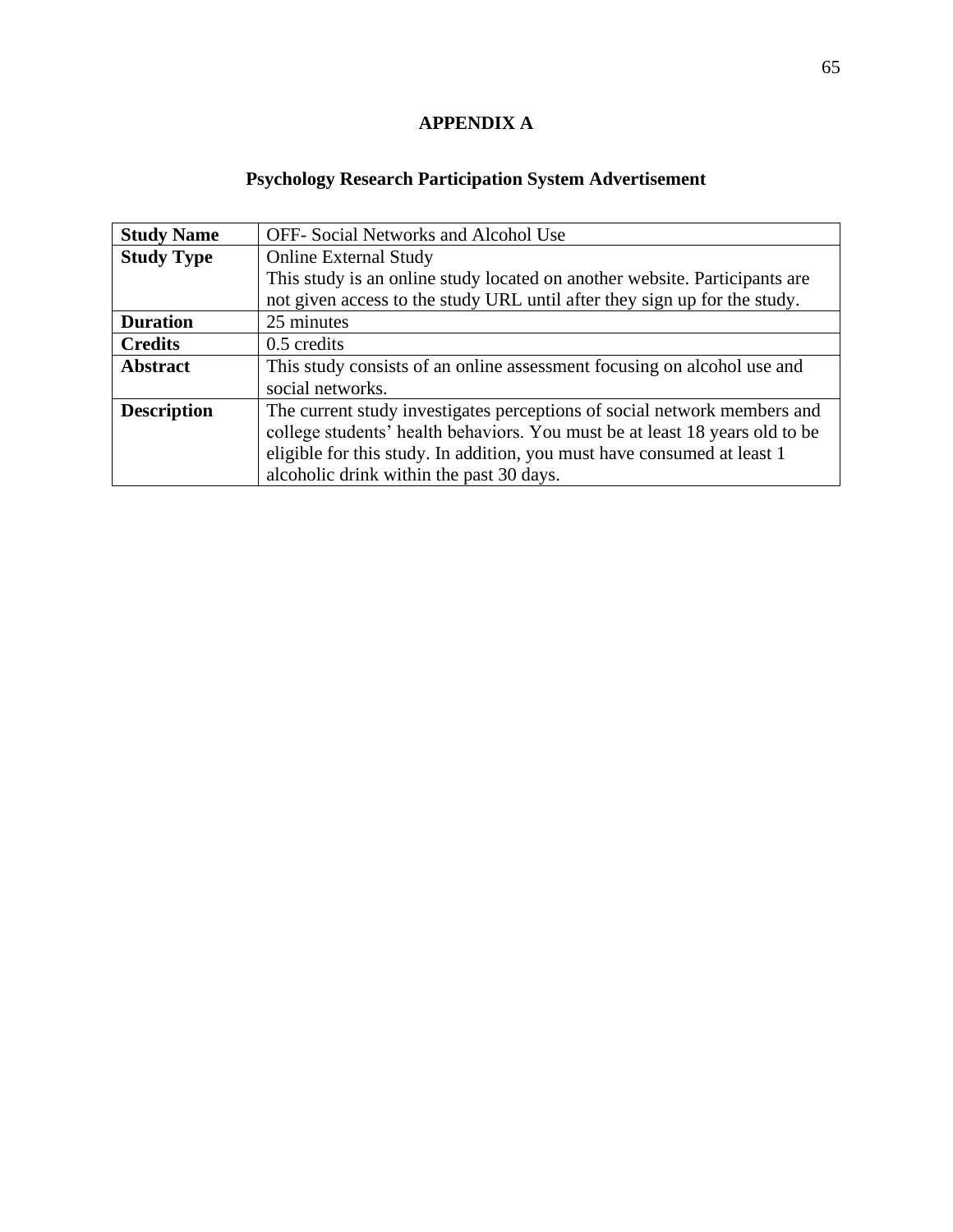# **APPENDIX B**

# **Informed Consent Document**

# **Old Dominion University**

# **PROJECT TITLE:** Social Networks and Alcohol Use

# **INTRODUCTION**

The purposes of this form are to give you information that may affect your decision whether to say YES or NO to participation in this research, and to record the consent of those who say YES. Social Networks and Alcohol Use assess alcohol health behaviors and social networks. This study is conducted online.

### **RESEARCHERS**

Abby L. Braitman, Ph.D., Research Assistant Professor, Psychology, College of Sciences, Responsible Project Investigator, abraitma@odu.edu, 132-E Mills Godwin Building

Melissa R. Colangelo, B.S., Graduate Student, Psychology, College of Sciences, co-Investigator, mcolange@odu.edu, 336 Mills Godwin Building

# **DESCRIPTION OF RESEARCH STUDY**

Several studies have been conducted looking into the subject of student health behaviors related to drinking. The current study investigates the effects of social networks on student drinking behaviors. If you decide to participate, then you will join a study involving assessment of your own health behaviors. If you say YES, then you will complete a computerized survey (approximately 25 minutes) assessing your current health behaviors. This study is an online study. Approximately 250 ODU students will be participating in this study.

# **EXCLUSIONARY CRITERIA**

You must be at least 18 years old to be eligible for this study. In addition, you must have consumed at least 1 alcoholic drink within the past 30 days. If you have not consumed alcohol within the past 30 days, you are not eligible for this study.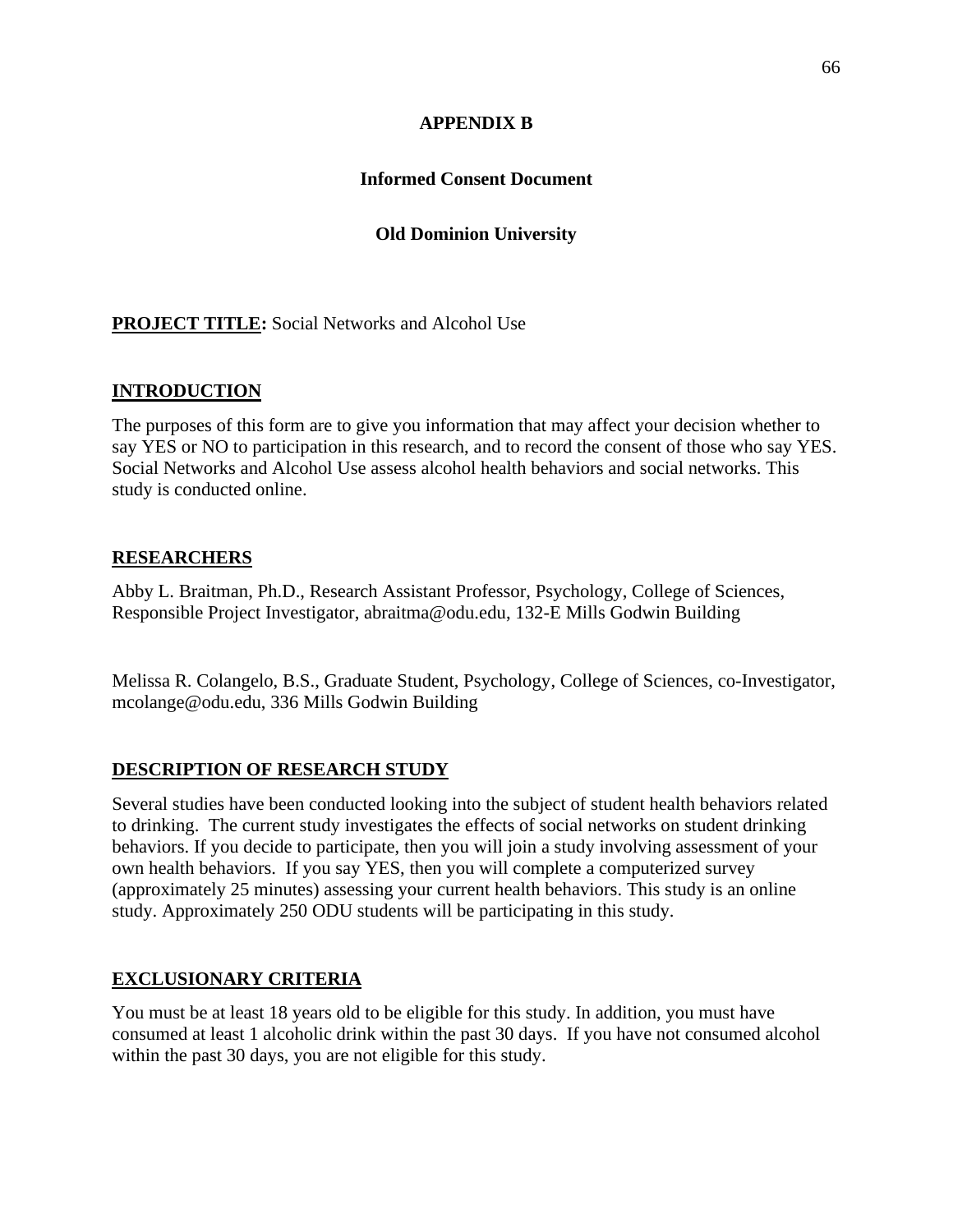### **RISKS AND BENEFITS**

RISKS: If you decide to participate in this study, it is possible you may experience some discomfort answering questions regarding your behaviors and actions. If you would like to speak to someone at Counseling Services you may call 757-683-4401 or go to 1526 Webb Center. Additionally, the research involves using a computer, so the risks involved with that are similar to typical computer use. The researcher tried to reduce these risks by limiting the length of the survey. If you are using public computers owned and operated by ODU there may be the possibility of institutional monitoring of your responses. And, as with any research, there is some possibility that you may be subject to risks that have not yet been identified.

BENEFITS: There are no direct benefits for participating in this study.

# **COSTS AND PAYMENTS**

The researchers want your decision about participating in this study to be absolutely voluntary. Yet they recognize that your participation may pose some inconvenience. In order to compensate your time, you will receive half of a SONA research credit that may be used in participating psychology classes. Equivalent research credits may be obtained in other ways. Students do not have to participate in this study, or any Psychology Department study, in order to obtain research credit.

# **NEW INFORMATION**

If the researchers find new information during this study that would reasonably change your decision about participating, then they will give it to you.

# **CONFIDENTIALITY**

This survey is anonymous and no identifiable information will be collected during the survey. Your Sona ID will be collected in a separate survey in order to compensate you for your participation. Your survey responses will not be able to be linked to your Sona ID. The results of this study may be used in reports, presentations, and publications; but the researcher will not identify you. Of course, your records may be subpoenaed by court order or inspected by government bodies with oversight authority.

# **WITHDRAWAL PRIVILEGE**

It is OK for you to say NO. Even if you say YES now, you are free to say NO later, and walk away or withdraw from the study at any time. Your decision will not affect your relationship with Old Dominion University, or otherwise cause a loss of benefits to which you might otherwise be entitled.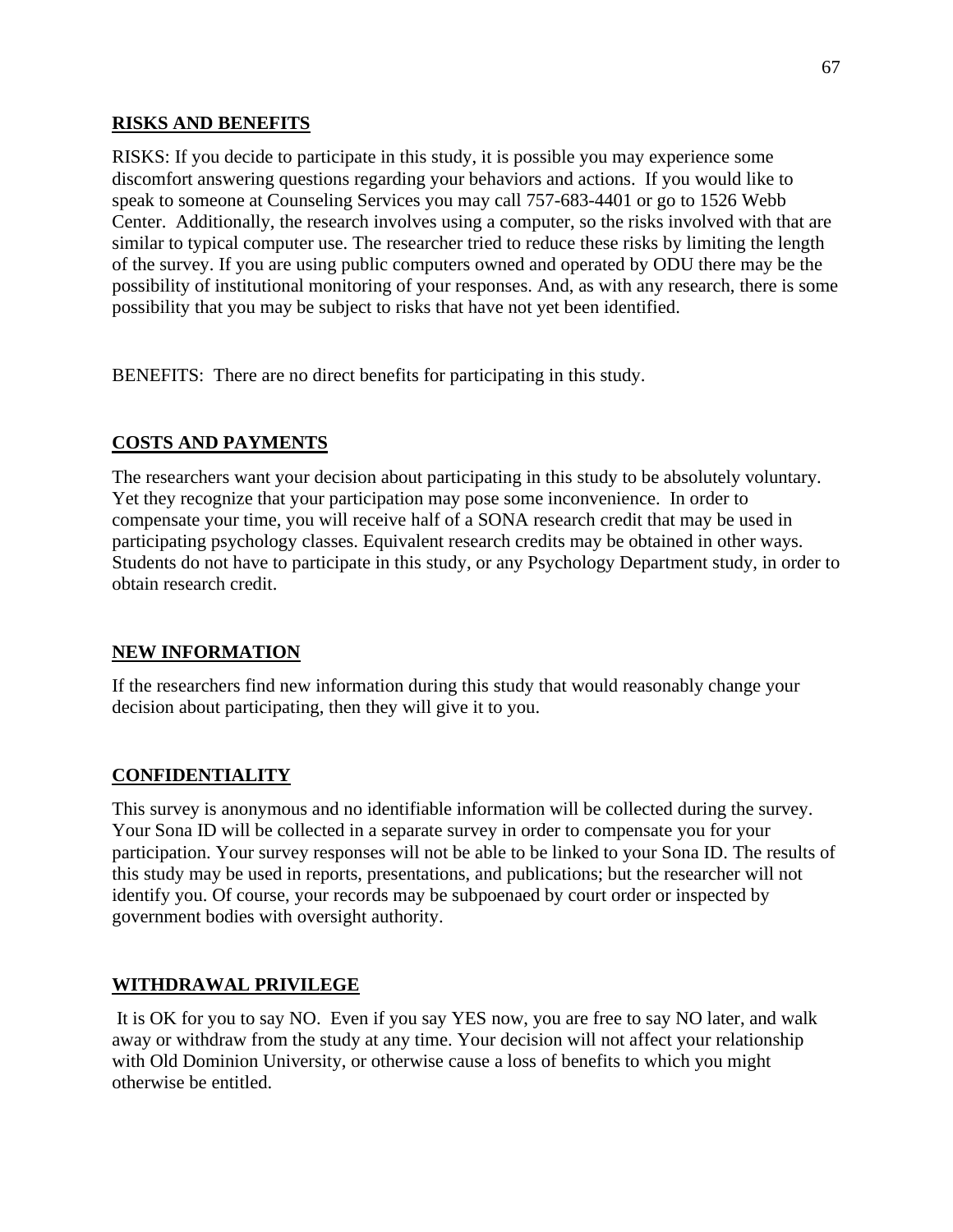### **COMPENSATION FOR ILLNESS AND INJURY**

If you say YES, then your consent in this document does not waive any of your legal rights. However, in the event of harm arising from this study, neither Old Dominion University nor the researchers are able to give you any money, insurance coverage, free medical care, or any other compensation for such injury. In the event that you suffer injury as a result of participation in any research project, you may contact Dr. Abby Braitman at abraitma@odu.edu or Dr. Tancy Vandecar-Burdin the current IRB chair at 757-683 3802 at Old Dominion University, or the Old Dominion University Office of Research at 757-683-3460 who will be glad to review the matter with you.

# **VOLUNTARY CONSENT**

By clicking the arrow button below, you are saying several things. You are saying that you have read this form or have had it read to you, that you are satisfied that you understand this form, the research study, and its risks and benefits. The researchers should have answered any questions you may have had about the research. If you have any questions later on, then the researchers should be able to answer them:

Abby L. Braitman, Ph.D., [abraitma@odu.edu](mailto:abraitma@odu.edu)

Melissa Colangelo, B.S., [mcolange@odu.edu](mailto:mcolange@odu.edu)

If at any time you feel pressured to participate, or if you have any questions about your rights or this form, then you should call Dr. Tancy Vandecar-Burdin, the current IRB chair, at 757 683 3802, or the Old Dominion University Office of Research, at 757 683 3460.

And importantly, by clicking the arrow "→" button below, you are telling the researcher YES, that you agree to participate in this study. You may print a copy of this form for your records.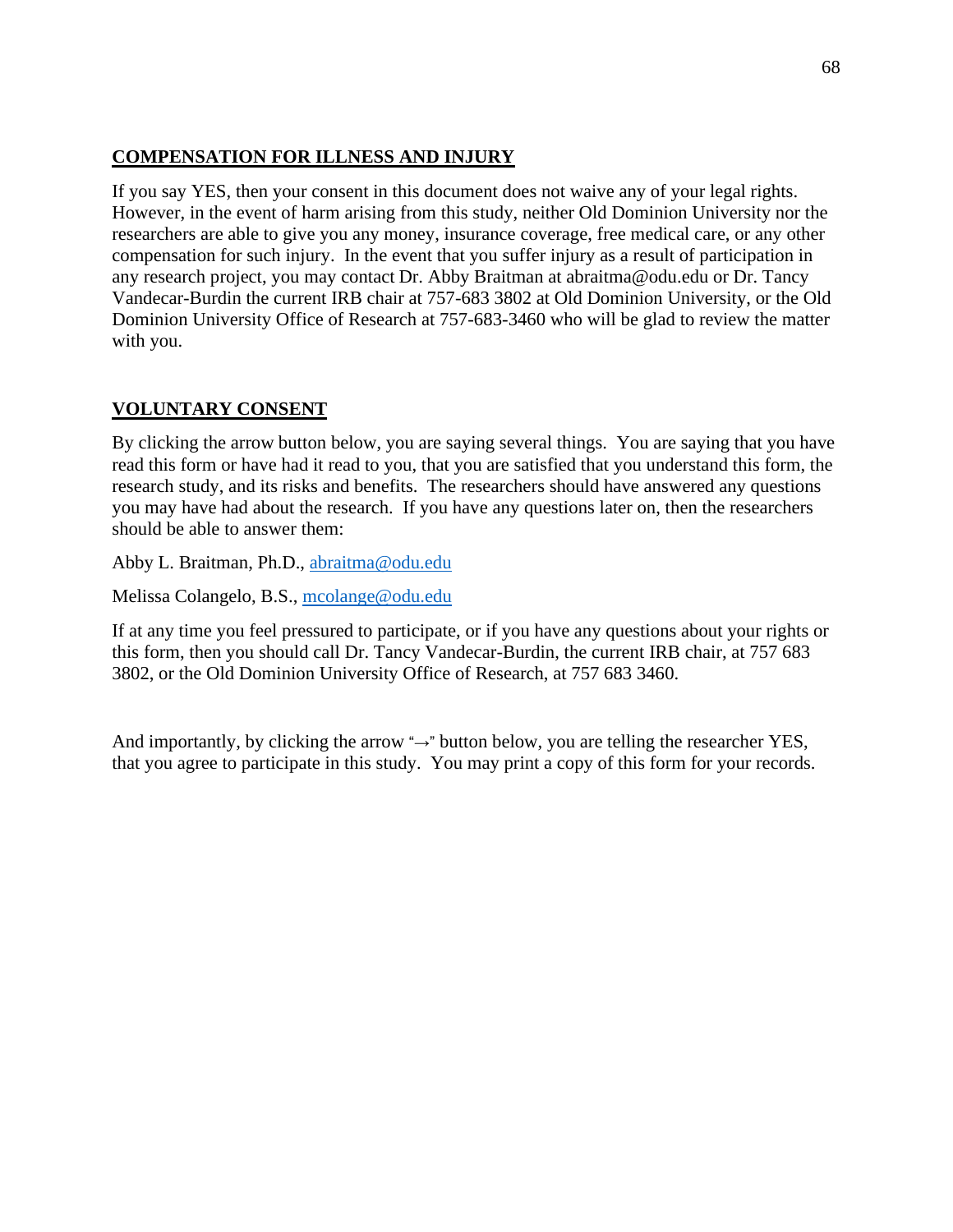### **APPENDIX C**

### **Alcohol Use**

The following questions refer to the previous 30 days.

Did you consume alcohol within the previous 30 days? () yes () no

On how many days of the past 30 days did you consume alcohol?

Please keep in mind that one "standard" drink contains roughly 14 grams of pure alcohol, which

is found in:

- 12 ounces of regular beer, which is usually about 5% alcohol
- 5 ounces of wine, which is typically about 12% alcohol
- 1.5 ounces of distilled spirits, which is about 40% alcohol



Use your best estimate of drinks based on this definition.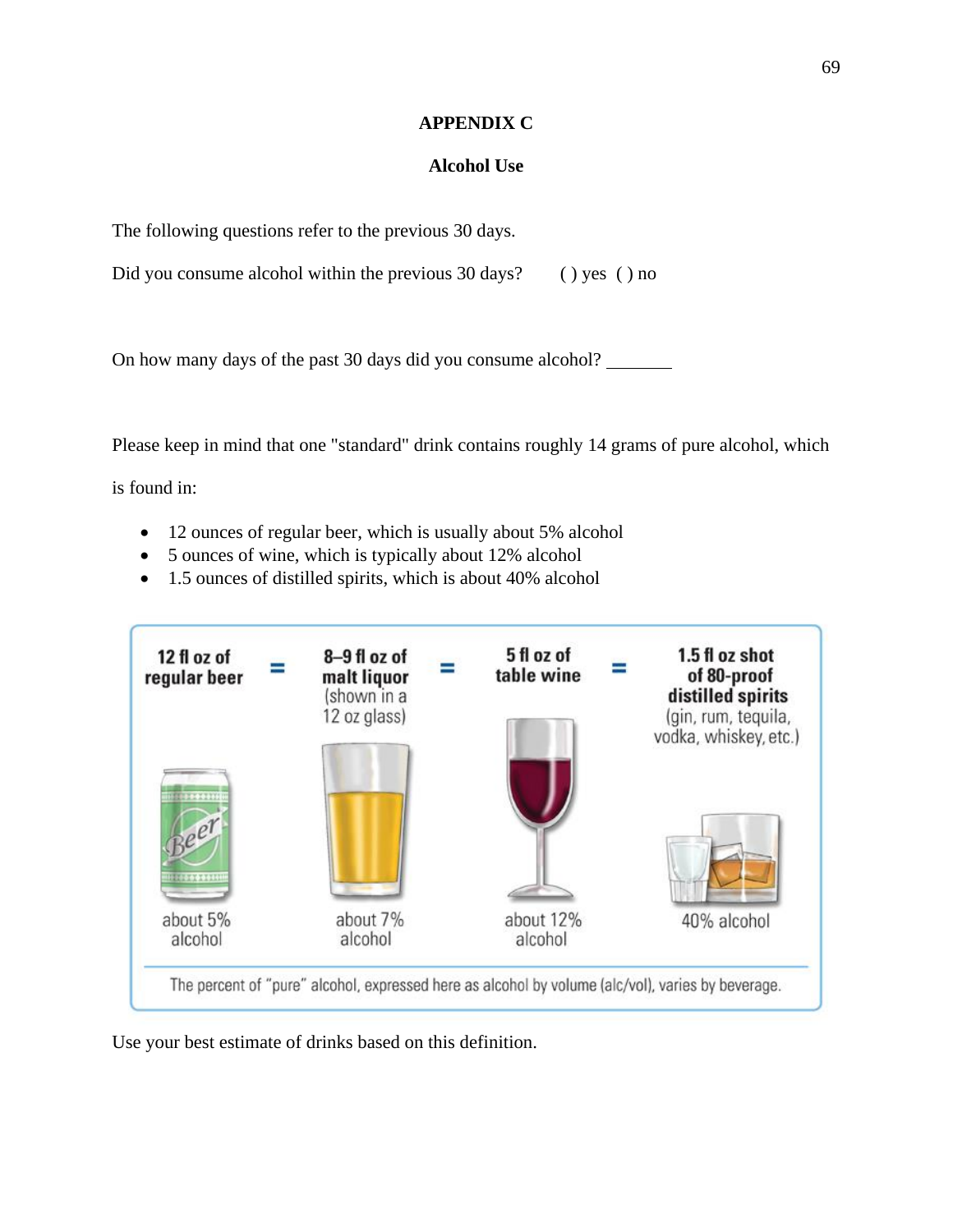In the past 30 days, how many times have you consumed five or more drinks (if you are male) or four or more drinks (if you are female) on a single occasion?

Think of the one day you consumed the most alcohol in the past 30 days; How many standard drinks did you consume on that day?

On this heaviest drinking day, approximately how many hours passed from the beginning of the first drink to the finishing of the last?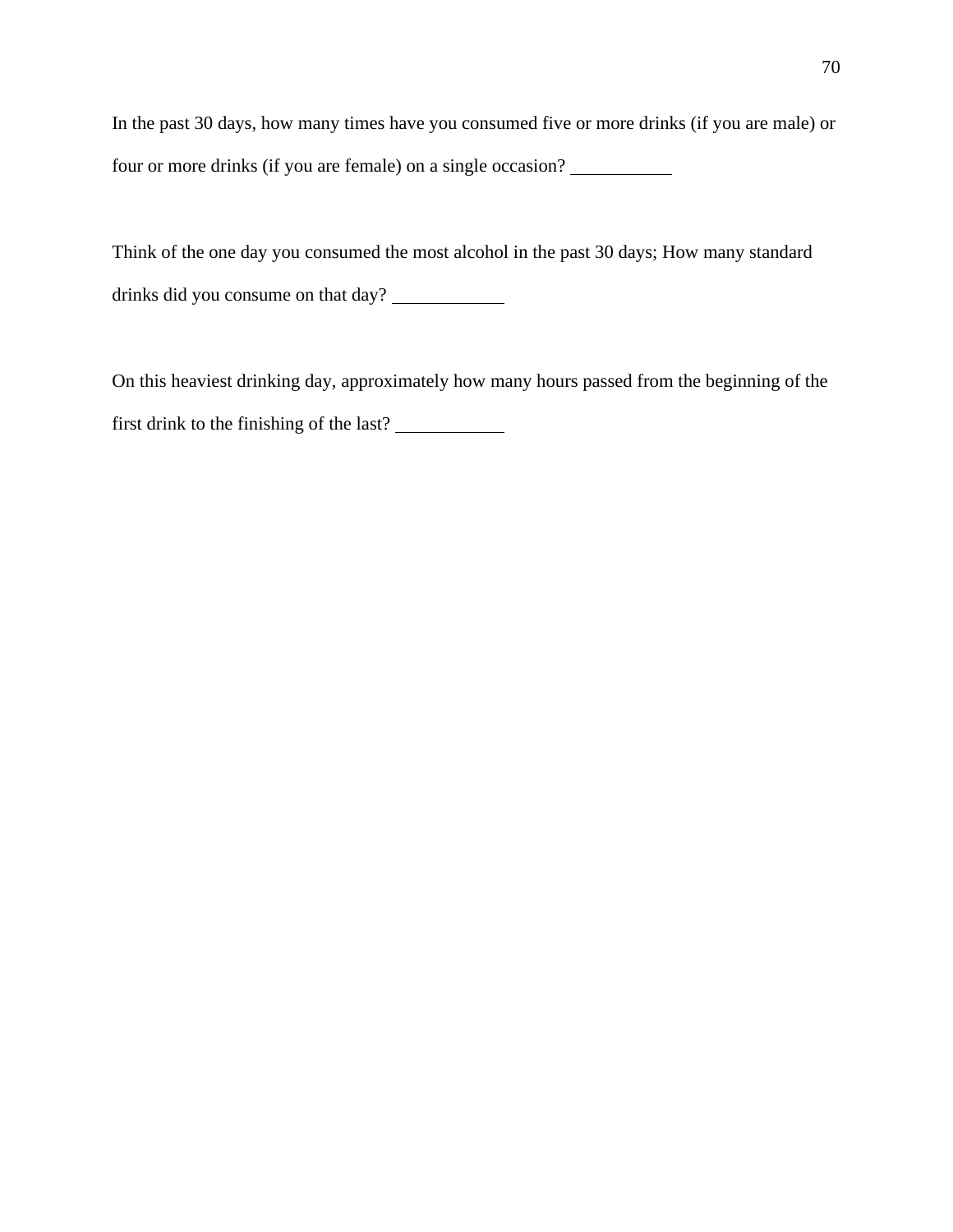We ask that you fill in the following grid with the number of standard drinks you consumed each day for a *typical week* in the past 30 days. Please also indicate how many hours typically pass while you are drinking. Enter a "0" to indicate days on which you do not drink.

# **Typical Week**

| Personal Alcohol    | Mon | Tues | Wed | <b>Thurs</b> | Fri | Sat | Sun |
|---------------------|-----|------|-----|--------------|-----|-----|-----|
| Use                 |     |      |     |              |     |     |     |
| How many            |     |      |     |              |     |     |     |
| standard drinks did |     |      |     |              |     |     |     |
| you consume each    |     |      |     |              |     |     |     |
| day during this     |     |      |     |              |     |     |     |
| week?               |     |      |     |              |     |     |     |
| How many hours      |     |      |     |              |     |     |     |
| passed during this  |     |      |     |              |     |     |     |
| drinking occasion?  |     |      |     |              |     |     |     |

We ask that you fill in the following grid with the number of standard drinks you consumed each day for a *heavy drinking week* in the past 30 days. Please also indicate how many hours typically pass while you are drinking. Enter a "0" to indicate days on which you do not drink.

# **Heavy Week**

| <b>Personal Alcohol</b> | Mon | Tues | Wed | <b>Thurs</b> | Fri | Sat | Sun |
|-------------------------|-----|------|-----|--------------|-----|-----|-----|
| Use                     |     |      |     |              |     |     |     |
| How many                |     |      |     |              |     |     |     |
| standard drinks did     |     |      |     |              |     |     |     |
| you consume each        |     |      |     |              |     |     |     |
| day during this         |     |      |     |              |     |     |     |
| week?                   |     |      |     |              |     |     |     |
| How many hours          |     |      |     |              |     |     |     |
| passed during this      |     |      |     |              |     |     |     |
| drinking occasion?      |     |      |     |              |     |     |     |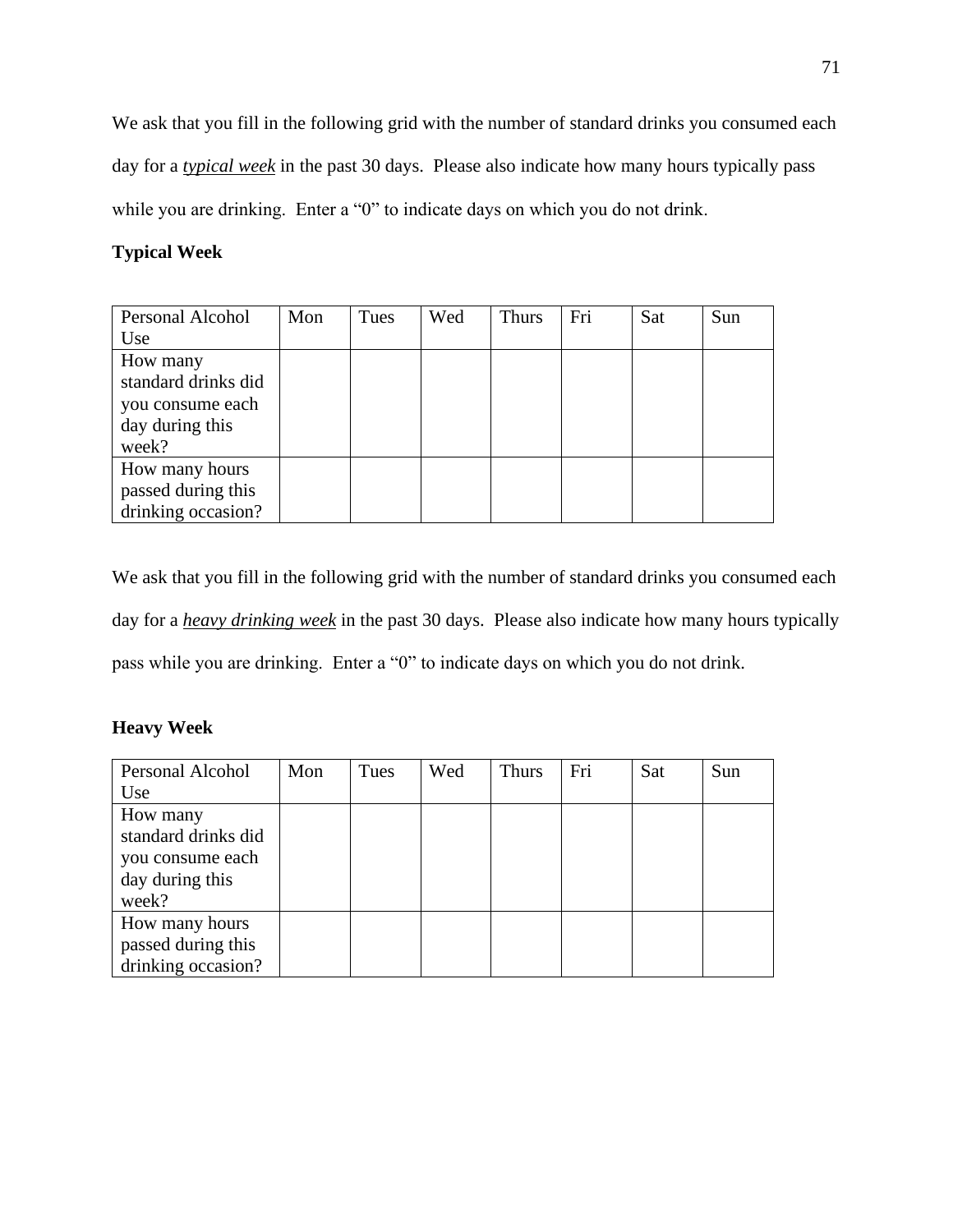#### **APPENDIX D**

### **Social Network**

This next group of questions is about the **FIVE** people who have been important to you during the past year. This might include people you socialized with or regularly had fun with during your free time during the past 30 days. These people may be family members, friends, people from work, or anyone that you see as having had a significant impact on your life and have regular face-to-face contact with, regardless of whether or not you liked them.

In the space below, please fill in the FIRST NAME and LAST INITIAL of these **FIVE people who are important to you, and with whom you spend your free time**. Then answer the following questions about each person.

- 1. Name (first name, last initial)
- 2. What is the age of this person? (in years)
- 3. What is the gender of this person?
	- $0 = Male$
	- $1$  = Female
	- $2 =$ Gender non-binary
- 4. Was this person your:
	- $1 =$ Friend
	- $2 =$ Significant other
	- $3 = Sibling$
	- $4 = Co$ -worker
	- $5 =$ Parent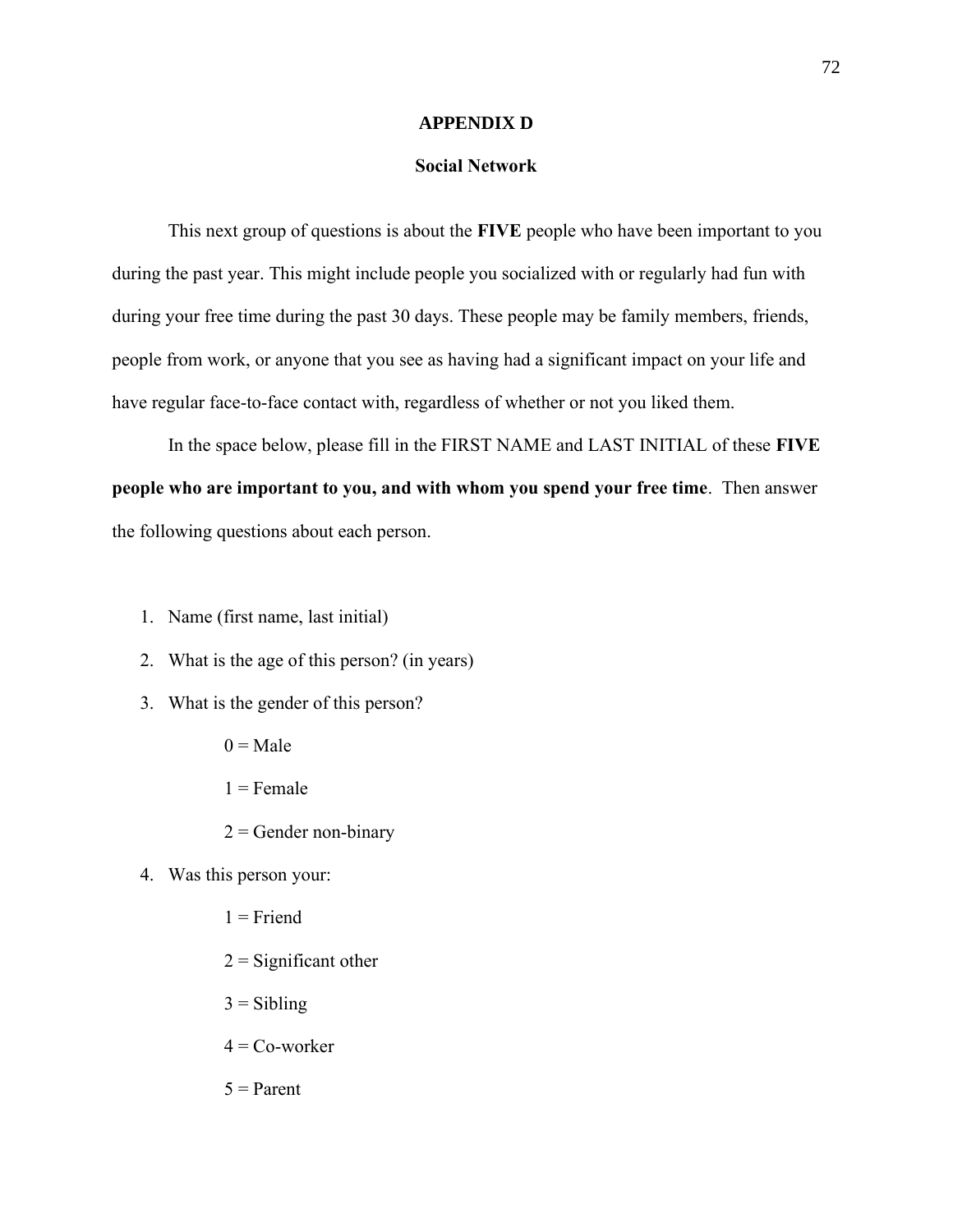- $6$  = Extended family (e.g., aunt, cousin, grandparent)
- $7 =$ Other
- 5. How long have you known this person?
	- $1 = 0$  to 6 months
	- $2 = 7$  to 12 months
	- $3 = 1$  to 2 years
	- $4 = 3$  to 4 years
	- $5=5$  to 10 years
	- $6 =$ More than 10 years
- 6. During the past 30 days, how many waking hours in a typical week did you interact (in person) with this person?
- 7. Which category best describes this person's general drinking pattern during the past year?
	- $1 = No$  drinking at all (abstainer)
	- $2 =$ Occasional or light drinker (up to 1.2 drinks per drinking day)
	- $3 =$  Moderate or average drinker (2.2 drinks per drinking day)
	- $4 =$  Heavy drinker (3.5 drinks per drinking day or more)
	- $5 = Don't know$
- 8. During the past year, on how many days did you drink with this person in a typical 30 day period? (Enter number 0 to 30; if never, write "0")
- 9. How often does this network member use strategies to lessen or avoid negative consequences of drinking (see examples below)?

### Examples of strategies:

Use a designated driver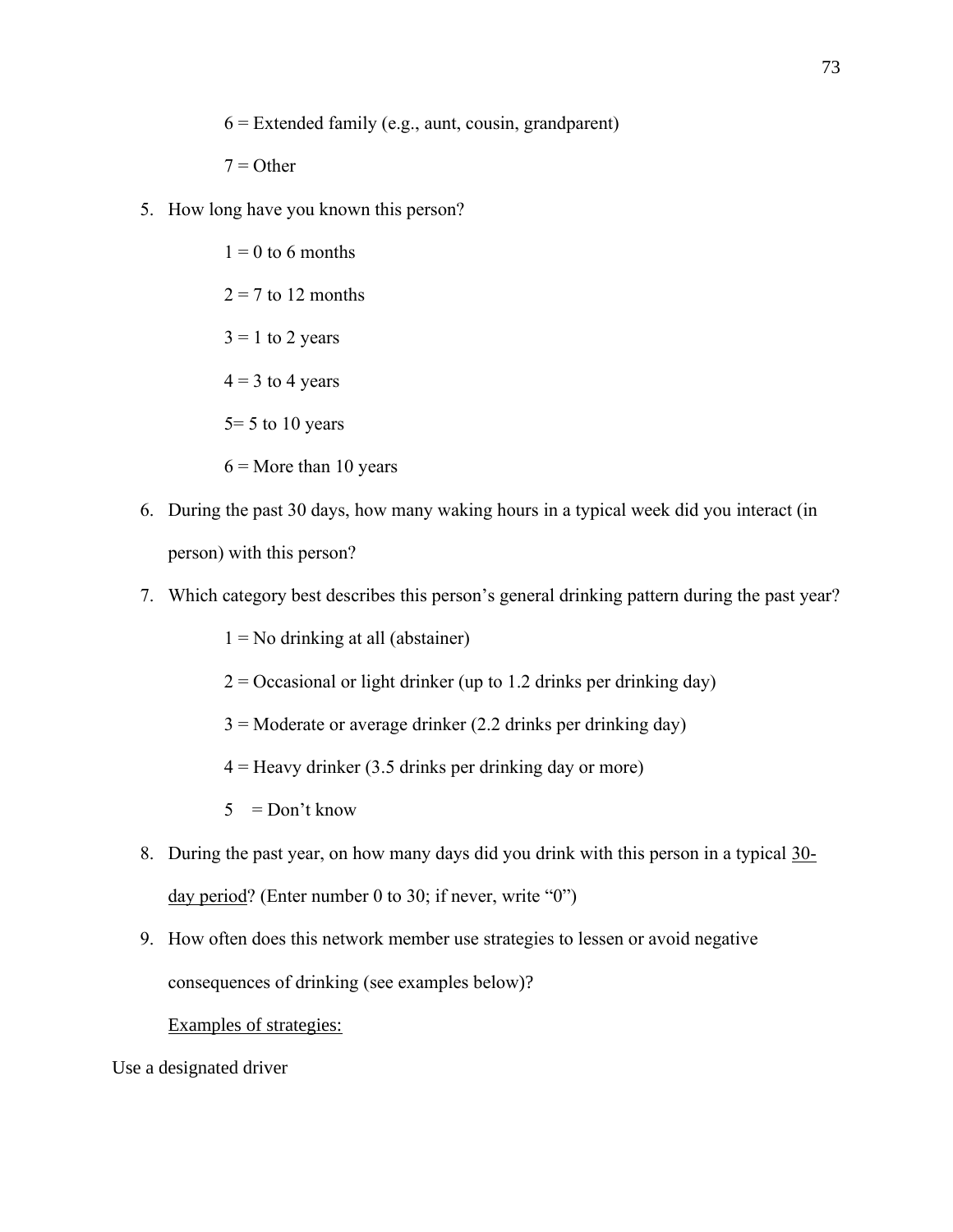Determine not to exceed a set number of drinks Alternate alcoholic and nonalcoholic drinks Have a friend let them know when they've had enough to drink Avoid drinking games Leave the bar/party at a predetermined time Make sure that they go home with a friend Know where their drink has been at all time Stop drinking at a predetermined time Drink water while drinking alcohol Put extra ice in your drink Avoid mixing different types of alcohol Drink slowly, rather than gulp or chug Avoid trying to keep up or out-drink others Refuse to ride in a car with someone who has been drinking Only go out with people they know and trust Avoid combining alcohol with marijuana Avoid "pregaming" (i.e., drinking before going out) Make sure they drink with people who can take care of them if they drink too much and/or

Eat before or during drinking

 $1 =$ Never

74

 $2 =$ Rarely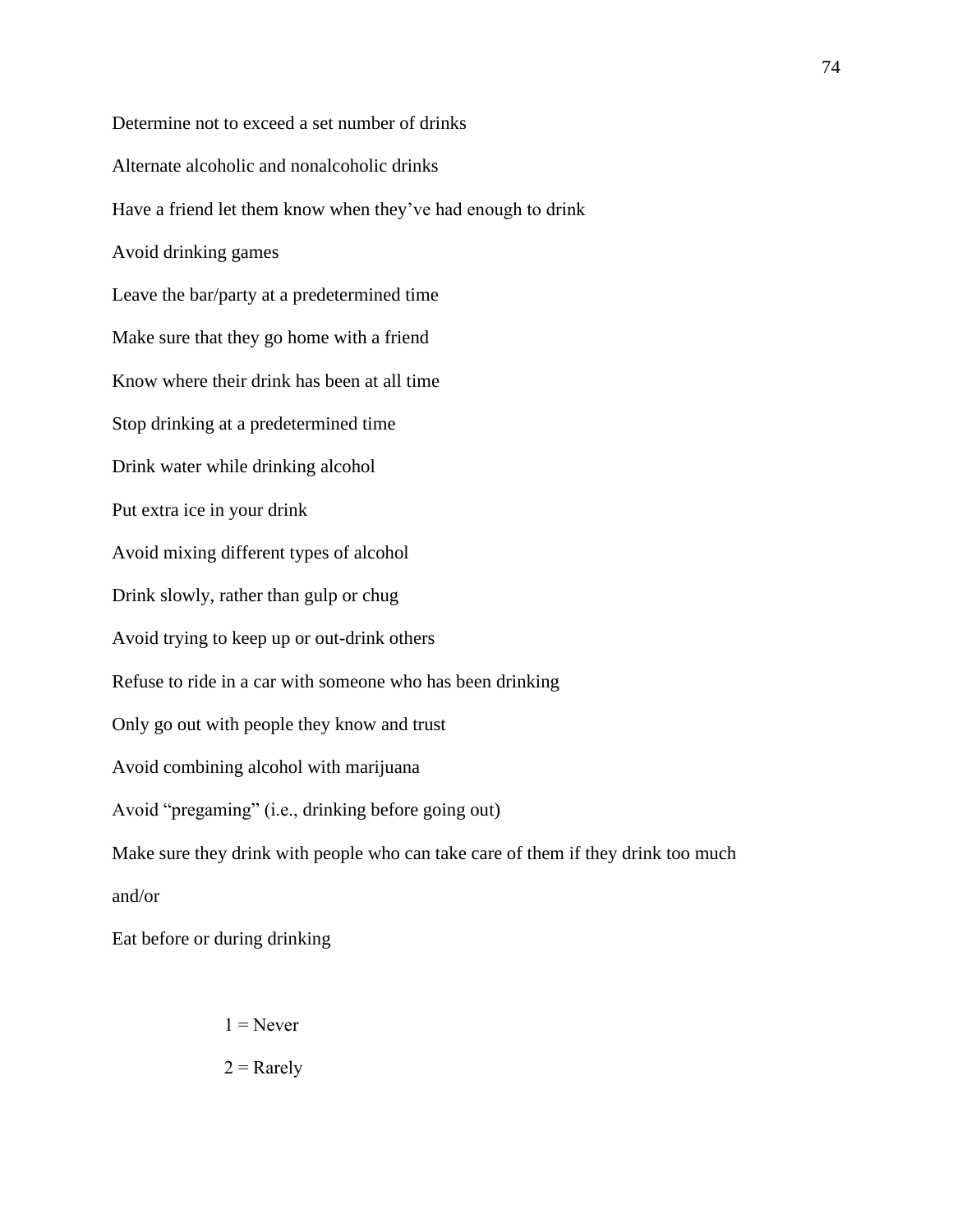- $3 =$ Occasionally
- $4 =$ Sometimes
- $5 =$ Usually
- $6 =$  Always
- 10. Are you confident in your knowledge of this network member's use of these strategies?
	- $1 = No$
	- $2 = Yes$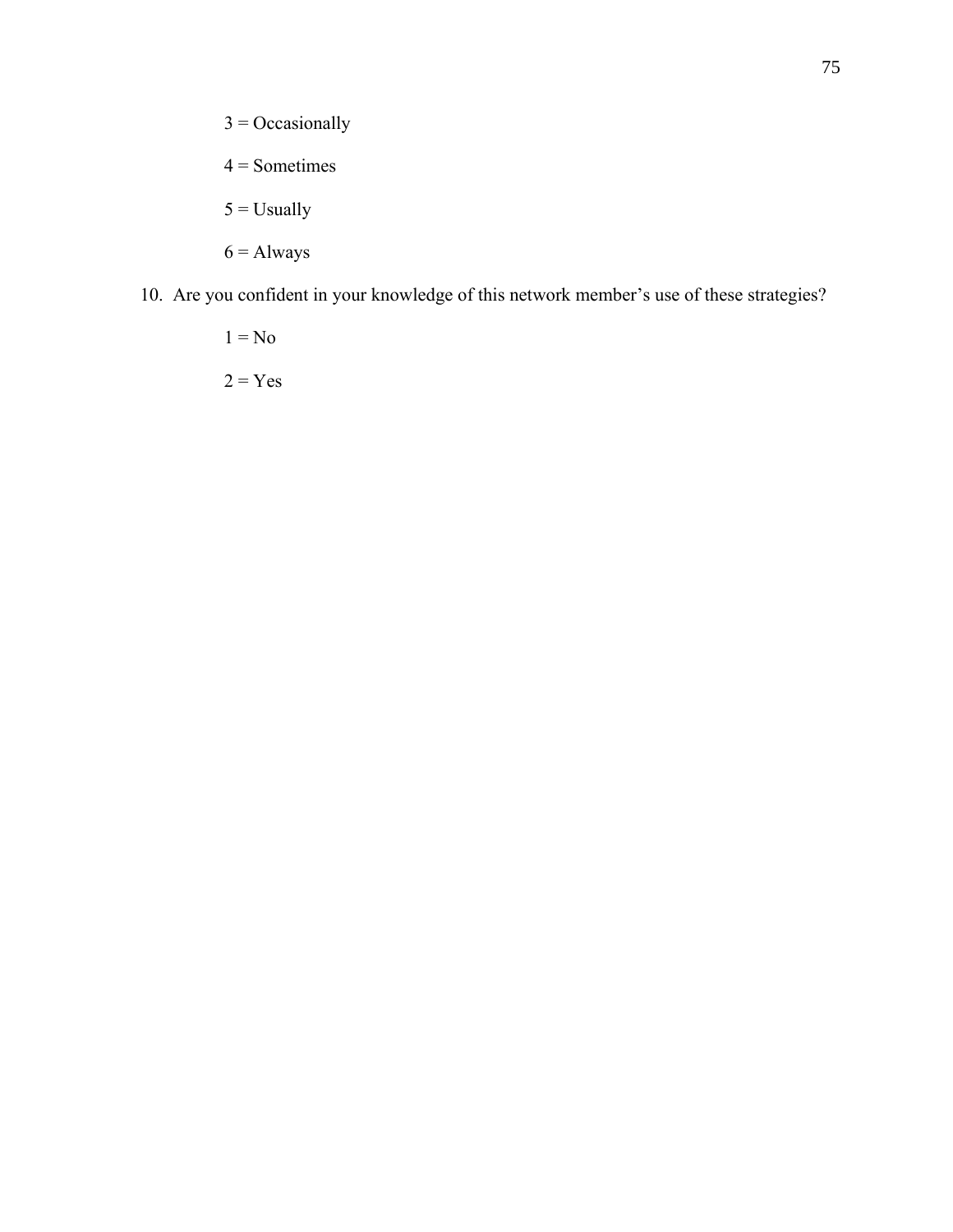#### **APPENDIX E**

#### **Alcohol-related Consequences**

The next set of questions concerns whether you have experienced any of the following problems due to drinking in the past 30 days. Please select all that apply.

(1) While drinking, I have said or done embarrassing things.

(2) I have had a hangover (headache, sick stomach) the morning after I had been drinking.

(3) I have felt very sick to my stomach or thrown up after drinking.

(4) I often have ended up drinking on nights when I had planned not to drink.

(5) I have taken foolish risks when I have been drinking.

(6) I have passed out from drinking.

(7) I have found that I needed larger amounts of alcohol to feel any effect, or that I could no longer get high or drunk on the amount that used to get me high or drunk.

(8) When drinking, I have done impulsive things I regretted later.

(9) I've not been able to remember large stretches of time while drinking heavily.

(10) I have driven a car when I knew I had too much to drink to drive safely.

(11) I have not gone to work or missed classes at school because of drinking, a

hangover, or illness caused by drinking.

(12) My drinking has gotten me into sexual situations I later regretted.

- (13) I have often found it difficult to limit how much I drink.
- (14) I have become very rude, obnoxious, or insulting after drinking.
- (15) I have woken up in an unexpected place after heavy drinking.
- (16) I have felt badly about myself because of my drinking.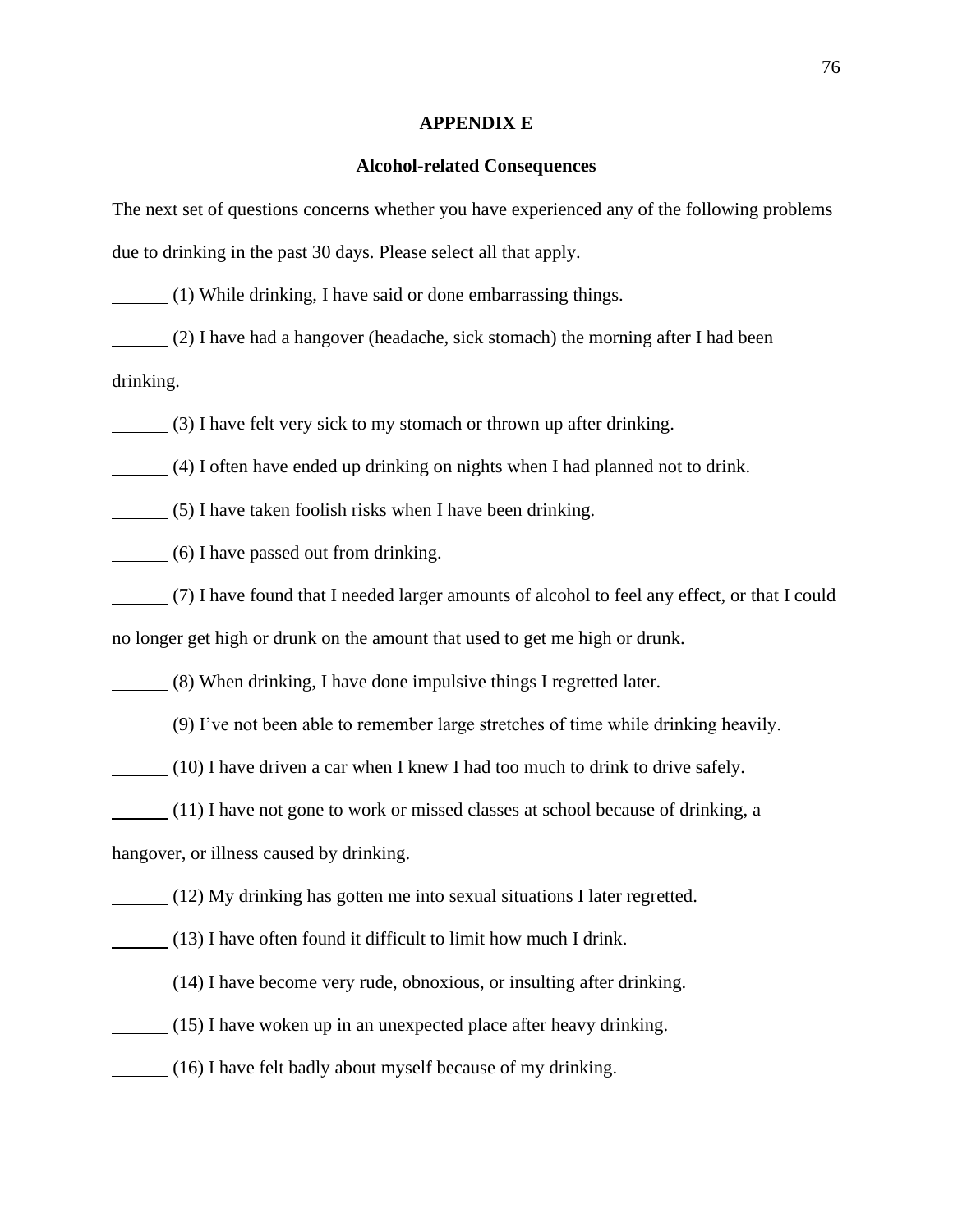- (17) I have had less energy or felt tired because of my drinking.
- (18) The quality of my work or school work has suffered because of my drinking.
- (19) I have spent too much time drinking.
- (20) I have neglected my obligations to family, work, or school because of drinking.
- (21) My drinking has created problems between myself and my

boyfriend/girlfriend/spouse, parents, or other near relatives.

- (22) I have been overweight because of drinking.
- (23) My physical appearance has been harmed by my drinking.
- (24) I have felt like I needed a drink after I'd gotten up (that is, before breakfast).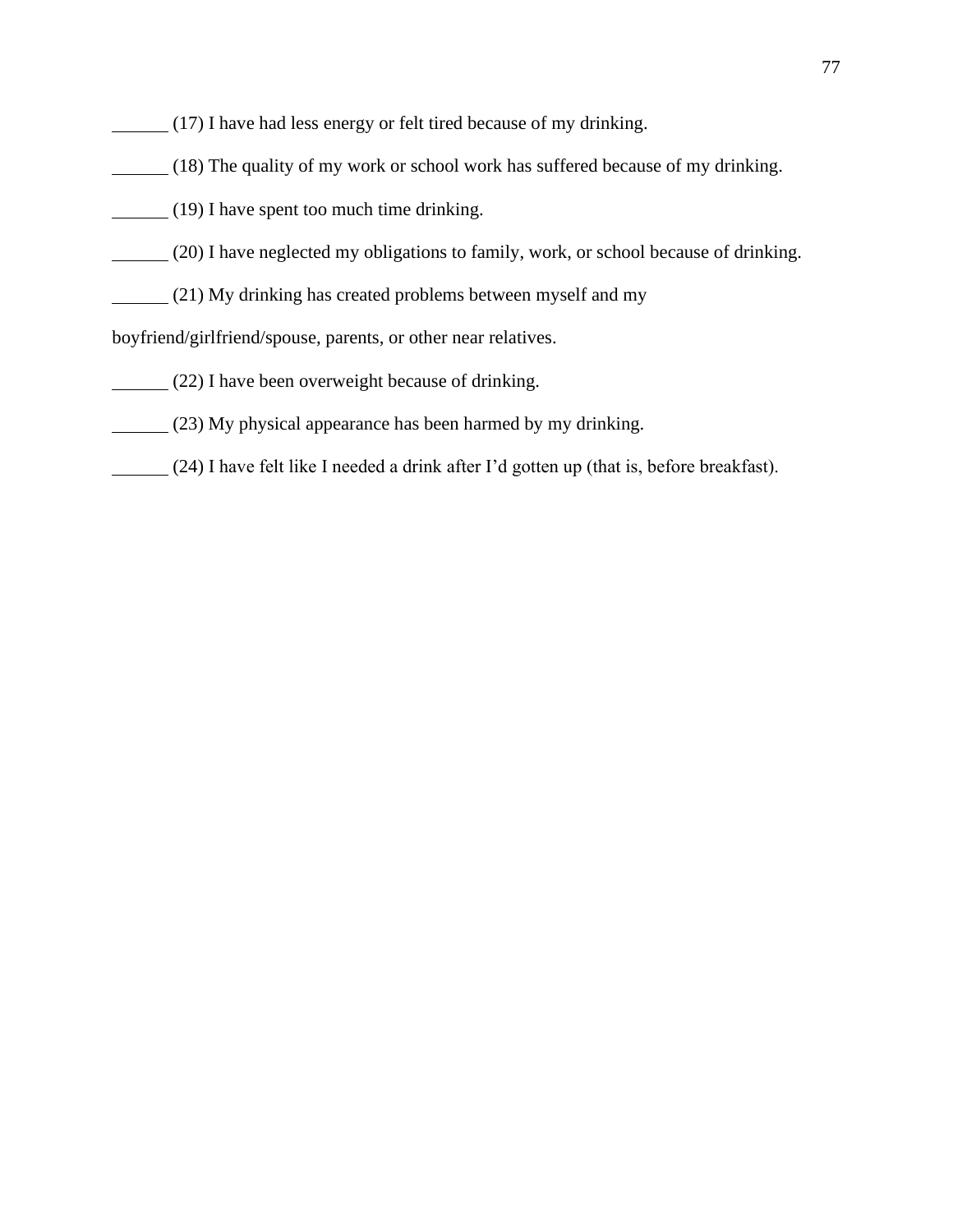### **APPENDIX F**

### **Protective Behavioral Strategies**

Please indicate the degree to which you engage in the following behaviors when using alcohol or "partying", where

 $1 =$  Never

 $2 =$ Rarely

 $3 = Occasionally$ 

 $4 =$ Sometimes

 $5 =$  Usually

 $6 =$  Always

- (1) Use a designated driver
- (2) Determine not to exceed a set number of drinks
- (3) Alternate alcoholic and nonalcoholic drinks
- (4) Have a friend let you know when you've had enough to drink
- (5) Avoid drinking games
- (6) Leave the bar/party at a predetermined time
- (7) Make sure that you go home with a friend
- (8) Know where your drink has been at all time
- (9) Stop drinking at a predetermined time
- (10) Drink water while drinking alcohol
- (11) Put extra ice in your drink
- (12) Avoid mixing different types of alcohol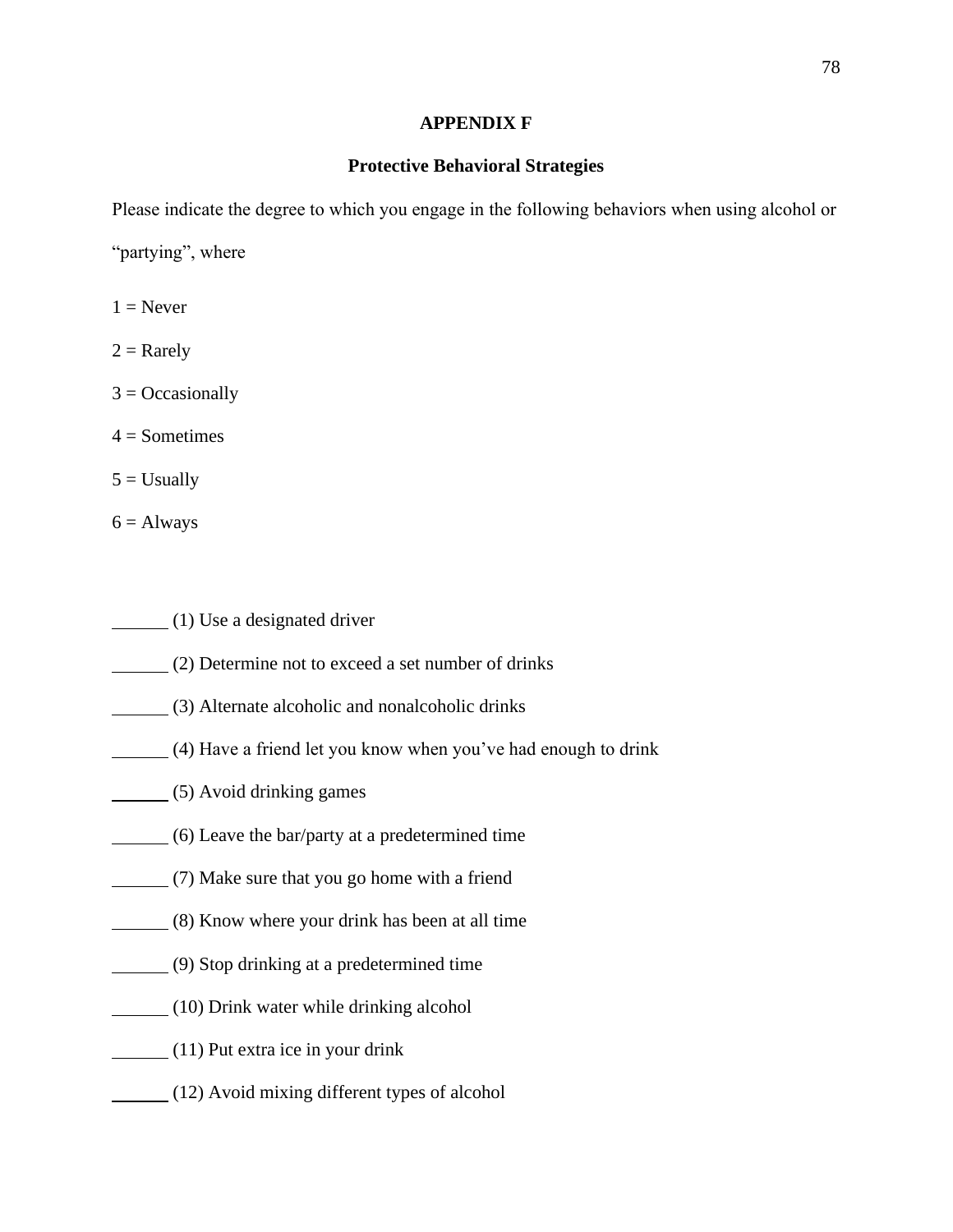- (13) Drink slowly, rather than gulp or chug
- (14) Avoid trying to keep up or out-drink others
- (15) Refuse to ride in a car with someone who has been drinking
- (16) Only go out with people you know and trust
- (17) Avoid combining alcohol with marijuana
- (18) Avoid "pregaming" (i.e., drinking before going out)
- (19) Make sure you drink with people who can take care of you if you drink too much
- (20) Eat before or during drinking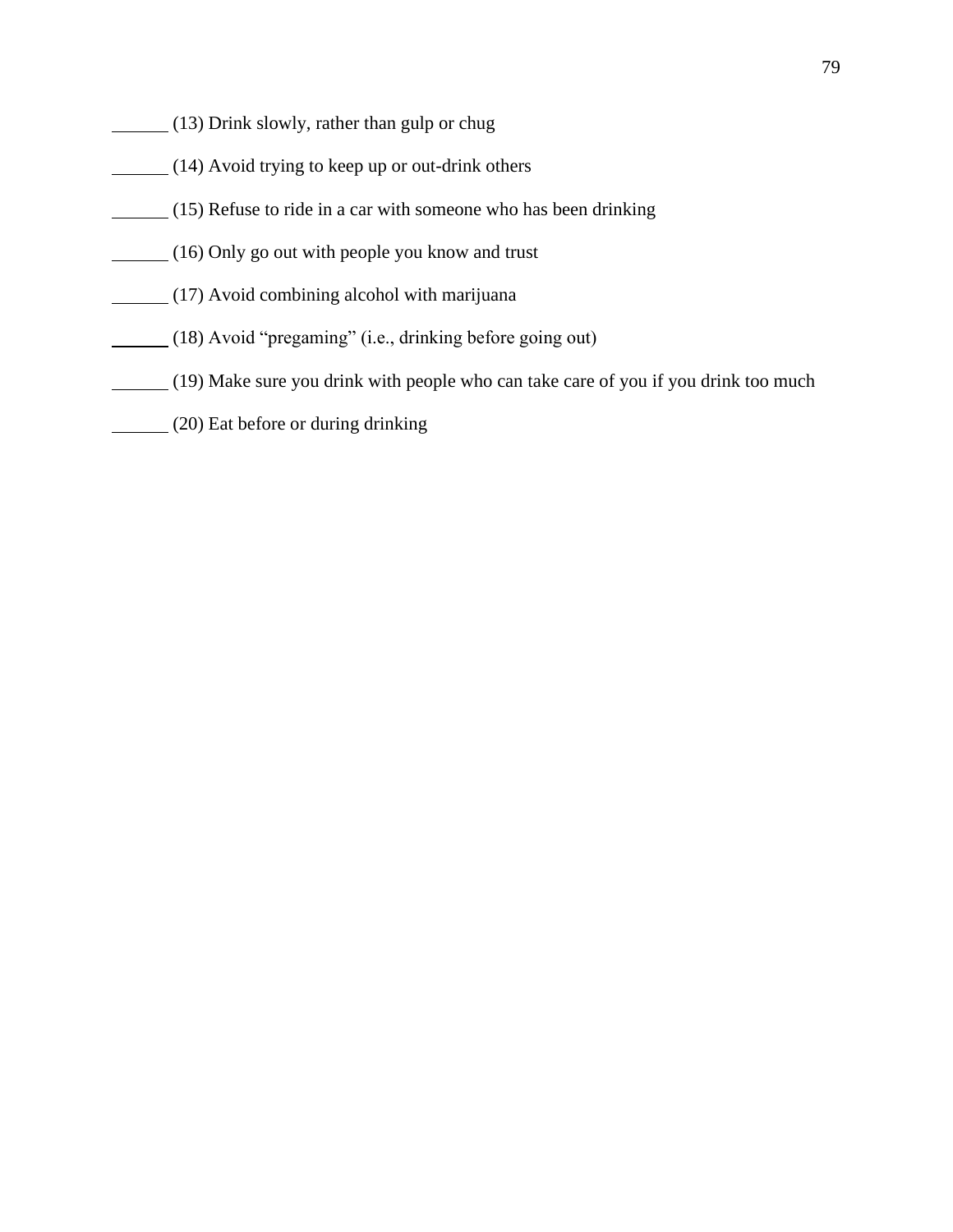### **APPENDIX G**

### **Perceived Effectiveness of PBS**

In the past 30 days, when you used each strategy, how effective was it in helping you to reduce your alcohol use and limit alcohol related consequences when using alcohol or "partying", where

 $1 =$  Not very effective

 $2 =$ 

 $3$  = Neutral

 $4 =$ 

 $5 =$  Very effective

- $6 = Did$  not use strategy
- (1) Use a designated driver
- (2) Determine not to exceed a set number of drinks
- (3) Alternate alcoholic and nonalcoholic drinks
- (4) Have a friend let you know when you've had enough to drink
- (5) Avoid drinking games
- (6) Leave the bar/party at a predetermined time
- (7) Make sure that you go home with a friend
- (8) Know where your drink has been at all time
- (9) Stop drinking at a predetermined time
- (10) Drink water while drinking alcohol
- (11) Put extra ice in your drink
- (12) Avoid mixing different types of alcohol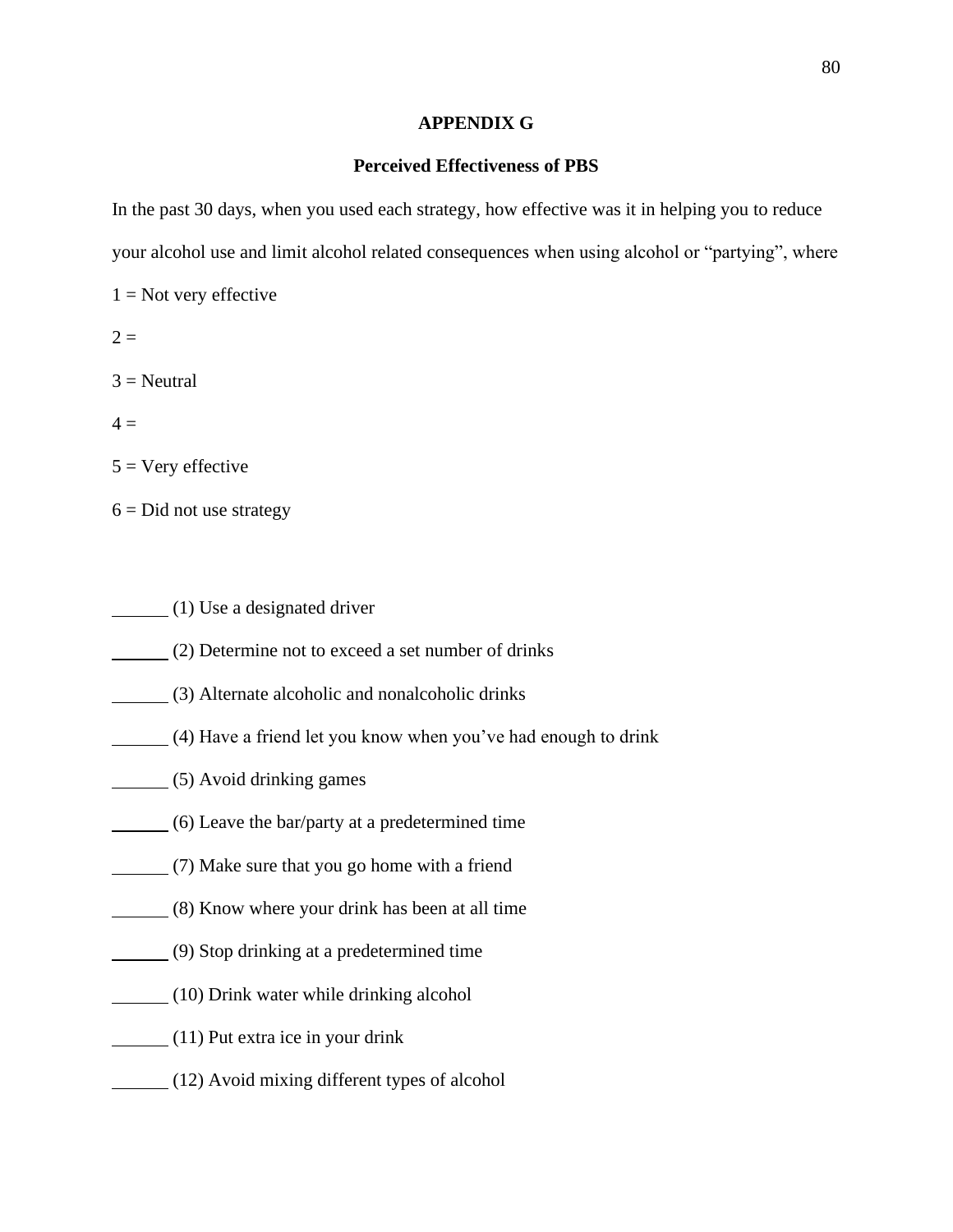- (13) Drink slowly, rather than gulp or chug
- (14) Avoid trying to keep up or out-drink others
- (15) Refuse to ride in a car with someone who has been drinking
- (16) Only go out with people you know and trust
- (17) Avoid combining alcohol with marijuana
- (18) Avoid "pregaming" (i.e., drinking before going out)
- (19) Make sure you drink with people who can take care of you if you drink too much
- (20) Eat before or during drinking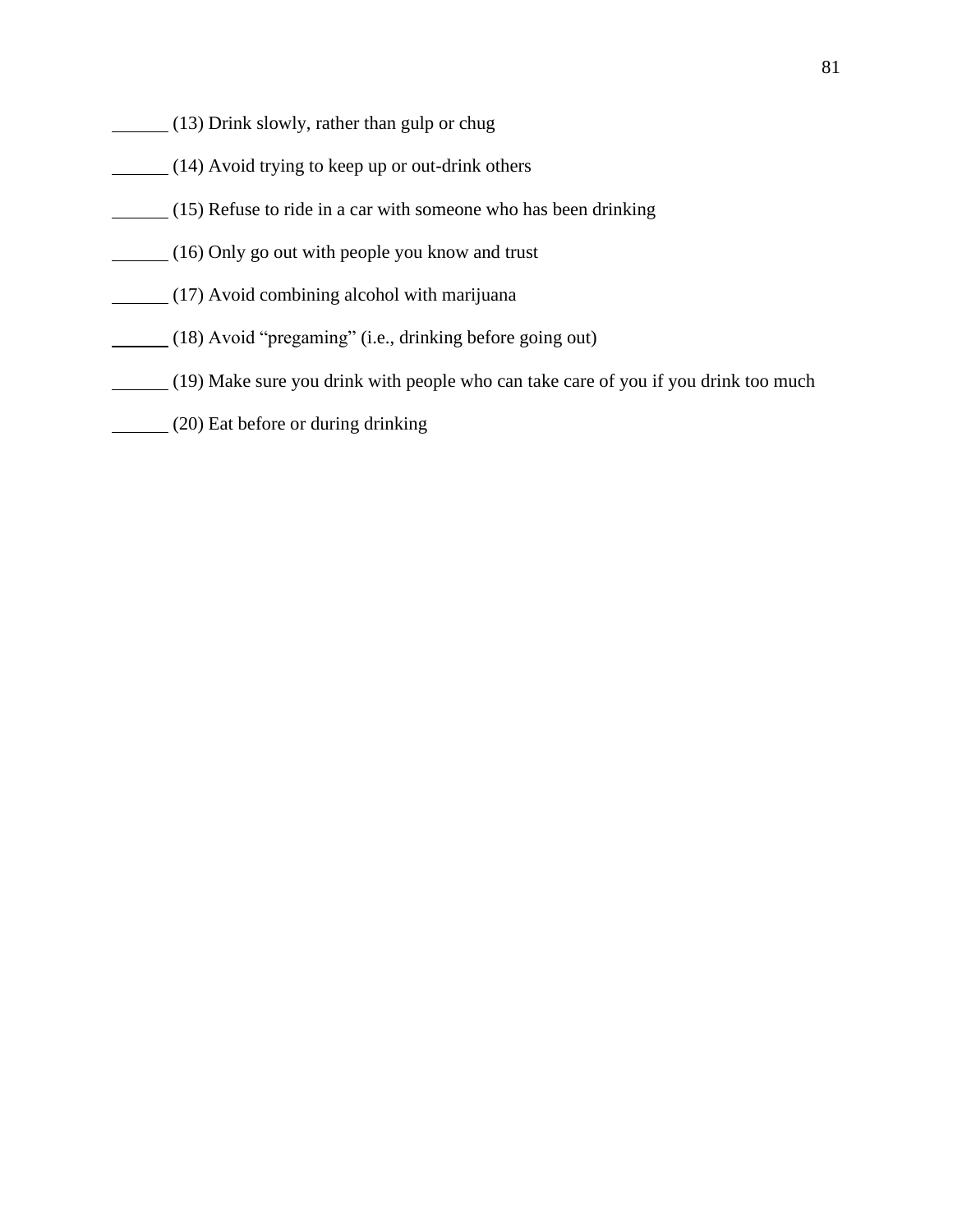#### **APPENDIX H**

#### **Importance of PBS**

Please rate the degree to which you agree with the following statements, where

- $1 = Not$  at all Agree
- $2 =$ Slightly Disagree
- $3$  = Neutral
- $4 =$  Slightly Agree
- $5 =$  Completely Agree
- (1) When drinking alcohol, people should use strategies to reduce harmful consequences.
- (2) When drinking alcohol, people should make sure to avoid annoying aftereffects like hangovers.
- (3) When drinking alcohol, people should take steps to make sure they stay in control of themselves.
- (4) When drinking alcohol, people should use strategies to make sure they don't drink too much.
- (5) When drinking alcohol, people should control their drinking so that they don't experience any problems later.
- (6) When drinking alcohol, I should use strategies to reduce harmful consequences.
- (7) When drinking alcohol, I should make sure to avoid annoying aftereffects like hangovers.
- (8) When drinking alcohol, I should take steps to make sure I stay in control of myself.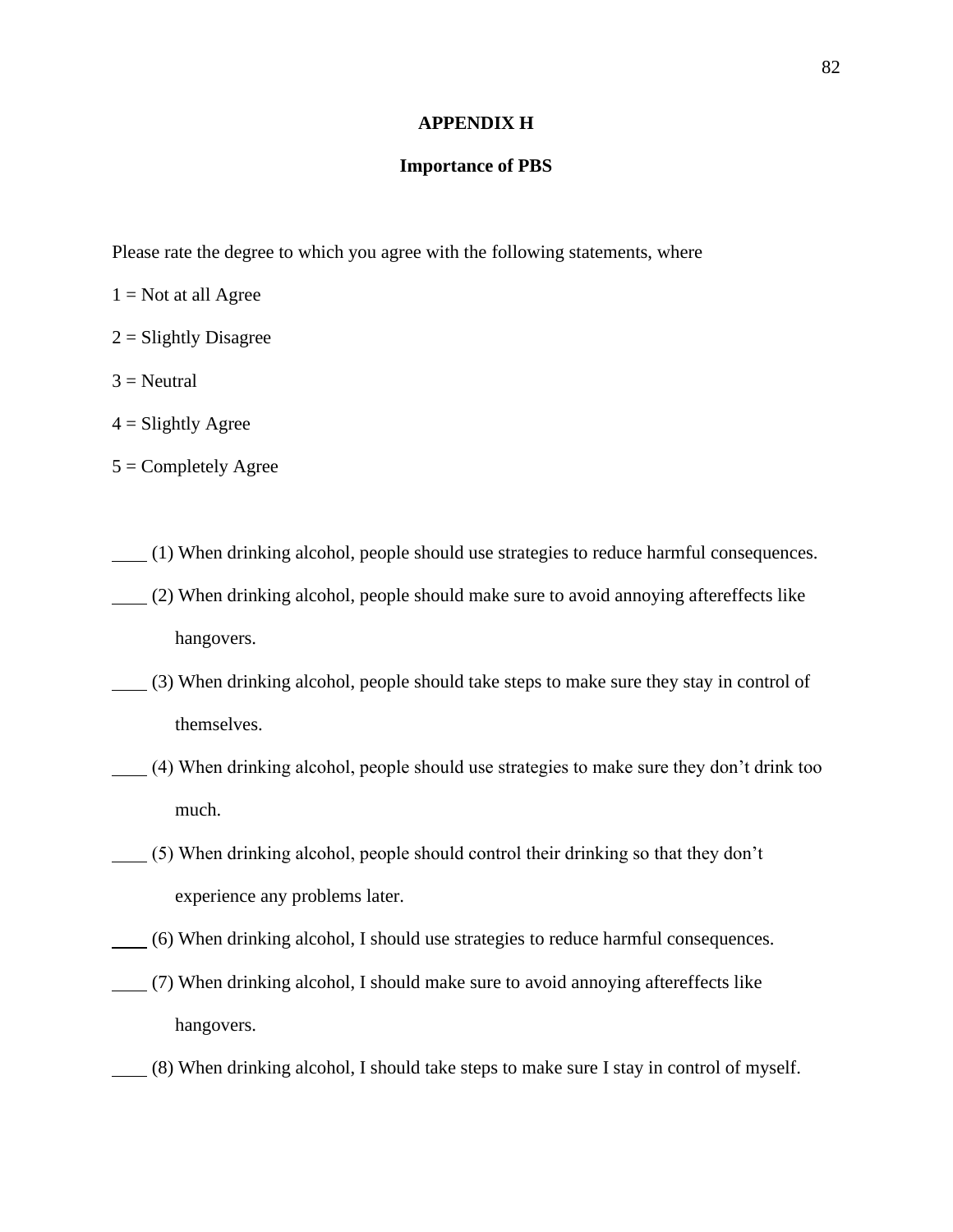- (9) When drinking alcohol, I should use strategies to make sure I don't drink too much.
- (10) When drinking alcohol, I should control my drinking so that I don't experience any problems later.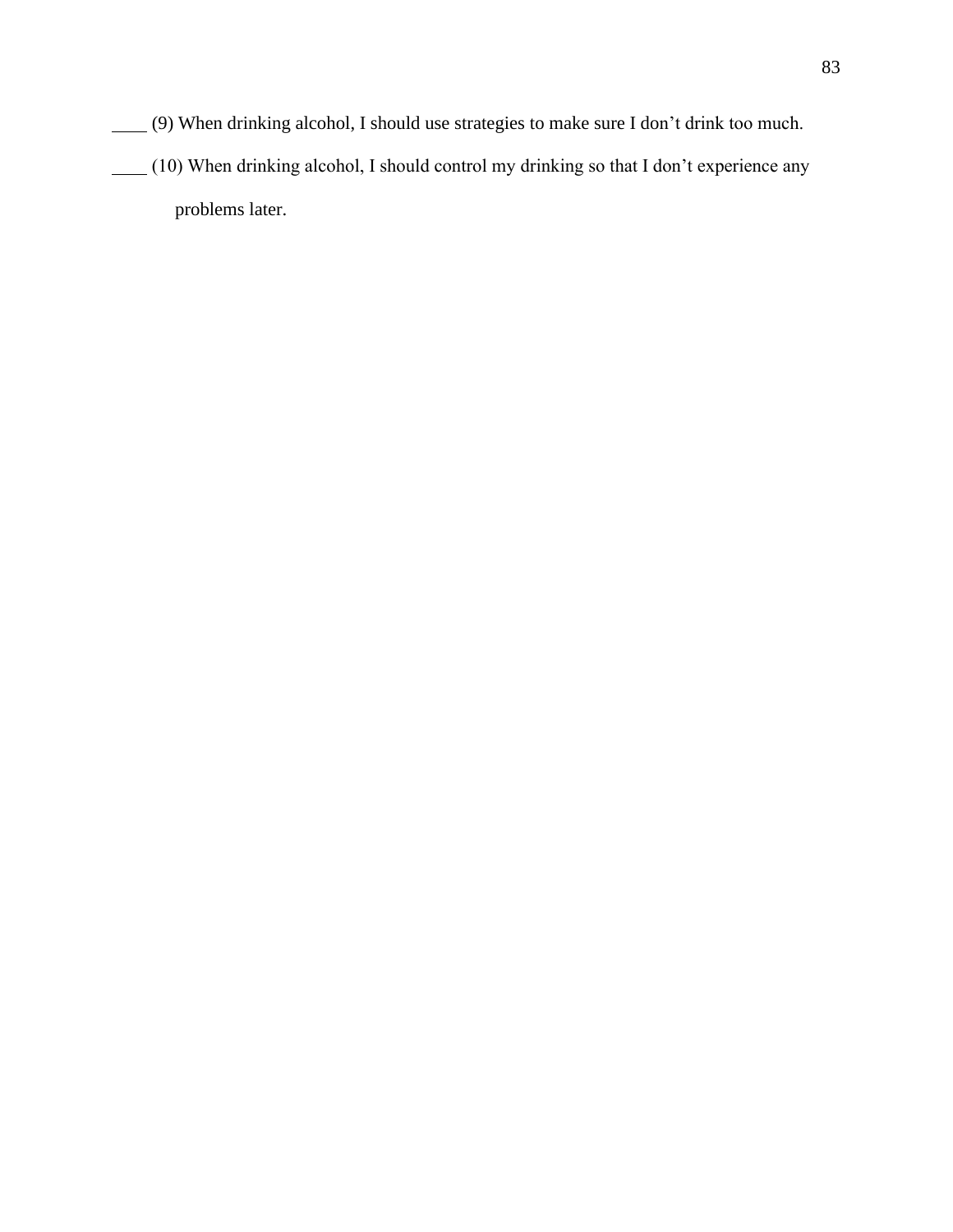# **APPENDIX I**

### **Attention Checks**

- 1. Which is the LARGEST number?
	- $1 = 13$
	- $2 = 27$
	- $3 = 68$
	- $4 = 89$
- 2. Select *Rarely* for this question.
	- $1 =$  Never
	- $2 =$ Rarely
	- $3 =$ Occasionally
	- $4 =$ Sometimes
	- $5 =$  Usually
	- $6 =$ Always
- 3. Select *Did not use strategy* for this question.
	- $1 = Not$  very effective
	- $2 =$
	- $3$  = Neutral
	- $4 =$
	- $5 = \text{Very effective}$
	- $6 = Did not use strategy$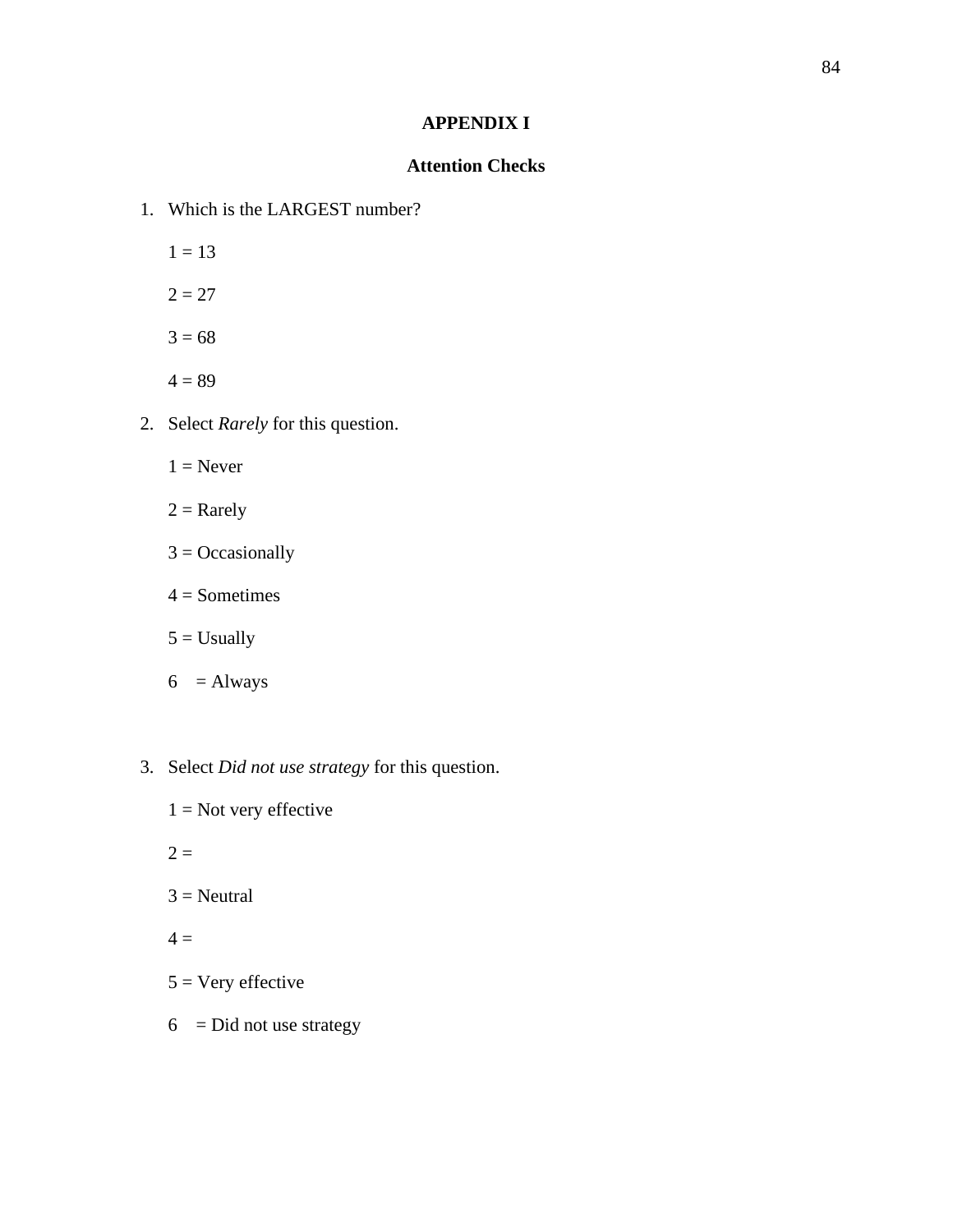- 4. Select *Slightly Agree* for this question.
	- $1 = Not$  at all Agree
	- $2 =$ Slightly Disagree
	- $3$  = Neutral
	- $4 =$  Slightly Agree
	- 5 = Completely Agree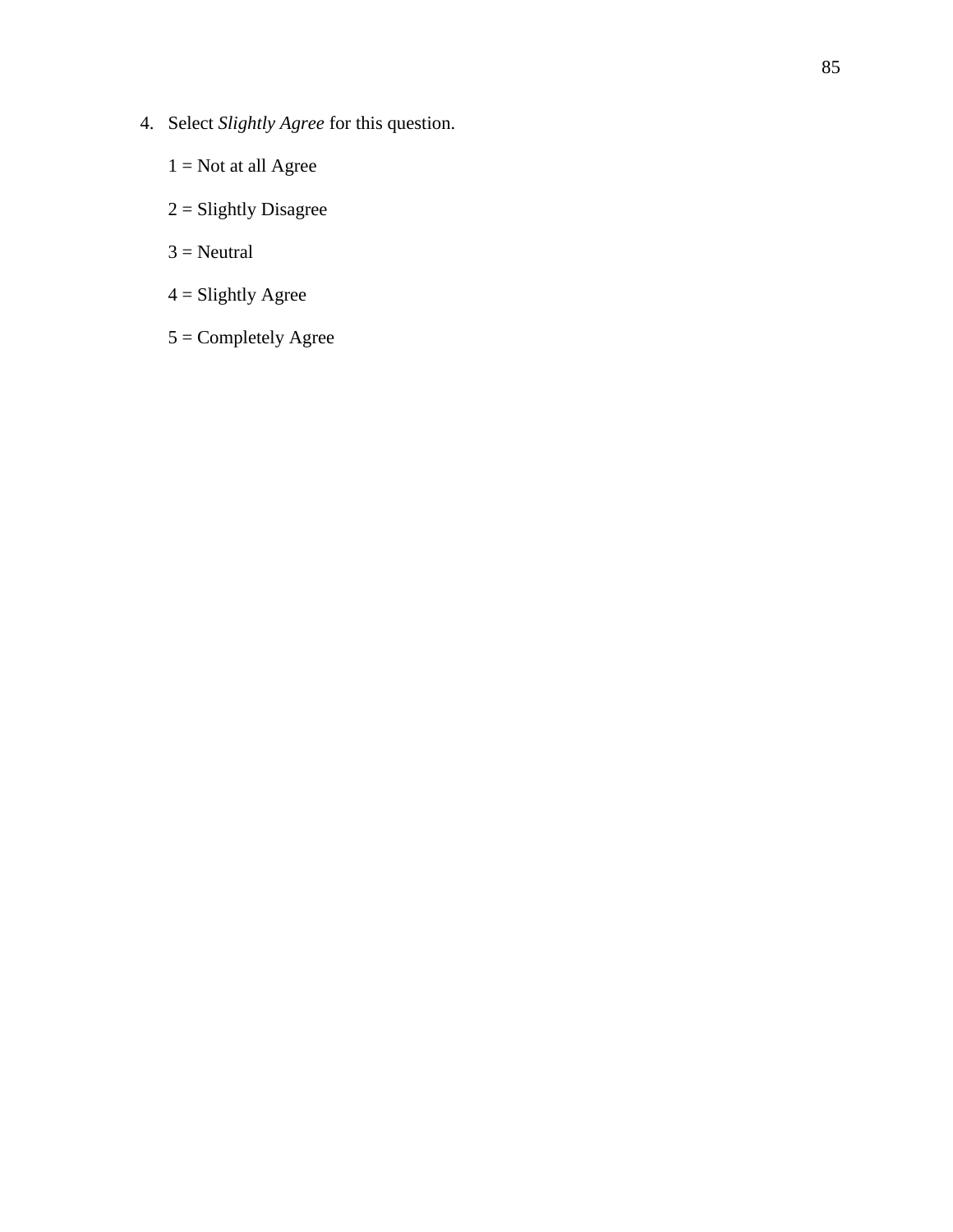### **APPENDIX J**

### **Demographic Information**

How old are you (in years)?

What is your weight (in pounds)?

What is your height?

Feet:

Inches:

What racial group best describes you? (select all that apply)

- $1 =$  African American or Black
- $2 =$  Asian or Pacific Islander
- $3 =$ Caucasian or White
- $4$  = Native American
- $5 =$  Other

If Other is selected for race:

Describe Other for race.

Are you Hispanic or Latino?

 $1 = Yes$  $2 = No$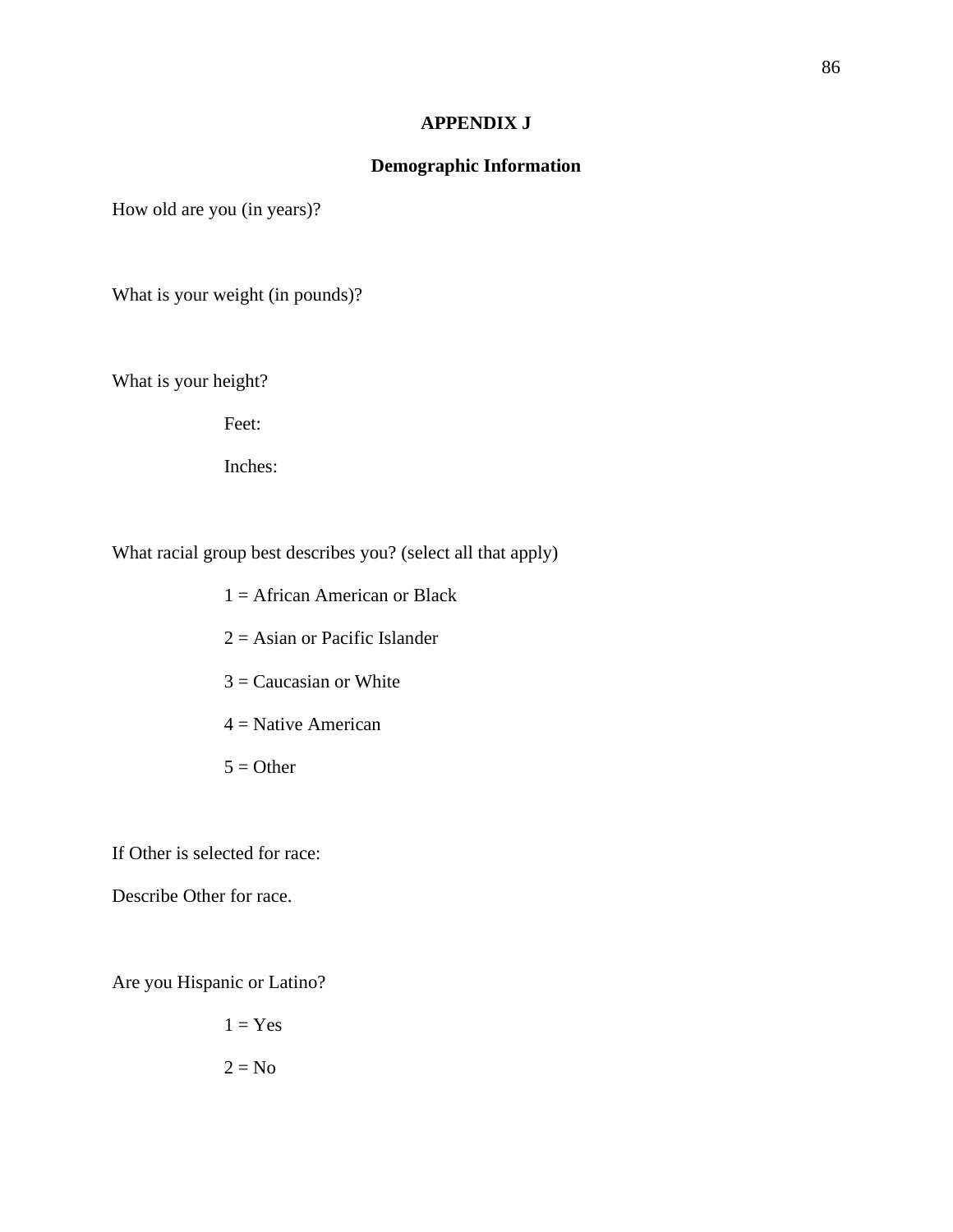What is your gender?

- $1 = Male$  $2 =$ Female  $3 =$  Gender non-binary
- $4 = Other$

If Other is selected for gender:

Describe Other for gender.

What is your marital status?

 $1 =$ Single  $2 =$ Married  $3 = Divorced$  $4 =$ Engaged  $5 =$  Other

If Other is selected:

Describe Other for marital status.

What is your student status?

 $1 = Full-time$ 

 $2 = Part-time$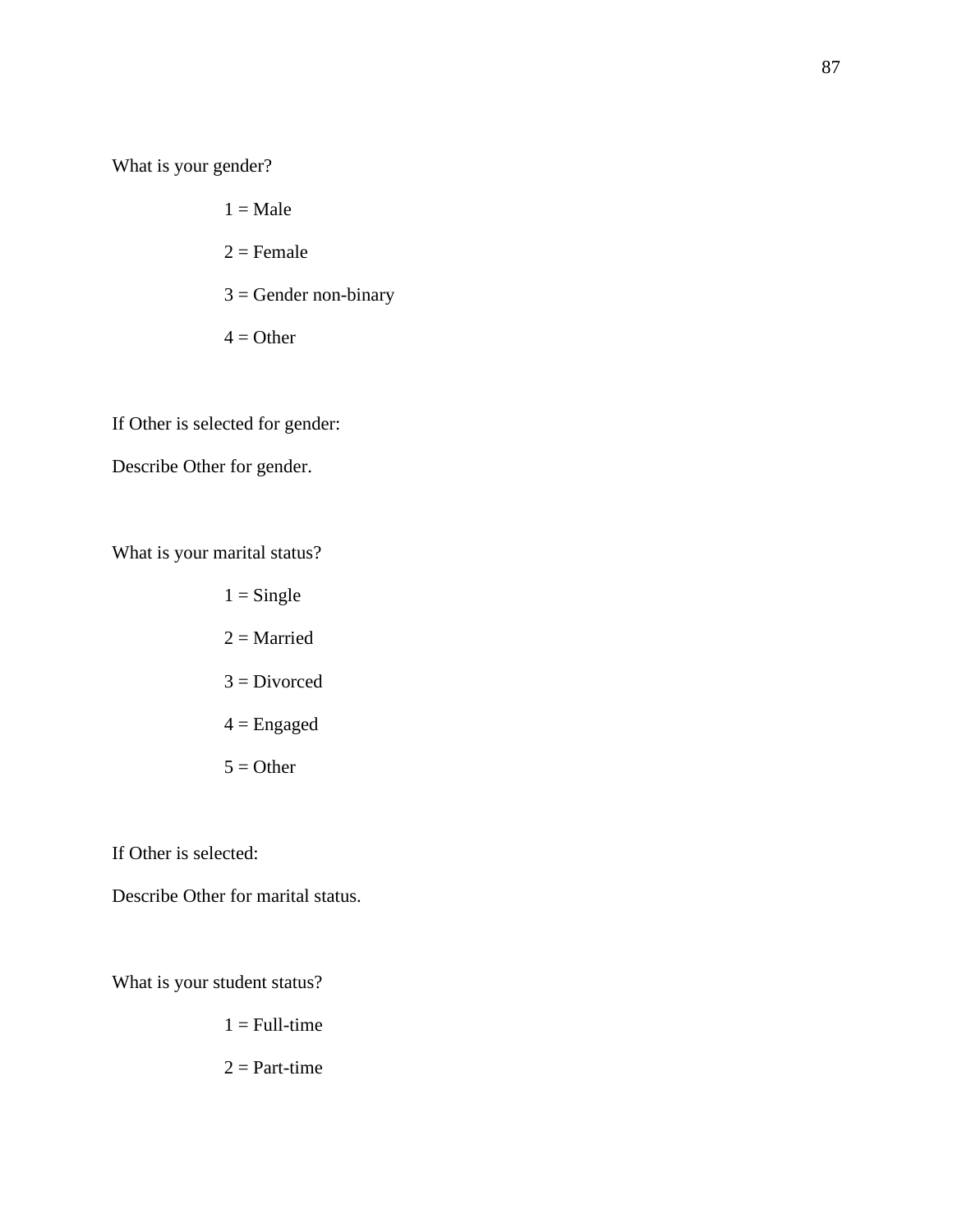What is your class standing?

- $1 =$ Freshman
- 2 = Sophomore
- $3 =$  Junior
- $4 =$ Senior
- $5 =$ Graduate
- 6 = Non-Degree Seeking